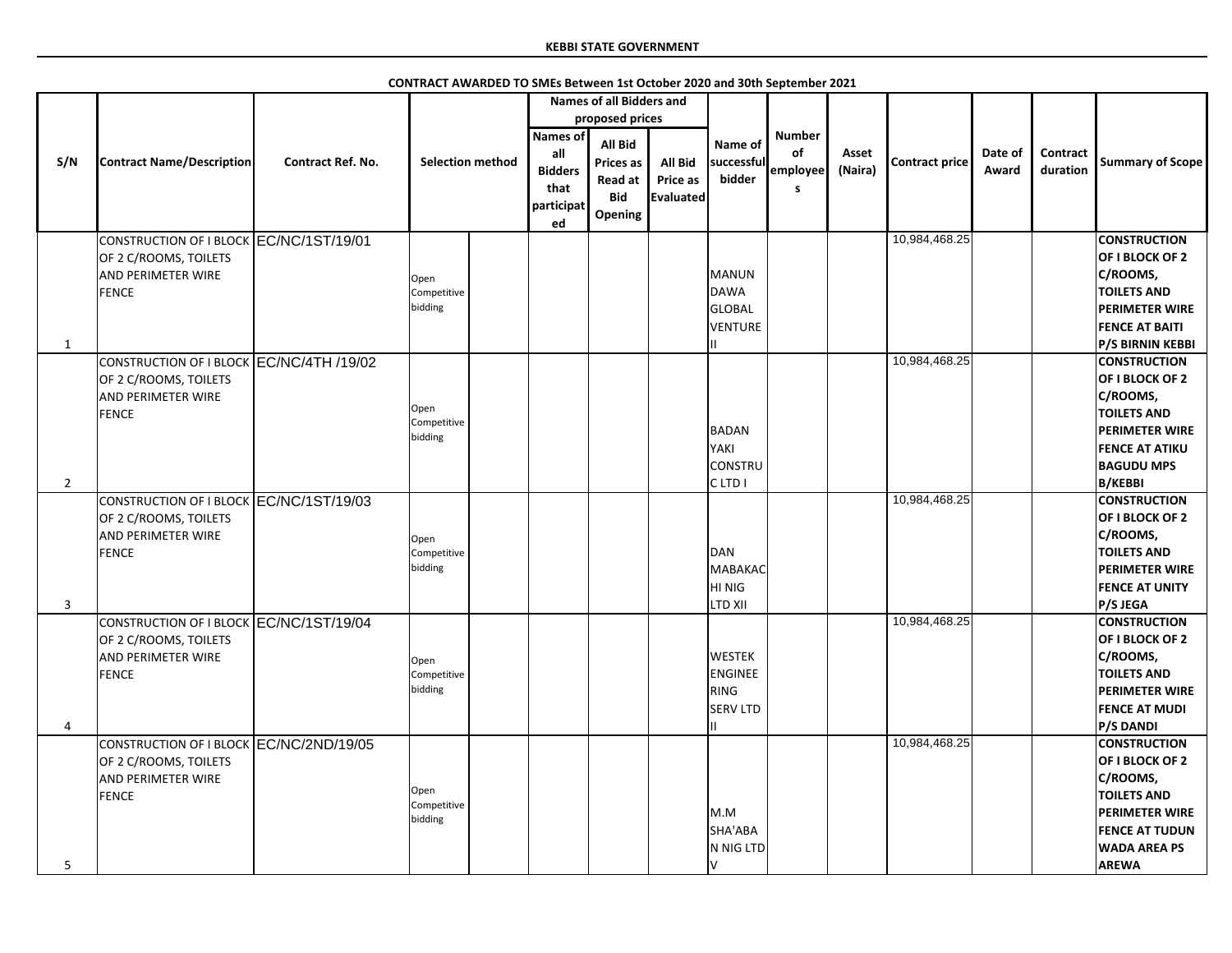|                     |                                                                                                               |                          | CONTRACT AWARDED TO SMEs Between 1st October 2020 and 30th September 2021 |                                                                      |                                                                                      |                                                       |                                                                |                                      |                  |                       |                  |                             |                                                                                                                                                                                    |
|---------------------|---------------------------------------------------------------------------------------------------------------|--------------------------|---------------------------------------------------------------------------|----------------------------------------------------------------------|--------------------------------------------------------------------------------------|-------------------------------------------------------|----------------------------------------------------------------|--------------------------------------|------------------|-----------------------|------------------|-----------------------------|------------------------------------------------------------------------------------------------------------------------------------------------------------------------------------|
|                     |                                                                                                               |                          |                                                                           |                                                                      | <b>Names of all Bidders and</b>                                                      |                                                       |                                                                |                                      |                  |                       |                  |                             |                                                                                                                                                                                    |
|                     |                                                                                                               |                          |                                                                           |                                                                      | proposed prices                                                                      |                                                       |                                                                |                                      |                  |                       |                  |                             |                                                                                                                                                                                    |
| S/N                 | <b>Contract Name/Description</b>                                                                              | <b>Contract Ref. No.</b> | <b>Selection method</b>                                                   | <b>Names of</b><br>all<br><b>Bidders</b><br>that<br>participat<br>ed | <b>All Bid</b><br><b>Prices as</b><br><b>Read at</b><br><b>Bid</b><br><b>Opening</b> | <b>All Bid</b><br><b>Price as</b><br><b>Evaluated</b> | Name of<br>successful<br>bidder                                | <b>Number</b><br>of<br>employee<br>S | Asset<br>(Naira) | <b>Contract price</b> | Date of<br>Award | <b>Contract</b><br>duration | <b>Summary of Scope</b>                                                                                                                                                            |
|                     | CONSTRUCTION OF I BLOCK EC/NC/2ND/19/06<br>OF 2 C/ROOMS, TOILETS<br><b>AND PERIMETER WIRE</b><br><b>FENCE</b> |                          | Open<br>Competitive<br>bidding                                            |                                                                      |                                                                                      |                                                       | <b>HASMIYY</b>                                                 |                                      |                  | 10,984,468.25         |                  |                             | <b>CONSTRUCTION</b><br>OF I BLOCK OF 2<br>C/ROOMS,<br><b>TOILETS AND</b><br><b>PERIMETER WIRE</b><br><b>FENCE AT RUMFA</b>                                                         |
| 6<br>$\overline{7}$ | CONSTRUCTION OF I BLOCK EC/NC/2ND/19/07<br>OF 2 C/ROOMS, TOILETS<br><b>AND PERIMETER WIRE</b><br><b>FENCE</b> |                          | Open<br>Competitive<br>bidding                                            |                                                                      |                                                                                      |                                                       | ATIKU<br>MAI MAI<br>ENTERP. I                                  |                                      |                  | 10,984,468.25         |                  |                             | P/S MAIYAMA<br><b>CONSTRUCTION</b><br>OF I BLOCK OF 2<br>C/ROOMS,<br><b>TOILETS AND</b><br><b>PERIMETER WIRE</b><br><b>FENCE AT KOFAR</b><br><b>KALAMBAINA PS</b><br><b>GWANDU</b> |
| 8                   | CONSTRUCTION OF I BLOCK EC/NC/2ND/19/08<br>OF 2 C/ROOMS, TOILETS<br><b>AND PERIMETER WIRE</b><br><b>FENCE</b> |                          | Open<br>Competitive<br>bidding                                            |                                                                      |                                                                                      |                                                       | HUSMAZ<br><b>VENTURE</b><br>S VIII                             |                                      |                  | 10,984,468.25         |                  |                             | <b>CONSTRUCTION</b><br>OF I BLOCK OF 2<br>C/ROOMS,<br><b>TOILETS AND</b><br><b>PERIMETER WIRE</b><br><b>FENCE AT MOHD</b><br><b>MERAPS</b><br><b>ARGUNGU</b>                       |
| 9                   | CONSTRUCTION OF I BLOCK EC/NC/3RD/19/09<br>OF 2 C/ROOMS, TOILETS<br><b>AND PERIMETER WIRE</b><br><b>FENCE</b> |                          | Open<br>Competitive<br>bidding                                            |                                                                      |                                                                                      |                                                       | <b>LAGAMA</b><br><b>VENTURE</b><br>$\overline{\mathsf{S}}$ III |                                      |                  | 10,984,468.25         |                  |                             | <b>CONSTRUCTION</b><br>OF I BLOCK OF 2<br>C/ROOMS,<br><b>TOILETS AND</b><br><b>PERIMETER WIRE</b><br><b>FENCE AT AYU P/S</b><br>D/WASAGU                                           |
| 10                  | CONSTRUCTION OF I BLOCK EC/NC/3RD/19/10<br>OF 2 C/ROOMS, TOILETS<br><b>AND PERIMETER WIRE</b><br><b>FENCE</b> |                          | Open<br>Competitive<br>bidding                                            |                                                                      |                                                                                      |                                                       | FAHDAL<br>GEN<br>CONSTR.<br><b>SERV LTD</b>                    |                                      |                  | 10,984,468.25         |                  |                             | <b>CONSTRUCTION</b><br>OF I BLOCK OF 2<br>C/ROOMS,<br><b>TOILETS AND</b><br><b>PERIMETER WIRE</b><br><b>FENCE AT NASHIYA</b><br><b>MPS SAKABA</b>                                  |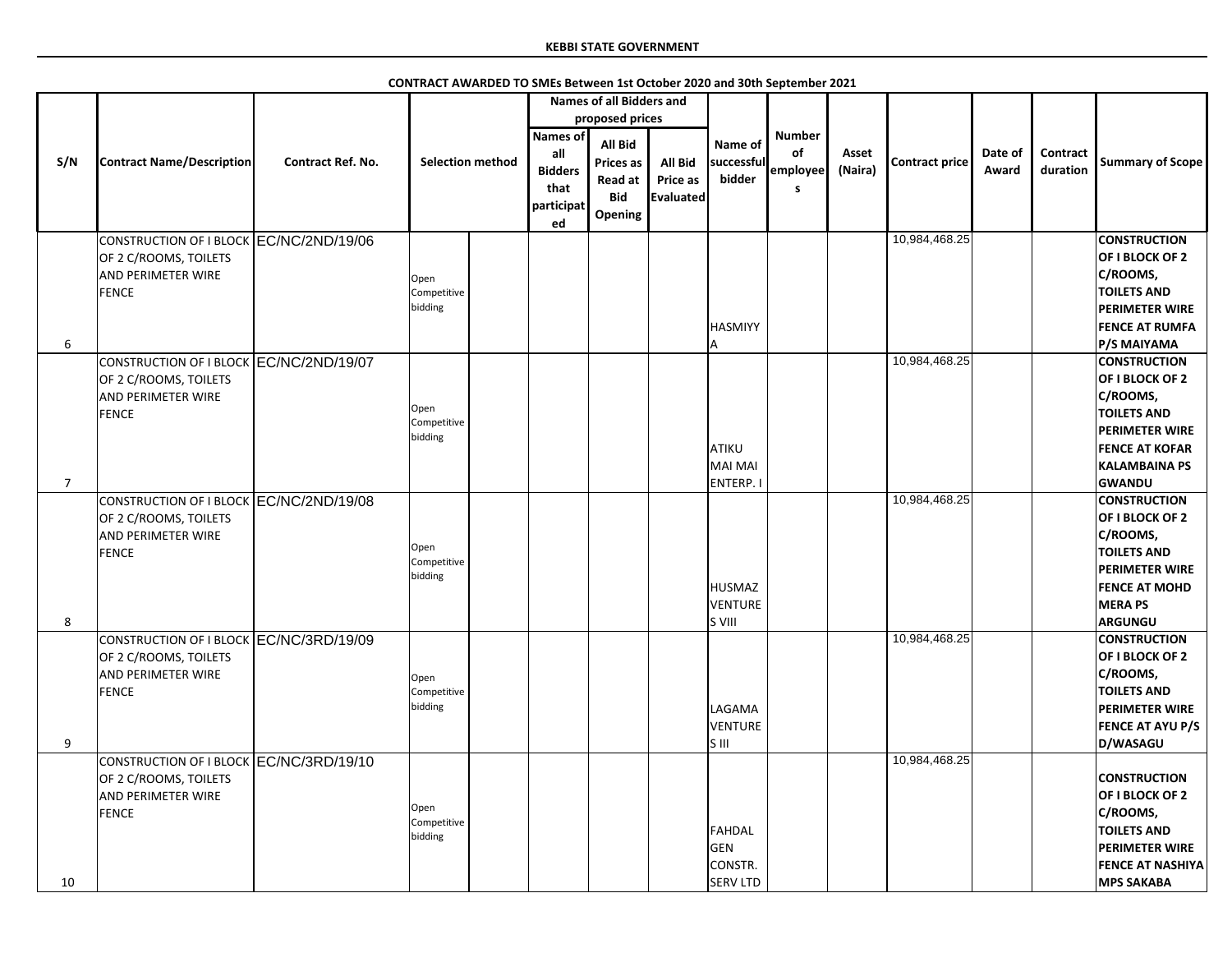|     |                                                                                                                |                          |                                |                                                                | <b>Names of all Bidders and</b>                             |                                                |                                       |                                      |                  |                       |                  |                             |                                                                                                                                                                   |
|-----|----------------------------------------------------------------------------------------------------------------|--------------------------|--------------------------------|----------------------------------------------------------------|-------------------------------------------------------------|------------------------------------------------|---------------------------------------|--------------------------------------|------------------|-----------------------|------------------|-----------------------------|-------------------------------------------------------------------------------------------------------------------------------------------------------------------|
|     |                                                                                                                |                          |                                |                                                                | proposed prices                                             |                                                |                                       |                                      |                  |                       |                  |                             |                                                                                                                                                                   |
| S/N | <b>Contract Name/Description</b>                                                                               | <b>Contract Ref. No.</b> | <b>Selection method</b>        | <b>Names of</b><br>all<br><b>Bidders</b><br>that<br>participat | <b>All Bid</b><br><b>Prices as</b><br>Read at<br><b>Bid</b> | <b>All Bid</b><br><b>Price as</b><br>Evaluated | Name of<br>successful<br>bidder       | <b>Number</b><br>of<br>employee<br>S | Asset<br>(Naira) | <b>Contract price</b> | Date of<br>Award | <b>Contract</b><br>duration | <b>Summary of Scope</b>                                                                                                                                           |
|     |                                                                                                                |                          |                                | ed                                                             | Opening                                                     |                                                |                                       |                                      |                  |                       |                  |                             |                                                                                                                                                                   |
|     | CONSTRUCTION OF I BLOCK EC/NC/3RD/19/11<br>OF 2 C/ROOMS, TOILETS<br>AND PERIMETER WIRE<br><b>FENCE</b>         |                          | Open<br>Competitive<br>bidding |                                                                |                                                             |                                                | YASHAL<br>MULTI<br>VENTURE            |                                      |                  | 10,984,468.25         |                  |                             | <b>CONSTRUCTION</b><br>OF I BLOCK OF 2<br>C/ROOMS,<br><b>TOILETS AND</b><br><b>PERIMETER WIRE</b><br><b>FENCE AT</b><br><b>SHA'AIBU YAKUBU</b>                    |
| 11  |                                                                                                                |                          |                                |                                                                |                                                             |                                                | S LTD II                              |                                      |                  |                       |                  |                             | <b>YAURI</b>                                                                                                                                                      |
| 12  | CONSTRUCTION OF I BLOCK EC/NC/3RD/19/12<br>OF 2 C/ROOMS, TOILETS<br>AND PERIMETER WIRE<br><b>FENCE</b>         |                          | Open<br>Competitive<br>bidding |                                                                |                                                             |                                                | ABU<br>MARSH<br>INVEST.<br>NIG LTD V  |                                      |                  | 10,984,468.25         |                  |                             | <b>CONSTRUCTION</b><br>OF I BLOCK OF 2<br>C/ROOMS,<br><b>TOILETS AND</b><br><b>PERIMETER WIRE</b><br><b>FENCE AT</b><br><b>SHATTIMA MPS</b><br><b>NGASKI</b>      |
| 13  | CONSTRUCTION OF I BLOCK EC/NC/4TH /19/13<br>OF 2 C/ROOMS, TOILETS<br>AND PERIMETER WIRE<br><b>FENCE</b>        |                          | Open<br>Competitive<br>bidding |                                                                |                                                             |                                                | BADAN<br>YAKI<br>CONSTRU<br>C LTD III |                                      |                  | 10,984,468.25         |                  |                             | <b>CONSTRUCTION</b><br>OF I BLOCK OF 2<br>C/ROOMS,<br><b>TOILETS AND</b><br><b>PERIMETER WIRE</b><br><b>FENCE AT ATIKU</b><br><b>BAGUDU MPS</b><br><b>B/KEBBI</b> |
| 14  | CONSTRUCTION OF I BLOCK EC/NC/4TH /19/14<br>OF 2 C/ROOMS, TOILETS<br><b>AND PERIMETER WIRE</b><br><b>FENCE</b> |                          | Open<br>Competitive<br>bidding |                                                                |                                                             |                                                | A.A S<br>MARMAR<br>O NIG LTD<br>I٧    |                                      |                  | 10,984,468.25         |                  |                             | <b>CONSTRUCTION</b><br>OF I BLOCK OF 2<br>C/ROOMS,<br><b>TOILETS AND</b><br><b>PERIMETER WIRE</b><br><b>FENCE AT SHANGA</b><br><b>MPS SHANGA</b>                  |
| 15  | CONSTRUCTION OF I BLOCK EC/NC/4TH /19/15<br>OF 2 C/ROOMS, TOILETS<br>AND PERIMETER WIRE<br><b>FENCE</b>        |                          | Open<br>Competitive<br>bidding |                                                                |                                                             |                                                | BADAN<br>YAKI<br>CONSTRU<br>C LTD IV  |                                      |                  | 10,984,468.25         |                  |                             | <b>CONSTRUCTION</b><br>OF I BLOCK OF 2<br>C/ROOMS,<br><b>TOILETS AND</b><br><b>PERIMETER WIRE</b><br><b>FENCE AT</b><br><b>DAMANA P/S</b><br><b>B/KEBBI</b>       |

**CONTRACT AWARDED TO SMEs Between 1st October 2020 and 30th September 2021**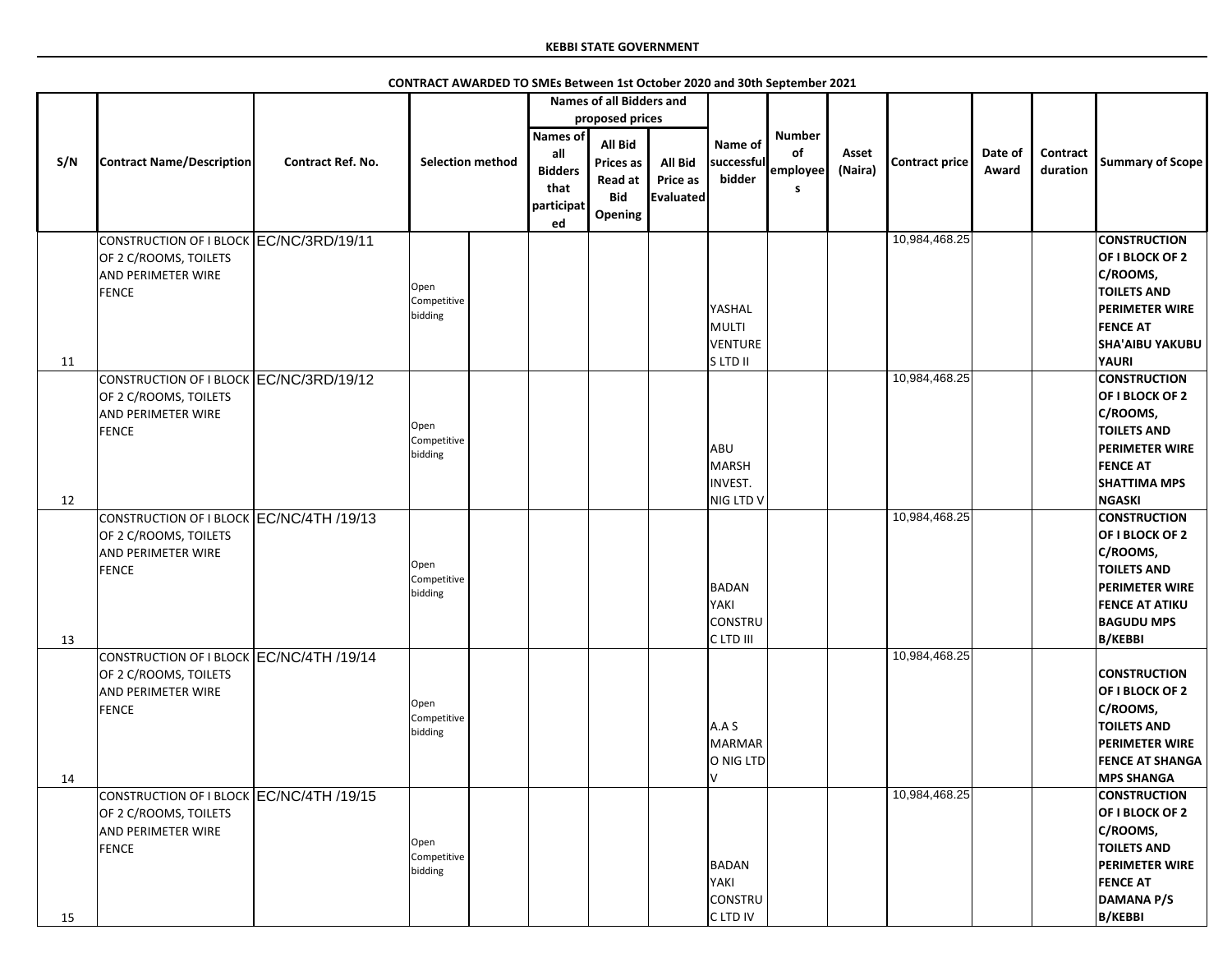|     |                                                                                                         |                          |                                | <b>Names of all Bidders and</b>                                |                                                                 |                                                       |                                                         |                                      |                  |                       |                  |                             |                                                                                                                                                                                    |
|-----|---------------------------------------------------------------------------------------------------------|--------------------------|--------------------------------|----------------------------------------------------------------|-----------------------------------------------------------------|-------------------------------------------------------|---------------------------------------------------------|--------------------------------------|------------------|-----------------------|------------------|-----------------------------|------------------------------------------------------------------------------------------------------------------------------------------------------------------------------------|
|     |                                                                                                         |                          |                                |                                                                |                                                                 |                                                       |                                                         |                                      |                  |                       |                  |                             |                                                                                                                                                                                    |
|     |                                                                                                         |                          |                                |                                                                | proposed prices                                                 |                                                       |                                                         |                                      |                  |                       |                  |                             |                                                                                                                                                                                    |
| S/N | <b>Contract Name/Description</b>                                                                        | <b>Contract Ref. No.</b> | <b>Selection method</b>        | <b>Names of</b><br>all<br><b>Bidders</b><br>that<br>participat | All Bid<br><b>Prices as</b><br>Read at<br><b>Bid</b><br>Opening | <b>All Bid</b><br><b>Price as</b><br><b>Evaluated</b> | Name of<br>successful<br>bidder                         | <b>Number</b><br>of<br>employee<br>S | Asset<br>(Naira) | <b>Contract price</b> | Date of<br>Award | <b>Contract</b><br>duration | <b>Summary of Scope</b>                                                                                                                                                            |
|     |                                                                                                         |                          |                                | ed                                                             |                                                                 |                                                       |                                                         |                                      |                  | 10,984,468.25         |                  |                             | <b>CONSTRUCTION</b>                                                                                                                                                                |
|     | CONSTRUCTION OF I BLOCK EC/NC/4TH /19/16<br>OF 2 C/ROOMS, TOILETS<br><b>AND PERIMETER WIRE</b><br>FENCE |                          | Open<br>Competitive<br>bidding |                                                                |                                                                 |                                                       | <b>SAIMA</b><br><b>WASAGU</b>                           |                                      |                  |                       |                  |                             | OF I BLOCK OF 2<br>C/ROOMS,<br><b>TOILETS AND</b><br><b>PERIMETER WIRE</b><br><b>FENCE AT RAMBO</b>                                                                                |
| 16  |                                                                                                         |                          |                                |                                                                |                                                                 |                                                       | INT. LTD I                                              |                                      |                  |                       |                  |                             | P/S D/WASAGU                                                                                                                                                                       |
|     | CONSTRUCTION OF A<br>BLOCK OF 2 C/ROOMS,<br><b>OFFICE AND STORE WITH</b><br><b>TERRAZO FLOOR FINISH</b> | PR/NC/3RD /19/           | Open<br>Competitive<br>bidding |                                                                |                                                                 |                                                       | DAN<br>MABAKAC<br>HI NIG                                |                                      |                  | 11,538,122.75         |                  |                             | <b>CONSTRUCTION</b><br>OF A BLOCK OF 2<br><b>C/ROOMS, OFFICE</b><br><b>AND STORE WITH</b><br><b>TERRAZO FLOOR</b><br><b>FINISH AT</b><br><b>GUMAWA P/S,</b>                        |
| 17  |                                                                                                         |                          |                                |                                                                |                                                                 |                                                       | <b>LTD XII</b>                                          |                                      |                  |                       |                  |                             | <b>MAIYAMA</b>                                                                                                                                                                     |
| 18  | CONSTRUCTION OF A<br><b>BLOCK OF 2 C/ROOMS,</b><br><b>OFFICE AND STORE WITH</b><br>TERRAZO FLOOR FINISH | PR/NC/1ST/19/18          | Open<br>Competitive<br>bidding |                                                                |                                                                 |                                                       | AMALI<br><b>TRADING</b><br><b>AND</b><br><b>INVEST.</b> |                                      |                  | 11,538,122.75         |                  |                             | <b>CONSTRUCTION</b><br>OF A BLOCK OF 2<br><b>C/ROOMS, OFFICE</b><br><b>AND STORE WITH</b><br><b>TERRAZO FLOOR</b><br><b>FINISH AT JIGA</b><br><b>BIRNIN P/S,</b><br><b>ALIERO:</b> |
| 19  | CONSTRUCTION OF A<br>BLOCK OF 2 C/ROOMS,<br><b>OFFICE AND STORE WITH</b><br>TERRAZO FLOOR FINISH        | PR/NC/1ST/19/19          | Open<br>Competitive<br>bidding |                                                                |                                                                 |                                                       | ADMAG<br><b>OCCEANS</b><br><b>LTD</b>                   |                                      |                  | 11,538,122.75         |                  |                             | <b>CONSTRUCTION</b><br>OF A BLOCK OF 2<br><b>C/ROOMS, OFFICE</b><br><b>AND STORE WITH</b><br><b>TERRAZO FLOOR</b><br><b>FINISH AT RAFIN</b><br><b>BAUNA P/S,</b><br><b>ALIERO</b>  |
| 20  | CONSTRUCTION OF A<br>BLOCK OF 2 C/ROOMS,<br><b>OFFICE AND STORE WITH</b><br><b>TERRAZO FLOOR FINISH</b> | PR/NC/1ST/19/20          | Open<br>Competitive<br>bidding |                                                                |                                                                 |                                                       | <b>MM</b><br>SHAABAN<br>NIG LTD<br>IV                   |                                      |                  | 11,538,122.75         |                  |                             | <b>CONSTRUCTION</b><br>OF A BLOCK OF 2<br><b>C/ROOMS, OFFICE</b><br><b>AND STORE WITH</b><br><b>TERRAZO FLOOR</b><br>FINISH AT UNG.<br><b>BARO P/S, AREWA</b>                      |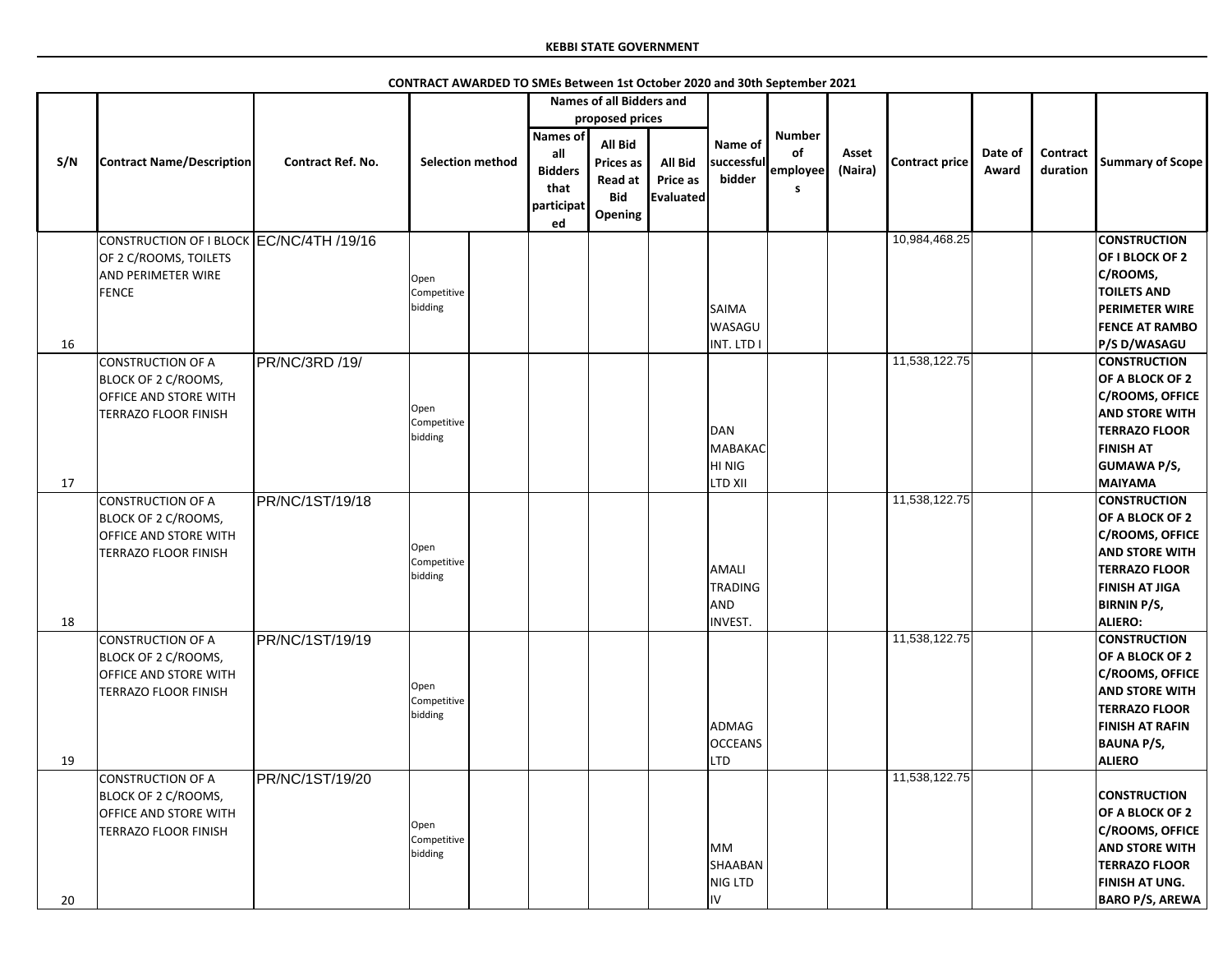|          |                                                                                                                |                          |                                |                                                                      | <b>Names of all Bidders and</b><br>proposed prices                     |                                         |                                             |                                      |                  |                       |                  |                             |                                                                                                                                                                                      |
|----------|----------------------------------------------------------------------------------------------------------------|--------------------------|--------------------------------|----------------------------------------------------------------------|------------------------------------------------------------------------|-----------------------------------------|---------------------------------------------|--------------------------------------|------------------|-----------------------|------------------|-----------------------------|--------------------------------------------------------------------------------------------------------------------------------------------------------------------------------------|
| S/N      | <b>Contract Name/Description</b>                                                                               | <b>Contract Ref. No.</b> | <b>Selection method</b>        | <b>Names of</b><br>all<br><b>Bidders</b><br>that<br>participat<br>ed | <b>All Bid</b><br><b>Prices as</b><br>Read at<br><b>Bid</b><br>Opening | <b>All Bid</b><br>Price as<br>Evaluated | Name of<br>successful<br>bidder             | <b>Number</b><br>of<br>employee<br>s | Asset<br>(Naira) | <b>Contract price</b> | Date of<br>Award | <b>Contract</b><br>duration | <b>Summary of Scope</b>                                                                                                                                                              |
|          | <b>CONSTRUCTION OF A</b><br>BLOCK OF 2 C/ROOMS,<br><b>OFFICE AND STORE WITH</b><br><b>TERRAZO FLOOR FINISH</b> | PR/NC/1ST/19/21          | Open<br>Competitive<br>bidding |                                                                      |                                                                        |                                         | FAHDAL<br>GEN<br>CONSTR.<br><b>SERV LTD</b> |                                      |                  | 11,538,122.75         |                  |                             | <b>CONSTRUCTION</b><br>OF A BLOCK OF 2<br>C/ROOMS, OFFICE<br><b>AND STORE WITH</b><br><b>TERRAZO FLOOR</b><br><b>FINISH AT UNG.</b>                                                  |
| 21<br>22 | CONSTRUCTION OF A<br>BLOCK OF 2 C/ROOMS,<br><b>OFFICE AND STORE WITH</b><br><b>TERRAZO FLOOR FINISH</b>        | PR/NC/1ST/19/22          | Open<br>Competitive<br>bidding |                                                                      |                                                                        |                                         | KABAWA<br><b>INVEST</b>                     |                                      |                  | 11,538,122.75         |                  |                             | ALI P/S, Arewa<br><b>CONSTRUCTION</b><br>OF A BLOCK OF 2<br>C/ROOMS, OFFICE<br><b>AND STORE WITH</b><br><b>TERRAZO FLOOR</b><br><b>FINISH AT UNG.</b><br>MALI P/S,<br><b>ARGUNGU</b> |
| 23       | <b>CONSTRUCTION OF A</b><br>BLOCK OF 2 C/ROOMS,<br><b>OFFICE AND STORE WITH</b><br>TERRAZO FLOOR FINISH        | PR/NC/1ST/19/23          | Open<br>Competitive<br>bidding |                                                                      |                                                                        |                                         | KETAREN<br><b>RUWA</b><br><b>INVEST.</b>    |                                      |                  | 11,538,122.75         |                  |                             | <b>CONSTRUCTION</b><br>OF A BLOCK OF 2<br>C/ROOMS, OFFICE<br><b>AND STORE WITH</b><br><b>TERRAZO FLOOR</b><br><b>FINISH AT S/GOBIR</b><br><b>P/S, ARGUNGU</b>                        |
| 24       | <b>CONSTRUCTION OF A</b><br>BLOCK OF 2 C/ROOMS,<br><b>OFFICE AND STORE WITH</b><br>TERRAZO FLOOR FINISH        | PR/NC/1ST/19/            | Open<br>Competitive<br>bidding |                                                                      |                                                                        |                                         | MAI UWA<br>MULTI<br><b>RES LTD</b>          |                                      |                  | 11,538,122.75         |                  |                             | <b>CONSTRUCTION</b><br>OF A BLOCK OF 2<br>C/ROOMS, OFFICE<br><b>AND STORE WITH</b><br><b>TERRAZO FLOOR</b><br><b>FINISH AT</b><br><b>KARDAMA P/S,</b><br><b>AUGIE</b>                |
| 25       | CONSTRUCTION OF A<br>BLOCK OF 2 C/ROOMS,<br><b>OFFICE AND STORE WITH</b><br><b>TERRAZO FLOOR FINISH</b>        | PR/NC/1ST/19/            | Open<br>Competitive<br>bidding |                                                                      |                                                                        |                                         | MAI UWA<br>MULTI<br><b>RES LTD</b>          |                                      |                  | 11,538,122.75         |                  |                             | <b>CONSTRUCTION</b><br>OF A BLOCK OF 2<br>C/ROOMS, OFFICE<br><b>AND STORE WITH</b><br><b>TERRAZO FLOOR</b><br><b>FINISH AT</b><br><b>RUNTUWA P/S,</b><br><b>AUGIE</b>                |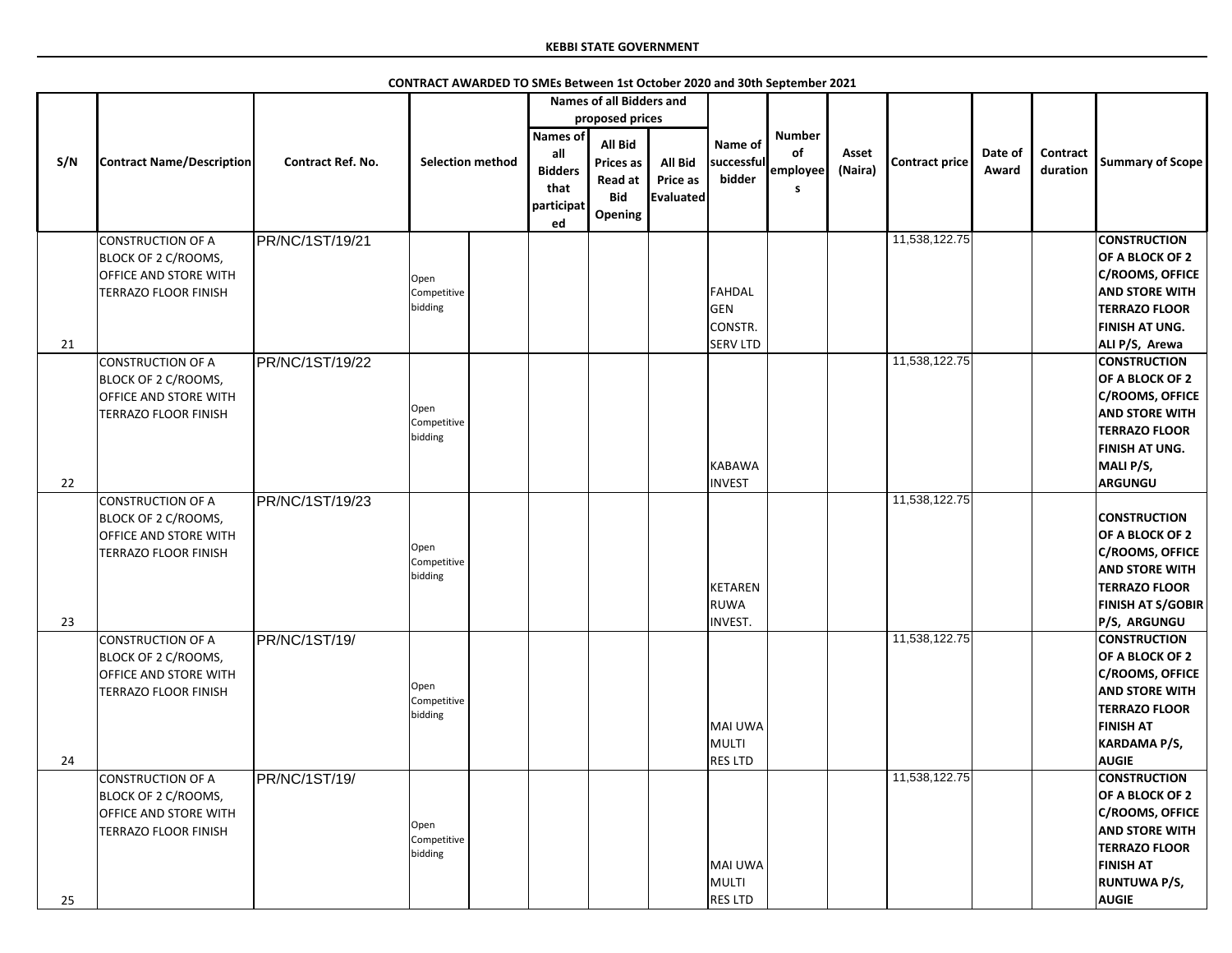|     |                                                                                                                |                          |                                | <b>Names of all Bidders and</b>                                      |                                                                        |                                         |                                                              |                                       |                  |                |                  |                             |                                                                                                                                                                               |
|-----|----------------------------------------------------------------------------------------------------------------|--------------------------|--------------------------------|----------------------------------------------------------------------|------------------------------------------------------------------------|-----------------------------------------|--------------------------------------------------------------|---------------------------------------|------------------|----------------|------------------|-----------------------------|-------------------------------------------------------------------------------------------------------------------------------------------------------------------------------|
|     |                                                                                                                |                          |                                |                                                                      | proposed prices                                                        |                                         |                                                              |                                       |                  |                |                  |                             |                                                                                                                                                                               |
| S/N | <b>Contract Name/Description</b>                                                                               | <b>Contract Ref. No.</b> | <b>Selection method</b>        | <b>Names of</b><br>all<br><b>Bidders</b><br>that<br>participat<br>ed | <b>All Bid</b><br><b>Prices as</b><br>Read at<br><b>Bid</b><br>Opening | <b>All Bid</b><br>Price as<br>Evaluated | Name of<br>successful<br>bidder                              | <b>Number</b><br>of<br>employee<br>-S | Asset<br>(Naira) | Contract price | Date of<br>Award | <b>Contract</b><br>duration | <b>Summary of Scope</b>                                                                                                                                                       |
| 26  | <b>CONSTRUCTION OF A</b><br>BLOCK OF 2 C/ROOMS,<br><b>OFFICE AND STORE WITH</b><br><b>TERRAZO FLOOR FINISH</b> | PR/NC/1ST/19/            | Open<br>Competitive<br>bidding |                                                                      |                                                                        |                                         | <b>HASMIYY</b><br>A GLOBAL                                   |                                       |                  | 11,538,122.75  |                  |                             | <b>CONSTRUCTION</b><br>OF A BLOCK OF 2<br>C/ROOMS, OFFICE<br><b>AND STORE WITH</b><br><b>TERRAZO FLOOR</b><br><b>FINISH AT GANTEN</b><br>TUDU P/S,<br><b>BAGUDO</b>           |
| 27  | <b>CONSTRUCTION OF A</b><br>BLOCK OF 2 C/ROOMS,<br><b>OFFICE AND STORE WITH</b><br><b>TERRAZO FLOOR FINISH</b> | PR/NC/1ST/19/            | Open<br>Competitive<br>bidding |                                                                      |                                                                        |                                         | <b>SARFA&amp;</b><br><b>JAFAL</b><br>GLOBAL<br><b>INVEST</b> |                                       |                  | 11,538,122.75  |                  |                             | <b>CONSTRUCTION</b><br>OF A BLOCK OF 2<br><b>C/ROOMS, OFFICE</b><br><b>AND STORE WITH</b><br><b>TERRAZO FLOOR</b><br>FINISH AT 10.<br><b>Unguwar Lawal</b><br>P/S Bagudo      |
| 28  | CONSTRUCTION OF A<br>BLOCK OF 2 C/ROOMS,<br><b>OFFICE AND STORE WITH</b><br><b>TERRAZO FLOOR FINISH</b>        | PR/NC/1ST/19/            | Open<br>Competitive<br>bidding |                                                                      |                                                                        |                                         | MUTOBE<br><b>AIWA</b><br><b>SYSTEM</b><br>NIG LTD            |                                       |                  | 11,538,122.75  |                  |                             | <b>CONSTRUCTION</b><br>OF A BLOCK OF 2<br><b>C/ROOMS, OFFICE</b><br><b>AND STORE WITH</b><br><b>TERRAZO FLOOR</b><br><b>FINISH AT GUDDEL</b><br>P/S, BUNZA                    |
| 29  | CONSTRUCTION OF A<br>BLOCK OF 2 C/ROOMS,<br><b>OFFICE AND STORE WITH</b><br>TERRAZO FLOOR FINISH               | PR/NC/1ST/19/            | Open<br>Competitive<br>bidding |                                                                      |                                                                        |                                         | <b>AAS</b><br>MAIMAR<br>U NIG LTD<br>liv                     |                                       |                  | 11,538,122.75  |                  |                             | <b>CONSTRUCTION</b><br>OF A BLOCK OF 2<br><b>C/ROOMS, OFFICE</b><br><b>AND STORE WITH</b><br><b>TERRAZO FLOOR</b><br><b>FINISH AT</b><br><b>GARAFITA P/S,</b><br><b>BUNZA</b> |
| 30  | CONSTRUCTION OF A<br>BLOCK OF 2 C/ROOMS,<br><b>OFFICE AND STORE WITH</b><br>TERRAZO FLOOR FINISH               | <b>PR/NC/1ST/19/</b>     | Open<br>Competitive<br>bidding |                                                                      |                                                                        |                                         | ALELAWA<br>NIG LTD II                                        |                                       |                  | 11,538,122.75  |                  |                             | <b>CONSTRUCTION</b><br>OF A BLOCK OF 2<br><b>C/ROOMS, OFFICE</b><br><b>AND STORE WITH</b><br><b>TERRAZO FLOOR</b><br><b>FINISH AT ALFAGAI</b><br>P/S, B/KEBBI                 |

**CONTRACT AWARDED TO SMEs Between 1st October 2020 and 30th September 2021**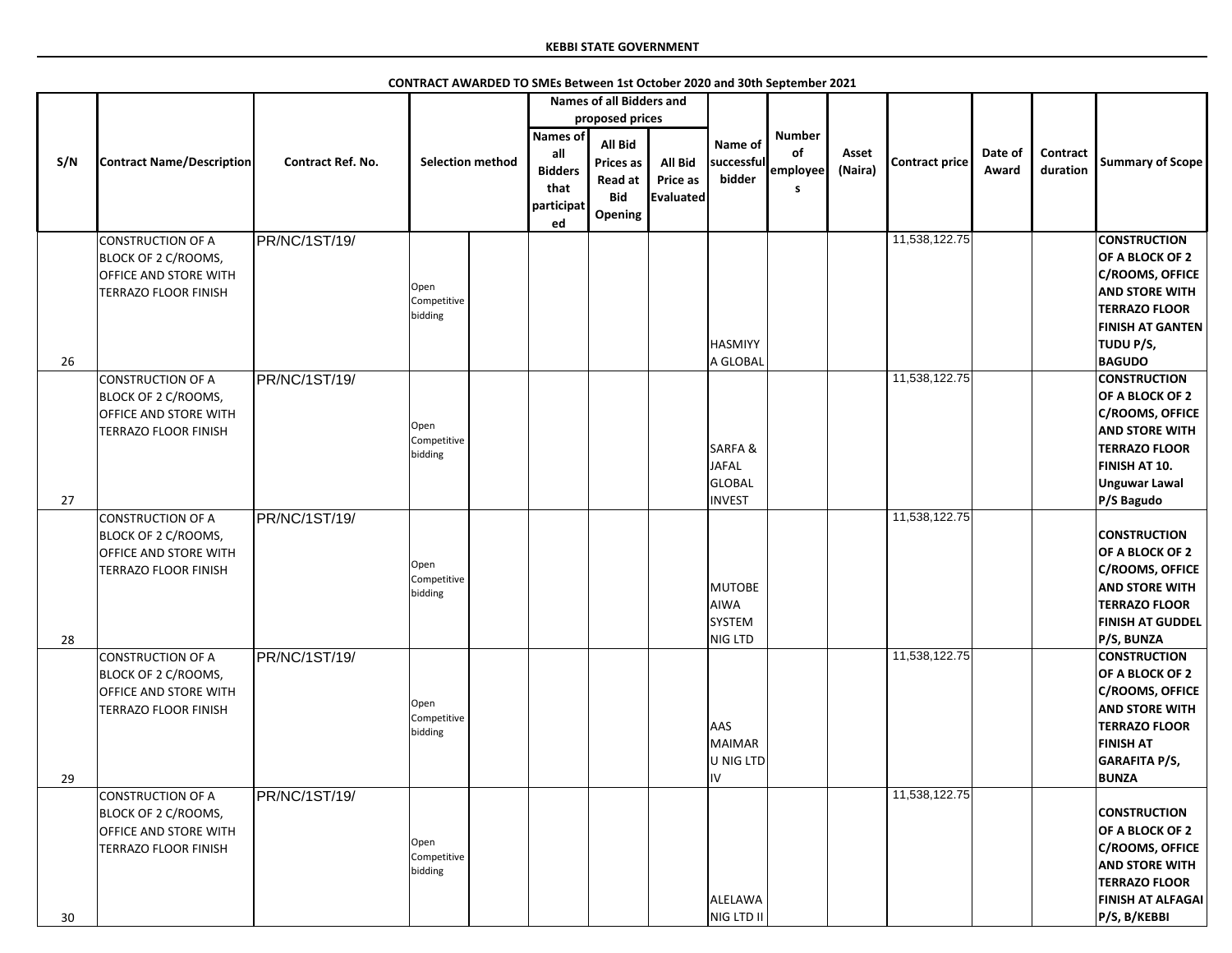|     |                                                      |                          |                         |                 | <b>Names of all Bidders and</b> |                 |                |               |         |                       |         |                 |                                                 |
|-----|------------------------------------------------------|--------------------------|-------------------------|-----------------|---------------------------------|-----------------|----------------|---------------|---------|-----------------------|---------|-----------------|-------------------------------------------------|
|     |                                                      |                          |                         |                 | proposed prices                 |                 |                |               |         |                       |         |                 |                                                 |
|     |                                                      |                          |                         | <b>Names of</b> | <b>All Bid</b>                  |                 | Name of        | <b>Number</b> |         |                       |         |                 |                                                 |
| S/N | <b>Contract Name/Description</b>                     | <b>Contract Ref. No.</b> | <b>Selection method</b> | all             | <b>Prices as</b>                | <b>All Bid</b>  | successful     | of            | Asset   | <b>Contract price</b> | Date of | <b>Contract</b> | <b>Summary of Scope</b>                         |
|     |                                                      |                          |                         | <b>Bidders</b>  | Read at                         | <b>Price as</b> | bidder         | employee      | (Naira) |                       | Award   | duration        |                                                 |
|     |                                                      |                          |                         | that            | <b>Bid</b>                      | Evaluated       |                | S             |         |                       |         |                 |                                                 |
|     |                                                      |                          |                         | participat      | Opening                         |                 |                |               |         |                       |         |                 |                                                 |
|     |                                                      |                          |                         | ed              |                                 |                 |                |               |         |                       |         |                 |                                                 |
|     | <b>CONSTRUCTION OF A</b>                             | PR/NC/1ST/19/            |                         |                 |                                 |                 |                |               |         | 11,538,122.75         |         |                 | <b>CONSTRUCTION</b>                             |
|     | BLOCK OF 2 C/ROOMS,<br><b>OFFICE AND STORE WITH</b>  |                          |                         |                 |                                 |                 |                |               |         |                       |         |                 | OF A BLOCK OF 2<br><b>C/ROOMS, OFFICE</b>       |
|     | <b>TERRAZO FLOOR FINISH</b>                          |                          | Open                    |                 |                                 |                 |                |               |         |                       |         |                 | <b>AND STORE WITH</b>                           |
|     |                                                      |                          | Competitive             |                 |                                 |                 | BADAN          |               |         |                       |         |                 | <b>TERRAZO FLOOR</b>                            |
|     |                                                      |                          | bidding                 |                 |                                 |                 | YAKI           |               |         |                       |         |                 | <b>FINISH AT</b>                                |
|     |                                                      |                          |                         |                 |                                 |                 | <b>CONST</b>   |               |         |                       |         |                 | YAMAMA P/S,                                     |
| 31  |                                                      |                          |                         |                 |                                 |                 | <b>NIG LTD</b> |               |         |                       |         |                 | <b>B/KEBBI</b>                                  |
|     | <b>CONSTRUCTION OF A</b>                             | PR/NC/2ND /19/           |                         |                 |                                 |                 |                |               |         | 11,538,122.75         |         |                 |                                                 |
|     | BLOCK OF 2 C/ROOMS,                                  |                          |                         |                 |                                 |                 |                |               |         |                       |         |                 | <b>CONSTRUCTION</b>                             |
|     | OFFICE AND STORE WITH                                |                          |                         |                 |                                 |                 |                |               |         |                       |         |                 | OF A BLOCK OF 2                                 |
|     | <b>TERRAZO FLOOR FINISH</b>                          |                          | Open<br>Competitive     |                 |                                 |                 |                |               |         |                       |         |                 | <b>C/ROOMS, OFFICE</b>                          |
|     |                                                      |                          | bidding                 |                 |                                 |                 |                |               |         |                       |         |                 | <b>AND STORE WITH</b>                           |
|     |                                                      |                          |                         |                 |                                 |                 | MAI UWA        |               |         |                       |         |                 | <b>TERRAZO FLOOR</b>                            |
|     |                                                      |                          |                         |                 |                                 |                 | MULTI          |               |         |                       |         |                 | <b>FINISH AT TUNGAR</b>                         |
| 32  |                                                      |                          |                         |                 |                                 |                 | <b>RES LTD</b> |               |         |                       |         |                 | <b>KADE P/S, DANDI</b>                          |
|     | <b>CONSTRUCTION OF A</b>                             | PR/NC/2ND /19/           |                         |                 |                                 |                 |                |               |         | 11,538,122.75         |         |                 | <b>CONSTRUCTION</b>                             |
|     | BLOCK OF 2 C/ROOMS,                                  |                          |                         |                 |                                 |                 |                |               |         |                       |         |                 | OF A BLOCK OF 2                                 |
|     | OFFICE AND STORE WITH<br><b>TERRAZO FLOOR FINISH</b> |                          | Open<br>Competitive     |                 |                                 |                 | MUTOBE         |               |         |                       |         |                 | <b>C/ROOMS, OFFICE</b><br><b>AND STORE WITH</b> |
|     |                                                      |                          | bidding                 |                 |                                 |                 | AIWA           |               |         |                       |         |                 | <b>TERRAZO FLOOR</b>                            |
|     |                                                      |                          |                         |                 |                                 |                 | <b>SYSTEM</b>  |               |         |                       |         |                 | <b>FINISH AT KIMBA</b>                          |
| 33  |                                                      |                          |                         |                 |                                 |                 | NIG LTD        |               |         |                       |         |                 | <b>FANA P/S, DANDI</b>                          |
|     | <b>CONSTRUCTION OF A</b>                             | PR/NC/2ND /19/           |                         |                 |                                 |                 |                |               |         | 11,538,122.75         |         |                 | <b>CONSTRUCTION</b>                             |
|     | BLOCK OF 2 C/ROOMS,                                  |                          |                         |                 |                                 |                 |                |               |         |                       |         |                 | OF A BLOCK OF 2                                 |
|     | OFFICE AND STORE WITH                                |                          |                         |                 |                                 |                 |                |               |         |                       |         |                 | <b>C/ROOMS, OFFICE</b>                          |
|     | TERRAZO FLOOR FINISH                                 |                          | Open                    |                 |                                 |                 |                |               |         |                       |         |                 | <b>AND STORE WITH</b>                           |
|     |                                                      |                          | Competitive<br>bidding  |                 |                                 |                 |                |               |         |                       |         |                 | <b>TERRAZO FLOOR</b>                            |
|     |                                                      |                          |                         |                 |                                 |                 | MAIKUDI        |               |         |                       |         |                 | <b>FINISH AT</b>                                |
|     |                                                      |                          |                         |                 |                                 |                 | <b>GEN ENT</b> |               |         |                       |         |                 | <b>SHENGEL P/S,</b>                             |
| 34  |                                                      |                          |                         |                 |                                 |                 | NIG LTD        |               |         |                       |         |                 | D/WASAGU                                        |
|     | <b>CONSTRUCTION OF A</b>                             | PR/NC/2ND /19/           |                         |                 |                                 |                 |                |               |         | 11,538,122.75         |         |                 | <b>CONSTRUCTION</b>                             |
|     | BLOCK OF 2 C/ROOMS,                                  |                          |                         |                 |                                 |                 |                |               |         |                       |         |                 | OF A BLOCK OF 2                                 |
|     | OFFICE AND STORE WITH                                |                          | Open                    |                 |                                 |                 |                |               |         |                       |         |                 | <b>C/ROOMS, OFFICE</b>                          |
|     | <b>TERRAZO FLOOR FINISH</b>                          |                          | Competitive             |                 |                                 |                 |                |               |         |                       |         |                 | <b>AND STORE WITH</b>                           |
|     |                                                      |                          | bidding                 |                 |                                 |                 | <b>SAIMA</b>   |               |         |                       |         |                 | <b>TERRAZO FLOOR</b><br><b>FINISH AT DUHU</b>   |
|     |                                                      |                          |                         |                 |                                 |                 | <b>WASAGU</b>  |               |         |                       |         |                 | P/S,<br><b>DANKO</b>                            |
| 35  |                                                      |                          |                         |                 |                                 |                 | INT. LTD I     |               |         |                       |         |                 | <b>WASAGU</b>                                   |
|     |                                                      |                          |                         |                 |                                 |                 |                |               |         |                       |         |                 |                                                 |

**CONTRACT AWARDED TO SMEs Between 1st October 2020 and 30th September 2021**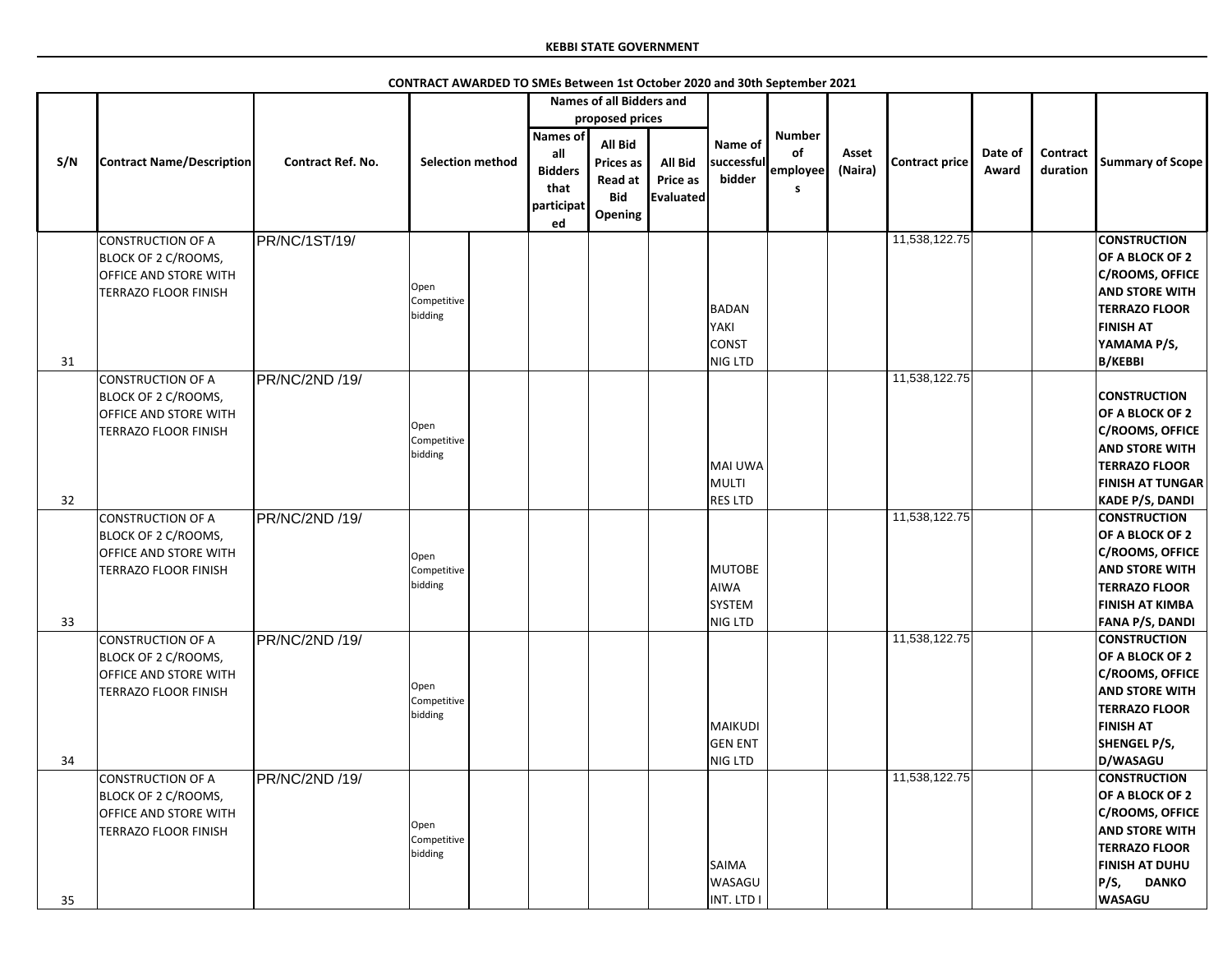|     |                                                                                                               |                          |                                |                                                               | <b>Names of all Bidders and</b>                                               |                                                |                                                  |                                             |                  |                       |                  |                      |                                                                                                                                                                            |
|-----|---------------------------------------------------------------------------------------------------------------|--------------------------|--------------------------------|---------------------------------------------------------------|-------------------------------------------------------------------------------|------------------------------------------------|--------------------------------------------------|---------------------------------------------|------------------|-----------------------|------------------|----------------------|----------------------------------------------------------------------------------------------------------------------------------------------------------------------------|
|     |                                                                                                               |                          |                                |                                                               | proposed prices                                                               |                                                |                                                  |                                             |                  |                       |                  |                      |                                                                                                                                                                            |
| S/N | <b>Contract Name/Description</b>                                                                              | <b>Contract Ref. No.</b> | <b>Selection method</b>        | Names of<br>all<br><b>Bidders</b><br>that<br>participat<br>ed | <b>All Bid</b><br><b>Prices as</b><br><b>Read at</b><br><b>Bid</b><br>Opening | All Bid<br><b>Price as</b><br><b>Evaluated</b> | Name of<br>successful<br>bidder                  | <b>Number</b><br>of<br>employee<br><b>S</b> | Asset<br>(Naira) | <b>Contract price</b> | Date of<br>Award | Contract<br>duration | <b>Summary of Scope</b>                                                                                                                                                    |
| 36  | <b>CONSTRUCTION OF A</b><br>BLOCK OF 2 C/ROOMS,<br>OFFICE AND STORE WITH<br><b>TERRAZO FLOOR FINISH</b>       | PR/NC/2ND /19/           | Open<br>Competitive<br>bidding |                                                               |                                                                               |                                                | MAIKUDI<br><b>GEN ENT</b><br>NIG LTD             |                                             |                  | 11,538,122.75         |                  |                      | <b>CONSTRUCTION</b><br><b>OF A BLOCK OF 2</b><br>C/ROOMS, OFFICE<br><b>AND STORE WITH</b><br><b>TERRAZO FLOOR</b><br><b>FINISH AT AMIRU</b><br>P/S, FAKAI                  |
| 37  | <b>CONSTRUCTION OF A</b><br>BLOCK OF 2 C/ROOMS,<br>OFFICE AND STORE WITH<br><b>TERRAZO FLOOR FINISH</b>       | PR/NC/2ND /19/           | Open<br>Competitive<br>bidding |                                                               |                                                                               |                                                | ANNUR<br><b>VENTURE</b>                          |                                             |                  | 11,538,122.75         |                  |                      | <b>CONSTRUCTION</b><br><b>OF A BLOCK OF 2</b><br>C/ROOMS, OFFICE<br><b>AND STORE WITH</b><br><b>TERRAZO FLOOR</b><br><b>FINISH AT RUNFA</b><br>P/S, FAKAI                  |
| 38  | CONSTRUCTION OF I BLOCK EC/NC/2ND/19/07<br>OF 2 C/ROOMS, TOILETS<br><b>AND PERIMETER WIRE</b><br><b>FENCE</b> |                          | Open<br>Competitive<br>bidding |                                                               |                                                                               |                                                | ATIKU<br>MAI MAI<br>ENTERP.                      |                                             |                  | 11,538,122.75         |                  |                      | <b>CONSTRUCTION</b><br><b>OF I BLOCK OF 2</b><br>C/ROOMS,<br><b>TOILETS AND</b><br><b>PERIMETER WIRE</b><br><b>FENCE AT KOFAR</b><br><b>KALAMBAINA PS</b><br><b>GWANDU</b> |
| 39  | <b>CONSTRUCTION OF A</b><br>BLOCK OF 2 C/ROOMS,<br>OFFICE AND STORE WITH<br><b>TERRAZO FLOOR FINISH</b>       | <b>PR/NC/2ND /19/</b>    | Open<br>Competitive<br>bidding |                                                               |                                                                               |                                                | DAN<br>ANGO<br><b>GLOBAL</b><br>VENTURE<br>S NIG |                                             |                  | 11,538,122.75         |                  |                      | <b>CONSTRUCTION</b><br>OF A BLOCK OF 2<br><b>C/ROOMS, OFFICE</b><br><b>AND STORE WITH</b><br><b>TERRAZO FLOOR</b><br><b>FINISH AT DABAGI</b><br>P/S, GWANDU                |
| 40  | <b>CONSTRUCTION OF A</b><br>BLOCK OF 2 C/ROOMS,<br>OFFICE AND STORE WITH<br><b>TERRAZO FLOOR FINISH</b>       | PR/NC/2ND /19/           | Open<br>Competitive<br>bidding |                                                               |                                                                               |                                                | AMALI<br><b>TRADING</b><br>AND<br>INVEST.        |                                             |                  | 11,538,122.75         |                  |                      | <b>CONSTRUCTION</b><br>OF A BLOCK OF 2<br>C/ROOMS, OFFICE<br><b>AND STORE WITH</b><br><b>TERRAZO FLOOR</b><br><b>FINISH AT</b><br>KANKARWAI P/S,<br><b>JEGA</b>            |

**CONTRACT AWARDED TO SMEs Between 1st October 2020 and 30th September 2021**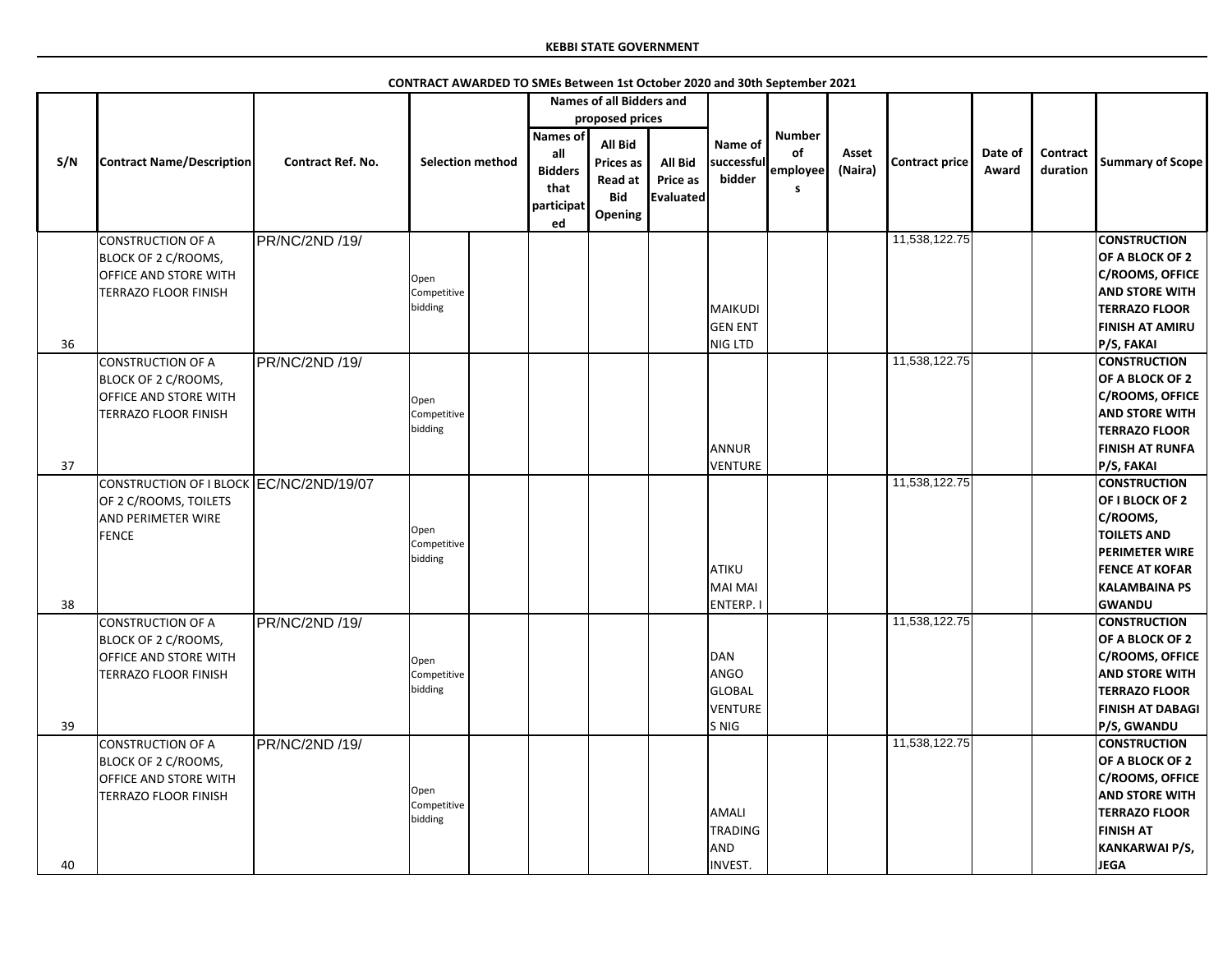|     |                                                                                                         |                          |                                | <b>Names of all Bidders and</b>                                |                                                                        |                                                       |                                                         |                                      |                  |                       |                  |                             |                                                                                                                                                                                 |
|-----|---------------------------------------------------------------------------------------------------------|--------------------------|--------------------------------|----------------------------------------------------------------|------------------------------------------------------------------------|-------------------------------------------------------|---------------------------------------------------------|--------------------------------------|------------------|-----------------------|------------------|-----------------------------|---------------------------------------------------------------------------------------------------------------------------------------------------------------------------------|
|     |                                                                                                         |                          |                                |                                                                | proposed prices                                                        |                                                       |                                                         |                                      |                  |                       |                  |                             |                                                                                                                                                                                 |
| S/N | <b>Contract Name/Description</b>                                                                        | <b>Contract Ref. No.</b> | <b>Selection method</b>        | <b>Names of</b><br>all<br><b>Bidders</b><br>that<br>participat | All Bid<br><b>Prices as</b><br><b>Read at</b><br><b>Bid</b><br>Opening | <b>All Bid</b><br><b>Price as</b><br><b>Evaluated</b> | Name of<br>successful<br>bidder                         | <b>Number</b><br>of<br>employee<br>S | Asset<br>(Naira) | <b>Contract price</b> | Date of<br>Award | <b>Contract</b><br>duration | <b>Summary of Scope</b>                                                                                                                                                         |
|     | CONSTRUCTION OF A                                                                                       | PR/NC/2ND /19/           |                                | ed                                                             |                                                                        |                                                       |                                                         |                                      |                  | 11,538,122.75         |                  |                             | <b>CONSTRUCTION</b>                                                                                                                                                             |
|     | <b>BLOCK OF 2 C/ROOMS,</b><br><b>OFFICE AND STORE WITH</b><br><b>TERRAZO FLOOR FINISH</b>               |                          | Open<br>Competitive<br>bidding |                                                                |                                                                        |                                                       | DAN<br>ANGO<br><b>GLOBAL</b><br><b>VENTURE</b>          |                                      |                  |                       |                  |                             | OF A BLOCK OF 2<br><b>C/ROOMS, OFFICE</b><br><b>AND STORE WITH</b><br><b>TERRAZO FLOOR</b><br><b>FINISH AT TANZA</b>                                                            |
| 41  |                                                                                                         |                          |                                |                                                                |                                                                        |                                                       | S NIG                                                   |                                      |                  |                       |                  |                             | P/S, JEGA                                                                                                                                                                       |
|     | CONSTRUCTION OF A<br>BLOCK OF 2 C/ROOMS,<br><b>OFFICE AND STORE WITH</b><br><b>TERRAZO FLOOR FINISH</b> | PR/NC/2ND /19/           | Open<br>Competitive<br>bidding |                                                                |                                                                        |                                                       | DAN<br>ANGO<br><b>GLOBAL</b><br><b>VENTURE</b>          |                                      |                  | 11,538,122.75         |                  |                             | <b>CONSTRUCTION</b><br>OF A BLOCK OF 2<br><b>C/ROOMS, OFFICE</b><br><b>AND STORE WITH</b><br><b>TERRAZO FLOOR</b><br><b>FINISH AT TUNGAR</b><br>WAYA P/S, KOKO                  |
| 42  |                                                                                                         |                          |                                |                                                                |                                                                        |                                                       | S NIG                                                   |                                      |                  |                       |                  |                             | <b>BESSE</b>                                                                                                                                                                    |
| 43  | CONSTRUCTION OF A<br><b>BLOCK OF 2 C/ROOMS,</b><br><b>OFFICE AND STORE WITH</b><br>TERRAZO FLOOR FINISH | PR/NC/2ND /19/           | Open<br>Competitive<br>bidding |                                                                |                                                                        |                                                       | DAN<br>ANGO<br><b>GLOBAL</b><br><b>VENTURE</b><br>S NIG |                                      |                  | 11,538,122.75         |                  |                             | <b>CONSTRUCTION</b><br>OF A BLOCK OF 2<br><b>C/ROOMS, OFFICE</b><br><b>AND STORE WITH</b><br><b>TERRAZO FLOOR</b><br><b>FINISH AT TUNGAR</b><br>GAYYA P/S, KOKO<br><b>BESSE</b> |
| 44  | CONSTRUCTION OF A<br><b>BLOCK OF 2 C/ROOMS,</b><br><b>OFFICE AND STORE WITH</b><br>TERRAZO FLOOR FINISH | PR/NC/2ND /19/           | Open<br>Competitive<br>bidding |                                                                |                                                                        |                                                       | <b>BUDAN</b><br>YAKI VII                                |                                      |                  | 11,538,122.75         |                  |                             | <b>CONSTRUCTION</b><br>OF A BLOCK OF 2<br><b>C/ROOMS, OFFICE</b><br><b>AND STORE WITH</b><br><b>TERRAZO FLOOR</b><br><b>FINISH AT</b><br><b>UNGUWAR JEJI</b><br>P/S, KALGO      |
| 45  | CONSTRUCTION OF A<br>BLOCK OF 2 C/ROOMS,<br><b>OFFICE AND STORE WITH</b><br><b>TERRAZO FLOOR FINISH</b> | PR/NC/2ND /19/           | Open<br>Competitive<br>bidding |                                                                |                                                                        |                                                       | <b>BUDAN</b><br>YAKI VII                                |                                      |                  | 11,538,122.75         |                  |                             | <b>CONSTRUCTION</b><br>OF A BLOCK OF 2<br><b>C/ROOMS, OFFICE</b><br><b>AND STORE WITH</b><br><b>TERRAZO FLOOR</b><br><b>FINISH AT</b><br>SABAWA P/S,<br><b>KALGO</b>            |

**CONTRACT AWARDED TO SMEs Between 1st October 2020 and 30th September 2021**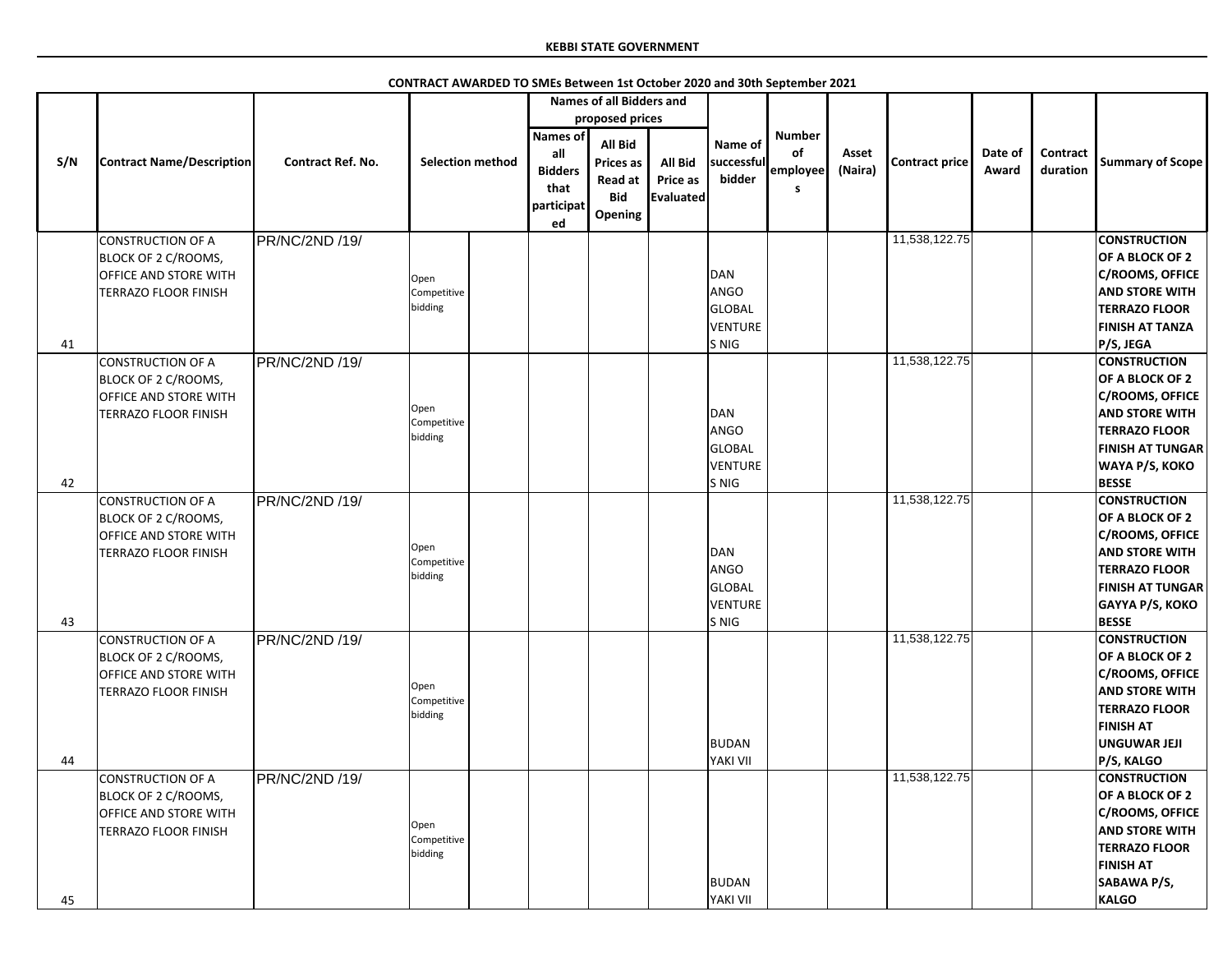|     |                                  |                          |                         | <b>Names of all Bidders and</b> |                  |                |                 |               |         |                       |         |                 |                         |
|-----|----------------------------------|--------------------------|-------------------------|---------------------------------|------------------|----------------|-----------------|---------------|---------|-----------------------|---------|-----------------|-------------------------|
|     |                                  |                          |                         |                                 | proposed prices  |                |                 |               |         |                       |         |                 |                         |
|     |                                  |                          |                         | <b>Names of</b>                 |                  |                |                 | <b>Number</b> |         |                       |         |                 |                         |
|     |                                  |                          |                         |                                 | <b>All Bid</b>   |                | Name of         |               |         |                       |         |                 |                         |
| S/N | <b>Contract Name/Description</b> | <b>Contract Ref. No.</b> | <b>Selection method</b> | all                             | <b>Prices as</b> | <b>All Bid</b> | successful      | of            | Asset   | <b>Contract price</b> | Date of | <b>Contract</b> | <b>Summary of Scope</b> |
|     |                                  |                          |                         | <b>Bidders</b>                  |                  |                |                 | employee      | (Naira) |                       | Award   | duration        |                         |
|     |                                  |                          |                         | that                            | Read at          | Price as       | bidder          | S             |         |                       |         |                 |                         |
|     |                                  |                          |                         |                                 | <b>Bid</b>       | Evaluated      |                 |               |         |                       |         |                 |                         |
|     |                                  |                          |                         | participat                      | Opening          |                |                 |               |         |                       |         |                 |                         |
|     |                                  |                          |                         | ed                              |                  |                |                 |               |         |                       |         |                 |                         |
|     | CONSTRUCTION OF A                | PR/NC/3RD /19/           |                         |                                 |                  |                |                 |               |         | 11,538,122.75         |         |                 | <b>CONSTRUCTION</b>     |
|     | BLOCK OF 2 C/ROOMS,              |                          |                         |                                 |                  |                |                 |               |         |                       |         |                 | OF A BLOCK OF 2         |
|     |                                  |                          |                         |                                 |                  |                |                 |               |         |                       |         |                 | <b>C/ROOMS, OFFICE</b>  |
|     | <b>OFFICE AND STORE WITH</b>     |                          | Open                    |                                 |                  |                |                 |               |         |                       |         |                 |                         |
|     | <b>TERRAZO FLOOR FINISH</b>      |                          | Competitive             |                                 |                  |                |                 |               |         |                       |         |                 | <b>AND STORE WITH</b>   |
|     |                                  |                          | bidding                 |                                 |                  |                | DAN             |               |         |                       |         |                 | <b>TERRAZO FLOOR</b>    |
|     |                                  |                          |                         |                                 |                  |                | MABAKAC         |               |         |                       |         |                 | <b>FINISH AT</b>        |
|     |                                  |                          |                         |                                 |                  |                | HI NIG          |               |         |                       |         |                 | <b>GUMAWA P/S,</b>      |
|     |                                  |                          |                         |                                 |                  |                |                 |               |         |                       |         |                 |                         |
| 46  |                                  |                          |                         |                                 |                  |                | <b>LTD XII</b>  |               |         |                       |         |                 | <b>MAIYAMA</b>          |
|     | <b>CONSTRUCTION OF A</b>         | PR/NC/3RD /19/           |                         |                                 |                  |                |                 |               |         | 11,538,122.75         |         |                 | <b>CONSTRUCTION</b>     |
|     | BLOCK OF 2 C/ROOMS,              |                          |                         |                                 |                  |                |                 |               |         |                       |         |                 | OF A BLOCK OF 2         |
|     | <b>OFFICE AND STORE WITH</b>     |                          |                         |                                 |                  |                |                 |               |         |                       |         |                 | <b>C/ROOMS, OFFICE</b>  |
|     |                                  |                          | Open                    |                                 |                  |                |                 |               |         |                       |         |                 | <b>AND STORE WITH</b>   |
|     | TERRAZO FLOOR FINISH             |                          | Competitive             |                                 |                  |                |                 |               |         |                       |         |                 |                         |
|     |                                  |                          | bidding                 |                                 |                  |                |                 |               |         |                       |         |                 | <b>TERRAZO FLOOR</b>    |
|     |                                  |                          |                         |                                 |                  |                | NAMAIKI         |               |         |                       |         |                 | <b>FINISH AT</b>        |
|     |                                  |                          |                         |                                 |                  |                | & SONS          |               |         |                       |         |                 | <b>ARAUSAYA P/S,</b>    |
| 47  |                                  |                          |                         |                                 |                  |                | <b>NIG LTD</b>  |               |         |                       |         |                 | <b>MAIYAMA</b>          |
|     |                                  |                          |                         |                                 |                  |                |                 |               |         | 11,538,122.75         |         |                 | <b>CONSTRUCTION</b>     |
|     | CONSTRUCTION OF A                | PR/NC/3RD /19/           |                         |                                 |                  |                |                 |               |         |                       |         |                 |                         |
|     | BLOCK OF 2 C/ROOMS,              |                          |                         |                                 |                  |                |                 |               |         |                       |         |                 | OF A BLOCK OF 2         |
|     | <b>OFFICE AND STORE WITH</b>     |                          |                         |                                 |                  |                |                 |               |         |                       |         |                 | <b>C/ROOMS, OFFICE</b>  |
|     | TERRAZO FLOOR FINISH             |                          | Open                    |                                 |                  |                |                 |               |         |                       |         |                 | <b>AND STORE WITH</b>   |
|     |                                  |                          | Competitive             |                                 |                  |                |                 |               |         |                       |         |                 | <b>TERRAZO FLOOR</b>    |
|     |                                  |                          | bidding                 |                                 |                  |                |                 |               |         |                       |         |                 |                         |
|     |                                  |                          |                         |                                 |                  |                |                 |               |         |                       |         |                 | <b>FINISH AT</b>        |
|     |                                  |                          |                         |                                 |                  |                |                 |               |         |                       |         |                 | <b>UNGUWAR</b>          |
|     |                                  |                          |                         |                                 |                  |                | NAZKAL          |               |         |                       |         |                 | MAKWASHI P/S,           |
| 48  |                                  |                          |                         |                                 |                  |                | NIG             |               |         |                       |         |                 | <b>NGASKI</b>           |
|     | <b>CONSTRUCTION OF A</b>         | PR/NC/3RD /19/           |                         |                                 |                  |                |                 |               |         | 11,538,122.75         |         |                 | <b>CONSTRUCTION</b>     |
|     |                                  |                          |                         |                                 |                  |                |                 |               |         |                       |         |                 | OF A BLOCK OF 2         |
|     | BLOCK OF 2 C/ROOMS,              |                          |                         |                                 |                  |                |                 |               |         |                       |         |                 |                         |
|     | <b>OFFICE AND STORE WITH</b>     |                          | Open                    |                                 |                  |                |                 |               |         |                       |         |                 | <b>C/ROOMS, OFFICE</b>  |
|     | TERRAZO FLOOR FINISH             |                          | Competitive             |                                 |                  |                | FAHDAL          |               |         |                       |         |                 | <b>AND STORE WITH</b>   |
|     |                                  |                          | bidding                 |                                 |                  |                | GEN             |               |         |                       |         |                 | <b>TERRAZO FLOOR</b>    |
|     |                                  |                          |                         |                                 |                  |                | CONSTR.         |               |         |                       |         |                 | <b>FINISH AT KAYALA</b> |
|     |                                  |                          |                         |                                 |                  |                |                 |               |         |                       |         |                 |                         |
| 49  |                                  |                          |                         |                                 |                  |                | <b>SERV LTD</b> |               |         |                       |         |                 | P/S, NGASKI             |
|     | CONSTRUCTION OF A                | PR/NC/3RD /19/           |                         |                                 |                  |                |                 |               |         | 11,538,122.75         |         |                 | <b>CONSTRUCTION</b>     |
|     | BLOCK OF 2 C/ROOMS,              |                          |                         |                                 |                  |                |                 |               |         |                       |         |                 | OF A BLOCK OF 2         |
|     | <b>OFFICE AND STORE WITH</b>     |                          |                         |                                 |                  |                |                 |               |         |                       |         |                 | <b>C/ROOMS, OFFICE</b>  |
|     | TERRAZO FLOOR FINISH             |                          | Open                    |                                 |                  |                |                 |               |         |                       |         |                 | <b>AND STORE WITH</b>   |
|     |                                  |                          | Competitive             |                                 |                  |                |                 |               |         |                       |         |                 |                         |
|     |                                  |                          | bidding                 |                                 |                  |                | MANGAL          |               |         |                       |         |                 | <b>TERRAZO FLOOR</b>    |
|     |                                  |                          |                         |                                 |                  |                | DIRI            |               |         |                       |         |                 | <b>FINISH AT</b>        |
|     |                                  |                          |                         |                                 |                  |                | <b>GLOBAL</b>   |               |         |                       |         |                 | <b>KWAGONO P/S,</b>     |
| 50  |                                  |                          |                         |                                 |                  |                | VENTURE         |               |         |                       |         |                 | <b>SAKABA</b>           |
|     |                                  |                          |                         |                                 |                  |                |                 |               |         |                       |         |                 |                         |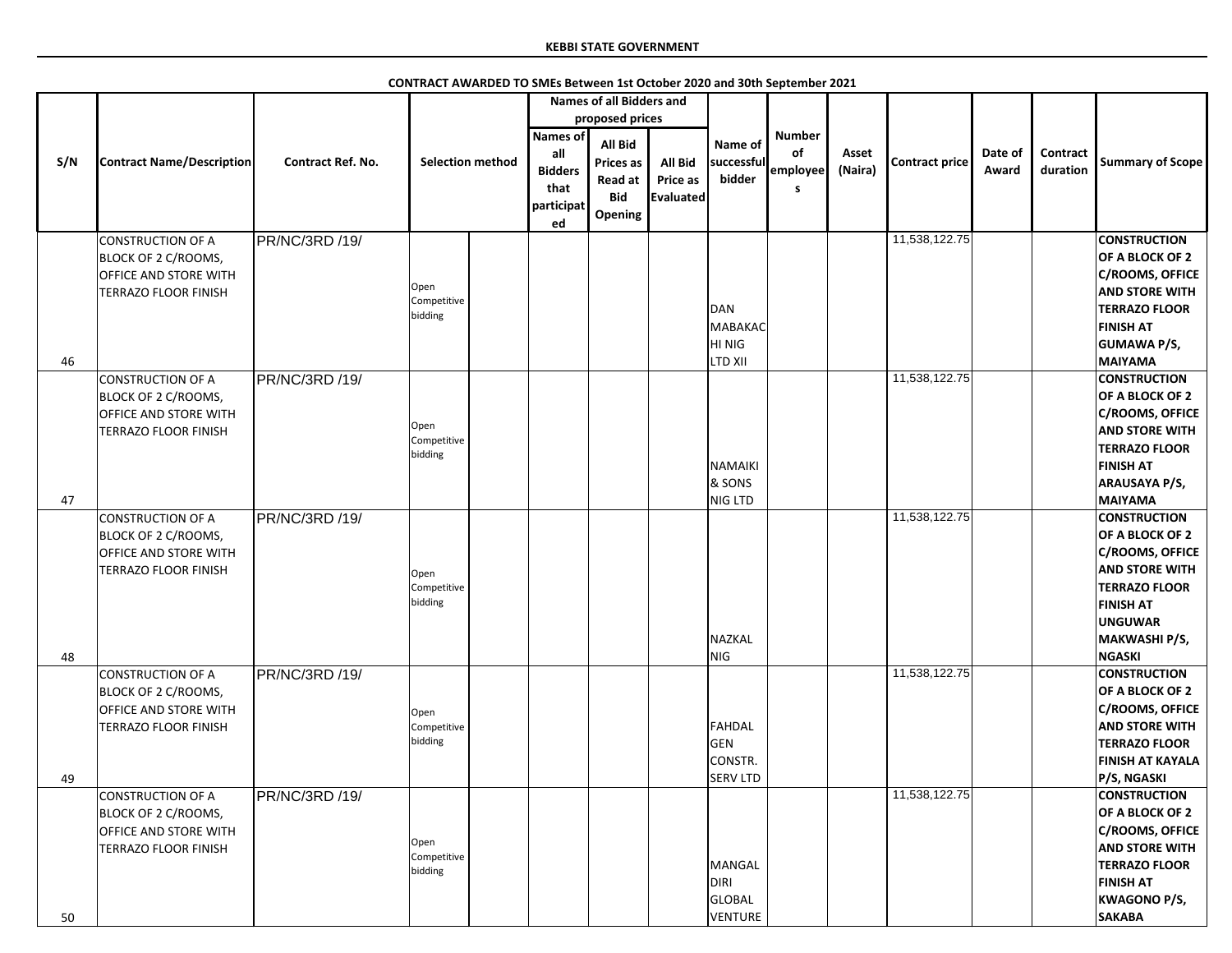|     |                                                                                                         |                          |                                |                                                                      | <b>Names of all Bidders and</b>                                        |                                         |                                           |                                      |                  |                       |                  |                             |                                                                                                                                                                              |
|-----|---------------------------------------------------------------------------------------------------------|--------------------------|--------------------------------|----------------------------------------------------------------------|------------------------------------------------------------------------|-----------------------------------------|-------------------------------------------|--------------------------------------|------------------|-----------------------|------------------|-----------------------------|------------------------------------------------------------------------------------------------------------------------------------------------------------------------------|
|     |                                                                                                         |                          |                                |                                                                      | proposed prices                                                        |                                         |                                           |                                      |                  |                       |                  |                             |                                                                                                                                                                              |
| S/N | <b>Contract Name/Description</b>                                                                        | <b>Contract Ref. No.</b> | <b>Selection method</b>        | <b>Names of</b><br>all<br><b>Bidders</b><br>that<br>participat<br>ed | <b>All Bid</b><br><b>Prices as</b><br>Read at<br><b>Bid</b><br>Opening | <b>All Bid</b><br>Price as<br>Evaluated | Name of<br>successful<br>bidder           | <b>Number</b><br>of<br>employee<br>S | Asset<br>(Naira) | <b>Contract price</b> | Date of<br>Award | <b>Contract</b><br>duration | <b>Summary of Scope</b>                                                                                                                                                      |
|     | CONSTRUCTION OF A<br>BLOCK OF 2 C/ROOMS,<br><b>OFFICE AND STORE WITH</b><br><b>TERRAZO FLOOR FINISH</b> | PR/NC/3RD /19/           | Open<br>Competitive<br>bidding |                                                                      |                                                                        |                                         | MANGAL<br>DIRI<br><b>GLOBAL</b>           |                                      |                  | 11,538,122.75         |                  |                             | <b>CONSTRUCTION</b><br>OF A BLOCK OF 2<br><b>C/ROOMS, OFFICE</b><br><b>AND STORE WITH</b><br><b>TERRAZO FLOOR</b><br><b>FINISH AT</b><br><b>TSHOHON BIRNI</b>                |
| 51  |                                                                                                         |                          |                                |                                                                      |                                                                        |                                         | VENTURE                                   |                                      |                  |                       |                  |                             | PS, SAKABA                                                                                                                                                                   |
| 52  | <b>CONSTRUCTION OF A</b><br>BLOCK OF 2 C/ROOMS,<br><b>OFFICE AND STORE WITH</b><br>TERRAZO FLOOR FINISH | PR/NC/3RD /19/           | Open<br>Competitive<br>bidding |                                                                      |                                                                        |                                         | <b>ASD</b><br>MALISA<br><b>NIG LTD</b>    |                                      |                  | 11,538,122.75         |                  |                             | <b>CONSTRUCTION</b><br>OF A BLOCK OF 2<br><b>C/ROOMS, OFFICE</b><br><b>AND STORE WITH</b><br><b>TERRAZO FLOOR</b><br><b>FINISH AT</b><br>DANDANE P/S,<br><b>SURU</b>         |
|     | CONSTRUCTION OF A                                                                                       | PR/NC/3RD /19/           |                                |                                                                      |                                                                        |                                         |                                           |                                      |                  | 11,538,122.75         |                  |                             | <b>CONSTRUCTION</b>                                                                                                                                                          |
| 53  | BLOCK OF 2 C/ROOMS,<br><b>OFFICE AND STORE WITH</b><br><b>TERRAZO FLOOR FINISH</b>                      |                          | Open<br>Competitive<br>bidding |                                                                      |                                                                        |                                         | <b>ASD</b><br>MALISA<br>NIG LTD           |                                      |                  |                       |                  |                             | OF A BLOCK OF 2<br><b>C/ROOMS, OFFICE</b><br><b>AND STORE WITH</b><br><b>TERRAZO FLOOR</b><br><b>FINISH AT BAYAN</b><br><b>DUTSI P/S, SURU</b>                               |
| 54  | CONSTRUCTION OF A<br>BLOCK OF 2 C/ROOMS,<br><b>OFFICE AND STORE WITH</b><br>TERRAZO FLOOR FINISH        | PR/NC/3RD /19/           | Open<br>Competitive<br>bidding |                                                                      |                                                                        |                                         | <b>ATD DAN</b><br><b>SUNNA</b><br>NIG LTD |                                      |                  | 11,538,122.75         |                  |                             | <b>CONSTRUCTION</b><br>OF A BLOCK OF 2<br><b>C/ROOMS, OFFICE</b><br><b>AND STORE WITH</b><br><b>TERRAZO FLOOR</b><br><b>FINISH AT GANWO</b><br>P/S, SHANGA                   |
| 55  | CONSTRUCTION OF A<br>BLOCK OF 2 C/ROOMS,<br><b>OFFICE AND STORE WITH</b><br>TERRAZO FLOOR FINISH        | PR/NC/3RD /19/           | Open<br>Competitive<br>bidding |                                                                      |                                                                        |                                         | ABU<br>MARSH<br>INVEST.<br>NIG LTD V      |                                      |                  | 11,538,122.75         |                  |                             | <b>CONSTRUCTION</b><br>OF A BLOCK OF 2<br><b>C/ROOMS, OFFICE</b><br><b>AND STORE WITH</b><br><b>TERRAZO FLOOR</b><br><b>FINISH AT</b><br><b>RUNTUWA RANJI</b><br>P/S, SHANGA |

**CONTRACT AWARDED TO SMEs Between 1st October 2020 and 30th September 2021**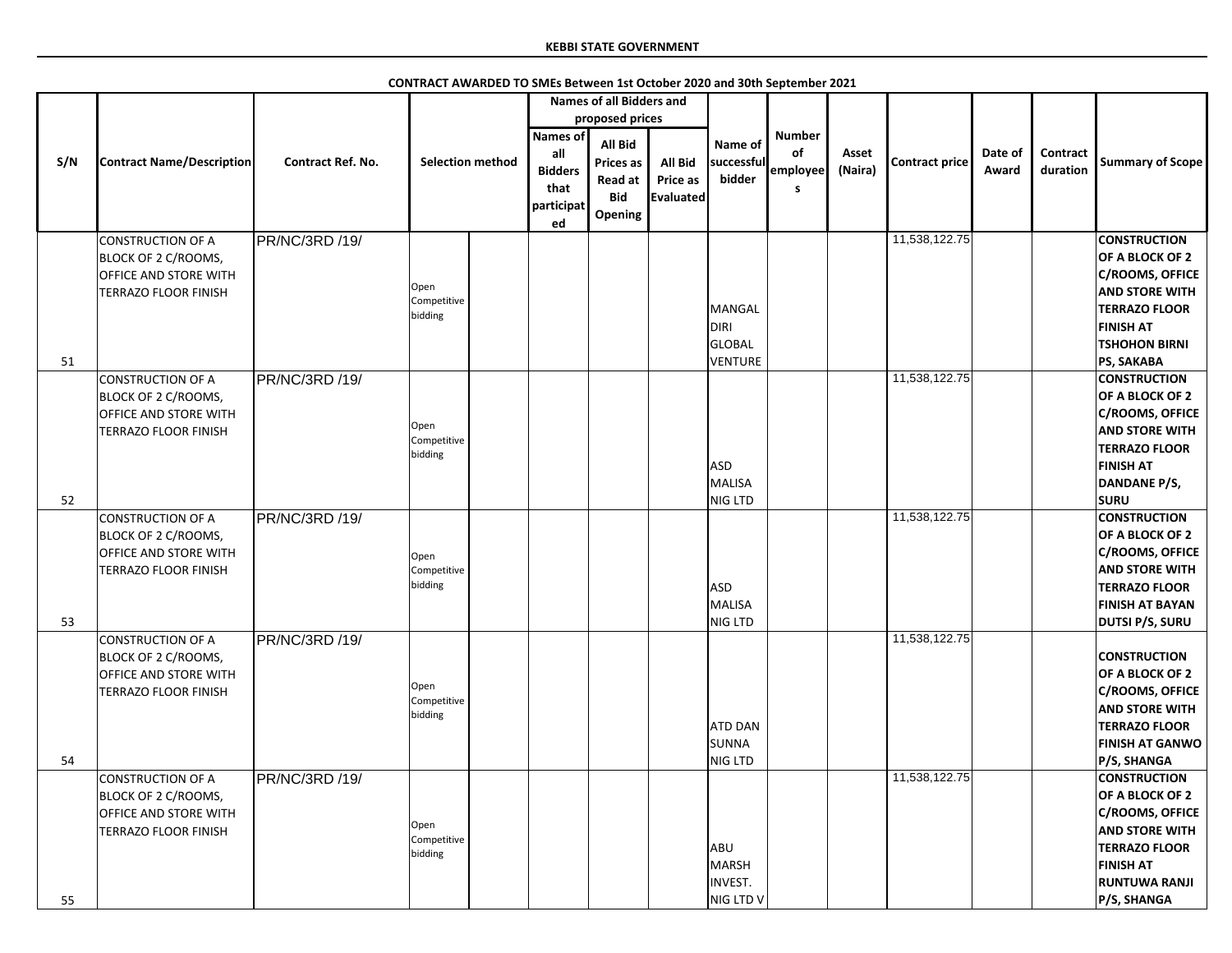|     |                                  |                          |                         |                 | <b>Names of all Bidders and</b> |                  |                |               |         |                       |         |                 |                         |
|-----|----------------------------------|--------------------------|-------------------------|-----------------|---------------------------------|------------------|----------------|---------------|---------|-----------------------|---------|-----------------|-------------------------|
|     |                                  |                          |                         |                 | proposed prices                 |                  |                |               |         |                       |         |                 |                         |
|     |                                  |                          |                         | <b>Names of</b> | All Bid                         |                  | Name of        | <b>Number</b> |         |                       |         |                 |                         |
|     | <b>Contract Name/Description</b> | <b>Contract Ref. No.</b> | <b>Selection method</b> | all             |                                 | <b>All Bid</b>   | successful     | of            | Asset   | <b>Contract price</b> | Date of | <b>Contract</b> | <b>Summary of Scope</b> |
| S/N |                                  |                          |                         | <b>Bidders</b>  | <b>Prices as</b>                |                  | bidder         | employee      | (Naira) |                       | Award   | duration        |                         |
|     |                                  |                          |                         | that            | Read at                         | <b>Price as</b>  |                | S             |         |                       |         |                 |                         |
|     |                                  |                          |                         | participat      | <b>Bid</b>                      | <b>Evaluated</b> |                |               |         |                       |         |                 |                         |
|     |                                  |                          |                         | ed              | Opening                         |                  |                |               |         |                       |         |                 |                         |
|     | <b>CONSTRUCTION OF A</b>         | PR/NC/3RD /19/           |                         |                 |                                 |                  |                |               |         | 11,538,122.75         |         |                 | <b>CONSTRUCTION</b>     |
|     | BLOCK OF 2 C/ROOMS,              |                          |                         |                 |                                 |                  |                |               |         |                       |         |                 | OF A BLOCK OF 2         |
|     | <b>OFFICE AND STORE WITH</b>     |                          |                         |                 |                                 |                  |                |               |         |                       |         |                 | <b>C/ROOMS, OFFICE</b>  |
|     | <b>TERRAZO FLOOR FINISH</b>      |                          | Open                    |                 |                                 |                  |                |               |         |                       |         |                 | <b>AND STORE WITH</b>   |
|     |                                  |                          | Competitive<br>bidding  |                 |                                 |                  |                |               |         |                       |         |                 | <b>TERRAZO FLOOR</b>    |
|     |                                  |                          |                         |                 |                                 |                  | KETAREN        |               |         |                       |         |                 | <b>FINISH AT</b>        |
|     |                                  |                          |                         |                 |                                 |                  | RUWA           |               |         |                       |         |                 | NASSARAWA P/S,          |
| 56  |                                  |                          |                         |                 |                                 |                  | <b>INVEST.</b> |               |         |                       |         |                 | <b>YAURI</b>            |
|     | CONSTRUCTION OF A                | PR/NC/3RD /19/           |                         |                 |                                 |                  |                |               |         | 11,538,122.75         |         |                 | <b>CONSTRUCTION</b>     |
|     | BLOCK OF 2 C/ROOMS,              |                          |                         |                 |                                 |                  |                |               |         |                       |         |                 | OF A BLOCK OF 2         |
|     | <b>OFFICE AND STORE WITH</b>     |                          |                         |                 |                                 |                  |                |               |         |                       |         |                 | <b>C/ROOMS, OFFICE</b>  |
|     | TERRAZO FLOOR FINISH             |                          | Open                    |                 |                                 |                  |                |               |         |                       |         |                 | <b>AND STORE WITH</b>   |
|     |                                  |                          | Competitive             |                 |                                 |                  | ABU            |               |         |                       |         |                 | <b>TERRAZO FLOOR</b>    |
|     |                                  |                          | bidding                 |                 |                                 |                  | MARSH          |               |         |                       |         |                 | <b>FINISH AT</b>        |
|     |                                  |                          |                         |                 |                                 |                  | <b>INVEST.</b> |               |         |                       |         |                 | <b>UNGUWAR DOSO</b>     |
| 57  |                                  |                          |                         |                 |                                 |                  | NIG LTD V      |               |         |                       |         |                 | P/S, YAURI              |
|     | <b>CONSTRUCTION OF A</b>         | PR/NC/3RD /19/           |                         |                 |                                 |                  |                |               |         | 11,538,122.75         |         |                 |                         |
|     | BLOCK OF 2 C/ROOMS,              |                          |                         |                 |                                 |                  |                |               |         |                       |         |                 | <b>CONSTRUCTION</b>     |
|     | <b>OFFICE AND STORE WITH</b>     |                          |                         |                 |                                 |                  |                |               |         |                       |         |                 | OF A BLOCK OF 2         |
|     | <b>TERRAZO FLOOR FINISH</b>      |                          | Open                    |                 |                                 |                  |                |               |         |                       |         |                 | <b>C/ROOMS, OFFICE</b>  |
|     |                                  |                          | Competitive<br>bidding  |                 |                                 |                  |                |               |         |                       |         |                 | <b>AND STORE WITH</b>   |
|     |                                  |                          |                         |                 |                                 |                  | SAIMA          |               |         |                       |         |                 | <b>TERRAZO FLOOR</b>    |
|     |                                  |                          |                         |                 |                                 |                  | <b>WASAGU</b>  |               |         |                       |         |                 | <b>FINISH AT DAMISA</b> |
| 58  |                                  |                          |                         |                 |                                 |                  | INT. LTD I     |               |         |                       |         |                 | P/S, ZURU               |
|     | CONSTRUCTION OF A                | PR/NC/3RD /19/           |                         |                 |                                 |                  |                |               |         | 11,538,122.75         |         |                 | <b>CONSTRUCTION</b>     |
|     | BLOCK OF 2 C/ROOMS,              |                          |                         |                 |                                 |                  |                |               |         |                       |         |                 | OF A BLOCK OF 2         |
|     | <b>OFFICE AND STORE WITH</b>     |                          | Open                    |                 |                                 |                  |                |               |         |                       |         |                 | <b>C/ROOMS, OFFICE</b>  |
|     | TERRAZO FLOOR FINISH             |                          | Competitive             |                 |                                 |                  |                |               |         |                       |         |                 | <b>AND STORE WITH</b>   |
|     |                                  |                          | bidding                 |                 |                                 |                  | MAI KUDI       |               |         |                       |         |                 | <b>TERRAZO FLOOR</b>    |
|     |                                  |                          |                         |                 |                                 |                  | <b>GEN ENT</b> |               |         |                       |         |                 | <b>FINISH AT YAZGA</b>  |
| 59  |                                  |                          |                         |                 |                                 |                  | NIG LTD        |               |         |                       |         |                 | P/S, ZURU               |
|     | CONSTRUCTION OF A                | PR/NC/2ND /19/           |                         |                 |                                 |                  |                |               |         | 11,538,122.75         |         |                 | <b>CONSTRUCTION</b>     |
|     | BLOCK OF 2 C/ROOMS,              |                          |                         |                 |                                 |                  |                |               |         |                       |         |                 | OF A BLOCK OF 2         |
|     | <b>OFFICE AND STORE WITH</b>     |                          |                         |                 |                                 |                  |                |               |         |                       |         |                 | <b>C/ROOMS, OFFICE</b>  |
|     | <b>TERRAZO FLOOR FINISH</b>      |                          | Open                    |                 |                                 |                  | DAN            |               |         |                       |         |                 | <b>AND STORE WITH</b>   |
|     |                                  |                          | Competitive<br>bidding  |                 |                                 |                  | ANGO           |               |         |                       |         |                 | <b>TERRAZO FLOOR</b>    |
|     |                                  |                          |                         |                 |                                 |                  | <b>GLOBAL</b>  |               |         |                       |         |                 | <b>FINISH AT TUNGAR</b> |
|     |                                  |                          |                         |                 |                                 |                  | VENTURE        |               |         |                       |         |                 | WAYA P/S, KOKO          |
| 60  |                                  |                          |                         |                 |                                 |                  | S NIG          |               |         |                       |         |                 | <b>BESSE</b>            |

**CONTRACT AWARDED TO SMEs Between 1st October 2020 and 30th September 2021**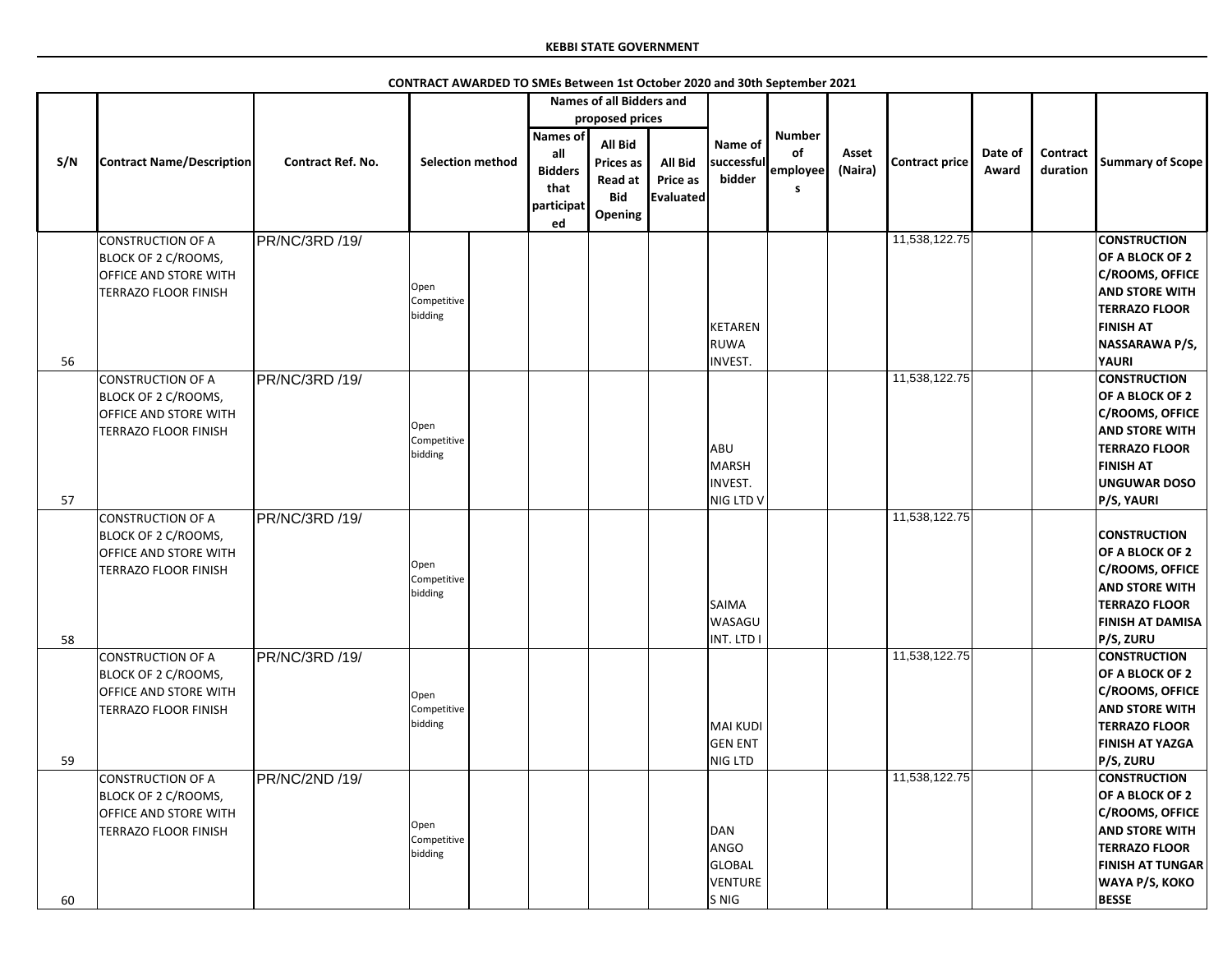|     |                                  |                          |                         |                                                                      | <b>Names of all Bidders and</b>                                        |                                                |                                 |                                      |                  |                       |                  |                      |                         |
|-----|----------------------------------|--------------------------|-------------------------|----------------------------------------------------------------------|------------------------------------------------------------------------|------------------------------------------------|---------------------------------|--------------------------------------|------------------|-----------------------|------------------|----------------------|-------------------------|
|     |                                  |                          |                         |                                                                      | proposed prices                                                        |                                                |                                 |                                      |                  |                       |                  |                      |                         |
| S/N | <b>Contract Name/Description</b> | <b>Contract Ref. No.</b> | <b>Selection method</b> | <b>Names of</b><br>all<br><b>Bidders</b><br>that<br>participat<br>ed | <b>All Bid</b><br><b>Prices as</b><br>Read at<br><b>Bid</b><br>Opening | <b>All Bid</b><br>Price as<br><b>Evaluated</b> | Name of<br>successful<br>bidder | <b>Number</b><br>of<br>employee<br>s | Asset<br>(Naira) | <b>Contract price</b> | Date of<br>Award | Contract<br>duration | <b>Summary of Scope</b> |
|     | <b>CONSTRUCTION OF A</b>         | PR/NC/3RD /19/           |                         |                                                                      |                                                                        |                                                |                                 |                                      |                  | 11,538,122.75         |                  |                      | <b>CONSTRUCTION</b>     |
|     | <b>BLOCK OF 2 C/ROOMS,</b>       |                          |                         |                                                                      |                                                                        |                                                |                                 |                                      |                  |                       |                  |                      | OF A BLOCK OF 2         |
|     |                                  |                          |                         |                                                                      |                                                                        |                                                |                                 |                                      |                  |                       |                  |                      | C/ROOMS, OFFICE         |
|     | <b>OFFICE AND STORE WITH</b>     |                          | Open                    |                                                                      |                                                                        |                                                |                                 |                                      |                  |                       |                  |                      | <b>AND STORE WITH</b>   |
|     | TERRAZO FLOOR FINISH             |                          | Competitive<br>bidding  |                                                                      |                                                                        |                                                |                                 |                                      |                  |                       |                  |                      |                         |
|     |                                  |                          |                         |                                                                      |                                                                        |                                                |                                 |                                      |                  |                       |                  |                      | <b>TERRAZO FLOOR</b>    |
|     |                                  |                          |                         |                                                                      |                                                                        |                                                | GAMAR                           |                                      |                  |                       |                  |                      | <b>FINISH AT LIBC</b>   |
| 61  |                                  |                          |                         |                                                                      |                                                                        |                                                | <b>RES NIG</b>                  |                                      |                  |                       |                  |                      | P/S, B/KEBBI            |
|     | <b>CONSTRUCTION OF A</b>         | PR/NC/3RD /19/           |                         |                                                                      |                                                                        |                                                |                                 |                                      |                  | 11,538,122.75         |                  |                      | <b>CONSTRUCTION</b>     |
|     | BLOCK OF 2 C/ROOMS,              |                          |                         |                                                                      |                                                                        |                                                |                                 |                                      |                  |                       |                  |                      | OF A BLOCK OF 2         |
|     | <b>OFFICE AND STORE WITH</b>     |                          | Open                    |                                                                      |                                                                        |                                                |                                 |                                      |                  |                       |                  |                      | C/ROOMS, OFFICE         |
|     | <b>TERRAZO FLOOR FINISH</b>      |                          | Competitive             |                                                                      |                                                                        |                                                |                                 |                                      |                  |                       |                  |                      | <b>AND STORE WITH</b>   |
|     |                                  |                          | bidding                 |                                                                      |                                                                        |                                                | BADAN                           |                                      |                  |                       |                  |                      | <b>TERRAZO FLOOR</b>    |
|     |                                  |                          |                         |                                                                      |                                                                        |                                                | YAKI                            |                                      |                  |                       |                  |                      | <b>FINISH AT LIBC</b>   |
| 62  |                                  |                          |                         |                                                                      |                                                                        |                                                | <b>CONST</b>                    |                                      |                  |                       |                  |                      | P/S, B/KEBBI            |
|     | CONSTRUCTION OF A                | PR/NC/3RD /19/           |                         |                                                                      |                                                                        |                                                |                                 |                                      |                  | 11,538,122.75         |                  |                      | <b>CONSTRUCTION</b>     |
|     | <b>BLOCK OF 6 C/ROOMS</b>        |                          |                         |                                                                      |                                                                        |                                                |                                 |                                      |                  |                       |                  |                      | <b>OF A BLOCK OF 6</b>  |
|     | <b>STORY BUILDING, OFFICE</b>    |                          |                         |                                                                      |                                                                        |                                                |                                 |                                      |                  |                       |                  |                      | <b>C/ROOMS STORY</b>    |
|     | <b>AND STORE WITH TERRAZO</b>    |                          |                         |                                                                      |                                                                        |                                                |                                 |                                      |                  |                       |                  |                      | <b>BUILDING, OFFICE</b> |
|     | <b>FLOOR FINISH</b>              |                          | Open                    |                                                                      |                                                                        |                                                |                                 |                                      |                  |                       |                  |                      | <b>AND STORE WITH</b>   |
|     |                                  |                          | Competitive<br>bidding  |                                                                      |                                                                        |                                                |                                 |                                      |                  |                       |                  |                      | <b>TERRAZO FLOOR</b>    |
|     |                                  |                          |                         |                                                                      |                                                                        |                                                |                                 |                                      |                  |                       |                  |                      | <b>FINISH AT</b>        |
|     |                                  |                          |                         |                                                                      |                                                                        |                                                | <b>AMO</b>                      |                                      |                  |                       |                  |                      | <b>BULTSIGA P/S</b>     |
|     |                                  |                          |                         |                                                                      |                                                                        |                                                | GRAMA                           |                                      |                  |                       |                  |                      | <b>KOLA, BIRNIN</b>     |
| 63  |                                  |                          |                         |                                                                      |                                                                        |                                                | <b>VENT LTD</b>                 |                                      |                  |                       |                  |                      | <b>KEBBI</b>            |
|     | CONSTRUCTION OF A                | <b>PR/NC/4TH /19/</b>    |                         |                                                                      |                                                                        |                                                |                                 |                                      |                  | 33,952,474.50         |                  |                      |                         |
|     | <b>BLOCK OF 6 C/ROOMS</b>        |                          |                         |                                                                      |                                                                        |                                                |                                 |                                      |                  |                       |                  |                      | <b>CONSTRUCTION</b>     |
|     | <b>STORY BUILDING, OFFICE</b>    |                          |                         |                                                                      |                                                                        |                                                |                                 |                                      |                  |                       |                  |                      | OF A BLOCK OF 6         |
|     | AND STORE WITH TERRAZO           |                          |                         |                                                                      |                                                                        |                                                |                                 |                                      |                  |                       |                  |                      | <b>C/ROOMS STORY</b>    |
|     | <b>FLOOR FINISH</b>              |                          | Open                    |                                                                      |                                                                        |                                                |                                 |                                      |                  |                       |                  |                      | <b>BUILDING, OFFICE</b> |
|     |                                  |                          | Competitive             |                                                                      |                                                                        |                                                |                                 |                                      |                  |                       |                  |                      | <b>AND STORE WITH</b>   |
|     |                                  |                          | bidding                 |                                                                      |                                                                        |                                                | ZAKARI                          |                                      |                  |                       |                  |                      | <b>TERRAZO FLOOR</b>    |
|     |                                  |                          |                         |                                                                      |                                                                        |                                                | <b>HASSAN</b>                   |                                      |                  |                       |                  |                      | <b>FINISH AT ZANNAN</b> |
|     |                                  |                          |                         |                                                                      |                                                                        |                                                | & SONS                          |                                      |                  |                       |                  |                      |                         |
|     |                                  |                          |                         |                                                                      |                                                                        |                                                |                                 |                                      |                  |                       |                  |                      | <b>GWANDU MPS,</b>      |
| 64  |                                  |                          |                         |                                                                      |                                                                        |                                                | NIG LTD                         |                                      |                  |                       |                  |                      | <b>BIRNIN KEBBI</b>     |

**CONTRACT AWARDED TO SMEs Between 1st October 2020 and 30th September 2021**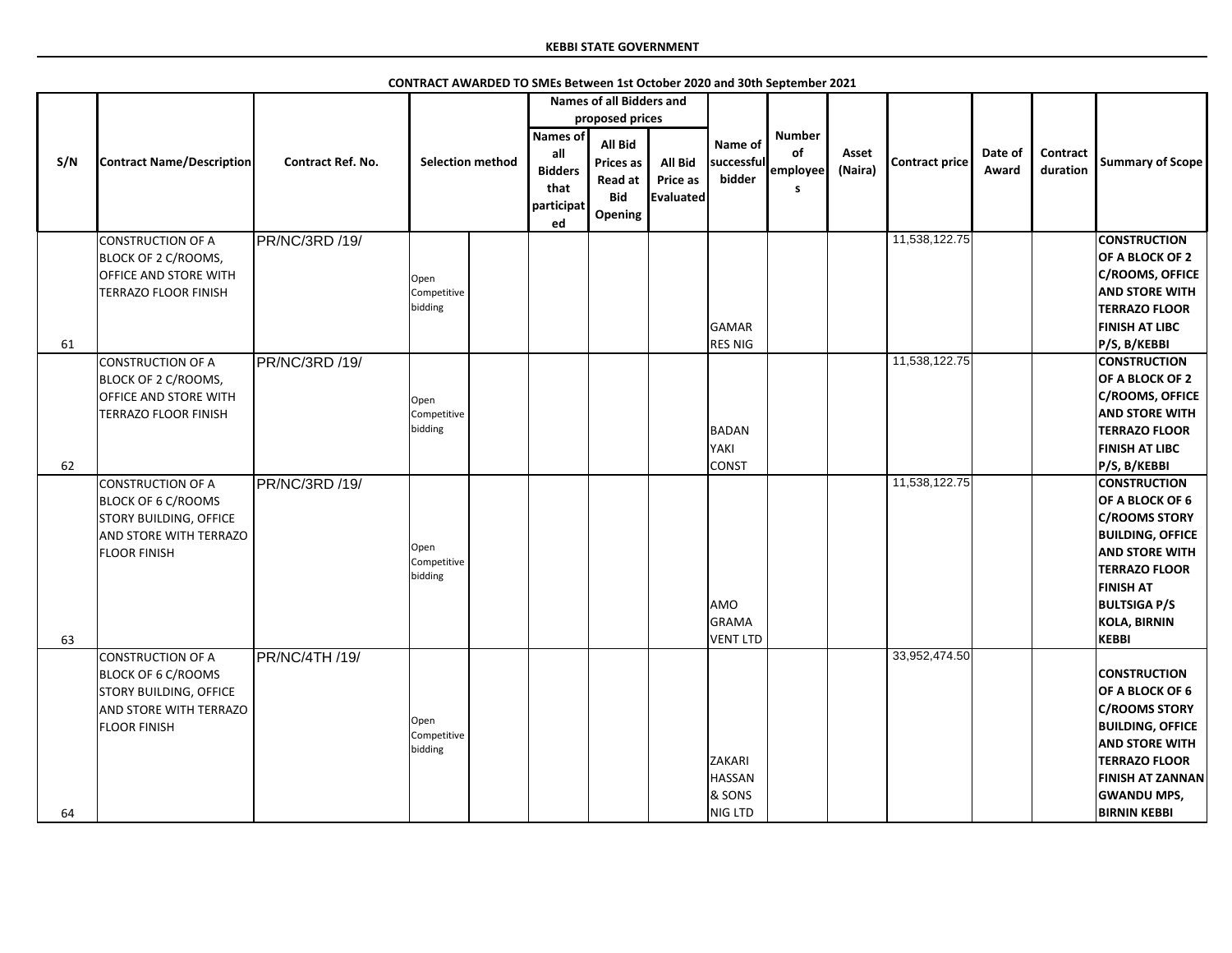|          |                                                                                                                                         |                          |                                |                                                                      | <b>Names of all Bidders and</b>                                 |                                                |                                                |                                       |                  |                       |                  |                             |                                                                                                                                                                                                                          |
|----------|-----------------------------------------------------------------------------------------------------------------------------------------|--------------------------|--------------------------------|----------------------------------------------------------------------|-----------------------------------------------------------------|------------------------------------------------|------------------------------------------------|---------------------------------------|------------------|-----------------------|------------------|-----------------------------|--------------------------------------------------------------------------------------------------------------------------------------------------------------------------------------------------------------------------|
|          |                                                                                                                                         |                          |                                |                                                                      | proposed prices                                                 |                                                |                                                |                                       |                  |                       |                  |                             |                                                                                                                                                                                                                          |
| S/N      | <b>Contract Name/Description</b>                                                                                                        | <b>Contract Ref. No.</b> | <b>Selection method</b>        | <b>Names of</b><br>all<br><b>Bidders</b><br>that<br>participat<br>ed | All Bid<br><b>Prices as</b><br>Read at<br><b>Bid</b><br>Opening | <b>All Bid</b><br>Price as<br><b>Evaluated</b> | Name of<br>successful<br>bidder                | <b>Number</b><br>of<br>employee<br>-S | Asset<br>(Naira) | <b>Contract price</b> | Date of<br>Award | <b>Contract</b><br>duration | <b>Summary of Scope</b>                                                                                                                                                                                                  |
|          | <b>CONSTRUCTION OF A</b><br><b>BLOCK OF 6 C/ROOMS</b><br>STORY BUILDING, OFFICE<br>AND STORE WITH TERRAZO<br><b>FLOOR FINISH</b>        | PR/NC/4TH /19/           | Open<br>Competitive<br>bidding |                                                                      |                                                                 |                                                | DAN<br>ANGO<br><b>GLOBAL</b><br><b>VENTURE</b> |                                       |                  | 33,952,474.50         |                  |                             | <b>CONSTRUCTION</b><br>OF A BLOCK OF 6<br><b>C/ROOMS STORY</b><br><b>BUILDING, OFFICE</b><br><b>AND STORE WITH</b><br><b>TERRAZO FLOOR</b><br><b>FINISH AT SHEHU</b><br><b>KANGIWA MPS</b>                               |
| 65<br>66 | <b>CONSTRUCTION OF A</b><br><b>BLOCK OF 6 C/ROOMS</b><br>STORY BUILDING, OFFICE<br>AND STORE WITH TERRAZO<br><b>FLOOR FINISH</b>        | <b>PR/NC/4TH /19/</b>    | Open<br>Competitive<br>bidding |                                                                      |                                                                 |                                                | S NIG<br>MALMAR<br>A ROYAL<br>NIG LTD          |                                       |                  | 33,952,474.50         |                  |                             | <b>ARGUNGU</b><br><b>CONSTRUCTION</b><br>OF A BLOCK OF 6<br><b>C/ROOMS STORY</b><br><b>BUILDING, OFFICE</b><br><b>AND STORE WITH</b><br><b>TERRAZO FLOOR</b><br><b>FINISH AT</b><br><b>NASSARAWA MPS</b><br><b>YAURI</b> |
| 67       | <b>CONSTRUCTION OF A</b><br><b>BLOCK OF 6 C/ROOMS</b><br><b>STORY BUILDING, OFFICE</b><br>AND STORE WITH TERRAZO<br><b>FLOOR FINISH</b> | <b>PR/NC/4TH /19/</b>    | Open<br>Competitive<br>bidding |                                                                      |                                                                 |                                                | MAI KUDI<br><b>GEN ENT</b><br>NIG LTD          |                                       |                  | 33,952,474.50         |                  |                             | <b>CONSTRUCTION</b><br>OF A BLOCK OF 6<br><b>C/ROOMS STORY</b><br><b>BUILDING, OFFICE</b><br><b>AND STORE WITH</b><br><b>TERRAZO FLOOR</b><br><b>FINISH AT DANGA</b><br><b>GOMO MPS ZURU</b>                             |
| 68       | <b>CONSTRUCTION OF A</b><br>BLOCK OF 2 C/ROOMS,<br>OFFICE AND STORE WITH<br><b>TERRAZO FLOOR FINISH</b>                                 | <b>PR/NC/4TH /19/</b>    | Open<br>Competitive<br>bidding |                                                                      |                                                                 |                                                | <b>WASSTEC</b><br>H ENG<br><b>SERU NIG</b>     |                                       |                  | 10,674,410.25         |                  |                             | <b>CONSTRUCTION</b><br>OF A BLOCK OF 2<br>C/ROOMS, OFFICE<br><b>AND STORE WITH</b><br><b>TERRAZO FLOOR</b><br><b>FINISH AT RAMBO</b><br><b>MPS, DANKO</b><br><b>WASAGU</b>                                               |
| 69       | <b>COMPLETION OF 1 NO</b><br><b>BLOCK OF 2 CLASSROOMS</b><br>TO 1NO P/S                                                                 | PR/NC/2ND /19/           | Open<br>Competitive<br>bidding |                                                                      |                                                                 |                                                | FOUR<br>FURITY                                 |                                       |                  | 5,307,949.50          |                  |                             | <b>COMPLETION OF 1</b><br><b>NO BLOCK OF 2</b><br><b>CLASSROOMS TO</b><br>1NO P/S AT NYSC<br><b>MPS SAKABA</b>                                                                                                           |

**CONTRACT AWARDED TO SMEs Between 1st October 2020 and 30th September 2021**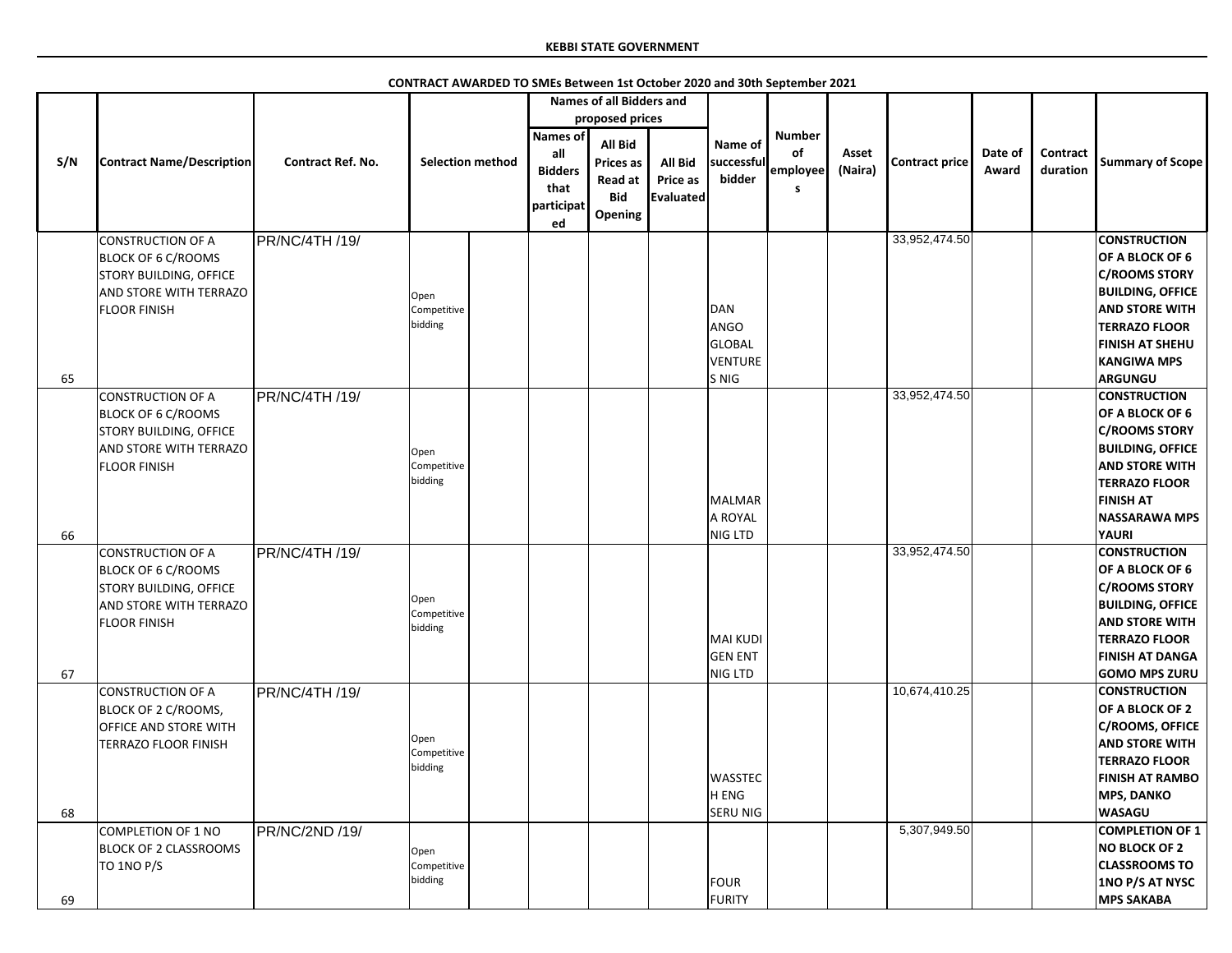|     |                                                |                          | CONTRACT AWARDED TO SMEs Between 1st October 2020 and 30th September 2021 |                         |                                                                      |                                                                               |                                                       |                                     |                                       |                  |                       |                  |                             |                                                                                                                        |
|-----|------------------------------------------------|--------------------------|---------------------------------------------------------------------------|-------------------------|----------------------------------------------------------------------|-------------------------------------------------------------------------------|-------------------------------------------------------|-------------------------------------|---------------------------------------|------------------|-----------------------|------------------|-----------------------------|------------------------------------------------------------------------------------------------------------------------|
|     |                                                |                          |                                                                           |                         |                                                                      | <b>Names of all Bidders and</b>                                               |                                                       |                                     |                                       |                  |                       |                  |                             |                                                                                                                        |
|     |                                                |                          |                                                                           |                         |                                                                      | proposed prices                                                               |                                                       |                                     |                                       |                  |                       |                  |                             |                                                                                                                        |
| S/N | <b>Contract Name/Description</b>               | <b>Contract Ref. No.</b> |                                                                           | <b>Selection method</b> | <b>Names of</b><br>all<br><b>Bidders</b><br>that<br>participat<br>ed | <b>All Bid</b><br><b>Prices as</b><br><b>Read at</b><br><b>Bid</b><br>Opening | <b>All Bid</b><br><b>Price as</b><br><b>Evaluated</b> | Name of<br>successful<br>bidder     | <b>Number</b><br>of<br>employee<br>S. | Asset<br>(Naira) | <b>Contract price</b> | Date of<br>Award | <b>Contract</b><br>duration | <b>Summary of Scope</b>                                                                                                |
|     | CONSTRUCTION OF                                | PR/NC/1ST /19/           |                                                                           |                         |                                                                      |                                                                               |                                                       |                                     |                                       |                  | 11,333,503.00         |                  |                             |                                                                                                                        |
|     | <b>PERIMETER WALL FENCE</b>                    |                          | Open<br>Competitive<br>bidding                                            |                         |                                                                      |                                                                               |                                                       | NAZKAL                              |                                       |                  |                       |                  |                             | <b>CONSTRUCTION</b><br><b>OF PERIMETER</b><br><b>WALL FENCE AT</b><br><b>GESSE BAYERO</b>                              |
| 70  |                                                |                          |                                                                           |                         |                                                                      |                                                                               |                                                       | NIG                                 |                                       |                  |                       |                  |                             | <b>MPS, BIRNIN KEBBI</b>                                                                                               |
| 71  | CONSTRUCTION OF<br><b>PERIMETER WALL FENCE</b> | PR/NC/1ST /19/           | Open<br>Competitive<br>bidding                                            |                         |                                                                      |                                                                               |                                                       | NAZKAL<br>NIG                       |                                       |                  | 16,406,769.75         |                  |                             | <b>CONSTRUCTION</b><br><b>OF PERIMETER</b><br><b>WALL FENCE AT</b><br><b>ZANGO SULE</b><br>NIZZAMIYYA,<br><b>AREWA</b> |
|     | CONSTRUCTION OF                                | PR/NC/2ND /19/           |                                                                           |                         |                                                                      |                                                                               |                                                       |                                     |                                       |                  | 12,472,619.25         |                  |                             | <b>CONSTRUCTION</b>                                                                                                    |
|     | PERIMETER WALL FENCE                           |                          | Open<br>Competitive<br>bidding                                            |                         |                                                                      |                                                                               |                                                       | AMO<br>GRAMA                        |                                       |                  |                       |                  |                             | <b>OF PERIMETER</b><br><b>WALL FENCE AT</b><br><b>TSAMIYYA MPS,</b><br><b>BAGUDO:</b>                                  |
| 72  |                                                |                          |                                                                           |                         |                                                                      |                                                                               |                                                       | VENT LTD                            |                                       |                  |                       |                  |                             | (559/533)                                                                                                              |
| 73  | <b>CONSTRUCTION OF</b><br>PERIMETER WALL FENCE | PR/NC/2ND /19/           | Open<br>Competitive<br>bidding                                            |                         |                                                                      |                                                                               |                                                       | AMO<br>GRAMA<br>VENT LTD            |                                       |                  | 10,948,644.00         |                  |                             | <b>CONSTRUCTION</b><br><b>OF PERIMETER</b><br><b>WALL FENCE AT</b><br><b>WAJE MPS, YAURI:</b><br>(195/172)             |
| 74  | CONSTRUCTION OF<br><b>PERIMETER WALL FENCE</b> | PR/NC/2ND /19/           | Open<br>Competitive<br>bidding                                            |                         |                                                                      |                                                                               |                                                       | GAMAR<br><b>RES NIG</b>             |                                       |                  | 8,751,837.36          |                  |                             | <b>CONSTRUCTION</b><br><b>OF PERIMETER</b><br><b>WALL FENCE AT</b><br><b>BUNZA TOWN</b><br>MPS:<br>(158.1/99)          |
| 75  | CONSTRUCTION OF<br><b>PERIMETER WALL FENCE</b> | PR/NC/2ND /19/           | Open<br>Competitive<br>bidding                                            |                         |                                                                      |                                                                               |                                                       | <b>MALMAR</b><br>A ROYAL<br>NIG LTD |                                       |                  | 9,688,980.50          |                  |                             | <b>CONSTRUCTION</b><br><b>OF PERIMETER</b><br><b>WALL FENCE AT</b><br><b>LAILABA MPS,</b><br>ARGUNGU:<br>(214/188)     |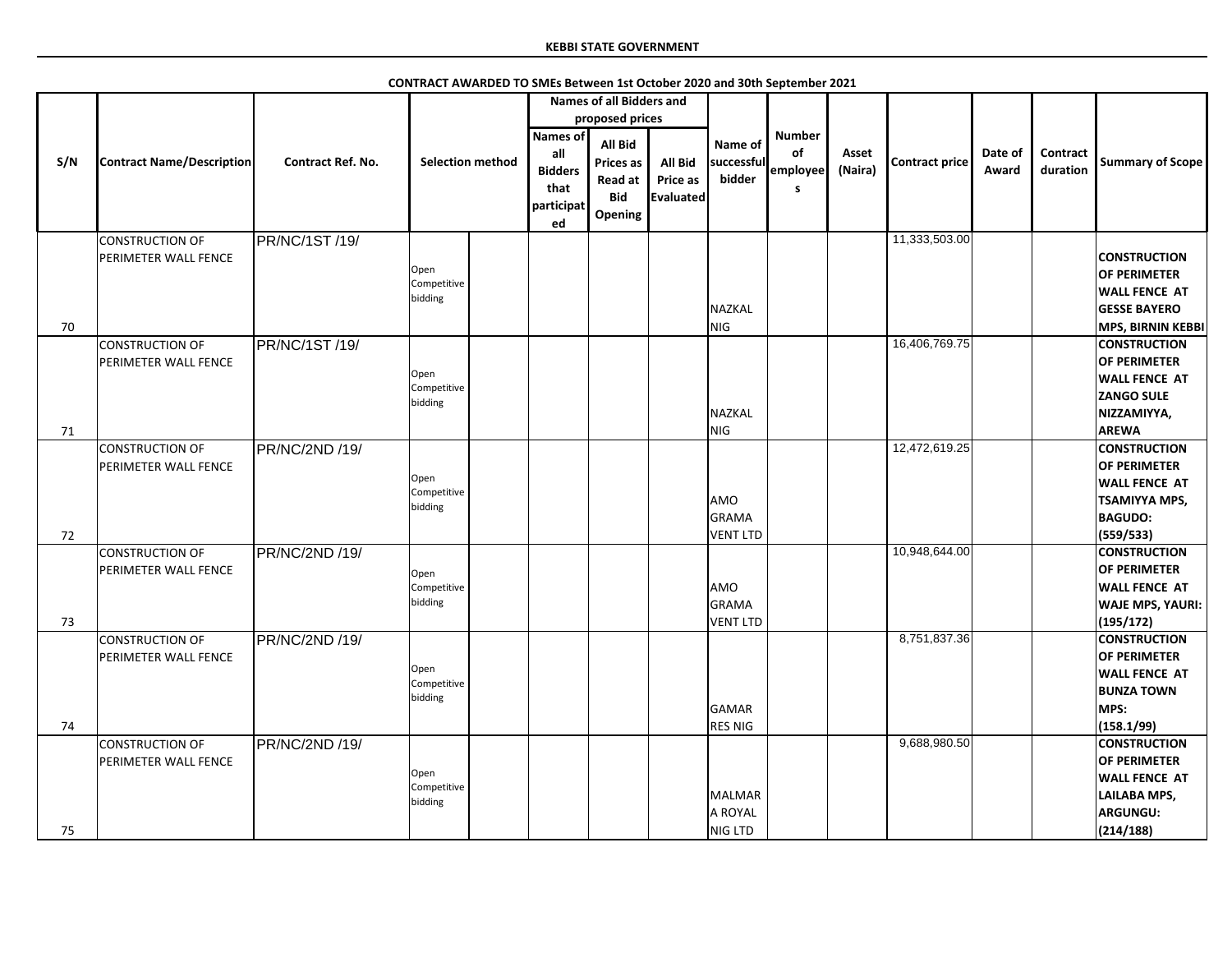|     |                                  |                          |                         | <b>Names of all Bidders and</b> |                  |                |                 |               |         |                       |         |                 |                         |
|-----|----------------------------------|--------------------------|-------------------------|---------------------------------|------------------|----------------|-----------------|---------------|---------|-----------------------|---------|-----------------|-------------------------|
|     |                                  |                          |                         |                                 | proposed prices  |                |                 |               |         |                       |         |                 |                         |
|     |                                  |                          |                         | Names of                        |                  |                |                 | <b>Number</b> |         |                       |         |                 |                         |
|     |                                  |                          |                         |                                 | <b>All Bid</b>   |                | Name of         |               |         |                       |         |                 |                         |
| S/N | <b>Contract Name/Description</b> | <b>Contract Ref. No.</b> | <b>Selection method</b> | all                             | <b>Prices as</b> | <b>All Bid</b> | successful      | of            | Asset   | <b>Contract price</b> | Date of | <b>Contract</b> | <b>Summary of Scope</b> |
|     |                                  |                          |                         | <b>Bidders</b>                  | Read at          | Price as       | bidder          | employee      | (Naira) |                       | Award   | duration        |                         |
|     |                                  |                          |                         | that                            | <b>Bid</b>       | Evaluated      |                 | S.            |         |                       |         |                 |                         |
|     |                                  |                          |                         | participat                      |                  |                |                 |               |         |                       |         |                 |                         |
|     |                                  |                          |                         | ed                              | Opening          |                |                 |               |         |                       |         |                 |                         |
|     | <b>CONSTRUCTION OF</b>           | PR/NC/3RD /19/           |                         |                                 |                  |                |                 |               |         | 12,148,388.00         |         |                 | <b>CONSTRUCTION</b>     |
|     | PERIMETER WALL FENCE             |                          |                         |                                 |                  |                |                 |               |         |                       |         |                 | <b>OF PERIMETER</b>     |
|     |                                  |                          | Open                    |                                 |                  |                | <b>ZAKARI</b>   |               |         |                       |         |                 | <b>WALL FENCE AT</b>    |
|     |                                  |                          | Competitive             |                                 |                  |                |                 |               |         |                       |         |                 |                         |
|     |                                  |                          | bidding                 |                                 |                  |                | <b>HASSAN</b>   |               |         |                       |         |                 | SANI AJIYA P/S,         |
|     |                                  |                          |                         |                                 |                  |                | & SONS          |               |         |                       |         |                 | <b>GWANDU:</b>          |
| 76  |                                  |                          |                         |                                 |                  |                | NIG LTD         |               |         |                       |         |                 | (190/140)               |
|     | <b>CONSTRUCTION OF</b>           | PR/NC/4TH /19/           |                         |                                 |                  |                |                 |               |         | 19,361,322.75         |         |                 | <b>CONSTRUCTION</b>     |
|     | PERIMETER WALL FENCE             |                          |                         |                                 |                  |                |                 |               |         |                       |         |                 | <b>OF PERIMETER</b>     |
|     |                                  |                          | Open                    |                                 |                  |                |                 |               |         |                       |         |                 | <b>WALL FENCE AT</b>    |
|     |                                  |                          | Competitive             |                                 |                  |                | <b>YSD</b>      |               |         |                       |         |                 | <b>HAJIYA MA'INNA</b>   |
|     |                                  |                          | bidding                 |                                 |                  |                | KARAYE          |               |         |                       |         |                 | <b>MPS B/KEBBI</b>      |
| 77  |                                  |                          |                         |                                 |                  |                | NIG LTD         |               |         |                       |         |                 | (355/278)               |
|     | <b>CONSTRUCTION OF</b>           | PR/NC/4TH /19/           |                         |                                 |                  |                |                 |               |         | 10,348,911.49         |         |                 | <b>CONSTRUCTION</b>     |
|     |                                  |                          |                         |                                 |                  |                |                 |               |         |                       |         |                 | <b>OF PERIMETER</b>     |
|     | PERIMETER WALL FENCE             |                          | Open                    |                                 |                  |                |                 |               |         |                       |         |                 |                         |
|     |                                  |                          | Competitive             |                                 |                  |                |                 |               |         |                       |         |                 | <b>WALL FENCE AT</b>    |
|     |                                  |                          | bidding                 |                                 |                  |                |                 |               |         |                       |         |                 | <b>BAYAN TASHA P/S</b>  |
|     |                                  |                          |                         |                                 |                  |                | GAMAR           |               |         |                       |         |                 | <b>BIRNIN KEBBI</b>     |
| 78  |                                  |                          |                         |                                 |                  |                | <b>RES NIG</b>  |               |         |                       |         |                 | (188/92)                |
|     | <b>PROVISION OF ICT</b>          | PR/NC/1ST /19/           |                         |                                 |                  |                |                 |               |         | 10,867,468.18         |         |                 | <b>PROVISION OF ICT</b> |
|     | <b>EQUIPMENT</b>                 |                          | Open                    |                                 |                  |                |                 |               |         |                       |         |                 | <b>EQUIPMENT AT</b>     |
|     |                                  |                          | Competitive             |                                 |                  |                |                 |               |         |                       |         |                 | <b>JSS ATIKU</b>        |
|     |                                  |                          | bidding                 |                                 |                  |                | <b>FS ENVT</b>  |               |         |                       |         |                 | <b>BAGUDU BIRNIN</b>    |
| 79  |                                  |                          |                         |                                 |                  |                | NIG LTD         |               |         |                       |         |                 | <b>KEBBI</b>            |
|     | PROVISION OF ICT                 | PR/NC/1ST /19/           |                         |                                 |                  |                |                 |               |         | 11,500,000.00         |         |                 | <b>PROVISION OF ICT</b> |
|     | <b>EQUIPMENT</b>                 |                          | Open                    |                                 |                  |                | <b>BULAI</b>    |               |         |                       |         |                 | <b>EQUIPMENT AT</b>     |
|     |                                  |                          | Competitive             |                                 |                  |                | WASAGU          |               |         |                       |         |                 |                         |
|     |                                  |                          | bidding                 |                                 |                  |                |                 |               |         |                       |         |                 | <b>SHEHU KANGIWA</b>    |
| 80  |                                  |                          |                         |                                 |                  |                | NIG             |               |         |                       |         |                 | <b>MPS ARGUNGU</b>      |
|     | PROVISION OF ICT                 | PR/NC/3RD /19/           |                         |                                 |                  |                |                 |               |         | 9,867,468.18          |         |                 | <b>PROVISION OF ICT</b> |
|     | <b>EQUIPMENT</b>                 |                          | Open                    |                                 |                  |                |                 |               |         |                       |         |                 | <b>EQUIPMENT AT</b>     |
|     |                                  |                          | Competitive             |                                 |                  |                |                 |               |         |                       |         |                 | <b>SUBEB</b>            |
|     |                                  |                          | bidding                 |                                 |                  |                | <b>ADZA</b>     |               |         |                       |         |                 | <b>HEADQUARTERS,</b>    |
| 81  |                                  |                          |                         |                                 |                  |                | <b>PROCLTD</b>  |               |         |                       |         |                 | <b>BIRNIN KEBBI</b>     |
|     | PROVISION OF ICT                 | PR/NC/3RD /19/           | Open                    |                                 |                  |                |                 |               |         | 9,565,000.00          |         |                 | <b>PROVISION OF ICT</b> |
|     | <b>EQUIPMENT</b>                 |                          | Competitive             |                                 |                  |                | <b>SOBUINA</b>  |               |         |                       |         |                 | <b>EQUIPMENT AT</b>     |
| 82  |                                  |                          | bidding                 |                                 |                  |                | COP LTD         |               |         |                       |         |                 | <b>JSS OKEY, JEGA</b>   |
|     | <b>PROVISION OF ICT</b>          | PR/NC/2ND /19/           |                         |                                 |                  |                |                 |               |         | 9,867,468.18          |         |                 | <b>PROVISION OF ICT</b> |
|     | <b>EQUIPMENT</b>                 |                          |                         |                                 |                  |                |                 |               |         |                       |         |                 | <b>EQUIPMENT AT</b>     |
|     |                                  |                          | Open<br>Competitive     |                                 |                  |                |                 |               |         |                       |         |                 | <b>JGSS MOHD</b>        |
|     |                                  |                          | bidding                 |                                 |                  |                | <b>QASIMIKA</b> |               |         |                       |         |                 | MAGAWATA,               |
|     |                                  |                          |                         |                                 |                  |                |                 |               |         |                       |         |                 |                         |
| 83  |                                  |                          |                         |                                 |                  |                | TRAD &          |               |         |                       |         |                 | <b>ALIERO</b>           |

**CONTRACT AWARDED TO SMEs Between 1st October 2020 and 30th September 2021**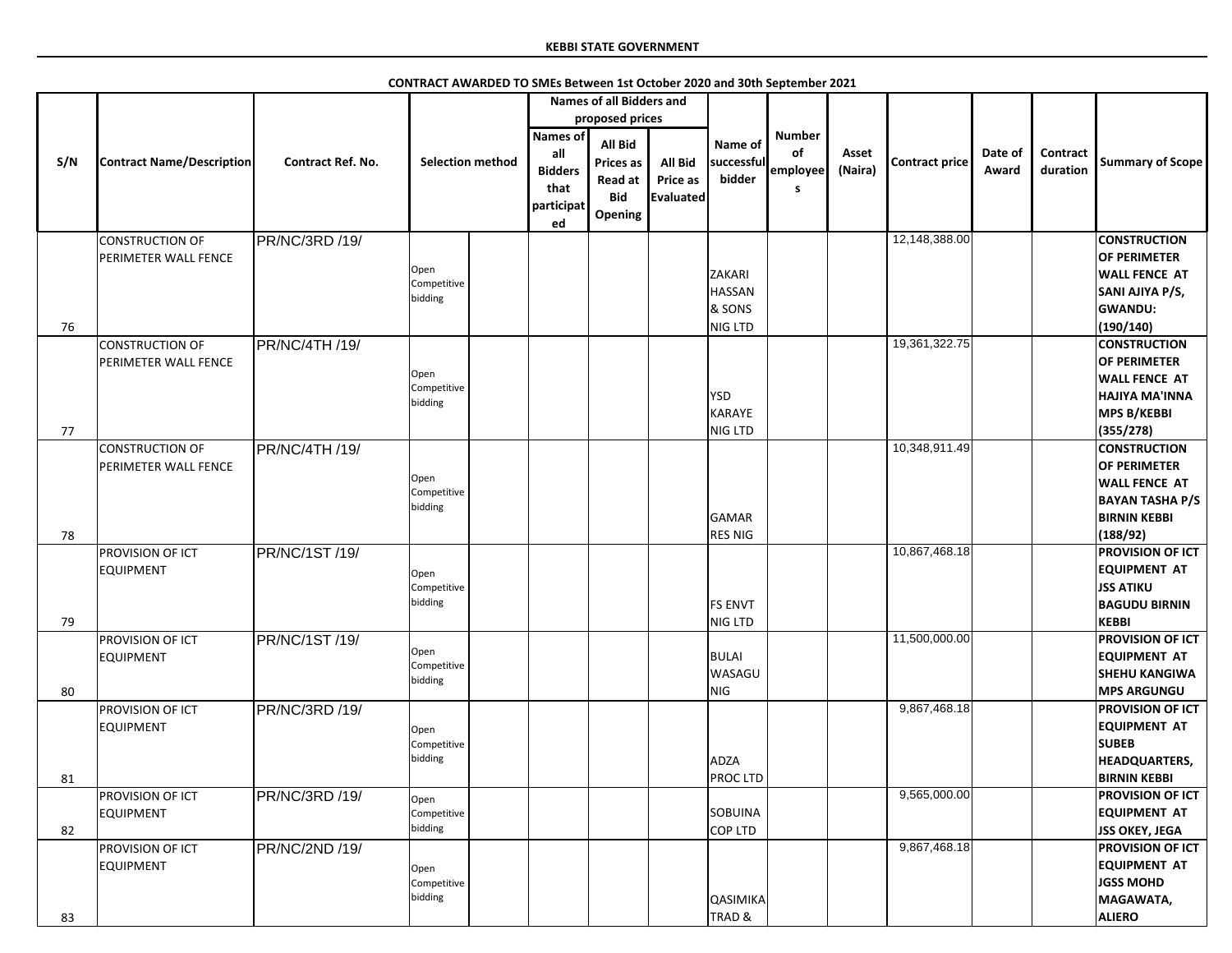|     |                                  |                          |                         |                                                                      | <b>Names of all Bidders and</b>                                        |                                                       |                                 |                                       |                  |                |                  |                      |                         |
|-----|----------------------------------|--------------------------|-------------------------|----------------------------------------------------------------------|------------------------------------------------------------------------|-------------------------------------------------------|---------------------------------|---------------------------------------|------------------|----------------|------------------|----------------------|-------------------------|
|     |                                  |                          |                         |                                                                      | proposed prices                                                        |                                                       |                                 |                                       |                  |                |                  |                      |                         |
| S/N | <b>Contract Name/Description</b> | <b>Contract Ref. No.</b> | <b>Selection method</b> | <b>Names of</b><br>all<br><b>Bidders</b><br>that<br>participat<br>ed | All Bid<br><b>Prices as</b><br><b>Read at</b><br><b>Bid</b><br>Opening | <b>All Bid</b><br><b>Price as</b><br><b>Evaluated</b> | Name of<br>successful<br>bidder | <b>Number</b><br>of<br>employee<br>S. | Asset<br>(Naira) | Contract price | Date of<br>Award | Contract<br>duration | <b>Summary of Scope</b> |
|     | <b>CONSTRUCTION OF A</b>         | <b>JS/NC/4TH /19/</b>    |                         |                                                                      |                                                                        |                                                       |                                 |                                       |                  | 33,952,474.50  |                  |                      | <b>CONSTRUCTION</b>     |
|     | <b>BLOCK OF 6 C/ROOMS</b>        |                          |                         |                                                                      |                                                                        |                                                       |                                 |                                       |                  |                |                  |                      | <b>OF A BLOCK OF 6</b>  |
|     | <b>STORY BUILDING, OFFICE</b>    |                          |                         |                                                                      |                                                                        |                                                       |                                 |                                       |                  |                |                  |                      | <b>C/ROOMS STORY</b>    |
|     | AND STORE WITH TERRAZO           |                          | Open                    |                                                                      |                                                                        |                                                       |                                 |                                       |                  |                |                  |                      | <b>BUILDING, OFFICE</b> |
|     | <b>FLOOR FINISH</b>              |                          | Competitive             |                                                                      |                                                                        |                                                       |                                 |                                       |                  |                |                  |                      | <b>AND STORE WITH</b>   |
|     |                                  |                          | bidding                 |                                                                      |                                                                        |                                                       |                                 |                                       |                  |                |                  |                      | <b>TERRAZO FLOOR</b>    |
|     |                                  |                          |                         |                                                                      |                                                                        |                                                       |                                 |                                       |                  |                |                  |                      | <b>FINISH AT JSS</b>    |
|     |                                  |                          |                         |                                                                      |                                                                        |                                                       | YBY JEGA                        |                                       |                  |                |                  |                      | <b>ATIKU BAGUDU</b>     |
| 84  |                                  |                          |                         |                                                                      |                                                                        |                                                       | NIG LTD                         |                                       |                  |                |                  |                      | <b>B/KEBBI</b>          |
|     | <b>CONSTRUCTION OF A</b>         | <b>JS/NC/4TH /19/</b>    |                         |                                                                      |                                                                        |                                                       |                                 |                                       |                  | 33,952,474.50  |                  |                      | <b>CONSTRUCTION</b>     |
|     | <b>BLOCK OF 6 C/ROOMS</b>        |                          |                         |                                                                      |                                                                        |                                                       |                                 |                                       |                  |                |                  |                      | <b>OF A BLOCK OF 6</b>  |
|     | <b>STORY BUILDING, OFFICE</b>    |                          |                         |                                                                      |                                                                        |                                                       |                                 |                                       |                  |                |                  |                      | <b>C/ROOMS STORY</b>    |
|     | AND STORE WITH TERRAZO           |                          | Open                    |                                                                      |                                                                        |                                                       |                                 |                                       |                  |                |                  |                      | <b>BUILDING, OFFICE</b> |
|     | <b>FLOOR FINISH</b>              |                          | Competitive             |                                                                      |                                                                        |                                                       |                                 |                                       |                  |                |                  |                      | <b>AND STORE WITH</b>   |
|     |                                  |                          | bidding                 |                                                                      |                                                                        |                                                       |                                 |                                       |                  |                |                  |                      | <b>TERRAZO FLOOR</b>    |
|     |                                  |                          |                         |                                                                      |                                                                        |                                                       |                                 |                                       |                  |                |                  |                      | <b>FINISH AT JSS</b>    |
|     |                                  |                          |                         |                                                                      |                                                                        |                                                       | <b>YBY JEGA</b>                 |                                       |                  |                |                  |                      | MUH'D DATTIJO           |
| 85  |                                  |                          |                         |                                                                      |                                                                        |                                                       | NIG LTD                         |                                       |                  |                |                  |                      | <b>BAGUDO</b>           |
|     | <b>CONSTRUCTION OF A</b>         | JS/NC/1ST/19/            |                         |                                                                      |                                                                        |                                                       |                                 |                                       |                  | 15,297,899.75  |                  |                      | <b>CONSTRUCTION</b>     |
|     | BLOCK OF 3 C/ROOMS,              |                          |                         |                                                                      |                                                                        |                                                       |                                 |                                       |                  |                |                  |                      | OF A BLOCK OF 3         |
|     | OFFICE AND STORE WITH            |                          |                         |                                                                      |                                                                        |                                                       |                                 |                                       |                  |                |                  |                      | <b>C/ROOMS, OFFICE</b>  |
|     | <b>TERRAZO FLOOR FINISH</b>      |                          | Open                    |                                                                      |                                                                        |                                                       |                                 |                                       |                  |                |                  |                      | <b>AND STORE WITH</b>   |
|     |                                  |                          | Competitive             |                                                                      |                                                                        |                                                       |                                 |                                       |                  |                |                  |                      | <b>TERRAZO FLOOR</b>    |
|     |                                  |                          | pidding                 |                                                                      |                                                                        |                                                       | ADMAG                           |                                       |                  |                |                  |                      | <b>FINISH AT JSS</b>    |
|     |                                  |                          |                         |                                                                      |                                                                        |                                                       | <b>OCCEANS</b>                  |                                       |                  |                |                  |                      | <b>KAURAR LABA</b>      |
| 86  |                                  |                          |                         |                                                                      |                                                                        |                                                       | <b>LTD</b>                      |                                       |                  |                |                  |                      | <b>ALIERO</b>           |
|     | <b>CONSTRUCTION OF A</b>         | JS/NC/1ST/19/            |                         |                                                                      |                                                                        |                                                       |                                 |                                       |                  | 15,297,899.75  |                  |                      | <b>CONSTRUCTION</b>     |
|     | BLOCK OF 3 C/ROOMS,              |                          |                         |                                                                      |                                                                        |                                                       |                                 |                                       |                  |                |                  |                      | OF A BLOCK OF 3         |
|     | <b>OFFICE AND STORE WITH</b>     |                          |                         |                                                                      |                                                                        |                                                       |                                 |                                       |                  |                |                  |                      | <b>C/ROOMS, OFFICE</b>  |
|     | <b>TERRAZO FLOOR FINISH</b>      |                          | Open                    |                                                                      |                                                                        |                                                       | MANUN                           |                                       |                  |                |                  |                      | <b>AND STORE WITH</b>   |
|     |                                  |                          | Competitive<br>bidding  |                                                                      |                                                                        |                                                       | DAWA                            |                                       |                  |                |                  |                      | <b>TERRAZO FLOOR</b>    |
|     |                                  |                          |                         |                                                                      |                                                                        |                                                       | GLOBAL                          |                                       |                  |                |                  |                      | <b>FINISH AT JSS</b>    |
|     |                                  |                          |                         |                                                                      |                                                                        |                                                       | VENTURE                         |                                       |                  |                |                  |                      | <b>ATIKU BAGUDU</b>     |
| 87  |                                  |                          |                         |                                                                      |                                                                        |                                                       |                                 |                                       |                  |                |                  |                      | <b>B/KEBBI</b>          |

**CONTRACT AWARDED TO SMEs Between 1st October 2020 and 30th September 2021**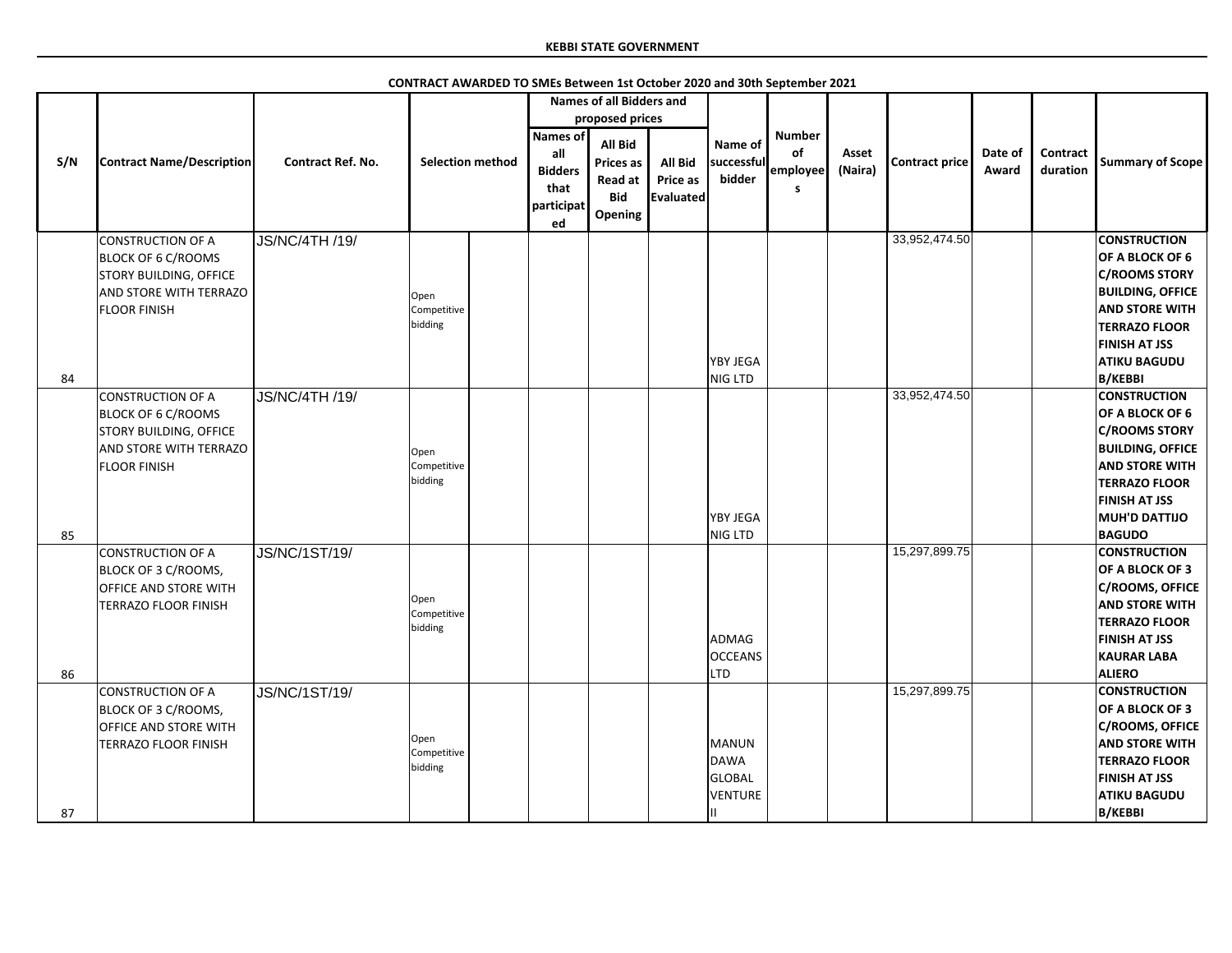|     |                                  |                          |                         |                                             | <b>Names of all Bidders and</b>                                        |                                         |                                 |                     |                  |                       |                  |                             |                         |
|-----|----------------------------------|--------------------------|-------------------------|---------------------------------------------|------------------------------------------------------------------------|-----------------------------------------|---------------------------------|---------------------|------------------|-----------------------|------------------|-----------------------------|-------------------------|
|     |                                  |                          |                         |                                             | proposed prices                                                        |                                         |                                 |                     |                  |                       |                  |                             |                         |
|     |                                  |                          |                         | Names of                                    |                                                                        |                                         |                                 | <b>Number</b>       |                  |                       |                  |                             |                         |
| S/N | <b>Contract Name/Description</b> | <b>Contract Ref. No.</b> | <b>Selection method</b> | all<br><b>Bidders</b><br>that<br>participat | All Bid<br><b>Prices as</b><br><b>Read at</b><br><b>Bid</b><br>Opening | <b>All Bid</b><br>Price as<br>Evaluated | Name of<br>successful<br>bidder | of<br>employee<br>S | Asset<br>(Naira) | <b>Contract price</b> | Date of<br>Award | <b>Contract</b><br>duration | <b>Summary of Scope</b> |
|     |                                  |                          |                         | ed                                          |                                                                        |                                         |                                 |                     |                  |                       |                  |                             |                         |
|     | <b>CONSTRUCTION OF A</b>         | <b>JS/NC/1ST/19/</b>     |                         |                                             |                                                                        |                                         |                                 |                     |                  | 15,297,899.75         |                  |                             | <b>CONSTRUCTION</b>     |
|     | BLOCK OF 3 C/ROOMS,              |                          |                         |                                             |                                                                        |                                         |                                 |                     |                  |                       |                  |                             | OF A BLOCK OF 3         |
|     | OFFICE AND STORE WITH            |                          | Open                    |                                             |                                                                        |                                         |                                 |                     |                  |                       |                  |                             | C/ROOMS, OFFICE         |
|     | TERRAZO FLOOR FINISH             |                          | Competitive             |                                             |                                                                        |                                         |                                 |                     |                  |                       |                  |                             | <b>AND STORE WITH</b>   |
|     |                                  |                          | bidding                 |                                             |                                                                        |                                         | <b>AMO</b>                      |                     |                  |                       |                  |                             | <b>TERRAZO FLOOR</b>    |
|     |                                  |                          |                         |                                             |                                                                        |                                         | <b>GRAMA</b>                    |                     |                  |                       |                  |                             | <b>FINISH AT JSS</b>    |
| 88  |                                  |                          |                         |                                             |                                                                        |                                         | <b>VENT LTD</b>                 |                     |                  |                       |                  |                             | <b>GEHURU JEGA</b>      |
|     | <b>CONSTRUCTION OF A</b>         | <b>JS/NC/1ST/19/</b>     |                         |                                             |                                                                        |                                         |                                 |                     |                  | 15,297,899.75         |                  |                             | <b>CONSTRUCTION</b>     |
|     | BLOCK OF 3 C/ROOMS,              |                          |                         |                                             |                                                                        |                                         |                                 |                     |                  |                       |                  |                             | <b>OF A BLOCK OF 3</b>  |
|     | OFFICE AND STORE WITH            |                          | Open                    |                                             |                                                                        |                                         |                                 |                     |                  |                       |                  |                             | C/ROOMS, OFFICE         |
|     | <b>TERRAZO FLOOR FINISH</b>      |                          | Competitive             |                                             |                                                                        |                                         | BADAN                           |                     |                  |                       |                  |                             | <b>AND STORE WITH</b>   |
|     |                                  |                          | bidding                 |                                             |                                                                        |                                         | YAKI                            |                     |                  |                       |                  |                             | <b>TERRAZO FLOOR</b>    |
|     |                                  |                          |                         |                                             |                                                                        |                                         | <b>CONST</b>                    |                     |                  |                       |                  |                             | <b>FINISH AT JSS</b>    |
| 89  |                                  |                          |                         |                                             |                                                                        |                                         | NIG LTD                         |                     |                  |                       |                  |                             | <b>NAYELWA KALGO</b>    |
|     | <b>CONSTRUCTION OF</b>           | PR/NC/2ND /19/           |                         |                                             |                                                                        |                                         |                                 |                     |                  | 8,751,837.36          |                  |                             | <b>CONSTRUCTION</b>     |
|     | PERIMETER WALL FENCE             |                          |                         |                                             |                                                                        |                                         |                                 |                     |                  |                       |                  |                             | <b>OF PERIMETER</b>     |
|     |                                  |                          | Open                    |                                             |                                                                        |                                         |                                 |                     |                  |                       |                  |                             | <b>WALL FENCE AT</b>    |
|     |                                  |                          | Competitive<br>bidding  |                                             |                                                                        |                                         |                                 |                     |                  |                       |                  |                             | <b>BUNZA TOWN</b>       |
|     |                                  |                          |                         |                                             |                                                                        |                                         | GAMAR                           |                     |                  |                       |                  |                             | MPS:                    |
| 90  |                                  |                          |                         |                                             |                                                                        |                                         | <b>RES NIG</b>                  |                     |                  |                       |                  |                             | (158.1/99)              |
|     | <b>CONSTRUCTION OF A</b>         | JS/NC/2ND/19/            |                         |                                             |                                                                        |                                         |                                 |                     |                  | 15,297,899.75         |                  |                             | <b>CONSTRUCTION</b>     |
|     | BLOCK OF 3 C/ROOMS,              |                          |                         |                                             |                                                                        |                                         |                                 |                     |                  |                       |                  |                             | OF A BLOCK OF 3         |
|     | OFFICE AND STORE WITH            |                          |                         |                                             |                                                                        |                                         |                                 |                     |                  |                       |                  |                             | <b>C/ROOMS, OFFICE</b>  |
|     | <b>TERRAZO FLOOR FINISH</b>      |                          | Open                    |                                             |                                                                        |                                         |                                 |                     |                  |                       |                  |                             | <b>AND STORE WITH</b>   |
|     |                                  |                          | Competitive<br>bidding  |                                             |                                                                        |                                         |                                 |                     |                  |                       |                  |                             | <b>TERRAZO FLOOR</b>    |
|     |                                  |                          |                         |                                             |                                                                        |                                         | <b>WASSTEC</b>                  |                     |                  |                       |                  |                             | <b>FINISH AT JSS</b>    |
|     |                                  |                          |                         |                                             |                                                                        |                                         | H ENG                           |                     |                  |                       |                  |                             | <b>MALLAMAWA</b>        |
| 91  |                                  |                          |                         |                                             |                                                                        |                                         | <b>SERU NIG</b>                 |                     |                  |                       |                  |                             | <b>DANDI</b>            |
|     | <b>CONSTRUCTION OF A</b>         | <b>JS/NC/2ND/19/</b>     |                         |                                             |                                                                        |                                         |                                 |                     |                  | 15,297,899.75         |                  |                             | <b>CONSTRUCTION</b>     |
|     | BLOCK OF 3 C/ROOMS,              |                          |                         |                                             |                                                                        |                                         |                                 |                     |                  |                       |                  |                             | OF A BLOCK OF 3         |
|     | OFFICE AND STORE WITH            |                          |                         |                                             |                                                                        |                                         |                                 |                     |                  |                       |                  |                             | C/ROOMS, OFFICE         |
|     | <b>TERRAZO FLOOR FINISH</b>      |                          | Open                    |                                             |                                                                        |                                         |                                 |                     |                  |                       |                  |                             | <b>AND STORE WITH</b>   |
|     |                                  |                          | Competitive             |                                             |                                                                        |                                         |                                 |                     |                  |                       |                  |                             | <b>TERRAZO FLOOR</b>    |
|     |                                  |                          | bidding                 |                                             |                                                                        |                                         | <b>ASD</b>                      |                     |                  |                       |                  |                             | <b>FINISH AT JSS</b>    |
|     |                                  |                          |                         |                                             |                                                                        |                                         | MALISA                          |                     |                  |                       |                  |                             | <b>YOLA BIRNI</b>       |
| 92  |                                  |                          |                         |                                             |                                                                        |                                         | NIG LTD                         |                     |                  |                       |                  |                             | <b>GWANDU</b>           |

**CONTRACT AWARDED TO SMEs Between 1st October 2020 and 30th September 2021**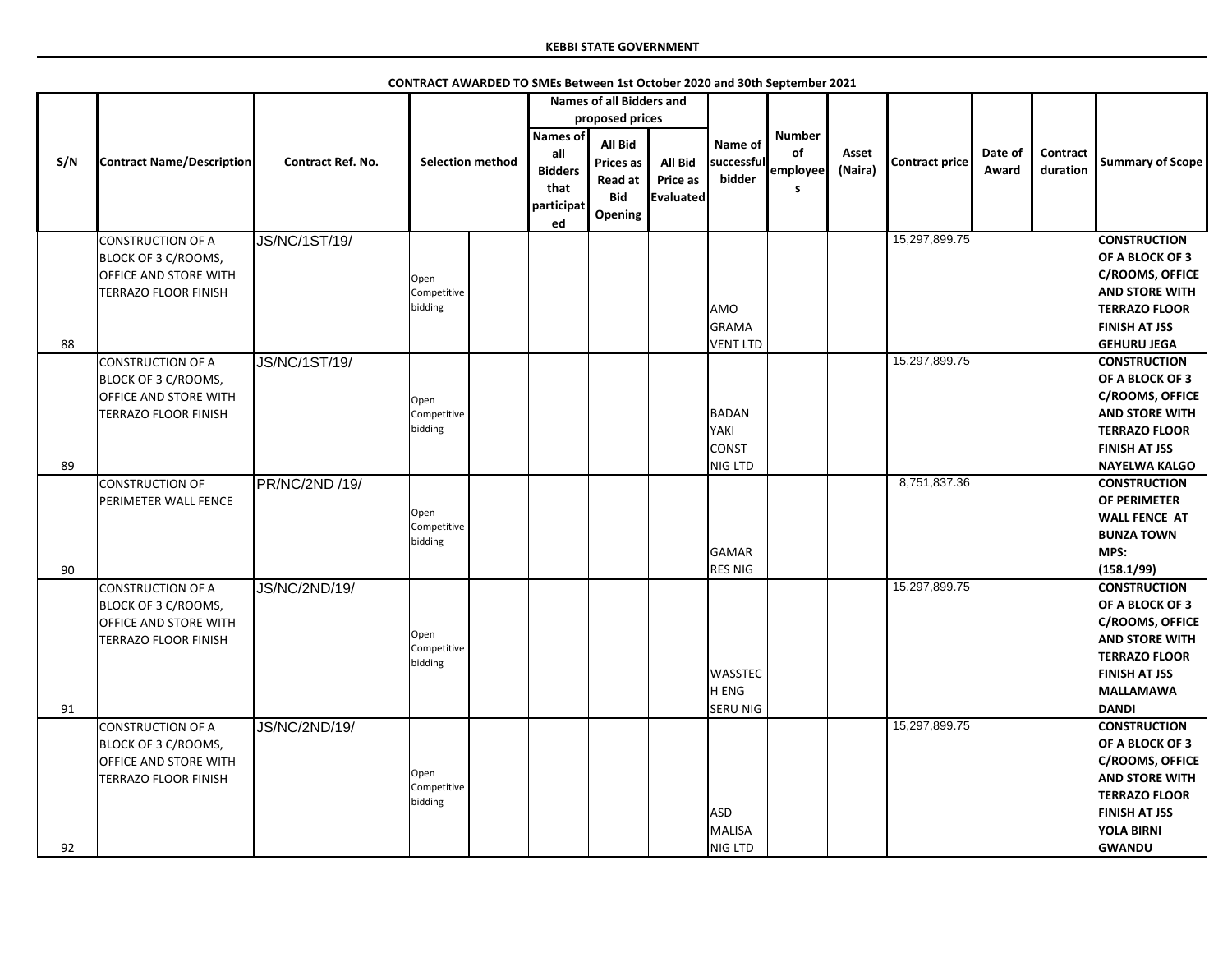|          |                                                                                                         |                          |                                |                                                                | <b>Names of all Bidders and</b>                                               |                                                |                                             |                                      |                  |                       |                  |                             |                                                                                                                                                                                                     |
|----------|---------------------------------------------------------------------------------------------------------|--------------------------|--------------------------------|----------------------------------------------------------------|-------------------------------------------------------------------------------|------------------------------------------------|---------------------------------------------|--------------------------------------|------------------|-----------------------|------------------|-----------------------------|-----------------------------------------------------------------------------------------------------------------------------------------------------------------------------------------------------|
|          |                                                                                                         |                          |                                |                                                                | proposed prices                                                               |                                                |                                             |                                      |                  |                       |                  |                             |                                                                                                                                                                                                     |
| S/N      | <b>Contract Name/Description</b>                                                                        | <b>Contract Ref. No.</b> | <b>Selection method</b>        | <b>Names of</b><br>all<br><b>Bidders</b><br>that<br>participat | <b>All Bid</b><br><b>Prices as</b><br><b>Read at</b><br><b>Bid</b><br>Opening | <b>All Bid</b><br><b>Price as</b><br>Evaluated | Name of<br>successful<br>bidder             | <b>Number</b><br>of<br>employee<br>S | Asset<br>(Naira) | <b>Contract price</b> | Date of<br>Award | <b>Contract</b><br>duration | <b>Summary of Scope</b>                                                                                                                                                                             |
|          | <b>CONSTRUCTION OF A</b><br>BLOCK OF 3 C/ROOMS,<br><b>OFFICE AND STORE WITH</b><br>TERRAZO FLOOR FINISH | <b>JS/NC/2ND/19/</b>     | Open<br>Competitive<br>bidding | ed                                                             |                                                                               |                                                | ALLAH<br><b>DAI YARO</b>                    |                                      |                  | 15,297,899.75         |                  |                             | <b>CONSTRUCTION</b><br>OF A BLOCK OF 3<br><b>C/ROOMS, OFFICE</b><br><b>AND STORE WITH</b><br><b>TERRAZO FLOOR</b><br><b>FINISH AT JSS</b><br><b>EASTEN BYE PASS</b>                                 |
| 93       | CONSTRUCTION OF A<br>BLOCK OF 3 C/ROOMS,<br><b>OFFICE AND STORE WITH</b><br><b>TERRAZO FLOOR FINISH</b> | <b>JS/NC/3RD/19/</b>     | Open<br>Competitive<br>bidding |                                                                |                                                                               |                                                | <b>ENVT</b><br><b>AS</b><br>BULUWA          |                                      |                  | 15,297,899.75         |                  |                             | <b>B/KEBBI</b><br><b>CONSTRUCTION</b><br>OF A BLOCK OF 3<br><b>C/ROOMS, OFFICE</b><br><b>AND STORE WITH</b><br><b>TERRAZO FLOOR</b><br><b>FINISH AT JSS</b>                                         |
| 94<br>95 | CONSTRUCTION OF A<br>BLOCK OF 3 C/ROOMS,<br><b>OFFICE AND STORE WITH</b><br>TERRAZO FLOOR FINISH        | <b>JS/NC/3RD/19/</b>     | Open<br>Competitive<br>bidding |                                                                |                                                                               |                                                | ENVT<br>KETAREN<br>RUWA<br>INVEST.          |                                      |                  | 15,297,899.75         |                  |                             | <b>BAGAYE AUGIE</b><br><b>CONSTRUCTION</b><br>OF A BLOCK OF 3<br><b>C/ROOMS, OFFICE</b><br><b>AND STORE WITH</b><br><b>TERRAZO FLOOR</b><br><b>FINISH AT JSS</b><br><b>BARAMA,</b><br><b>GWANDU</b> |
| 96       | CONSTRUCTION OF A<br>BLOCK OF 3 C/ROOMS,<br><b>OFFICE AND STORE WITH</b><br>TERRAZO FLOOR FINISH        | JS/NC/3RD/19/            | Open<br>Competitive<br>bidding |                                                                |                                                                               |                                                | <b>SHAFA&amp;</b><br><b>JAFAR</b>           |                                      |                  | 15,297,899.75         |                  |                             | <b>CONSTRUCTION</b><br>OF A BLOCK OF 3<br><b>C/ROOMS, OFFICE</b><br><b>AND STORE WITH</b><br><b>TERRAZO FLOOR</b><br><b>FINISH AT JSS</b><br><b>RAMBO</b><br>D/WASAGU                               |
| 97       | CONSTRUCTION OF A<br>BLOCK OF 3 C/ROOMS,<br><b>OFFICE AND STORE WITH</b><br><b>TERRAZO FLOOR FINISH</b> | <b>JS/NC/3RD/19/</b>     | Open<br>Competitive<br>bidding |                                                                |                                                                               |                                                | <b>SAIMA</b><br><b>WASAGU</b><br>INT. LTD I |                                      |                  | 15,297,899.75         |                  |                             | <b>CONSTRUCTION</b><br>OF A BLOCK OF 3<br><b>C/ROOMS, OFFICE</b><br><b>AND STORE WITH</b><br><b>TERRAZO FLOOR</b><br><b>FINISH AT JSS</b><br><b>DONGO ZURU</b>                                      |

**CONTRACT AWARDED TO SMEs Between 1st October 2020 and 30th September 2021**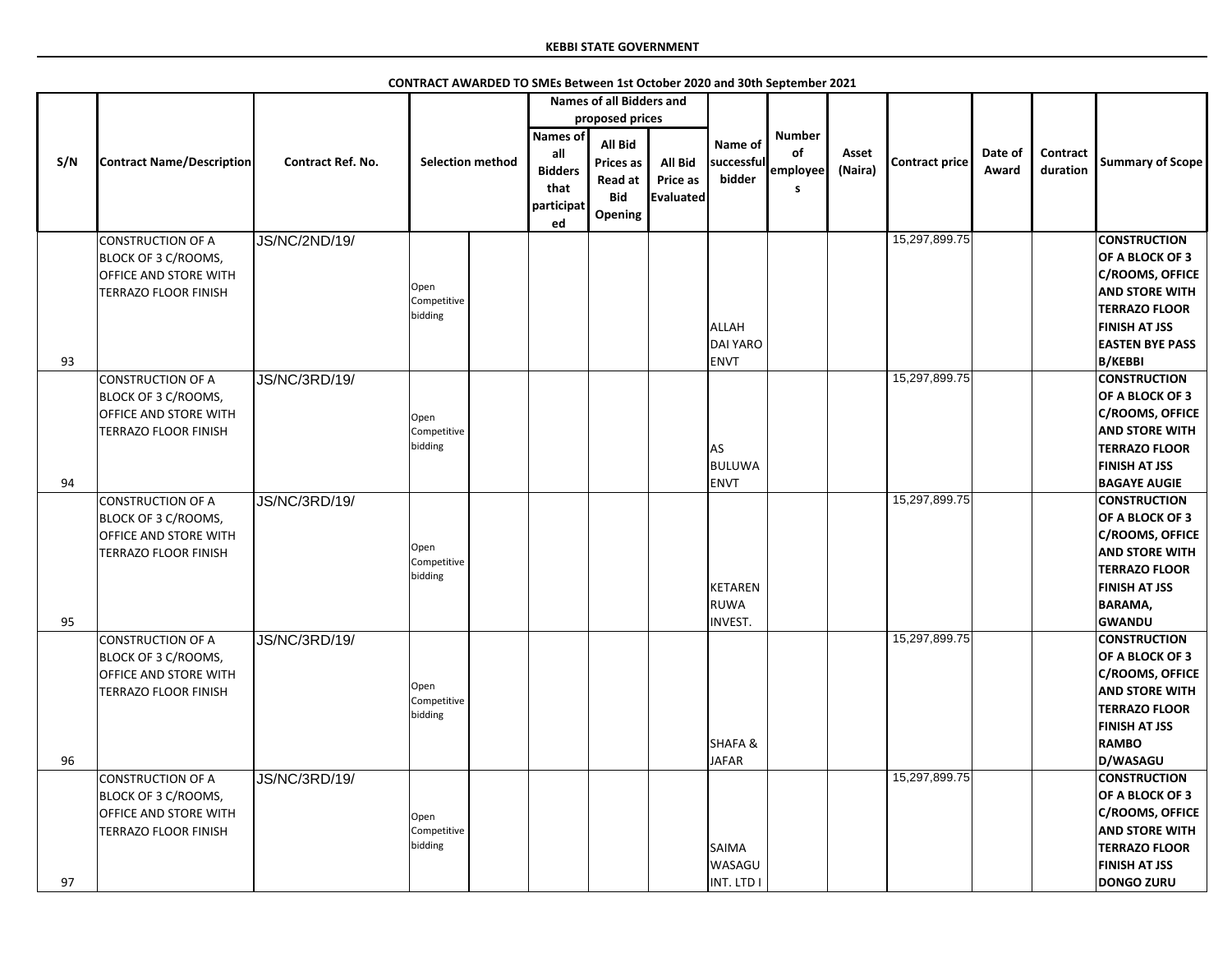|     |                                                                                                                |                          |                                |                                                               | <b>Names of all Bidders and</b>                                               |                                                |                                           |                                      |                  |                       |                  |                             |                                                                                                                                                                |
|-----|----------------------------------------------------------------------------------------------------------------|--------------------------|--------------------------------|---------------------------------------------------------------|-------------------------------------------------------------------------------|------------------------------------------------|-------------------------------------------|--------------------------------------|------------------|-----------------------|------------------|-----------------------------|----------------------------------------------------------------------------------------------------------------------------------------------------------------|
|     |                                                                                                                |                          |                                |                                                               | proposed prices                                                               |                                                |                                           |                                      |                  |                       |                  |                             |                                                                                                                                                                |
| S/N | <b>Contract Name/Description</b>                                                                               | <b>Contract Ref. No.</b> | <b>Selection method</b>        | Names of<br>all<br><b>Bidders</b><br>that<br>participat<br>ed | <b>All Bid</b><br><b>Prices as</b><br><b>Read at</b><br><b>Bid</b><br>Opening | <b>All Bid</b><br>Price as<br><b>Evaluated</b> | Name of<br>successful<br>bidder           | <b>Number</b><br>of<br>employee<br>s | Asset<br>(Naira) | <b>Contract price</b> | Date of<br>Award | <b>Contract</b><br>duration | <b>Summary of Scope</b>                                                                                                                                        |
|     | <b>CONSTRUCTION OF A</b><br><b>BLOCK OF 3 C/ROOMS,</b><br><b>OFFICE AND STORE WITH</b><br>TERRAZO FLOOR FINISH | JS/NC/3RD/19/            | Open<br>Competitive<br>bidding |                                                               |                                                                               |                                                | <b>SAIMA</b><br><b>WASAGU</b>             |                                      |                  | 15,297,899.75         |                  |                             | <b>CONSTRUCTION</b><br><b>OF A BLOCK OF 3</b><br>C/ROOMS, OFFICE<br><b>AND STORE WITH</b><br><b>TERRAZO FLOOR</b><br><b>FINISH AT JSS</b><br><b>NAMAN GOMA</b> |
| 98  |                                                                                                                |                          |                                |                                                               |                                                                               |                                                | INT. LTD I                                |                                      |                  |                       |                  |                             | <b>GWANDU</b>                                                                                                                                                  |
| 99  | CONSTRUCTION 2<br>COMPARTMENT WC TOILET<br>TO 4NO. JSS IN 3NO LGEAS                                            | <b>JS/NC/2ND /19/</b>    | Open<br>Competitive<br>bidding |                                                               |                                                                               |                                                | MAI UWA<br>MULTI<br><b>RES LTD</b>        |                                      |                  | 3,454,850.00          |                  |                             | <b>CONSTRUCTION 2</b><br><b>COMPARTMENT</b><br><b>WC TOILET TO</b><br>4NO. JSS IN 3NO<br><b>LGEAs AT AS PER</b><br><b>LIST</b>                                 |
|     |                                                                                                                |                          |                                |                                                               |                                                                               |                                                |                                           |                                      |                  | 5,182,275.00          |                  |                             | <b>CONSTRUCTION 2</b>                                                                                                                                          |
| 100 | CONSTRUCTION 2<br>COMPARTMENT WC TOILET<br>TO 6NO. JSS IN 6NO LGEAS                                            | JS/NC/4TH /19/           | Open<br>Competitive<br>bidding |                                                               |                                                                               |                                                | YA BILAL<br><b>NIG</b>                    |                                      |                  |                       |                  |                             | <b>COMPARTMENT</b><br><b>WC TOILET TO</b><br><b>6NO. JSS IN 6NO</b><br><b>LGEAs AT AS PER</b><br><b>LIST</b>                                                   |
| 101 | DRILLING OF 6,000 GALLON   PR/HP/1ST /19/<br>MOTORIZED BOREHOLE                                                |                          | Open<br>Competitive<br>bidding |                                                               |                                                                               |                                                | NAZKAL<br><b>NIG</b>                      |                                      |                  | 5,280,600.00          |                  |                             | DRILLING OF 6,000<br><b>GALLON</b><br><b>MOTORIZED</b><br><b>BOREHOLE AT</b><br><b>WALKAM P/S,</b><br><b>AREWA</b>                                             |
| 102 | DRILLING OF 6,000 GALLON PR/HP/1ST /19/<br>MOTORIZED BOREHOLE                                                  |                          | Open<br>Competitive<br>bidding |                                                               |                                                                               |                                                | ALELAWA<br>NIG LTD II                     |                                      |                  | 5,280,600.00          |                  |                             | <b>DRILLING OF 6,000</b><br><b>GALLON</b><br><b>MOTORIZED</b><br><b>BOREHOLE AT</b><br><b>WAZIRI UMARU</b><br>(B) MPS, B/KEBBI                                 |
| 103 | DRILLING OF 6,000 GALLON   PR/HP/1ST /19/<br>MOTORIZED BOREHOLE                                                |                          | Open<br>Competitive<br>bidding |                                                               |                                                                               |                                                | <b>ALELAWA</b><br>NIG LTD<br>$\mathbf{H}$ |                                      |                  | 5,280,600.00          |                  |                             | <b>DRILLING OF 6,000</b><br><b>GALLON</b><br><b>MOTORIZED</b><br><b>BOREHOLE AT</b><br><b>MASAMA MPS,</b><br><b>GWANDU</b>                                     |

**CONTRACT AWARDED TO SMEs Between 1st October 2020 and 30th September 2021**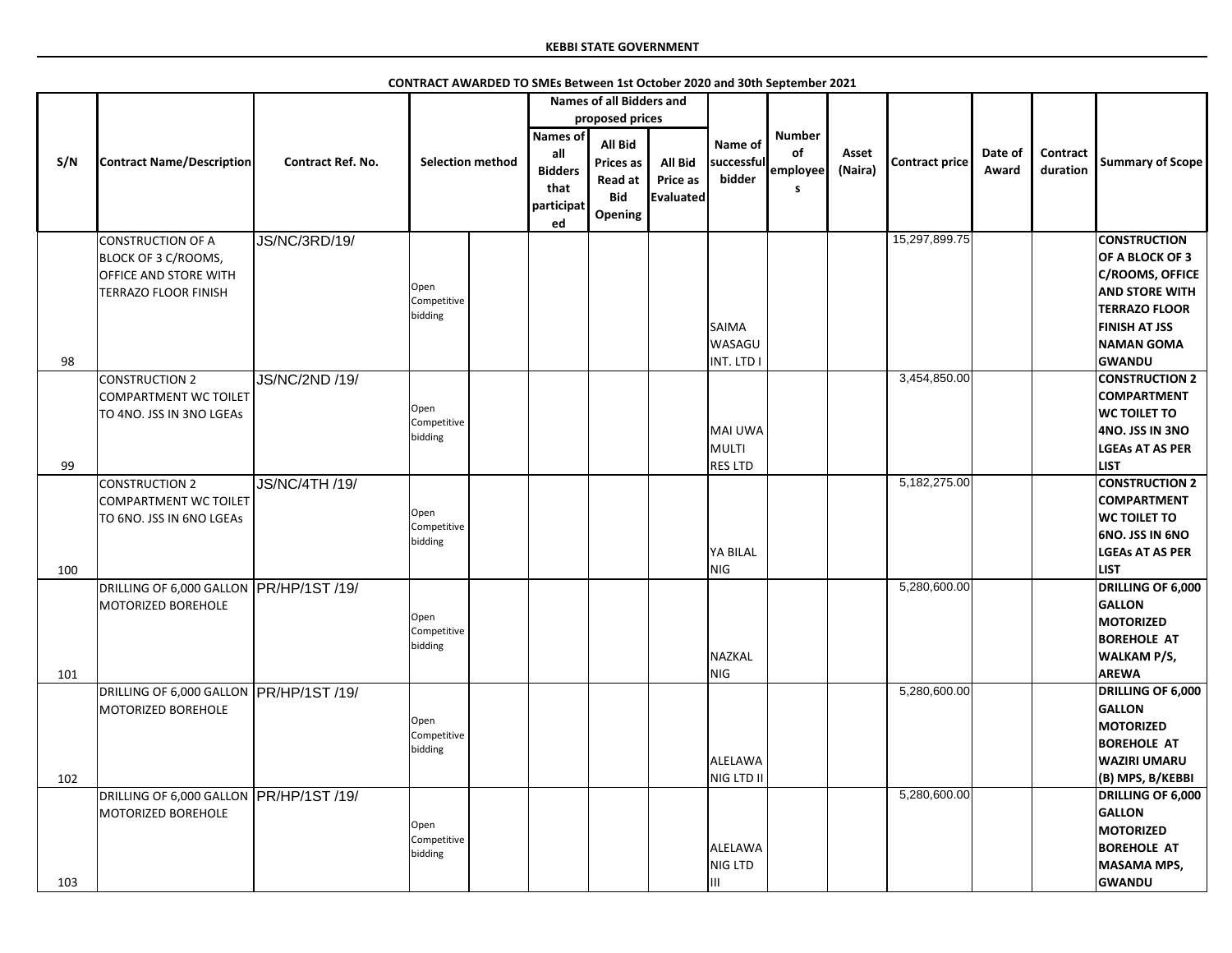|     |                                                                                                                                   |                          | CONTRACT AWARDED TO SMEs Between 1st October 2020 and 30th September 2021 |                                                                      |                                                                               |                                         |                                             |                                       |                  |                       |                  |                             |                                                                                                                                                                                       |
|-----|-----------------------------------------------------------------------------------------------------------------------------------|--------------------------|---------------------------------------------------------------------------|----------------------------------------------------------------------|-------------------------------------------------------------------------------|-----------------------------------------|---------------------------------------------|---------------------------------------|------------------|-----------------------|------------------|-----------------------------|---------------------------------------------------------------------------------------------------------------------------------------------------------------------------------------|
|     |                                                                                                                                   |                          |                                                                           |                                                                      | <b>Names of all Bidders and</b>                                               |                                         |                                             |                                       |                  |                       |                  |                             |                                                                                                                                                                                       |
|     |                                                                                                                                   |                          |                                                                           |                                                                      | proposed prices                                                               |                                         |                                             |                                       |                  |                       |                  |                             |                                                                                                                                                                                       |
| S/N | <b>Contract Name/Description</b>                                                                                                  | <b>Contract Ref. No.</b> | <b>Selection method</b>                                                   | <b>Names of</b><br>all<br><b>Bidders</b><br>that<br>participat<br>ed | <b>All Bid</b><br><b>Prices as</b><br><b>Read at</b><br><b>Bid</b><br>Opening | <b>All Bid</b><br>Price as<br>Evaluated | Name of<br>successful<br>bidder             | <b>Number</b><br>οf<br>employee<br>-S | Asset<br>(Naira) | <b>Contract price</b> | Date of<br>Award | <b>Contract</b><br>duration | <b>Summary of Scope</b>                                                                                                                                                               |
|     | DRILLING OF 6,000 GALLON PR/HP/2ND /19/                                                                                           |                          |                                                                           |                                                                      |                                                                               |                                         |                                             |                                       |                  | 5,280,600.00          |                  |                             | <b>DRILLING OF 6,000</b>                                                                                                                                                              |
|     | MOTORIZED BOREHOLE                                                                                                                |                          | Open<br>Competitive<br>bidding                                            |                                                                      |                                                                               |                                         | ALELAWA                                     |                                       |                  |                       |                  |                             | <b>GALLON</b><br><b>MOTORIZED</b><br><b>BOREHOLE AT</b><br>SHANGA PS,                                                                                                                 |
| 104 |                                                                                                                                   |                          |                                                                           |                                                                      |                                                                               |                                         | NIG LTDII                                   |                                       |                  |                       |                  |                             | <b>SHANGA</b>                                                                                                                                                                         |
| 105 | DRILLING OF 6,000 GALLON PR/HP/2ND /19/<br>MOTORIZED BOREHOLE                                                                     |                          | Open<br>Competitive<br>bidding                                            |                                                                      |                                                                               |                                         | NAZKAL<br>NIG                               |                                       |                  | 5,280,600.00          |                  |                             | <b>DRILLING OF 6,000</b><br><b>GALLON</b><br><b>MOTORIZED</b><br><b>BOREHOLE AT</b><br><b>SABON GARI MPS</b><br><b>YAURI</b>                                                          |
|     | DRILLING OF 6,000 GALLON PR/HP/2ND /19/                                                                                           |                          |                                                                           |                                                                      |                                                                               |                                         |                                             |                                       |                  | 5,280,600.00          |                  |                             | DRILLING OF 6,000                                                                                                                                                                     |
| 106 | MOTORIZED BOREHOLE                                                                                                                |                          | Open<br>Competitive<br>bidding                                            |                                                                      |                                                                               |                                         | ALELAWA<br>NIG LTDII                        |                                       |                  |                       |                  |                             | <b>GALLON</b><br><b>MOTORIZED</b><br><b>BOREHOLE AT</b><br><b>BENA CENTRAL</b><br><b>MPS DANKO</b><br><b>WASAGU</b>                                                                   |
| 107 | <b>DRILLING OF HAND PUMP</b><br>AND CONST. OF FLAT PUMP<br>WITH 2,000 LITRES<br><b>OVERHEAD TANK TO 12NO</b><br><b>PR.SCHOOLS</b> | PR/HP/3RD /19/           | Open<br>Competitive<br>bidding                                            |                                                                      |                                                                               |                                         | ALELAWA<br>NIG LTDII                        |                                       |                  | 17,266,139.00         |                  |                             | <b>DRILLING OF HAND</b><br><b>PUMP AND</b><br><b>CONST. OF FLAT</b><br>PUMP WITH 2,000<br><b>LITRES OVERHEAD</b><br><b>TANK TO 12NO</b><br><b>PR.SCHOOLS AT AS</b><br><b>PER LIST</b> |
|     | DRILLING OF HAND PUMP                                                                                                             | <b>PR/HP/4TH /19/</b>    |                                                                           |                                                                      |                                                                               |                                         |                                             |                                       |                  | 18,835,788.00         |                  |                             | <b>DRILLING OF HAND</b>                                                                                                                                                               |
| 108 | AND CONST. OF FLAT PUMP<br>WITH 2,000 LITRES<br>OVERHEAD TANK TO 12NO<br><b>PR.SCHOOLS</b>                                        |                          | Open<br>Competitive<br>bidding                                            |                                                                      |                                                                               |                                         | FAHDAL<br>GEN<br>CONSTR.<br><b>SERV LTD</b> |                                       |                  |                       |                  |                             | <b>PUMP AND</b><br><b>CONST. OF FLAT</b><br>PUMP WITH 2,000<br><b>LITRES OVERHEAD</b><br><b>TANK TO 12NO</b><br><b>PR.SCHOOLS AT AS</b><br><b>PER LIST</b>                            |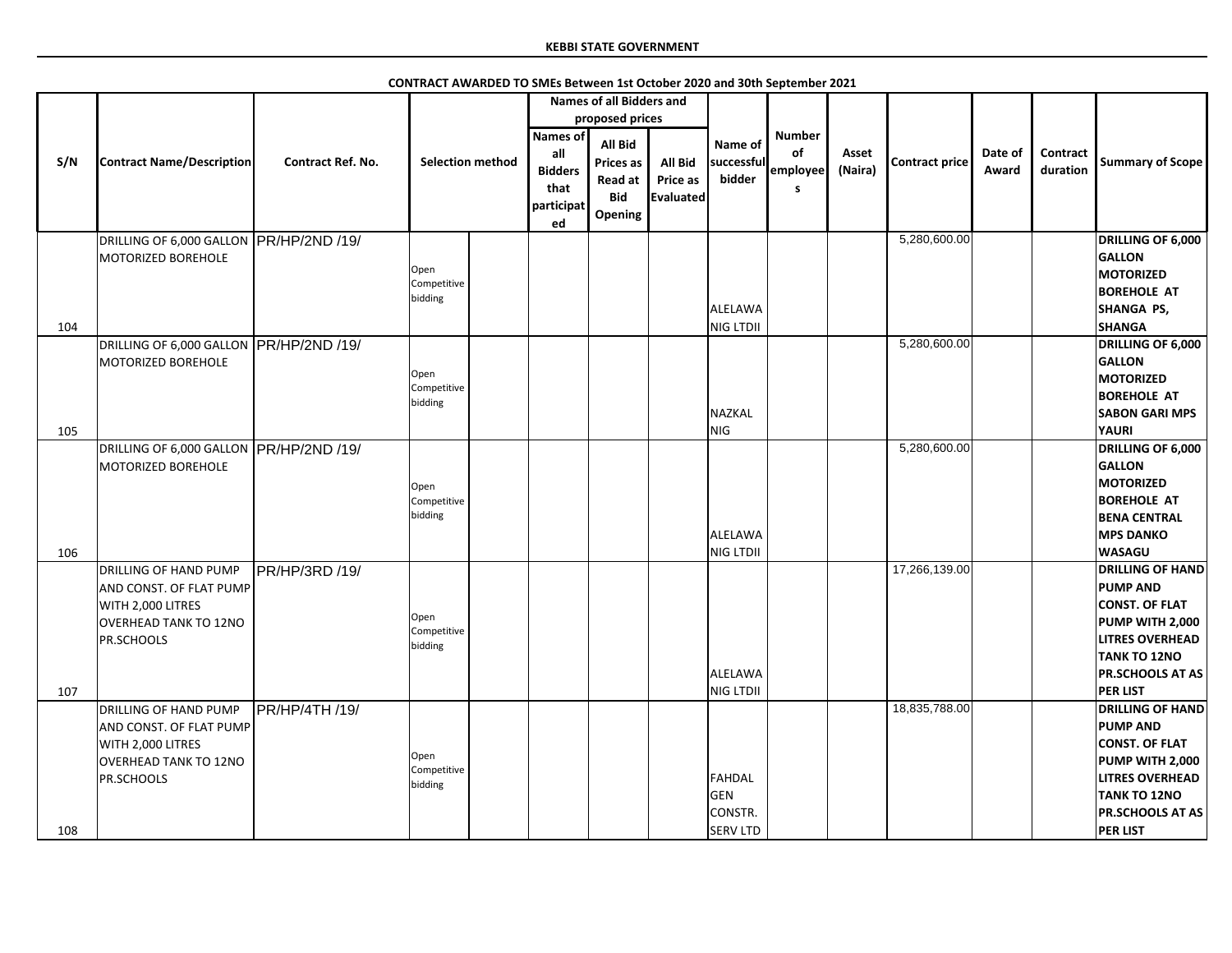|            |                                                                                                                     |                          |                                |                                             | <b>Names of all Bidders and</b>                                               |                                                |                                            |                      |                  |                |                  |                      |                                                                                                                                         |
|------------|---------------------------------------------------------------------------------------------------------------------|--------------------------|--------------------------------|---------------------------------------------|-------------------------------------------------------------------------------|------------------------------------------------|--------------------------------------------|----------------------|------------------|----------------|------------------|----------------------|-----------------------------------------------------------------------------------------------------------------------------------------|
|            |                                                                                                                     |                          |                                |                                             | proposed prices                                                               |                                                |                                            |                      |                  |                |                  |                      |                                                                                                                                         |
|            |                                                                                                                     |                          |                                | <b>Names of</b>                             |                                                                               |                                                |                                            | <b>Number</b>        |                  |                |                  |                      |                                                                                                                                         |
| S/N        | <b>Contract Name/Description</b>                                                                                    | <b>Contract Ref. No.</b> | <b>Selection method</b>        | all<br><b>Bidders</b><br>that<br>participat | <b>All Bid</b><br><b>Prices as</b><br><b>Read at</b><br><b>Bid</b><br>Opening | <b>All Bid</b><br>Price as<br><b>Evaluated</b> | Name of<br>successful<br>bidder            | of<br>employee<br>S. | Asset<br>(Naira) | Contract price | Date of<br>Award | Contract<br>duration | <b>Summary of Scope</b>                                                                                                                 |
|            |                                                                                                                     |                          |                                | ed                                          |                                                                               |                                                |                                            |                      |                  |                |                  |                      |                                                                                                                                         |
|            | DRILLING OF HAND PUMP<br>AND CONST. OF FLAT PUMP<br>WITH 2,000 LITRES<br><b>OVERHEAD TANK TO 12NO</b><br>PR.SCHOOLS | <b>PR/HP/4TH /19/</b>    | Open<br>Competitive<br>bidding |                                             |                                                                               |                                                | FAHDAL<br>GEN                              |                      |                  | 10,955,000.00  |                  |                      | <b>DRILLING OF HAND</b><br><b>PUMP AND</b><br><b>CONST. OF FLAT</b><br>PUMP WITH 2,000<br><b>LITRES OVERHEAD</b><br><b>TANK TO 12NO</b> |
|            |                                                                                                                     |                          |                                |                                             |                                                                               |                                                | <b>CONSTR.</b><br><b>SERV LTD</b>          |                      |                  |                |                  |                      | <b>PR.SCHOOLS AT AS</b><br><b>PER LIST</b>                                                                                              |
| 109<br>110 | RENOVATION OF A BLOCK<br>(B) OF 2 CLASSROOMS                                                                        | PR/REN/1ST/19/           | Open<br>Competitive<br>bidding |                                             |                                                                               |                                                | <b>SYMBAH</b><br><b>SYNERGY</b><br>NIG LTD |                      |                  | 5,616,229.50   |                  |                      | <b>RENOVATION OF A</b><br><b>BLOCK (B) OF 2</b><br><b>CLASSROOMS AT</b><br>SABIYEL P/S,<br><b>ALIERO</b>                                |
|            | RENOVATION OF A BLOCK                                                                                               | <b>IPR/REN/1ST/19/</b>   |                                |                                             |                                                                               |                                                |                                            |                      |                  | 5,616,229.50   |                  |                      | <b>RENOVATION OF A</b>                                                                                                                  |
| 111        | (B) OF 2 CLASSROOMS                                                                                                 |                          | Open<br>Competitive<br>bidding |                                             |                                                                               |                                                | <b>SYMBAH</b><br>SYNERGY<br>NIG LTD        |                      |                  |                |                  |                      | <b>BLOCK (B) OF 2</b><br><b>CLASSROOMS AT</b><br><b>GANGIJE P/S,</b><br><b>ALIERO</b>                                                   |
| 112        | RENOVATION OF A BLOCK<br>(C) OF 2 CLASSROOMS                                                                        | PR/REN/1ST /19/          | Open<br>Competitive<br>bidding |                                             |                                                                               |                                                | <b>FS ENVT</b><br>NIG LTD                  |                      |                  | 5,700,229.50   |                  |                      | <b>RENOVATION OF A</b><br><b>BLOCK (C) OF 2</b><br><b>CLASSROOMS AT</b><br>DOROWAI P/S,<br><b>ALIERO</b>                                |
| 113        | RENOVATION OF A BLOCK<br>(C) OF 3 CLASSROOMS                                                                        | PR/REN/1ST /19/          | Open<br>Competitive<br>bidding |                                             |                                                                               |                                                | <b>ASD</b><br>MALISA<br>NIG LTD            |                      |                  | 6,781,036.50   |                  |                      | <b>RENOVATION OF A</b><br><b>BLOCK (C) OF 3</b><br><b>CLASSROOMS AT</b><br><b>MARMARO P/S,</b><br><b>ALIERO</b>                         |
| 114        | RENOVATION OF A BLOCK<br>(C) OF 2 CLASSROOMS                                                                        | PR/REN/1ST /19/          | Open<br>Competitive<br>bidding |                                             |                                                                               |                                                | <b>FS ENVT</b><br>NIG LTD                  |                      |                  | 5,637,229.50   |                  |                      | <b>RENOVATION OF A</b><br><b>BLOCK (C) OF 2</b><br><b>CLASSROOMS AT</b><br><b>ADAMU</b><br><b>SULEIMAN P/S,</b><br><b>ALIERO</b>        |
| 115        | RENOVATION OF A BLOCK<br>(B) OF 2 CLASSROOMS                                                                        | <b>IPR/REN/1ST/19/</b>   | Open<br>Competitive<br>bidding |                                             |                                                                               |                                                | <b>HANGEN</b><br>NESA NIG<br><b>LTD</b>    |                      |                  | 5,631,979.50   |                  |                      | <b>RENOVATION OF A</b><br><b>BLOCK (B) OF 2</b><br><b>CLASSROOMS AT</b><br><b>BUI P/S, AREWA</b>                                        |

**CONTRACT AWARDED TO SMEs Between 1st October 2020 and 30th September 2021**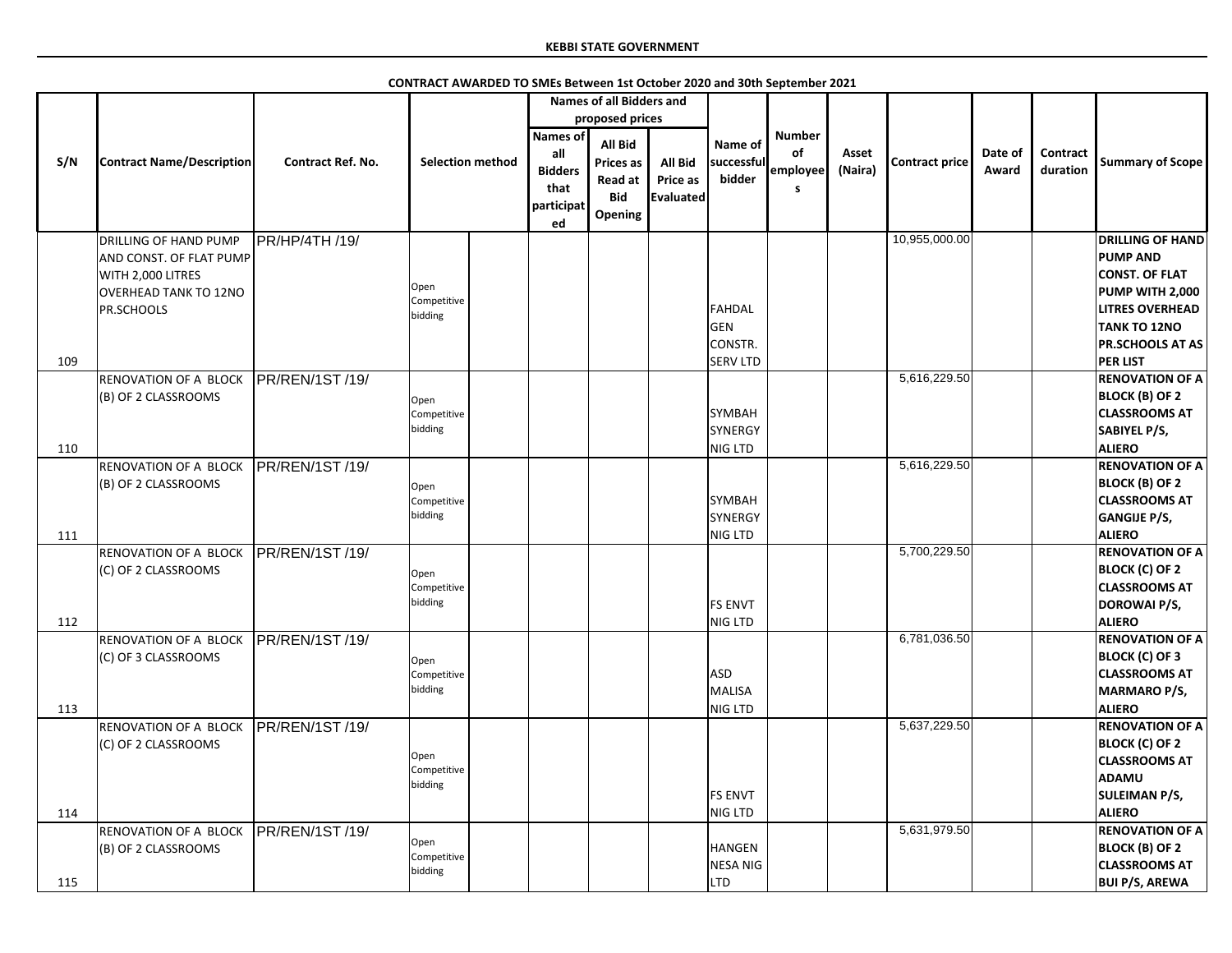|     |                                  |                          |                         |                | <b>Names of all Bidders and</b> |                |                 |               |         |                |         |          |                         |
|-----|----------------------------------|--------------------------|-------------------------|----------------|---------------------------------|----------------|-----------------|---------------|---------|----------------|---------|----------|-------------------------|
|     |                                  |                          |                         |                | proposed prices                 |                |                 |               |         |                |         |          |                         |
|     |                                  |                          |                         | Names of       |                                 |                |                 | <b>Number</b> |         |                |         |          |                         |
|     |                                  |                          |                         | all            | <b>All Bid</b>                  |                | Name of         | of            | Asset   |                | Date of | Contract |                         |
| S/N | <b>Contract Name/Description</b> | <b>Contract Ref. No.</b> | <b>Selection method</b> |                | <b>Prices as</b>                | <b>All Bid</b> | successful      |               |         | Contract price |         |          | <b>Summary of Scope</b> |
|     |                                  |                          |                         | <b>Bidders</b> | <b>Read at</b>                  | Price as       | bidder          | employee      | (Naira) |                | Award   | duration |                         |
|     |                                  |                          |                         | that           | <b>Bid</b>                      | Evaluated      |                 | S.            |         |                |         |          |                         |
|     |                                  |                          |                         | participat     | <b>Opening</b>                  |                |                 |               |         |                |         |          |                         |
|     |                                  |                          |                         | ed             |                                 |                |                 |               |         |                |         |          |                         |
|     | RENOVATION OF A BLOCK            | PR/REN/1ST /19/          |                         |                |                                 |                |                 |               |         | 5,522,412.00   |         |          |                         |
|     | OF 2 CLASSROOMS                  |                          | Open                    |                |                                 |                |                 |               |         |                |         |          | <b>RENOVATION OF A</b>  |
|     |                                  |                          | Competitive             |                |                                 |                | <b>HAFSSU</b>   |               |         |                |         |          | <b>BLOCK OF 2</b>       |
|     |                                  |                          | bidding                 |                |                                 |                | <b>ENG NIG</b>  |               |         |                |         |          | <b>CLASSROOMS AT</b>    |
|     |                                  |                          |                         |                |                                 |                | <b>LTD</b>      |               |         |                |         |          |                         |
| 116 |                                  |                          |                         |                |                                 |                |                 |               |         |                |         |          | <b>FELDE P/S, AREWA</b> |
|     | <b>RENOVATION OF A BLOCK</b>     | PR/REN/1ST /19/          |                         |                |                                 |                |                 |               |         | 5,548,662.00   |         |          | <b>RENOVATION OF A</b>  |
|     | (A) OF 2 CLASSROOMS              |                          | Open                    |                |                                 |                |                 |               |         |                |         |          | <b>BLOCK (A) OF 2</b>   |
|     |                                  |                          | Competitive             |                |                                 |                |                 |               |         |                |         |          | <b>CLASSROOMS AT</b>    |
|     |                                  |                          | bidding                 |                |                                 |                | <b>FOUR</b>     |               |         |                |         |          | <b>GWAMBARA P/S,</b>    |
| 117 |                                  |                          |                         |                |                                 |                | <b>FURITY</b>   |               |         |                |         |          | <b>AREWA</b>            |
|     | RENOVATION OF A BLOCK            | PR/REN/1ST /19/          |                         |                |                                 |                |                 |               |         | 5,478,979.50   |         |          | <b>RENOVATION OF A</b>  |
|     | (A) OF 2 CLASSROOMS              |                          | Open                    |                |                                 |                |                 |               |         |                |         |          | <b>BLOCK (A) OF 2</b>   |
|     |                                  |                          | Competitive             |                |                                 |                |                 |               |         |                |         |          | <b>CLASSROOMS AT</b>    |
|     |                                  |                          | bidding                 |                |                                 |                | NAZKAL          |               |         |                |         |          | <b>KWANAWA P/S,</b>     |
| 118 |                                  |                          |                         |                |                                 |                | NIG             |               |         |                |         |          | <b>AREWA</b>            |
|     | <b>RENOVATION OF A BLOCK</b>     |                          |                         |                |                                 |                |                 |               |         | 7,087,636.50   |         |          | <b>RENOVATION OF A</b>  |
|     |                                  | PR/REN/1ST /19/          |                         |                |                                 |                |                 |               |         |                |         |          |                         |
|     | (A) OF 3 CLASSROOMS              |                          | Open                    |                |                                 |                |                 |               |         |                |         |          | <b>BLOCK (A) OF 3</b>   |
|     |                                  |                          | Competitive             |                |                                 |                |                 |               |         |                |         |          | <b>CLASSROOMS AT</b>    |
|     |                                  |                          | bidding                 |                |                                 |                | <b>B AIBUDA</b> |               |         |                |         |          | <b>DANGON GORA</b>      |
| 119 |                                  |                          |                         |                |                                 |                | <b>GLOBAL</b>   |               |         |                |         |          | P/S, AREWA              |
|     | <b>RENOVATION OF A BLOCK</b>     | <b>IPR/REN/1ST/19/</b>   |                         |                |                                 |                |                 |               |         | 7,271,701.50   |         |          | <b>RENOVATION OF A</b>  |
|     | (A) OF 3 CLASSROOMS              |                          | Open                    |                |                                 |                |                 |               |         |                |         |          | <b>BLOCK (A) OF 3</b>   |
|     |                                  |                          | Competitive             |                |                                 |                |                 |               |         |                |         |          | <b>CLASSROOMS AT</b>    |
|     |                                  |                          | bidding                 |                |                                 |                | <b>B AIBUDA</b> |               |         |                |         |          | <b>UMMARAH P/S,</b>     |
| 120 |                                  |                          |                         |                |                                 |                | GLOBAL          |               |         |                |         |          | <b>ARGUNGU</b>          |
|     | <b>RENOVATION OF A BLOCK</b>     | PR/REN/1ST /19/          |                         |                |                                 |                |                 |               |         | 5,484,979.50   |         |          | <b>RENOVATION OF A</b>  |
|     |                                  |                          |                         |                |                                 |                |                 |               |         |                |         |          |                         |
|     | (A) OF 3 CLASSROOMS              |                          | Open                    |                |                                 |                |                 |               |         |                |         |          | <b>BLOCK (A) OF 3</b>   |
|     |                                  |                          | Competitive             |                |                                 |                | MUSADDI         |               |         |                |         |          | <b>CLASSROOMS AT</b>    |
|     |                                  |                          | bidding                 |                |                                 |                | <b>K MULT</b>   |               |         |                |         |          | <b>KAURAR SANI PS,</b>  |
| 121 |                                  |                          |                         |                |                                 |                | <b>PURPOSE</b>  |               |         |                |         |          | <b>ARGUNGU</b>          |
|     | <b>RENOVATION OF A BLOCK</b>     | PR/REN/1ST /19/          |                         |                |                                 |                |                 |               |         | 6,155,761.50   |         |          |                         |
|     | (A) OF 3 CLASSROOMS              |                          |                         |                |                                 |                |                 |               |         |                |         |          | <b>RENOVATION OF A</b>  |
|     |                                  |                          | Open                    |                |                                 |                |                 |               |         |                |         |          | <b>BLOCK (A) OF 3</b>   |
|     |                                  |                          | Competitive             |                |                                 |                |                 |               |         |                |         |          | <b>CLASSROOMS AT</b>    |
|     |                                  |                          | bidding                 |                |                                 |                | <b>KABAWA</b>   |               |         |                |         |          | <b>TUNGAR ALLE ALLE</b> |
|     |                                  |                          |                         |                |                                 |                | <b>INVEST</b>   |               |         |                |         |          | <b>P/S, ARGUNGU</b>     |
| 122 |                                  |                          |                         |                |                                 |                |                 |               |         |                |         |          |                         |

**CONTRACT AWARDED TO SMEs Between 1st October 2020 and 30th September 2021**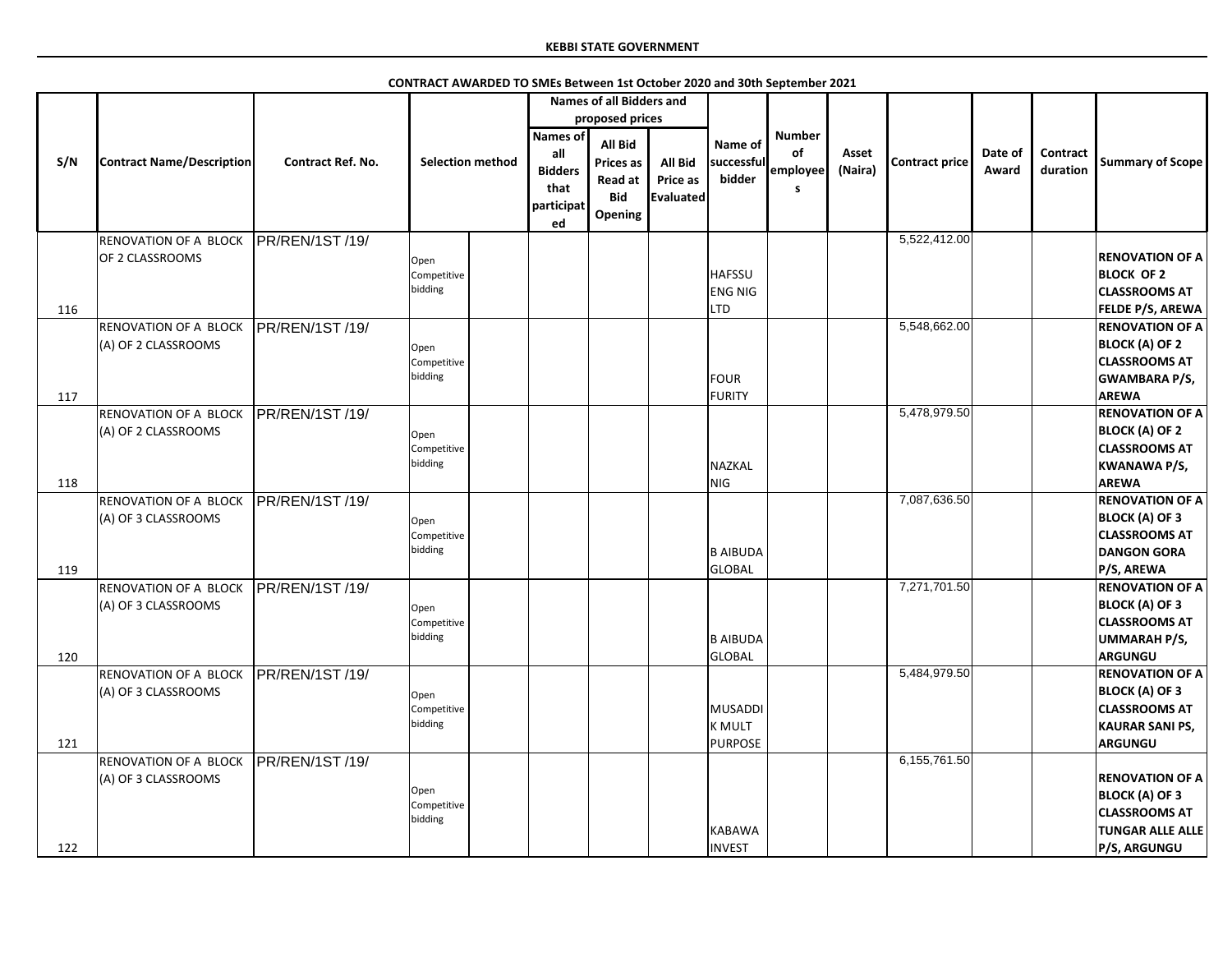|     |                                                                          |                          | CONTRACT AWARDED TO SMEs Between 1st October 2020 and 30th September 2021 |                                                                      |                                                                        |                                                       |                                                 |                                      |                  |                       |                  |                      |                                                                                                                            |
|-----|--------------------------------------------------------------------------|--------------------------|---------------------------------------------------------------------------|----------------------------------------------------------------------|------------------------------------------------------------------------|-------------------------------------------------------|-------------------------------------------------|--------------------------------------|------------------|-----------------------|------------------|----------------------|----------------------------------------------------------------------------------------------------------------------------|
|     |                                                                          |                          |                                                                           |                                                                      | <b>Names of all Bidders and</b>                                        |                                                       |                                                 |                                      |                  |                       |                  |                      |                                                                                                                            |
|     |                                                                          |                          |                                                                           |                                                                      | proposed prices                                                        |                                                       |                                                 |                                      |                  |                       |                  |                      |                                                                                                                            |
| S/N | <b>Contract Name/Description</b>                                         | <b>Contract Ref. No.</b> | <b>Selection method</b>                                                   | <b>Names of</b><br>all<br><b>Bidders</b><br>that<br>participat<br>ed | All Bid<br><b>Prices as</b><br><b>Read at</b><br><b>Bid</b><br>Opening | <b>All Bid</b><br><b>Price as</b><br><b>Evaluated</b> | Name of<br>successful<br>bidder                 | <b>Number</b><br>of<br>employee<br>S | Asset<br>(Naira) | <b>Contract price</b> | Date of<br>Award | Contract<br>duration | <b>Summary of Scope</b>                                                                                                    |
|     | <b>RENOVATION OF A BLOCK</b>                                             | <b>PR/REN/1ST/19/</b>    |                                                                           |                                                                      |                                                                        |                                                       |                                                 |                                      |                  | 6,697,036.50          |                  |                      | <b>RENOVATION OF A</b>                                                                                                     |
| 123 | (A) OF 2 CLASSROOMS                                                      |                          | Open<br>Competitive<br>bidding                                            |                                                                      |                                                                        |                                                       | MUSADDI<br><b>K MULT</b><br><b>PURPOSE</b>      |                                      |                  |                       |                  |                      | <b>BLOCK (A) OF 2</b><br><b>CLASSROOMS AT</b><br><b>TUNGAR MARWA</b><br><b>P/S, ARGUNGU</b>                                |
|     | <b>RENOVATION OF A BLOCK</b>                                             | <b>PR/REN/1ST/19/</b>    |                                                                           |                                                                      |                                                                        |                                                       |                                                 |                                      |                  | 5,543,412.00          |                  |                      | <b>RENOVATION OF A</b>                                                                                                     |
|     | (B) OF 3 CLASSROOMS                                                      |                          | Open<br>Competitive<br>bidding                                            |                                                                      |                                                                        |                                                       | <b>IBSAD</b>                                    |                                      |                  |                       |                  |                      | <b>BLOCK (B) OF 3</b><br><b>CLASSROOMS AT</b><br><b>FAKON SARKI P/S,</b>                                                   |
| 124 |                                                                          |                          |                                                                           |                                                                      |                                                                        |                                                       | GLOBAL                                          |                                      |                  |                       |                  |                      | <b>ARGUNGU</b>                                                                                                             |
|     | <b>RENOVATION OF 1NO</b><br><b>BLOCK OF 3 CLASSROOMS</b>                 | PR/REN/1ST /19/          | Open<br>Competitive<br>bidding                                            |                                                                      |                                                                        |                                                       | <b>KETAREN</b><br><b>RUWA</b>                   |                                      |                  | 5,733,301.87          |                  |                      | <b>RENOVATION OF</b><br><b>1NO BLOCK OF 3</b><br><b>CLASSROOMS AT</b><br><b>KURYA NOMADIC</b>                              |
| 125 |                                                                          |                          |                                                                           |                                                                      |                                                                        |                                                       | <b>INVEST.</b>                                  |                                      |                  |                       |                  |                      | <b>PS GWANDU</b>                                                                                                           |
| 126 | <b>RENOVATION OF A BLOCK</b><br>(A) OF 2 CLASSROOMS                      | PR/REN/1ST /19/          | Open<br>Competitive<br>bidding                                            |                                                                      |                                                                        |                                                       | KABAWA<br><b>INVEST</b>                         |                                      |                  | 5,474,479.50          |                  |                      | <b>RENOVATION OF A</b><br><b>BLOCK (A) OF 2</b><br><b>CLASSROOMS AT</b><br>JABAKA P/S,<br><b>ALIERO</b>                    |
| 127 | <b>RENOVATION OF A BLOCK</b><br>(A) OF 2 CLASSROOMS                      | PR/REN/1ST /19/          | Open<br>Competitive<br>bidding                                            |                                                                      |                                                                        |                                                       | MUSADDI<br><b>K MULT</b><br><b>PURPOSE</b>      |                                      |                  | 5,331,417.00          |                  |                      | <b>RENOVATION OF A</b><br><b>BLOCK (A) OF 2</b><br><b>CLASSROOMS AT</b><br><b>KIMBAWA PS,</b><br><b>ALIERO</b>             |
| 128 | <b>RENOVATION OF A BLOCK</b><br>(A) OF 2 CLASSROOMS                      | PR/REN/1ST/19            | Open<br>Competitive<br>bidding                                            |                                                                      |                                                                        |                                                       | <b>ZAURO</b><br><b>GLOBAL</b><br><b>NIG LTD</b> |                                      |                  | 5,198,479.50          |                  |                      | <b>RENOVATION OF A</b><br><b>BLOCK (A) OF 2</b><br><b>CLASSROOMS AT</b><br><b>DANKAL PS,</b><br><b>ALIERO</b>              |
| 129 | <b>RENOVATION OF 2NO</b><br>BLOCK (A & B) OF 4<br><b>CLASSROOMS EACH</b> | PR/REN/1ST/19/           | Open<br>Competitive<br>bidding                                            |                                                                      |                                                                        |                                                       | <b>IBSAD</b><br><b>GLOBAL</b>                   |                                      |                  | 5,484,979.50          |                  |                      | <b>RENOVATION OF</b><br>2NO BLOCK (A &<br><b>B) OF 4</b><br><b>CLASSROOMS</b><br><b>EACH AT TIGGI PS,</b><br><b>ALIERO</b> |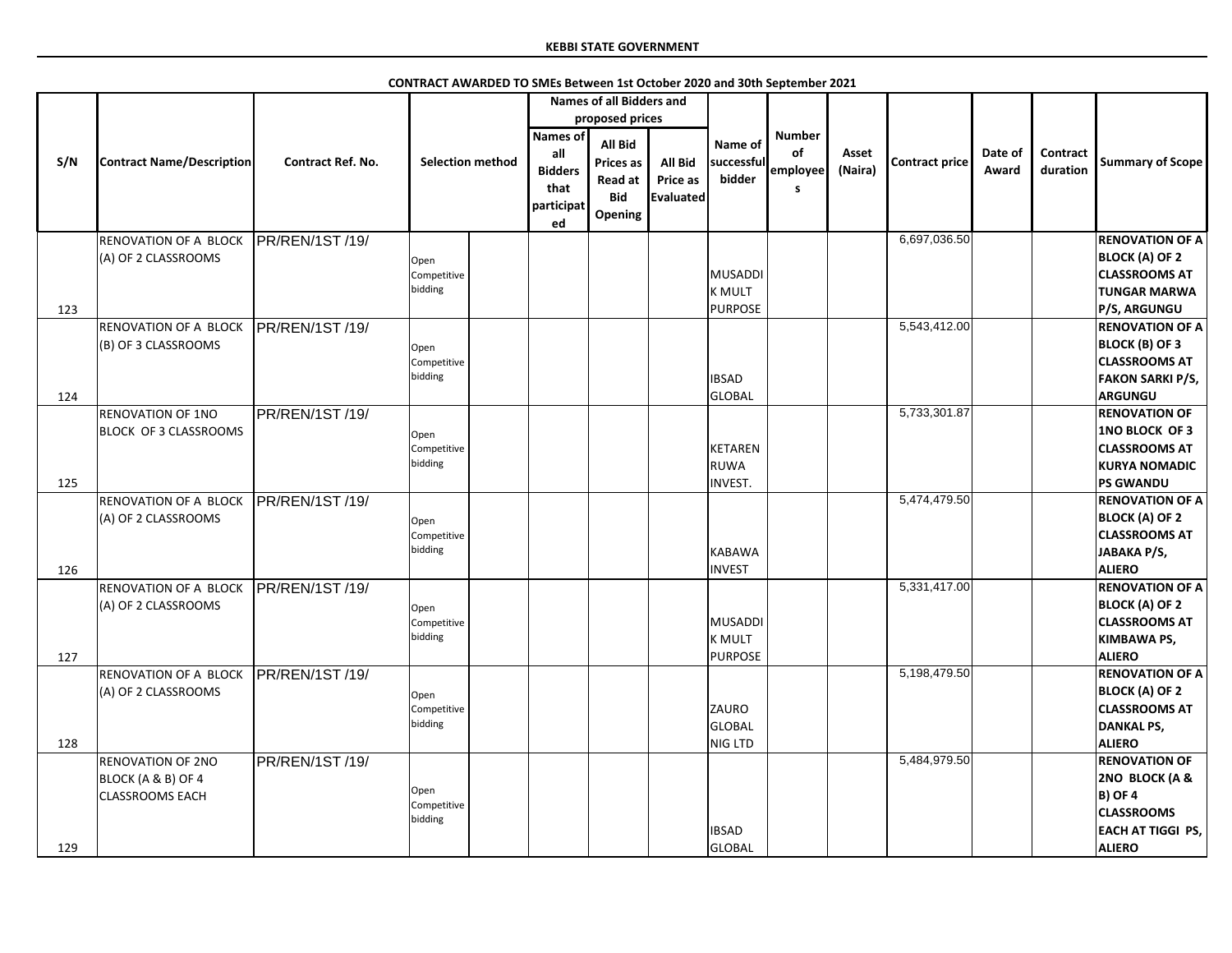|     |                                              |                          |                                |                                                         | <b>Names of all Bidders and</b>                                        |                                         |                                     |                                             |                  |                |                  |                      |                                                                                                                      |
|-----|----------------------------------------------|--------------------------|--------------------------------|---------------------------------------------------------|------------------------------------------------------------------------|-----------------------------------------|-------------------------------------|---------------------------------------------|------------------|----------------|------------------|----------------------|----------------------------------------------------------------------------------------------------------------------|
|     |                                              |                          |                                |                                                         | proposed prices                                                        |                                         |                                     |                                             |                  |                |                  |                      |                                                                                                                      |
| S/N | <b>Contract Name/Description</b>             | <b>Contract Ref. No.</b> | <b>Selection method</b>        | Names of<br>all<br><b>Bidders</b><br>that<br>participat | <b>All Bid</b><br>Prices as<br><b>Read at</b><br><b>Bid</b><br>Opening | <b>All Bid</b><br>Price as<br>Evaluated | Name of<br>successful<br>bidder     | <b>Number</b><br>of<br>employee<br><b>S</b> | Asset<br>(Naira) | Contract price | Date of<br>Award | Contract<br>duration | <b>Summary of Scope</b>                                                                                              |
|     |                                              |                          |                                | ed                                                      |                                                                        |                                         |                                     |                                             |                  |                |                  |                      |                                                                                                                      |
| 130 | RENOVATION OF A BLOCK<br>(B) OF 3 CLASSROOMS | PR/REN/1ST /19/          | Open<br>Competitive<br>bidding |                                                         |                                                                        |                                         | <b>MOTUBE</b><br><b>GLOBAL</b>      |                                             |                  | 7,500,286.50   |                  |                      | <b>RENOVATION OF A</b><br><b>BLOCK (B) OF 3</b><br><b>CLASSROOMS AT</b><br><b>CF1 MPS KAOJE,</b><br><b>BAGUDO</b>    |
|     | RENOVATION OF A BLOCK                        | PR/REN/1ST /19/          |                                |                                                         |                                                                        |                                         |                                     |                                             |                  | 5,501,359.50   |                  |                      | <b>RENOVATION OF A</b>                                                                                               |
| 131 | (A) OF 2 CLASSROOMS                          |                          | Open<br>Competitive<br>bidding |                                                         |                                                                        |                                         | <b>MOTUBE</b><br>GLOBAL             |                                             |                  |                |                  |                      | <b>BLOCK (A) OF 2</b><br><b>CLASSROOMS AT</b><br>CFI MPS KAOJE,<br><b>BAGUDO</b>                                     |
|     | RENOVATION OF A BLOCK                        | PR/REN/1ST /19/          |                                |                                                         |                                                                        |                                         |                                     |                                             |                  | 5,273,259.50   |                  |                      | <b>RENOVATION OF A</b>                                                                                               |
|     | (A) OF 2 CLASSROOMS                          |                          | Open<br>Competitive<br>bidding |                                                         |                                                                        |                                         | <b>MOTUBE</b>                       |                                             |                  |                |                  |                      | <b>BLOCK (A) OF 2</b><br><b>CLASSROOMS AT</b><br><b>BAGUDO KUDU</b>                                                  |
| 132 |                                              |                          |                                |                                                         |                                                                        |                                         | <b>GLOBAL</b>                       |                                             |                  |                |                  |                      | <b>MPS, BAGUDO</b>                                                                                                   |
| 133 | RENOVATION OF A BLOCK<br>(A) OF 2 CLASSROOMS | PR/REN/1ST /19/          | Open<br>Competitive<br>bidding |                                                         |                                                                        |                                         | <b>MOTUBE</b><br>GLOBAL             |                                             |                  | 5,542,729.50   |                  |                      | <b>RENOVATION OF A</b><br><b>BLOCK (A) OF 2</b><br><b>CLASSROOMS AT</b><br><b>BAGUDO YAMMA</b><br><b>MPS, BAGUDO</b> |
| 134 | RENOVATION OF A BLOCK<br>(A) OF 2 CLASSROOMS | PR/REN/1ST /19/          | Open<br>Competitive<br>bidding |                                                         |                                                                        |                                         | <b>MAMAKI</b><br>& SONS             |                                             |                  | 5,980,999.50   |                  |                      | <b>RENOVATION OF A</b><br><b>BLOCK (A) OF 2</b><br><b>CLASSROOMS AT</b><br>YAMUSA PS,<br><b>BAGUDO</b>               |
| 135 | RENOVATION OF A BLOCK<br>(A) OF 2 CLASSROOMS | <b>PR/REN/1ST/19/</b>    | Open<br>Competitive<br>bidding |                                                         |                                                                        |                                         | <b>IBSAD</b><br>GLOBAL              |                                             |                  | 5,234,449.50   |                  |                      | <b>RENOVATION OF A</b><br><b>BLOCK (A) OF 2</b><br><b>CLASSROOMS AT</b><br><b>SUNKURU P/S,</b><br><b>BUNZA</b>       |
|     | <b>RENOVATION OF 1NO</b>                     | PR/REN/2ND /19/          |                                |                                                         |                                                                        |                                         |                                     |                                             |                  | 4,862,959.50   |                  |                      | <b>RENOVATION OF</b>                                                                                                 |
| 136 | <b>BLOCK OF 2 CLASSROOMS</b>                 |                          | Open<br>Competitive<br>bidding |                                                         |                                                                        |                                         | SAL<br>ABBAT<br><b>GLOBAL</b>       |                                             |                  |                |                  |                      | 1NO BLOCK OF 2<br><b>CLASSROOMS AT</b><br><b>DUKUSHI P/S,</b><br><b>DANDI</b>                                        |
| 137 | RENOVATION OF A BLOCK<br>(A) OF 2 CLASSROOMS | <b>IPR/REN/1ST/19/</b>   | Open<br>Competitive<br>bidding |                                                         |                                                                        |                                         | <b>SYMBAH</b><br>SYNERGY<br>NIG LTD |                                             |                  | 6,618,286.50   |                  |                      | <b>RENOVATION OF A</b><br><b>BLOCK (A) OF 2</b><br><b>CLASSROOMS AT</b><br><b>AFAJA PS, BUNZA</b>                    |

**CONTRACT AWARDED TO SMEs Between 1st October 2020 and 30th September 2021**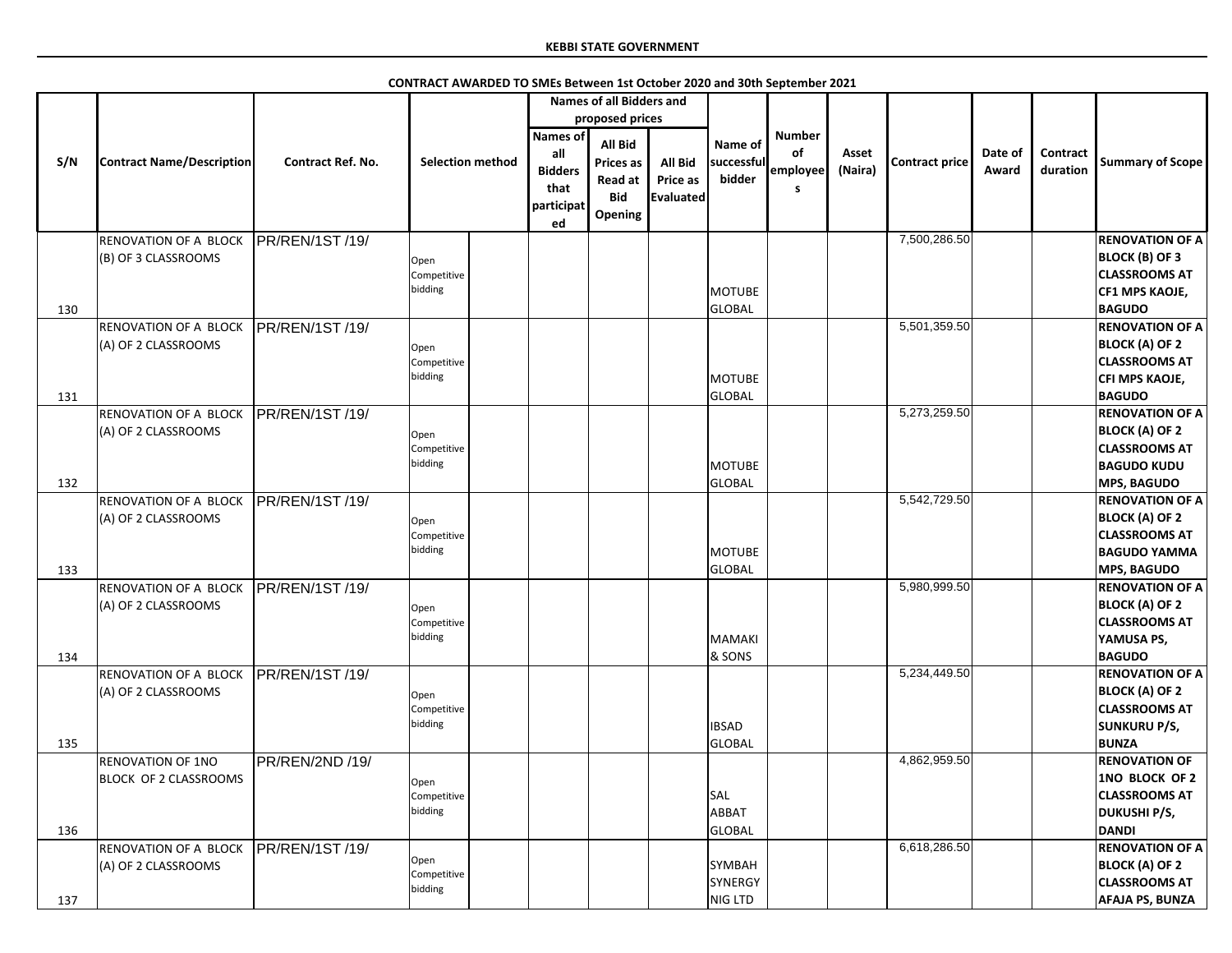|            |                                                                                   |                          |                                |                                                               | <b>Names of all Bidders and</b>                                                           |                                                |                                              |                                       |                  |                       |                  |                      |                                                                                                                       |
|------------|-----------------------------------------------------------------------------------|--------------------------|--------------------------------|---------------------------------------------------------------|-------------------------------------------------------------------------------------------|------------------------------------------------|----------------------------------------------|---------------------------------------|------------------|-----------------------|------------------|----------------------|-----------------------------------------------------------------------------------------------------------------------|
| S/N        | <b>Contract Name/Description</b>                                                  | <b>Contract Ref. No.</b> | <b>Selection method</b>        | Names of<br>all<br><b>Bidders</b><br>that<br>participat<br>ed | proposed prices<br><b>All Bid</b><br><b>Prices as</b><br>Read at<br><b>Bid</b><br>Opening | <b>All Bid</b><br>Price as<br><b>Evaluated</b> | Name of<br>successful<br>bidder              | <b>Number</b><br>of<br>employee<br>S. | Asset<br>(Naira) | <b>Contract price</b> | Date of<br>Award | Contract<br>duration | <b>Summary of Scope</b>                                                                                               |
|            | <b>RENOVATION OF 2NO</b><br><b>BLOCK (A&amp;C) OF 4</b><br><b>CLASSROOMS EACH</b> | PR/REN/1ST/19/           | Open<br>Competitive<br>bidding |                                                               |                                                                                           |                                                | <b>IBSAD</b>                                 |                                       |                  | 5,234,449.50          |                  |                      | <b>RENOVATION OF</b><br>2NO BLOCK (A&C)<br>OF 4 CLASSROOMS<br><b>EACH AT DUKKU</b>                                    |
| 138<br>139 | <b>RENOVATION OF A BLOCK</b><br>(C) OF 2 CLASSROOMS                               | PR/REN/1ST /19/          | Open<br>Competitive<br>bidding |                                                               |                                                                                           |                                                | <b>GLOBAL</b><br><b>ALNUR</b><br><b>VENT</b> |                                       |                  | 6,117,961.50          |                  |                      | <b>PS, BUNZA</b><br><b>RENOVATION OF A</b><br><b>BLOCK (C) OF 2</b><br><b>CLASSROOMS AT</b><br><b>GEDE PS, BUNZA</b>  |
|            | <b>RENOVATION OF A BLOCK</b><br>(A) OF 2 CLASSROOMS                               | PR/REN/1ST /19/          | Open<br>Competitive<br>bidding |                                                               |                                                                                           |                                                | <b>GIRBSHI</b><br>INT. NIG<br><b>LTD</b>     |                                       |                  | 5,495,479.50          |                  |                      | <b>RENOVATION OF A</b><br><b>BLOCK (A) OF 2</b><br><b>CLASSROOMS AT</b><br><b>KOLA MPS,</b><br><b>B/KEBBI</b>         |
| 140<br>141 | <b>RENOVATION OF A BLOCK</b><br>(A) OF 2 CLASSROOMS                               | PR/REN/1ST /19/          | Open<br>Competitive<br>bidding |                                                               |                                                                                           |                                                | <b>BADAN</b><br>YAKI                         |                                       |                  | 5,484,979.50          |                  |                      | <b>RENOVATION OF A</b><br><b>BLOCK (A) OF 2</b><br><b>CLASSROOMS AT</b><br><b>HAJIYA MA'INNA</b><br>P/S, BIRNIN KEBBI |
| 142        | RENOVATION OF A BLOCK<br>(A) OF 2 CLASSROOMS                                      | PR/REN/1ST /19/          | Open<br>Competitive<br>bidding |                                                               |                                                                                           |                                                | <b>MM</b><br>SHAABAN<br><b>NIG LTD</b><br>IV |                                       |                  | 5,366,749.50          |                  |                      | <b>RENOVATION OF A</b><br><b>BLOCK (A) OF 2</b><br><b>CLASSROOMS AT</b><br><b>LAGGA PS,</b><br><b>B/KEBBI</b>         |
| 143        | <b>RENOVATION OF 1NO</b><br><b>BLOCK OF 2 CLASSROOMS</b>                          | PR/REN/1ST/19/           | Open<br>Competitive<br>bidding |                                                               |                                                                                           |                                                | <b>FOUR</b><br><b>FURITY</b>                 |                                       |                  | 5,282,749.50          |                  |                      | <b>RENOVATION OF</b><br>1NO BLOCK OF 2<br><b>CLASSROOMS AT</b><br>YAMAMA PS,<br><b>B/KEBBI</b>                        |
| 144        | <b>RENOVATION OF 1NO</b><br><b>BLOCK OF 3 CLASSROOMS</b>                          | PR/REN/1ST/19/           | Open<br>Competitive<br>bidding |                                                               |                                                                                           |                                                | ZAURO<br><b>GLOBAL</b><br>NIG LTD            |                                       |                  | 5,528,462.64          |                  |                      | <b>RENOVATION OF</b><br><b>1NO BLOCK OF 3</b><br><b>CLASSROOMS AT</b><br><b>WURO MALIKI P/S,</b><br><b>B/KEBBI</b>    |
| 145        | <b>RENOVATION OF 1NO</b><br><b>BLOCK OF 3 CLASSROOMS</b>                          | PR/REN/1ST/19/           | Open<br>Competitive<br>bidding |                                                               |                                                                                           |                                                | <b>KETAREN</b><br><b>RUWA</b><br>INVEST.     |                                       |                  | 5,733,301.87          |                  |                      | <b>RENOVATION OF</b><br><b>1NO BLOCK OF 3</b><br><b>CLASSROOMS AT</b><br><b>KURYA NOMADIC</b><br><b>PS GWANDU</b>     |

**CONTRACT AWARDED TO SMEs Between 1st October 2020 and 30th September 2021**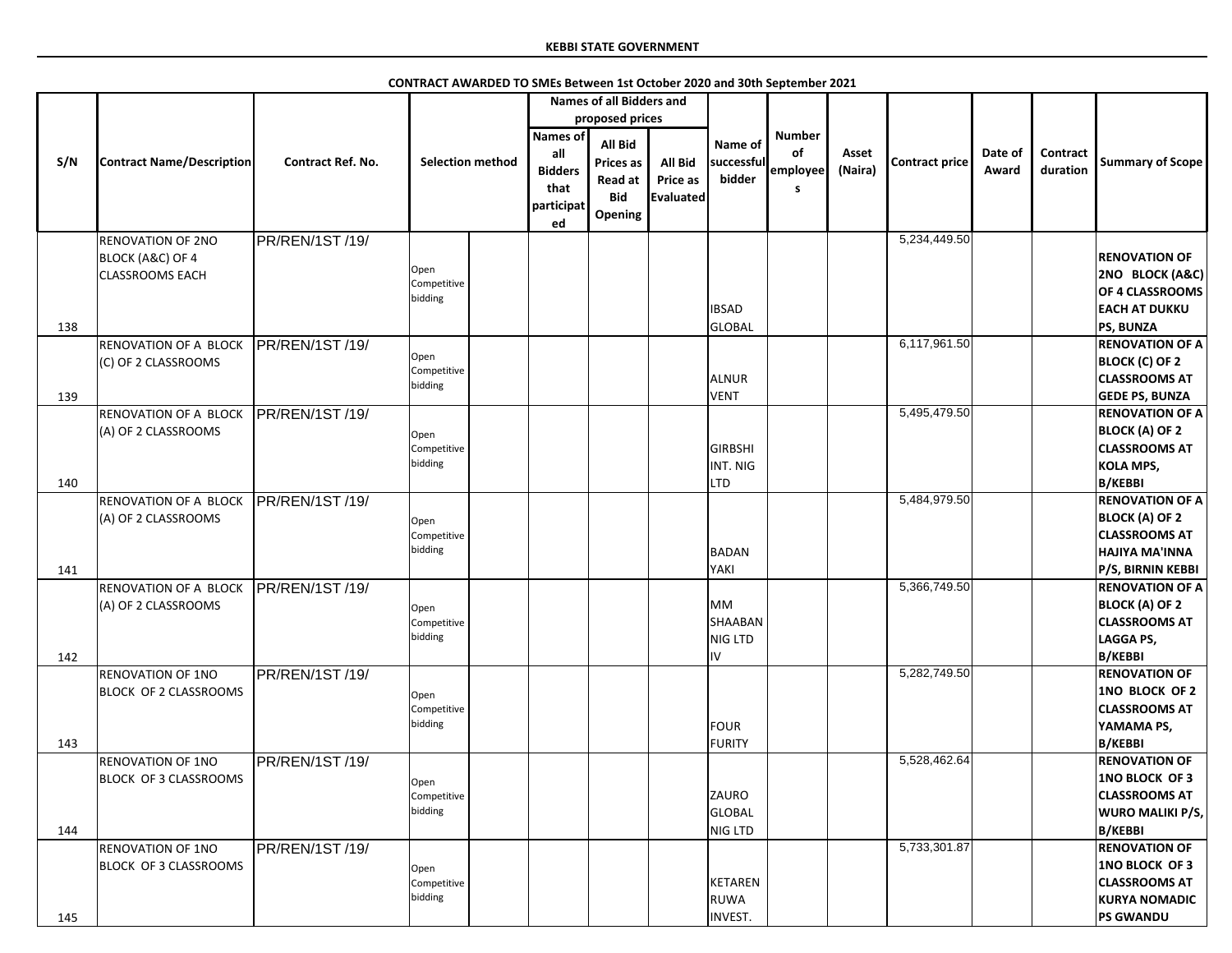|     |                                  |                          |                         |                                                                      | <b>Names of all Bidders and</b>                                        |                                                |                                 |                                       |                  |                |                  |                      |                                          |
|-----|----------------------------------|--------------------------|-------------------------|----------------------------------------------------------------------|------------------------------------------------------------------------|------------------------------------------------|---------------------------------|---------------------------------------|------------------|----------------|------------------|----------------------|------------------------------------------|
|     |                                  |                          |                         |                                                                      | proposed prices                                                        |                                                |                                 |                                       |                  |                |                  |                      |                                          |
| S/N | <b>Contract Name/Description</b> | <b>Contract Ref. No.</b> | <b>Selection method</b> | <b>Names of</b><br>all<br><b>Bidders</b><br>that<br>participat<br>ed | <b>All Bid</b><br><b>Prices as</b><br>Read at<br><b>Bid</b><br>Opening | All Bid<br><b>Price as</b><br><b>Evaluated</b> | Name of<br>successful<br>bidder | <b>Number</b><br>of<br>employee<br>-S | Asset<br>(Naira) | Contract price | Date of<br>Award | Contract<br>duration | <b>Summary of Scope</b>                  |
|     | <b>RENOVATION OF 1NO</b>         | PR/REN/2ND /19/          |                         |                                                                      |                                                                        |                                                |                                 |                                       |                  | 5,388,389.00   |                  |                      | <b>RENOVATION OF</b>                     |
|     | <b>BLOCK OF 2 CLASSROOMS</b>     |                          |                         |                                                                      |                                                                        |                                                |                                 |                                       |                  |                |                  |                      | <b>1NO BLOCK OF 2</b>                    |
|     |                                  |                          | Open<br>Competitive     |                                                                      |                                                                        |                                                |                                 |                                       |                  |                |                  |                      | <b>CLASSROOMS AT</b>                     |
|     |                                  |                          | bidding                 |                                                                      |                                                                        |                                                | PARIN                           |                                       |                  |                |                  |                      | <b>GWAZAWA P/S,</b>                      |
| 146 |                                  |                          |                         |                                                                      |                                                                        |                                                | GANEE                           |                                       |                  |                |                  |                      | D/WASAGU                                 |
|     | <b>RENOVATION OF 1NO</b>         | PR/REN/2ND /19/          |                         |                                                                      |                                                                        |                                                |                                 |                                       |                  | 5,553,229.50   |                  |                      | <b>RENOVATION OF</b>                     |
|     | <b>BLOCK OF 2 CLASSROOMS</b>     |                          |                         |                                                                      |                                                                        |                                                |                                 |                                       |                  |                |                  |                      | 1NO BLOCK OF 2                           |
|     |                                  |                          | Open                    |                                                                      |                                                                        |                                                | <b>SAIMA</b>                    |                                       |                  |                |                  |                      | <b>CLASSROOMS AT</b>                     |
|     |                                  |                          | Competitive<br>bidding  |                                                                      |                                                                        |                                                | <b>WASAGU</b>                   |                                       |                  |                |                  |                      | <b>KAWUN BAGA P/S,</b>                   |
| 147 |                                  |                          |                         |                                                                      |                                                                        |                                                | INT. LTD I                      |                                       |                  |                |                  |                      | D/WASAGU                                 |
|     | <b>RENOVATION OF 1NO</b>         | <b>PR/REN/2ND /19/</b>   |                         |                                                                      |                                                                        |                                                |                                 |                                       |                  | 5,231,899.25   |                  |                      | <b>RENOVATION OF</b>                     |
|     |                                  |                          |                         |                                                                      |                                                                        |                                                |                                 |                                       |                  |                |                  |                      | 1NO BLOCK OF 2                           |
|     | <b>BLOCK OF 2 CLASSROOMS</b>     |                          | Open                    |                                                                      |                                                                        |                                                | <b>CHUBUD</b>                   |                                       |                  |                |                  |                      | <b>CLASSROOMS AT</b>                     |
|     |                                  |                          | Competitive<br>bidding  |                                                                      |                                                                        |                                                | U GLOVAL                        |                                       |                  |                |                  |                      |                                          |
|     |                                  |                          |                         |                                                                      |                                                                        |                                                | NIG LTD                         |                                       |                  |                |                  |                      | <b>KAURAR SANI PS,</b><br><b>ARGUNGU</b> |
| 148 |                                  |                          |                         |                                                                      |                                                                        |                                                |                                 |                                       |                  | 5,319,499.50   |                  |                      | <b>RENOVATION OF</b>                     |
|     | <b>RENOVATION OF 1NO</b>         | PR/REN/2ND /19/          |                         |                                                                      |                                                                        |                                                |                                 |                                       |                  |                |                  |                      | 1NO BLOCK OF 2                           |
|     | <b>BLOCK OF 2 CLASSROOMS</b>     |                          | Open                    |                                                                      |                                                                        |                                                |                                 |                                       |                  |                |                  |                      |                                          |
|     |                                  |                          | Competitive<br>bidding  |                                                                      |                                                                        |                                                |                                 |                                       |                  |                |                  |                      | <b>CLASSROOMS AT</b>                     |
|     |                                  |                          |                         |                                                                      |                                                                        |                                                | FOUR                            |                                       |                  |                |                  |                      | RAMBO P/S,                               |
| 149 |                                  |                          |                         |                                                                      |                                                                        |                                                | FURITY                          |                                       |                  |                |                  |                      | D/WASAGU                                 |
|     | <b>RENOVATION OF 1NO</b>         | PR/REN/2ND /19/          |                         |                                                                      |                                                                        |                                                |                                 |                                       |                  | 5,398,827.00   |                  |                      | <b>RENOVATION OF</b>                     |
|     | <b>BLOCK OF 2 CLASSROOMS</b>     |                          | Open                    |                                                                      |                                                                        |                                                |                                 |                                       |                  |                |                  |                      | 1NO BLOCK OF 2                           |
|     |                                  |                          | Competitive<br>bidding  |                                                                      |                                                                        |                                                | MUSADDI                         |                                       |                  |                |                  |                      | <b>CLASSROOMS AT</b>                     |
|     |                                  |                          |                         |                                                                      |                                                                        |                                                | K MULT                          |                                       |                  |                |                  |                      | <b>ZUTTU KOLO P/S,</b>                   |
| 150 |                                  |                          |                         |                                                                      |                                                                        |                                                | PURPOSE                         |                                       |                  |                |                  |                      | D/WASAGU                                 |
|     | <b>RENOVATION OF 1NO</b>         | PR/REN/2ND /19/          |                         |                                                                      |                                                                        |                                                |                                 |                                       |                  | 5,178,749.00   |                  |                      | <b>RENOVATION OF</b>                     |
|     | <b>BLOCK OF 2 CLASSROOMS</b>     |                          | Open                    |                                                                      |                                                                        |                                                |                                 |                                       |                  |                |                  |                      | 1NO BLOCK OF 2                           |
|     |                                  |                          | Competitive<br>bidding  |                                                                      |                                                                        |                                                |                                 |                                       |                  |                |                  |                      | <b>CLASSROOMS AT</b>                     |
|     |                                  |                          |                         |                                                                      |                                                                        |                                                | DAILY                           |                                       |                  |                |                  |                      | <b>TUNGAR BAUNA</b>                      |
| 151 |                                  |                          |                         |                                                                      |                                                                        |                                                | GLOBAL                          |                                       |                  |                |                  |                      | P/S, DANDI                               |
|     | <b>RENOVATION OF 1NO</b>         | PR/REN/2ND /19/          |                         |                                                                      |                                                                        |                                                |                                 |                                       |                  | 5,131,579.50   |                  |                      | <b>RENOVATION OF</b>                     |
|     | <b>BLOCK OF 2 CLASSROOMS</b>     |                          | Open                    |                                                                      |                                                                        |                                                |                                 |                                       |                  |                |                  |                      | 1NO BLOCK OF 2                           |
|     |                                  |                          | Competitive             |                                                                      |                                                                        |                                                |                                 |                                       |                  |                |                  |                      | <b>CLASSROOMS AT</b>                     |
|     |                                  |                          | bidding                 |                                                                      |                                                                        |                                                | DAILY                           |                                       |                  |                |                  |                      | <b>RIJIYAR MAIKABI</b>                   |
| 152 |                                  |                          |                         |                                                                      |                                                                        |                                                | GLOBAL                          |                                       |                  |                |                  |                      | <b>P/S, DANDI</b>                        |
|     | <b>RENOVATION OF 1NO</b>         | PR/REN/2ND /19/          |                         |                                                                      |                                                                        |                                                |                                 |                                       |                  | 4,837,299.50   |                  |                      | <b>RENOVATION OF</b>                     |
|     | <b>BLOCK OF 2 CLASSROOMS</b>     |                          | Open                    |                                                                      |                                                                        |                                                | <b>AAS</b>                      |                                       |                  |                |                  |                      | 1NO BLOCK OF 2                           |
|     |                                  |                          | Competitive             |                                                                      |                                                                        |                                                | MAIMAR                          |                                       |                  |                |                  |                      | <b>CLASSROOMS AT</b>                     |
|     |                                  |                          | bidding                 |                                                                      |                                                                        |                                                | U NIG LTD                       |                                       |                  |                |                  |                      | <b>TELA NIZZAMIYYA</b>                   |
| 153 |                                  |                          |                         |                                                                      |                                                                        |                                                | <b>IV</b>                       |                                       |                  |                |                  |                      | P/S, DANDI                               |

# **CONTRACT AWARDED TO SMEs Between 1st October 2020 and 30th September 2021**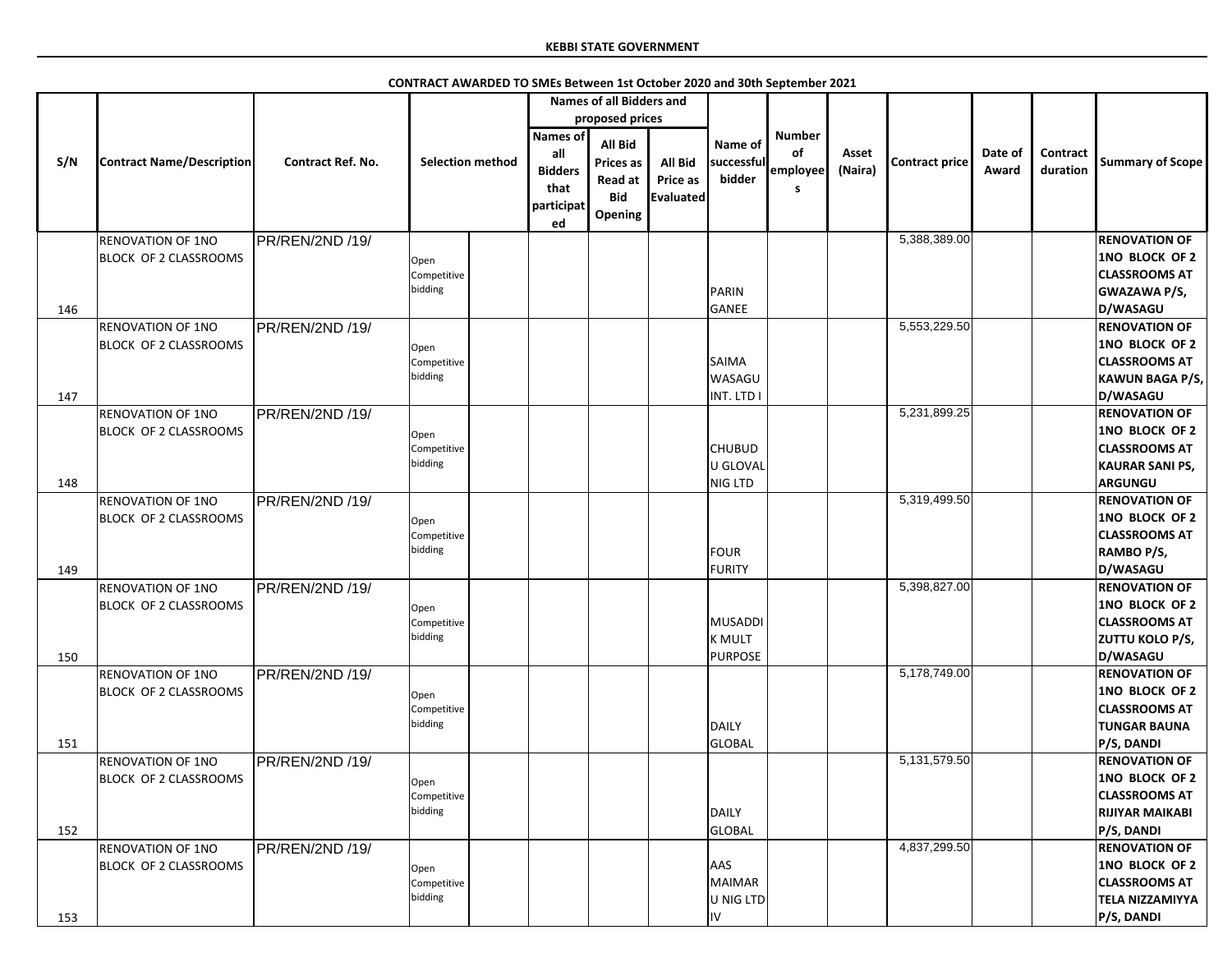|     |                                                          |                   |                                |                                                                      | <b>Names of all Bidders and</b>                                        |                                         |                                               |                                      |                  |                       |                  |                      |                                                                                                         |
|-----|----------------------------------------------------------|-------------------|--------------------------------|----------------------------------------------------------------------|------------------------------------------------------------------------|-----------------------------------------|-----------------------------------------------|--------------------------------------|------------------|-----------------------|------------------|----------------------|---------------------------------------------------------------------------------------------------------|
|     |                                                          |                   |                                |                                                                      | proposed prices                                                        |                                         |                                               |                                      |                  |                       |                  |                      |                                                                                                         |
| S/N | <b>Contract Name/Description</b>                         | Contract Ref. No. | <b>Selection method</b>        | <b>Names of</b><br>all<br><b>Bidders</b><br>that<br>participat<br>ed | <b>All Bid</b><br>Prices as<br><b>Read at</b><br><b>Bid</b><br>Opening | <b>All Bid</b><br>Price as<br>Evaluated | Name of<br>successful<br>bidder               | <b>Number</b><br>of<br>employee<br>s | Asset<br>(Naira) | <b>Contract price</b> | Date of<br>Award | Contract<br>duration | <b>Summary of Scope</b>                                                                                 |
|     | <b>RENOVATION OF 1NO</b><br><b>BLOCK OF 2 CLASSROOMS</b> | PR/REN/2ND /19/   | Open<br>Competitive<br>bidding |                                                                      |                                                                        |                                         | ADZA                                          |                                      |                  | 5,173,490.00          |                  |                      | <b>RENOVATION OF</b><br>1NO BLOCK OF 2<br><b>CLASSROOMS AT</b><br><b>KYANGAKWAI P/S,</b>                |
| 154 |                                                          |                   |                                |                                                                      |                                                                        |                                         | <b>PROCLTD</b>                                |                                      |                  | 4,862,959.50          |                  |                      | <b>DANDI</b>                                                                                            |
| 155 | <b>RENOVATION OF 1NO</b><br><b>BLOCK OF 2 CLASSROOMS</b> | PR/REN/2ND /19/   | Open<br>Competitive<br>bidding |                                                                      |                                                                        |                                         | <b>SAL</b><br><b>ABBAT</b><br><b>GLOBAL</b>   |                                      |                  |                       |                  |                      | <b>RENOVATION OF</b><br>1NO BLOCK OF 2<br><b>CLASSROOMS AT</b><br><b>DUKUSHI P/S,</b><br><b>DANDI</b>   |
|     | <b>RENOVATION OF 1NO</b>                                 | PR/REN/2ND /19/   |                                |                                                                      |                                                                        |                                         |                                               |                                      |                  | 4,989,064.50          |                  |                      | <b>RENOVATION OF</b>                                                                                    |
|     | <b>BLOCK OF 2 CLASSROOMS</b>                             |                   | Open<br>Competitive<br>bidding |                                                                      |                                                                        |                                         | <b>SAL</b><br><b>ABBAT</b>                    |                                      |                  |                       |                  |                      | 1NO BLOCK OF 2<br><b>CLASSROOMS AT</b><br><b>DUKUSHI P/S,</b>                                           |
| 156 |                                                          |                   |                                |                                                                      |                                                                        |                                         | <b>GLOBAL</b>                                 |                                      |                  |                       |                  |                      | <b>DANDI</b>                                                                                            |
| 157 | <b>RENOVATION OF 1NO</b><br><b>BLOCK OF 2 CLASSROOMS</b> | PR/REN/3RD /19/   | Open<br>Competitive<br>bidding |                                                                      |                                                                        |                                         | <b>GWAMBA</b><br><b>WA</b><br><b>GLOBAL</b>   |                                      |                  | 7,350,556.50          |                  |                      | <b>RENOVATION OF</b><br>1NO BLOCK OF 2<br><b>CLASSROOMS AT</b><br><b>AMANAWA P/S,</b><br><b>ZURU</b>    |
| 158 | <b>RENOVATION OF 1NO</b><br><b>BLOCK OF 2 CLASSROOMS</b> | PR/REN/2ND /19/   | Open<br>Competitive<br>bidding |                                                                      |                                                                        |                                         | <b>MATARU</b><br>MULT                         |                                      |                  | 5,852,479.50          |                  |                      | <b>RENOVATION OF</b><br>1NO BLOCK OF 2<br><b>CLASSROOMS AT</b><br><b>SANI SAMI MPS,</b><br><b>FAKAI</b> |
| 159 | <b>RENOVATION OF 1NO</b><br><b>BLOCK OF 2 CLASSROOMS</b> | PR/REN/2ND /19/   | Open<br>Competitive<br>bidding |                                                                      |                                                                        |                                         | <b>NAMADIN</b><br>A MUHD<br>& SONS<br>NIG LTD |                                      |                  | 5,516,479.50          |                  |                      | <b>RENOVATION OF</b><br>1NO BLOCK OF 2<br><b>CLASSROOMS AT</b><br><b>FAKAI MPS</b>                      |
| 160 | <b>RENOVATION OF 1NO</b><br><b>BLOCK OF 2 CLASSROOMS</b> | PR/REN/2ND /19/   | Open<br>Competitive<br>bidding |                                                                      |                                                                        |                                         | <b>HUZZAF</b><br><b>GLOBAL</b>                |                                      |                  | 5,313,199.50          |                  |                      | <b>RENOVATION OF</b><br>1NO BLOCK OF 2<br><b>CLASSROOMS AT</b><br><b>BUK P/S, FAKAI</b>                 |
| 161 | <b>RENOVATION OF 1NO</b><br><b>BLOCK OF 2 CLASSROOMS</b> | PR/REN/2ND /19/   | Open<br>Competitive<br>bidding |                                                                      |                                                                        |                                         | <b>HUZZAF</b><br><b>GLOBAL</b>                |                                      |                  | 5,323,699.50          |                  |                      | <b>RENOVATION OF</b><br>1NO BLOCK OF 2<br><b>CLASSROOMS AT</b><br><b>AZZANGALI P/S,</b><br><b>FAKAI</b> |

**CONTRACT AWARDED TO SMEs Between 1st October 2020 and 30th September 2021**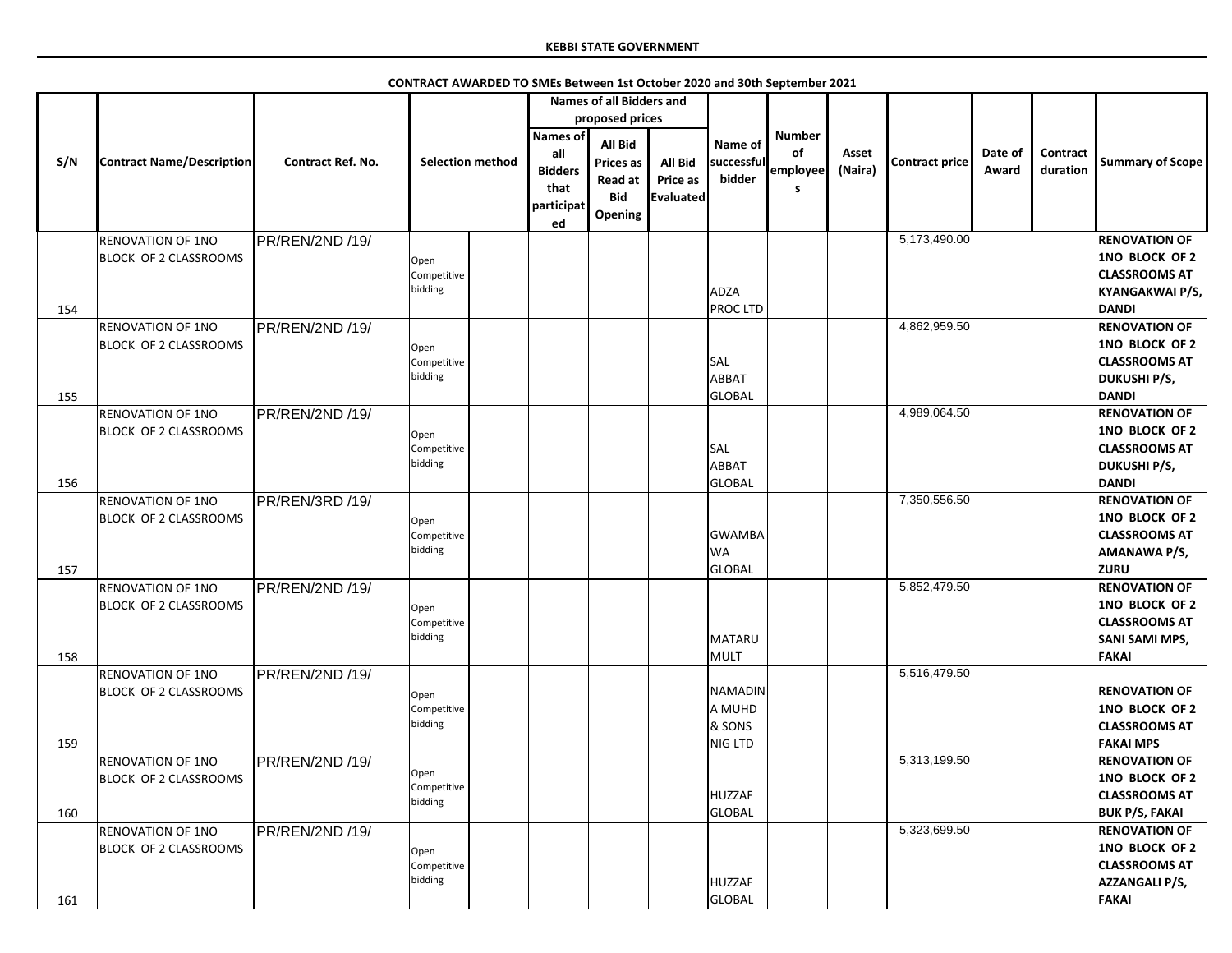|     |                                  |                          |                         |                                                                | <b>Names of all Bidders and</b>                                        |                                                |                                 |                                             |                  |                |                  |                      |                         |
|-----|----------------------------------|--------------------------|-------------------------|----------------------------------------------------------------|------------------------------------------------------------------------|------------------------------------------------|---------------------------------|---------------------------------------------|------------------|----------------|------------------|----------------------|-------------------------|
|     |                                  |                          |                         |                                                                | proposed prices                                                        |                                                |                                 |                                             |                  |                |                  |                      |                         |
| S/N | <b>Contract Name/Description</b> | <b>Contract Ref. No.</b> | <b>Selection method</b> | <b>Names of</b><br>all<br><b>Bidders</b><br>that<br>participat | <b>All Bid</b><br><b>Prices as</b><br>Read at<br><b>Bid</b><br>Opening | <b>All Bid</b><br>Price as<br><b>Evaluated</b> | Name of<br>successful<br>bidder | <b>Number</b><br>of<br>employee<br><b>S</b> | Asset<br>(Naira) | Contract price | Date of<br>Award | Contract<br>duration | <b>Summary of Scope</b> |
|     |                                  |                          |                         | ed                                                             |                                                                        |                                                |                                 |                                             |                  |                |                  |                      |                         |
|     | <b>RENOVATION OF 1NO</b>         | PR/REN/2ND /19/          |                         |                                                                |                                                                        |                                                |                                 |                                             |                  | 5,438,412.00   |                  |                      | <b>RENOVATION OF</b>    |
|     | <b>BLOCK OF 2 CLASSROOMS</b>     |                          |                         |                                                                |                                                                        |                                                |                                 |                                             |                  |                |                  |                      | 1NO BLOCK OF 2          |
|     |                                  |                          | Open                    |                                                                |                                                                        |                                                | ASD                             |                                             |                  |                |                  |                      | <b>CLASSROOMS AT</b>    |
|     |                                  |                          | Competitive<br>bidding  |                                                                |                                                                        |                                                |                                 |                                             |                  |                |                  |                      |                         |
|     |                                  |                          |                         |                                                                |                                                                        |                                                | MALISA                          |                                             |                  |                |                  |                      | <b>NAMAN GOMA</b>       |
| 162 |                                  |                          |                         |                                                                |                                                                        |                                                | NIG LTD                         |                                             |                  |                |                  |                      | P/S, GWANDU             |
|     | <b>RENOVATION OF 1NO</b>         | PR/REN/2ND /19/          |                         |                                                                |                                                                        |                                                |                                 |                                             |                  | 5,700,912.00   |                  |                      | <b>RENOVATION OF</b>    |
|     | <b>BLOCK OF 2 CLASSROOMS</b>     |                          | Open                    |                                                                |                                                                        |                                                |                                 |                                             |                  |                |                  |                      | 1NO BLOCK OF 2          |
|     |                                  |                          | Competitive             |                                                                |                                                                        |                                                |                                 |                                             |                  |                |                  |                      | <b>CLASSROOMS AT</b>    |
|     |                                  |                          | bidding                 |                                                                |                                                                        |                                                | <b>IBSAD</b>                    |                                             |                  |                |                  |                      | <b>MASAMA MPS,</b>      |
| 163 |                                  |                          |                         |                                                                |                                                                        |                                                | GLOBAL                          |                                             |                  |                |                  |                      | <b>GWANDU</b>           |
|     | <b>RENOVATION OF 1NO</b>         | PR/REN/2ND /19/          |                         |                                                                |                                                                        |                                                |                                 |                                             |                  | 5,569,662.00   |                  |                      | <b>RENOVATION OF</b>    |
|     | <b>BLOCK OF 2 CLASSROOMS</b>     |                          |                         |                                                                |                                                                        |                                                |                                 |                                             |                  |                |                  |                      | 1NO BLOCK OF 2          |
|     |                                  |                          | Open<br>Competitive     |                                                                |                                                                        |                                                | <b>ASD</b>                      |                                             |                  |                |                  |                      | <b>CLASSROOMS AT</b>    |
|     |                                  |                          | bidding                 |                                                                |                                                                        |                                                |                                 |                                             |                  |                |                  |                      |                         |
|     |                                  |                          |                         |                                                                |                                                                        |                                                | MALISA                          |                                             |                  |                |                  |                      | SANI AJIYA P/S,         |
| 164 |                                  |                          |                         |                                                                |                                                                        |                                                | NIG LTD                         |                                             |                  |                |                  |                      | <b>GWANDU</b>           |
|     | <b>RENOVATION OF 1NO</b>         | PR/REN/2ND /19/          |                         |                                                                |                                                                        |                                                |                                 |                                             |                  | 5,527,662.50   |                  |                      | <b>RENOVATION OF</b>    |
|     | <b>BLOCK OF 2 CLASSROOMS</b>     |                          | Open                    |                                                                |                                                                        |                                                |                                 |                                             |                  |                |                  |                      | 1NO BLOCK OF 2          |
|     |                                  |                          | Competitive             |                                                                |                                                                        |                                                | <b>ASD</b>                      |                                             |                  |                |                  |                      | <b>CLASSROOMS AT</b>    |
|     |                                  |                          | bidding                 |                                                                |                                                                        |                                                | MALISA                          |                                             |                  |                |                  |                      | <b>GULMARE P/S,</b>     |
| 165 |                                  |                          |                         |                                                                |                                                                        |                                                | NIG LTD                         |                                             |                  |                |                  |                      | <b>GWANDU</b>           |
|     | <b>RENOVATION OF 1NO</b>         | PR/REN/2ND /19/          |                         |                                                                |                                                                        |                                                |                                 |                                             |                  | 7,207,861.50   |                  |                      | <b>RENOVATION OF</b>    |
|     | <b>BLOCK OF 2 CLASSROOMS</b>     |                          |                         |                                                                |                                                                        |                                                |                                 |                                             |                  |                |                  |                      | 1NO BLOCK OF 2          |
|     |                                  |                          | Open<br>Competitive     |                                                                |                                                                        |                                                | ATIKU                           |                                             |                  |                |                  |                      | <b>CLASSROOMS AT</b>    |
|     |                                  |                          | bidding                 |                                                                |                                                                        |                                                | MAI MAI                         |                                             |                  |                |                  |                      |                         |
|     |                                  |                          |                         |                                                                |                                                                        |                                                |                                 |                                             |                  |                |                  |                      | U/C NIZZAMIYA           |
| 166 |                                  |                          |                         |                                                                |                                                                        |                                                | ENTERP.                         |                                             |                  |                |                  |                      | P/S, GWANDU             |
|     | <b>RENOVATION OF 1NO</b>         | PR/REN/2ND /19/          |                         |                                                                |                                                                        |                                                |                                 |                                             |                  | 5,957,479.50   |                  |                      | <b>RENOVATION OF</b>    |
|     | <b>BLOCK OF 2 CLASSROOMS</b>     |                          | Open                    |                                                                |                                                                        |                                                |                                 |                                             |                  |                |                  |                      | 1NO BLOCK OF 2          |
|     |                                  |                          | Competitive             |                                                                |                                                                        |                                                | MUSHAM                          |                                             |                  |                |                  |                      | <b>CLASSROOMS AT</b>    |
|     |                                  |                          | bidding                 |                                                                |                                                                        |                                                | FAT                             |                                             |                  |                |                  |                      | <b>BIRNIN YARI P/S,</b> |
| 167 |                                  |                          |                         |                                                                |                                                                        |                                                | <b>GLOBAL</b>                   |                                             |                  |                |                  |                      | <b>JEGA</b>             |
|     | <b>RENOVATION OF 1NO</b>         | PR/REN/2ND /19/          |                         |                                                                |                                                                        |                                                |                                 |                                             |                  | 6,660,286.50   |                  |                      | <b>RENOVATION OF</b>    |
|     | <b>BLOCK OF 2 CLASSROOMS</b>     |                          | Open                    |                                                                |                                                                        |                                                |                                 |                                             |                  |                |                  |                      | 1NO BLOCK OF 2          |
|     |                                  |                          | Competitive             |                                                                |                                                                        |                                                | MUSHAM                          |                                             |                  |                |                  |                      | <b>CLASSROOMS AT</b>    |
|     |                                  |                          | bidding                 |                                                                |                                                                        |                                                | FAT                             |                                             |                  |                |                  |                      | <b>BIRNIN YARI P/S,</b> |
|     |                                  |                          |                         |                                                                |                                                                        |                                                | <b>GLOBAL</b>                   |                                             |                  |                |                  |                      |                         |
| 168 |                                  |                          |                         |                                                                |                                                                        |                                                |                                 |                                             |                  |                |                  |                      | <b>JEGA</b>             |
|     | <b>RENOVATION OF 1NO</b>         | PR/REN/2ND /19/          |                         |                                                                |                                                                        |                                                |                                 |                                             |                  | 5,889,229.50   |                  |                      | <b>RENOVATION OF</b>    |
|     | <b>BLOCK OF 2 CLASSROOMS</b>     |                          | Open                    |                                                                |                                                                        |                                                | DAN                             |                                             |                  |                |                  |                      | 1NO BLOCK OF 2          |
|     |                                  |                          | Competitive             |                                                                |                                                                        |                                                | MABAKAC                         |                                             |                  |                |                  |                      | <b>CLASSROOMS AT</b>    |
|     |                                  |                          | bidding                 |                                                                |                                                                        |                                                | HI NIG                          |                                             |                  |                |                  |                      | <b>FAGADA KARAMA</b>    |
| 169 |                                  |                          |                         |                                                                |                                                                        |                                                | <b>LTD XII</b>                  |                                             |                  |                |                  |                      | P/S, JEGA               |

# **CONTRACT AWARDED TO SMEs Between 1st October 2020 and 30th September 2021**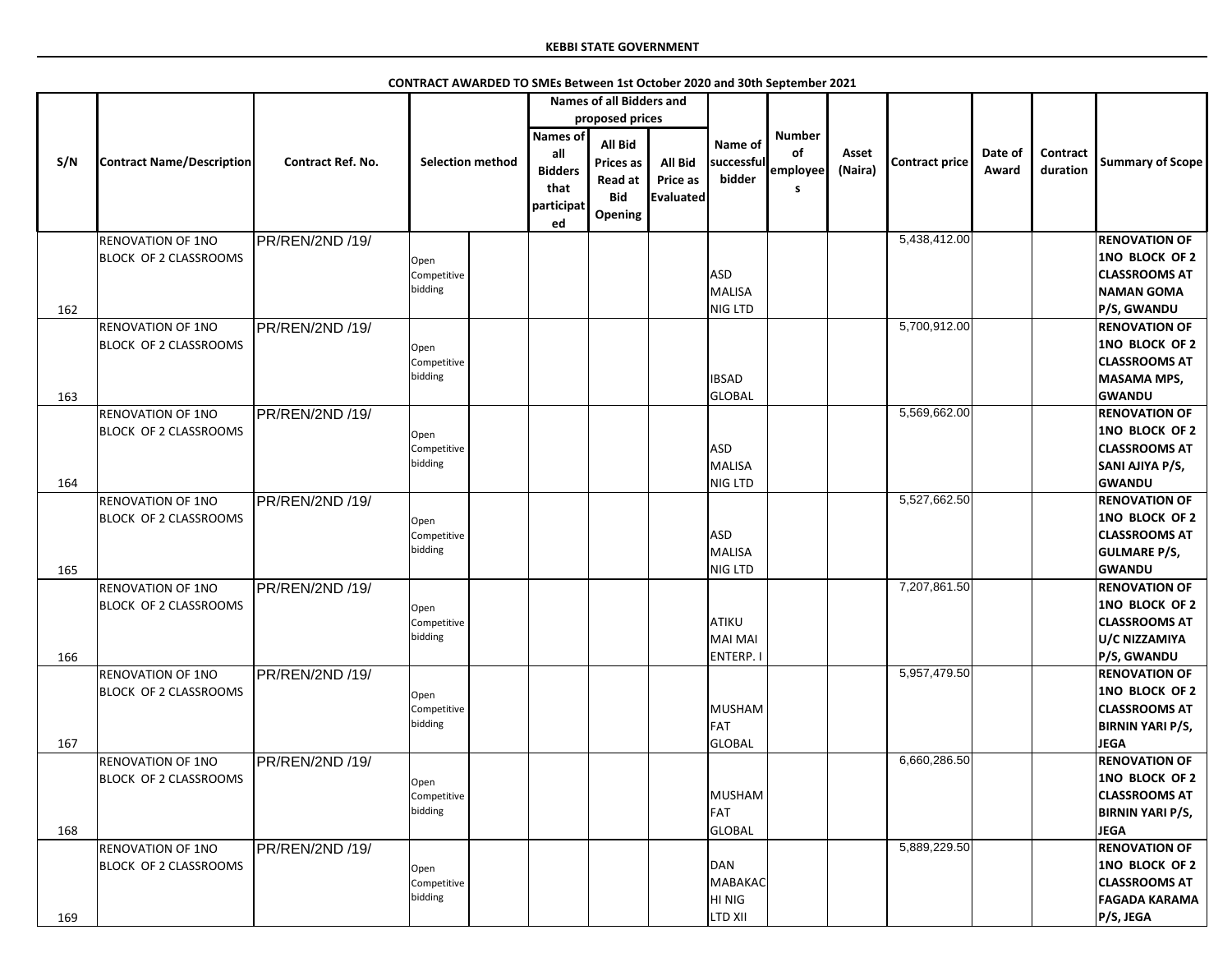|            |                                                          |                          |                                |                                                               | <b>Names of all Bidders and</b>                                               |                                                |                                                              |                                      |                  |                       |                  |                             |                                                                                                                      |
|------------|----------------------------------------------------------|--------------------------|--------------------------------|---------------------------------------------------------------|-------------------------------------------------------------------------------|------------------------------------------------|--------------------------------------------------------------|--------------------------------------|------------------|-----------------------|------------------|-----------------------------|----------------------------------------------------------------------------------------------------------------------|
|            |                                                          |                          |                                |                                                               | proposed prices                                                               |                                                |                                                              |                                      |                  |                       |                  |                             |                                                                                                                      |
| S/N        | <b>Contract Name/Description</b>                         | <b>Contract Ref. No.</b> | <b>Selection method</b>        | Names of<br>all<br><b>Bidders</b><br>that<br>participat<br>ed | <b>All Bid</b><br><b>Prices as</b><br><b>Read at</b><br><b>Bid</b><br>Opening | <b>All Bid</b><br><b>Price as</b><br>Evaluated | Name of<br>successful<br>bidder                              | <b>Number</b><br>of<br>employee<br>S | Asset<br>(Naira) | <b>Contract price</b> | Date of<br>Award | <b>Contract</b><br>duration | <b>Summary of Scope</b>                                                                                              |
|            | <b>RENOVATION OF 1NO</b><br>BLOCK OF 2 CLASSROOMS        | PR/REN/2ND /19/          | Open<br>Competitive<br>bidding |                                                               |                                                                               |                                                | DAN<br>MABAKAC<br>HI NIG                                     |                                      |                  | 6,754,786.50          |                  |                             | <b>RENOVATION OF</b><br>1NO BLOCK OF 2<br><b>CLASSROOMS AT</b><br><b>JANDUTSI MPS,</b>                               |
| 170<br>171 | <b>RENOVATION OF 1NO</b><br><b>BLOCK OF 2 CLASSROOMS</b> | PR/REN/2ND /19/          | Open<br>Competitive<br>bidding |                                                               |                                                                               |                                                | <b>LTD XII</b><br>DAN<br>MABAKAC<br>HI NIG<br><b>LTD XII</b> |                                      |                  | 5,647,729.50          |                  |                             | <b>JEGA</b><br><b>RENOVATION OF</b><br>1NO BLOCK OF 2<br><b>CLASSROOMS AT</b><br>JANDUTSI MPS,<br><b>JEGA</b>        |
|            | <b>RENOVATION OF 1NO</b><br><b>BLOCK OF 2 CLASSROOMS</b> | PR/REN/2ND /19/          | Open<br>Competitive<br>bidding |                                                               |                                                                               |                                                | EL-NAZM<br><b>GEN VENT</b>                                   |                                      |                  | 5,516,479.50          |                  |                             | <b>RENOVATION OF</b><br>1NO BLOCK OF 2<br><b>CLASSROOMS AT</b><br><b>WURO GAURI</b>                                  |
| 172<br>173 | <b>RENOVATION OF 1NO</b><br>BLOCK OF 2 CLASSROOMS        | PR/REN/2ND /19/          | Open<br>Competitive<br>bidding |                                                               |                                                                               |                                                | <b>NIG LTD</b><br>MUSHAM<br>FAT<br>GLOBAL                    |                                      |                  | 5,459,412.00          |                  |                             | <b>MPS, KALGO</b><br><b>RENOVATION OF</b><br><b>1NO BLOCK OF 2</b><br><b>CLASSROOMS AT</b><br><b>KUKA P/S, KALGO</b> |
| 174        | <b>RENOVATION OF 1NO</b><br><b>BLOCK OF 2 CLASSROOMS</b> | PR/REN/2ND /19/          | Open<br>Competitive<br>bidding |                                                               |                                                                               |                                                | MUSHAM<br>FAT<br>GLOBAL                                      |                                      |                  | 5,637,912.00          |                  |                             | <b>RENOVATION OF</b><br>1NO BLOCK OF 2<br><b>CLASSROOMS AT</b><br><b>GWARGWABE P/S,</b><br><b>KALGO</b>              |
| 175        | <b>RENOVATION OF 1NO</b><br><b>BLOCK OF 2 CLASSROOMS</b> | PR/REN/2ND /19/          | Open<br>Competitive<br>bidding |                                                               |                                                                               |                                                | <b>RATAB</b><br><b>GLOBAL</b><br><b>CONCEP</b>               |                                      |                  | 5,700,912.00          |                  |                             | <b>RENOVATION OF</b><br>1NO BLOCK OF 2<br><b>CLASSROOMS AT</b><br><b>UBANDAWAKI P/S,</b><br><b>KALGO</b>             |
| 176        | <b>RENOVATION OF 1NO</b><br><b>BLOCK OF 2 CLASSROOMS</b> | PR/REN/2ND /19/          | Open<br>Competitive<br>bidding |                                                               |                                                                               |                                                | ALHAJI<br><b>USMAN</b><br>MAI LESHI                          |                                      |                  | 6,524,479.50          |                  |                             | <b>RENOVATION OF</b><br>1NO BLOCK OF 2<br><b>CLASSROOMS AT</b><br><b>SANDARE P/S,</b><br><b>KALGO</b>                |
| 177        | <b>RENOVATION OF 1NO</b><br><b>BLOCK OF 2 CLASSROOMS</b> | PR/REN/2ND /19/          | Open<br>Competitive<br>bidding |                                                               |                                                                               |                                                | <b>MM</b><br>SHAABAN<br><b>NIG LTD</b><br>IV.                |                                      |                  | 6,784,207.50          |                  |                             | <b>RENOVATION OF</b><br>1NO BLOCK OF 2<br><b>CLASSROOMS AT</b><br><b>BAMA P/S,</b><br>K/BESSE                        |

**CONTRACT AWARDED TO SMEs Between 1st October 2020 and 30th September 2021**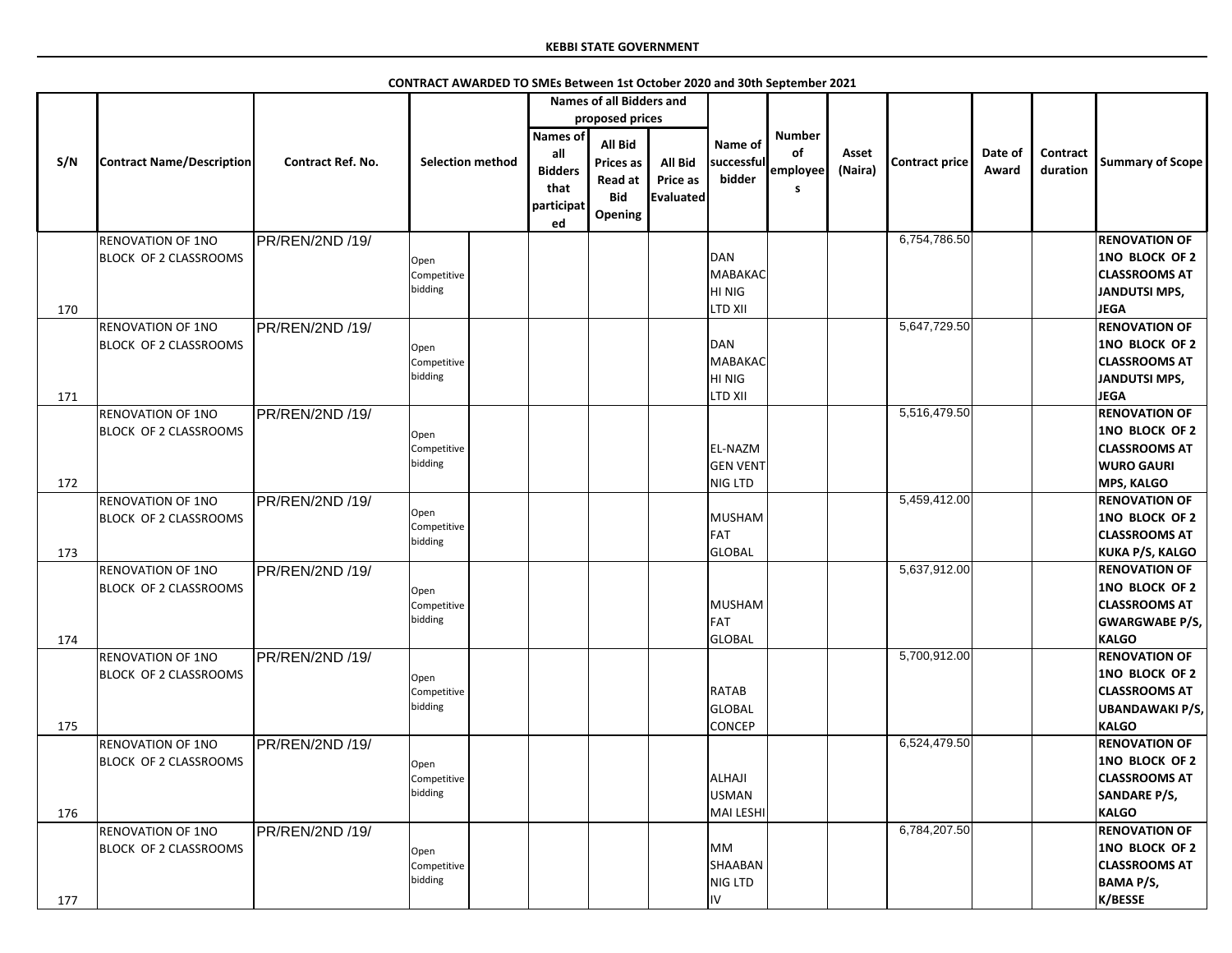|     |                                  |                          |                         |                                                                      | <b>Names of all Bidders and</b>                                                      |                                         |                                 |                                             |                  |                       |                  |                             |                         |
|-----|----------------------------------|--------------------------|-------------------------|----------------------------------------------------------------------|--------------------------------------------------------------------------------------|-----------------------------------------|---------------------------------|---------------------------------------------|------------------|-----------------------|------------------|-----------------------------|-------------------------|
|     |                                  |                          |                         |                                                                      | proposed prices                                                                      |                                         |                                 |                                             |                  |                       |                  |                             |                         |
|     |                                  |                          |                         |                                                                      |                                                                                      |                                         |                                 |                                             |                  |                       |                  |                             |                         |
| S/N | <b>Contract Name/Description</b> | <b>Contract Ref. No.</b> | <b>Selection method</b> | <b>Names of</b><br>all<br><b>Bidders</b><br>that<br>participat<br>ed | <b>All Bid</b><br><b>Prices as</b><br><b>Read at</b><br><b>Bid</b><br><b>Opening</b> | <b>All Bid</b><br>Price as<br>Evaluated | Name of<br>successful<br>bidder | <b>Number</b><br>of<br>employee<br><b>S</b> | Asset<br>(Naira) | <b>Contract price</b> | Date of<br>Award | <b>Contract</b><br>duration | <b>Summary of Scope</b> |
|     | <b>RENOVATION OF 1NO</b>         | PR/REN/2ND /19/          |                         |                                                                      |                                                                                      |                                         |                                 |                                             |                  | 5,684,479.50          |                  |                             | <b>RENOVATION OF</b>    |
|     | <b>BLOCK OF 2 CLASSROOMS</b>     |                          | Open                    |                                                                      |                                                                                      |                                         |                                 |                                             |                  |                       |                  |                             | 1NO BLOCK OF 2          |
|     |                                  |                          | Competitive             |                                                                      |                                                                                      |                                         | <b>AAS</b>                      |                                             |                  |                       |                  |                             | <b>CLASSROOMS AT</b>    |
|     |                                  |                          | bidding                 |                                                                      |                                                                                      |                                         | MAIMAR                          |                                             |                  |                       |                  |                             | <b>TUNGAR MAGAJI</b>    |
| 178 |                                  |                          |                         |                                                                      |                                                                                      |                                         | MARO                            |                                             |                  |                       |                  |                             | P/S, K/BESSE            |
|     | <b>RENOVATION OF 1NO</b>         | PR/REN/4TH /19/          |                         |                                                                      |                                                                                      |                                         |                                 |                                             |                  | 7,061,806.50          |                  |                             | <b>RENOVATION OF</b>    |
|     | <b>BLOCK OF 3 CLASSROOMS</b>     |                          |                         |                                                                      |                                                                                      |                                         | DAN                             |                                             |                  |                       |                  |                             | 1NO BLOCK OF 3          |
|     |                                  |                          | Open                    |                                                                      |                                                                                      |                                         | MABAKAC                         |                                             |                  |                       |                  |                             | <b>CLASSROOMS AT</b>    |
|     |                                  |                          | Competitive<br>bidding  |                                                                      |                                                                                      |                                         |                                 |                                             |                  |                       |                  |                             |                         |
|     |                                  |                          |                         |                                                                      |                                                                                      |                                         | HI NIG                          |                                             |                  |                       |                  |                             | JANDUTSI P/S,           |
| 179 |                                  |                          |                         |                                                                      |                                                                                      |                                         | <b>LTD XII</b>                  |                                             |                  |                       |                  |                             | <b>JEGA</b>             |
|     | <b>RENOVATION OF 1NO</b>         | PR/REN/2ND /19/          |                         |                                                                      |                                                                                      |                                         |                                 |                                             |                  | 5,789,479.50          |                  |                             | <b>RENOVATION OF</b>    |
|     | BLOCK OF 2 CLASSROOMS            |                          | Open                    |                                                                      |                                                                                      |                                         |                                 |                                             |                  |                       |                  |                             | 1NO BLOCK OF 2          |
|     |                                  |                          | Competitive             |                                                                      |                                                                                      |                                         | <b>AAS</b>                      |                                             |                  |                       |                  |                             | <b>CLASSROOMS AT</b>    |
|     |                                  |                          | bidding                 |                                                                      |                                                                                      |                                         | MAIMAR                          |                                             |                  |                       |                  |                             | DADA P/S,               |
| 180 |                                  |                          |                         |                                                                      |                                                                                      |                                         | <b>MARO</b>                     |                                             |                  |                       |                  |                             | <b>K/BESSE</b>          |
|     | <b>RENOVATION OF 1NO</b>         | PR/REN/2ND /19/          |                         |                                                                      |                                                                                      |                                         |                                 |                                             |                  | 5,406,649.50          |                  |                             | <b>RENOVATION OF</b>    |
|     | BLOCK OF 2 CLASSROOMS            |                          |                         |                                                                      |                                                                                      |                                         |                                 |                                             |                  |                       |                  |                             | 1NO BLOCK OF 2          |
|     |                                  |                          | Open                    |                                                                      |                                                                                      |                                         | <b>MM</b>                       |                                             |                  |                       |                  |                             | <b>CLASSROOMS AT</b>    |
|     |                                  |                          | Competitive<br>bidding  |                                                                      |                                                                                      |                                         | SHAABAN                         |                                             |                  |                       |                  |                             | <b>KOKO MUSA</b>        |
|     |                                  |                          |                         |                                                                      |                                                                                      |                                         | NIG LTD                         |                                             |                  |                       |                  |                             | NIZZAMIYA P/S,          |
| 181 |                                  |                          |                         |                                                                      |                                                                                      |                                         | IV                              |                                             |                  |                       |                  |                             | <b>K/BESSE</b>          |
|     | <b>RENOVATION OF 1NO</b>         | PR/REN/2ND /19/          |                         |                                                                      |                                                                                      |                                         |                                 |                                             |                  | 3,183,301.03          |                  |                             | <b>RENOVATION OF</b>    |
|     | BLOCK OF 2 CLASSROOMS            |                          | Open                    |                                                                      |                                                                                      |                                         |                                 |                                             |                  |                       |                  |                             | <b>1NO BLOCK OF 2</b>   |
|     |                                  |                          | Competitive             |                                                                      |                                                                                      |                                         | <b>YSD</b>                      |                                             |                  |                       |                  |                             | <b>CLASSROOMS AT</b>    |
|     |                                  |                          | bidding                 |                                                                      |                                                                                      |                                         | KARAYE                          |                                             |                  |                       |                  |                             | <b>GUMBULU P/S</b>      |
| 182 |                                  |                          |                         |                                                                      |                                                                                      |                                         | NIG LTD                         |                                             |                  |                       |                  |                             | <b>ALIERO</b>           |
|     | <b>RENOVATION OF 1NO</b>         | PR/REN/2ND /19/          |                         |                                                                      |                                                                                      |                                         |                                 |                                             |                  | 5,231,899.25          |                  |                             | <b>RENOVATION OF</b>    |
|     | <b>BLOCK OF 2 CLASSROOMS</b>     |                          |                         |                                                                      |                                                                                      |                                         |                                 |                                             |                  |                       |                  |                             | 1NO BLOCK OF 2          |
|     |                                  |                          | Open                    |                                                                      |                                                                                      |                                         | <b>CHUBUD</b>                   |                                             |                  |                       |                  |                             | <b>CLASSROOMS AT</b>    |
|     |                                  |                          | Competitive<br>bidding  |                                                                      |                                                                                      |                                         |                                 |                                             |                  |                       |                  |                             |                         |
|     |                                  |                          |                         |                                                                      |                                                                                      |                                         | U GLOVAL                        |                                             |                  |                       |                  |                             | <b>KAURAR SANI PS,</b>  |
| 183 |                                  |                          |                         |                                                                      |                                                                                      |                                         | NIG LTD                         |                                             |                  |                       |                  |                             | <b>ARGUNGU</b>          |
|     | <b>RENOVATION OF 1NO</b>         | PR/REN/3RD /19/          |                         |                                                                      |                                                                                      |                                         |                                 |                                             |                  | 5,308,979.50          |                  |                             | <b>RENOVATION OF</b>    |
|     | <b>BLOCK OF 2 CLASSROOMS</b>     |                          | Open                    |                                                                      |                                                                                      |                                         |                                 |                                             |                  |                       |                  |                             | 1NO BLOCK OF 2          |
|     |                                  |                          | Competitive             |                                                                      |                                                                                      |                                         |                                 |                                             |                  |                       |                  |                             | <b>CLASSROOMS AT</b>    |
|     |                                  |                          | bidding                 |                                                                      |                                                                                      |                                         | <b>YSD</b>                      |                                             |                  |                       |                  |                             | <b>HALIRU BUHARI</b>    |
|     |                                  |                          |                         |                                                                      |                                                                                      |                                         | KARAYE                          |                                             |                  |                       |                  |                             | <b>ANDARAI P/S,</b>     |
| 184 |                                  |                          |                         |                                                                      |                                                                                      |                                         | NIG LTD                         |                                             |                  |                       |                  |                             | <b>MAIYAMA</b>          |

**CONTRACT AWARDED TO SMEs Between 1st October 2020 and 30th September 2021**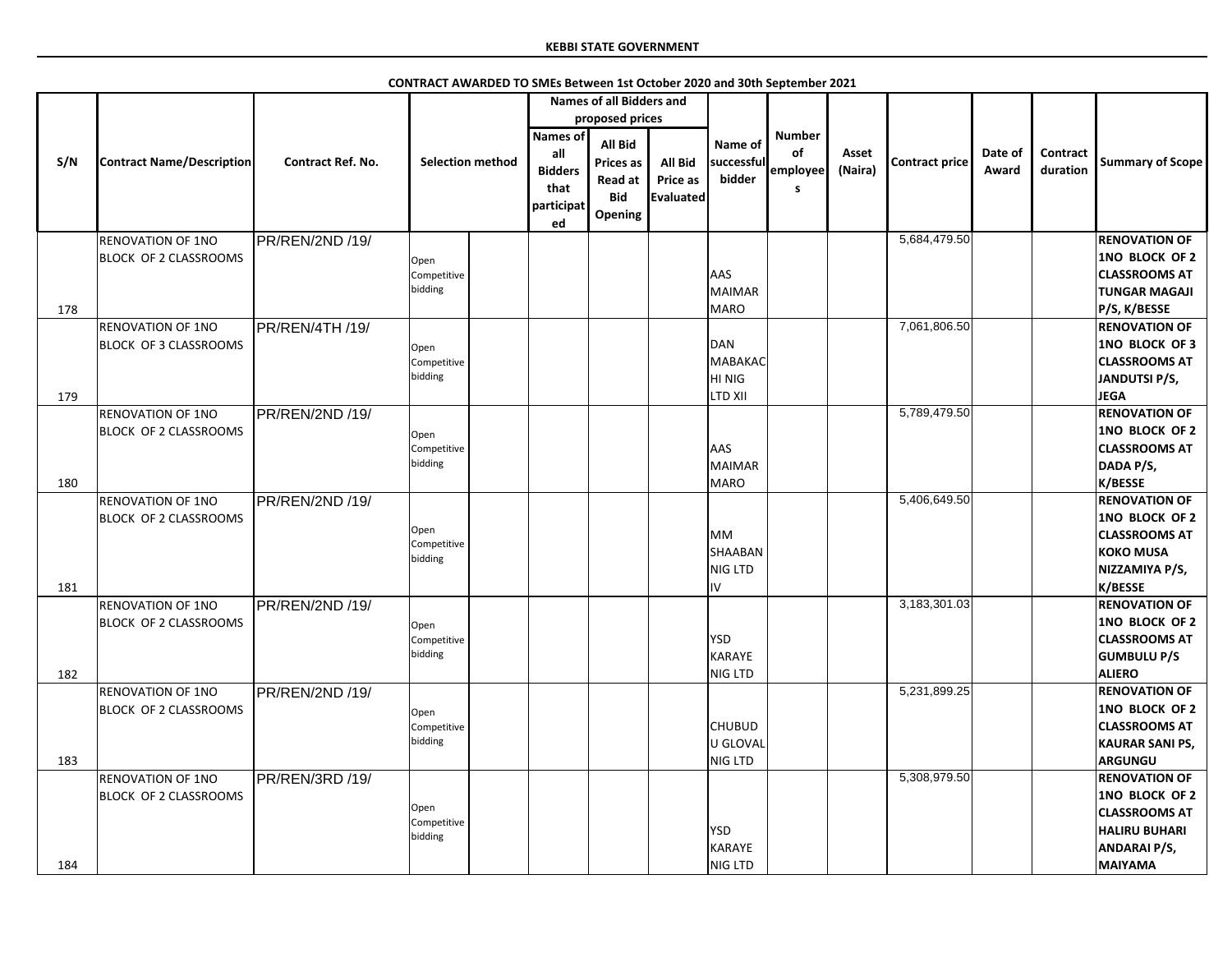|     |                                  |                          |                         |                                             | <b>Names of all Bidders and</b>                                               |                                                |                                 |                     |                  |                       |                  |                      |                         |
|-----|----------------------------------|--------------------------|-------------------------|---------------------------------------------|-------------------------------------------------------------------------------|------------------------------------------------|---------------------------------|---------------------|------------------|-----------------------|------------------|----------------------|-------------------------|
|     |                                  |                          |                         |                                             | proposed prices                                                               |                                                |                                 |                     |                  |                       |                  |                      |                         |
|     |                                  |                          |                         | <b>Names of</b>                             |                                                                               |                                                |                                 | <b>Number</b>       |                  |                       |                  |                      |                         |
| S/N | <b>Contract Name/Description</b> | <b>Contract Ref. No.</b> | <b>Selection method</b> | all<br><b>Bidders</b><br>that<br>participat | <b>All Bid</b><br><b>Prices as</b><br><b>Read at</b><br><b>Bid</b><br>Opening | <b>All Bid</b><br><b>Price as</b><br>Evaluated | Name of<br>successful<br>bidder | of<br>employee<br>S | Asset<br>(Naira) | <b>Contract price</b> | Date of<br>Award | Contract<br>duration | <b>Summary of Scope</b> |
|     |                                  |                          |                         | ed                                          |                                                                               |                                                |                                 |                     |                  |                       |                  |                      |                         |
|     | <b>RENOVATION OF 1NO</b>         | PR/REN/3RD /19/          |                         |                                             |                                                                               |                                                |                                 |                     |                  | 5,361,499.50          |                  |                      | <b>RENOVATION OF</b>    |
|     | <b>BLOCK OF 2 CLASSROOMS</b>     |                          |                         |                                             |                                                                               |                                                |                                 |                     |                  |                       |                  |                      | <b>1NO BLOCK OF 2</b>   |
|     |                                  |                          | Open<br>Competitive     |                                             |                                                                               |                                                |                                 |                     |                  |                       |                  |                      | <b>CLASSROOMS AT</b>    |
|     |                                  |                          | bidding                 |                                             |                                                                               |                                                | <b>YSD</b>                      |                     |                  |                       |                  |                      | <b>MUHD BELLO</b>       |
|     |                                  |                          |                         |                                             |                                                                               |                                                | KARAYE                          |                     |                  |                       |                  |                      | <b>DUMBEGU MPS,</b>     |
| 185 |                                  |                          |                         |                                             |                                                                               |                                                | NIG LTD                         |                     |                  |                       |                  |                      | <b>MAIYAMA</b>          |
|     | <b>RENOVATION OF 1NO</b>         | PR/REN/3RD /19/          |                         |                                             |                                                                               |                                                |                                 |                     |                  | 7,224,556.50          |                  |                      | <b>RENOVATION OF</b>    |
|     | <b>BLOCK OF 2 CLASSROOMS</b>     |                          |                         |                                             |                                                                               |                                                |                                 |                     |                  |                       |                  |                      | 1NO BLOCK OF 2          |
|     |                                  |                          | Open                    |                                             |                                                                               |                                                |                                 |                     |                  |                       |                  |                      | <b>CLASSROOMS AT</b>    |
|     |                                  |                          | Competitive             |                                             |                                                                               |                                                | MUSHAM                          |                     |                  |                       |                  |                      | <b>MUHD BELLO</b>       |
|     |                                  |                          | bidding                 |                                             |                                                                               |                                                | FAT                             |                     |                  |                       |                  |                      | <b>DUMBEGU MPS,</b>     |
| 186 |                                  |                          |                         |                                             |                                                                               |                                                | GLOBAL                          |                     |                  |                       |                  |                      | <b>MAIYAMA</b>          |
|     | <b>RENOVATION OF 1NO</b>         | PR/REN/3RD /19/          |                         |                                             |                                                                               |                                                |                                 |                     |                  | 5,742,229.50          |                  |                      | <b>RENOVATION OF</b>    |
|     |                                  |                          |                         |                                             |                                                                               |                                                |                                 |                     |                  |                       |                  |                      | <b>1NO BLOCK OF 2</b>   |
|     | <b>BLOCK OF 2 CLASSROOMS</b>     |                          | Open                    |                                             |                                                                               |                                                |                                 |                     |                  |                       |                  |                      |                         |
|     |                                  |                          | Competitive             |                                             |                                                                               |                                                |                                 |                     |                  |                       |                  |                      | <b>CLASSROOMS AT</b>    |
|     |                                  |                          | bidding                 |                                             |                                                                               |                                                | <b>CHUBUD</b>                   |                     |                  |                       |                  |                      | <b>MUHD BELLO</b>       |
|     |                                  |                          |                         |                                             |                                                                               |                                                | U GLOVAL                        |                     |                  |                       |                  |                      | <b>DUMBEGU MPS,</b>     |
| 187 |                                  |                          |                         |                                             |                                                                               |                                                | NIG LTD                         |                     |                  |                       |                  |                      | <b>MAIYAMA</b>          |
|     | <b>RENOVATION OF 1NO</b>         | PR/REN/3RD /19/          |                         |                                             |                                                                               |                                                |                                 |                     |                  | 5,193,499.50          |                  |                      | <b>RENOVATION OF</b>    |
|     | <b>BLOCK OF 2 CLASSROOMS</b>     |                          | Open                    |                                             |                                                                               |                                                |                                 |                     |                  |                       |                  |                      | 1NO BLOCK OF 2          |
|     |                                  |                          | Competitive             |                                             |                                                                               |                                                |                                 |                     |                  |                       |                  |                      | <b>CLASSROOMS AT</b>    |
|     |                                  |                          | bidding                 |                                             |                                                                               |                                                | <b>KAN IBRA</b>                 |                     |                  |                       |                  |                      | <b>DOGON DAJI MPS,</b>  |
| 188 |                                  |                          |                         |                                             |                                                                               |                                                | I GLOBAL                        |                     |                  |                       |                  |                      | <b>MAIYAMA</b>          |
|     | <b>RENOVATION OF 1NO</b>         | PR/REN/3RD /19/          |                         |                                             |                                                                               |                                                |                                 |                     |                  | 5,616,229.50          |                  |                      | <b>RENOVATION OF</b>    |
|     | <b>BLOCK OF 2 CLASSROOMS</b>     |                          | Open                    |                                             |                                                                               |                                                |                                 |                     |                  |                       |                  |                      | <b>1NO BLOCK OF 2</b>   |
|     |                                  |                          | Competitive             |                                             |                                                                               |                                                | ALHAJI                          |                     |                  |                       |                  |                      | <b>CLASSROOMS AT</b>    |
|     |                                  |                          | bidding                 |                                             |                                                                               |                                                | <b>ZUBAIRU</b>                  |                     |                  |                       |                  |                      | <b>NGASKI MPS,</b>      |
| 189 |                                  |                          |                         |                                             |                                                                               |                                                | GLOBAL                          |                     |                  |                       |                  |                      | <b>NGASKI</b>           |
|     | <b>RENOVATION OF 1NO</b>         | PR/REN/3RD /19/          |                         |                                             |                                                                               |                                                |                                 |                     |                  | 5,256,867.50          |                  |                      | <b>RENOVATION OF</b>    |
|     | <b>BLOCK OF 2 CLASSROOMS</b>     |                          |                         |                                             |                                                                               |                                                |                                 |                     |                  |                       |                  |                      | 1NO BLOCK OF 2          |
|     |                                  |                          | Open                    |                                             |                                                                               |                                                |                                 |                     |                  |                       |                  |                      |                         |
|     |                                  |                          | Competitive<br>bidding  |                                             |                                                                               |                                                | ALHAJI                          |                     |                  |                       |                  |                      | <b>CLASSROOMS AT</b>    |
|     |                                  |                          |                         |                                             |                                                                               |                                                | <b>ZUBAIRU</b>                  |                     |                  |                       |                  |                      | <b>NGASKI MPS,</b>      |
| 190 |                                  |                          |                         |                                             |                                                                               |                                                | GLOBAL                          |                     |                  |                       |                  |                      | <b>NGASKI</b>           |
|     | <b>RENOVATION OF 1NO</b>         | PR/REN/3RD /19/          |                         |                                             |                                                                               |                                                |                                 |                     |                  | 5,362,549.50          |                  |                      | <b>RENOVATION OF</b>    |
|     | <b>BLOCK OF 2 CLASSROOMS</b>     |                          | Open                    |                                             |                                                                               |                                                |                                 |                     |                  |                       |                  |                      | 1NO BLOCK OF 2          |
|     |                                  |                          | Competitive             |                                             |                                                                               |                                                | <b>HASMIN</b>                   |                     |                  |                       |                  |                      | <b>CLASSROOMS AT</b>    |
|     |                                  |                          | bidding                 |                                             |                                                                               |                                                | <b>GLOBALNI</b>                 |                     |                  |                       |                  |                      | <b>RIKOFE P/S,</b>      |
| 191 |                                  |                          |                         |                                             |                                                                               |                                                | G LTD                           |                     |                  |                       |                  |                      | <b>NGASKI</b>           |

**CONTRACT AWARDED TO SMEs Between 1st October 2020 and 30th September 2021**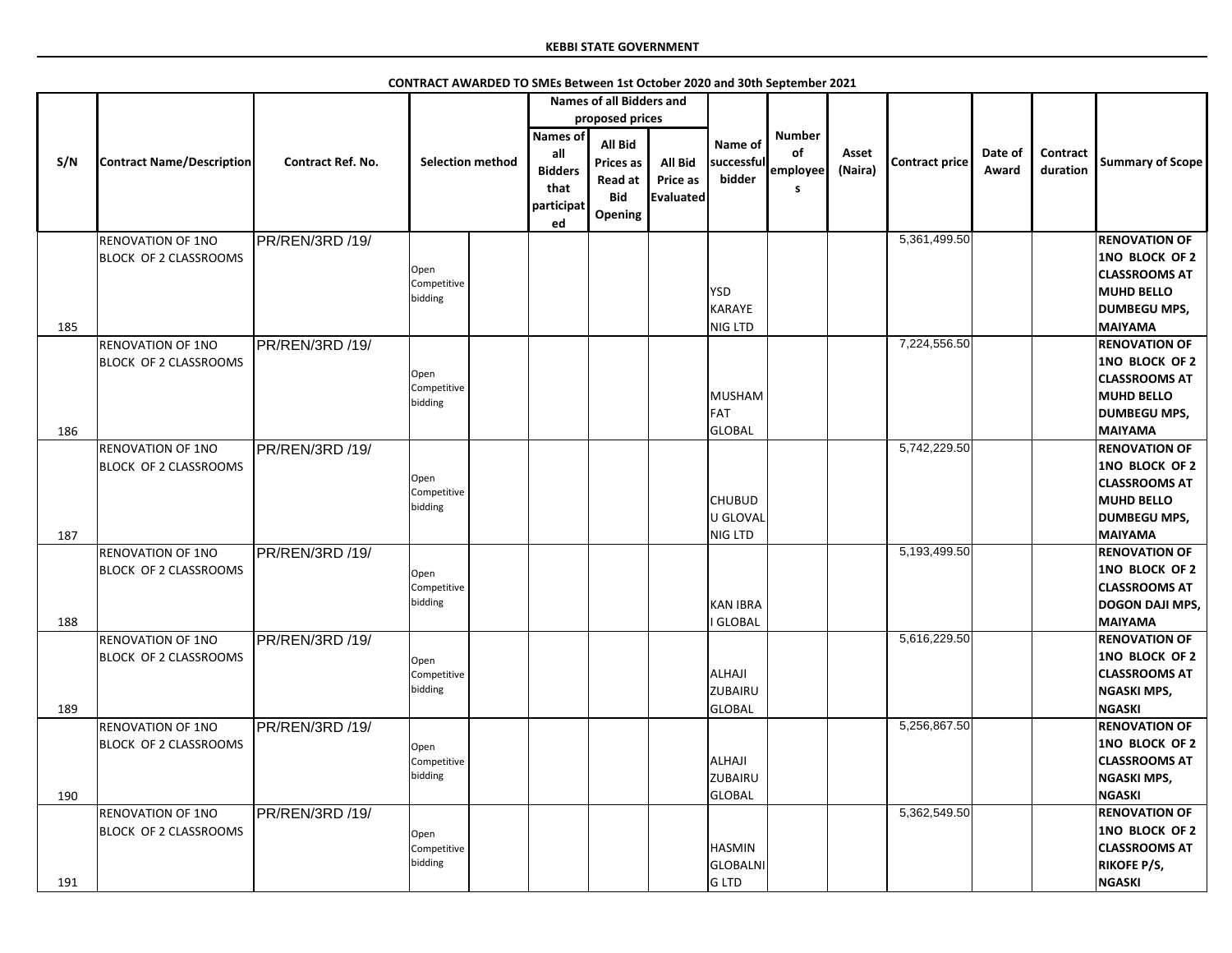|     |                                                          |                          | CONTRACT AWARDED TO SMEs Between 1st October 2020 and 30th September 2021 |                                                                      |                                                                        |                                                       |                                                   |                                      |                  |                       |                  |                      |                                                                                                      |
|-----|----------------------------------------------------------|--------------------------|---------------------------------------------------------------------------|----------------------------------------------------------------------|------------------------------------------------------------------------|-------------------------------------------------------|---------------------------------------------------|--------------------------------------|------------------|-----------------------|------------------|----------------------|------------------------------------------------------------------------------------------------------|
|     |                                                          |                          |                                                                           |                                                                      | <b>Names of all Bidders and</b>                                        |                                                       |                                                   |                                      |                  |                       |                  |                      |                                                                                                      |
|     |                                                          |                          |                                                                           |                                                                      | proposed prices                                                        |                                                       |                                                   |                                      |                  |                       |                  |                      |                                                                                                      |
| S/N | <b>Contract Name/Description</b>                         | <b>Contract Ref. No.</b> | <b>Selection method</b>                                                   | <b>Names of</b><br>all<br><b>Bidders</b><br>that<br>participat<br>ed | All Bid<br><b>Prices as</b><br><b>Read at</b><br><b>Bid</b><br>Opening | <b>All Bid</b><br><b>Price as</b><br><b>Evaluated</b> | Name of<br>successful<br>bidder                   | <b>Number</b><br>of<br>employee<br>S | Asset<br>(Naira) | <b>Contract price</b> | Date of<br>Award | Contract<br>duration | <b>Summary of Scope</b>                                                                              |
|     | <b>RENOVATION OF 1NO</b>                                 | PR/REN/3RD /19/          |                                                                           |                                                                      |                                                                        |                                                       |                                                   |                                      |                  | 5,362,549.50          |                  |                      | <b>RENOVATION OF</b>                                                                                 |
| 192 | <b>BLOCK OF 2 CLASSROOMS</b>                             |                          | Open<br>Competitive<br>bidding                                            |                                                                      |                                                                        |                                                       | DAGARI<br><b>INT</b><br><b>SERVICE</b><br>NIG LTD |                                      |                  |                       |                  |                      | 1NO BLOCK OF 2<br><b>CLASSROOMS AT</b><br><b>RIKOFE P/S,</b><br><b>NGASKI</b>                        |
|     | <b>RENOVATION OF A BLOCK</b>                             | <b>PR/REN/1ST/19/</b>    |                                                                           |                                                                      |                                                                        |                                                       |                                                   |                                      |                  | 5,484,979.50          |                  |                      | <b>RENOVATION OF A</b>                                                                               |
|     | (A) OF 2 CLASSROOMS                                      |                          | Open<br>Competitive<br>bidding                                            |                                                                      |                                                                        |                                                       | BADAN                                             |                                      |                  |                       |                  |                      | <b>BLOCK (A) OF 2</b><br><b>CLASSROOMS AT</b><br><b>HAJIYA MA'INNA</b>                               |
| 193 |                                                          |                          |                                                                           |                                                                      |                                                                        |                                                       | YAKI                                              |                                      |                  | 5,366,749.50          |                  |                      | P/S, BIRNIN KEBBI<br><b>RENOVATION OF A</b>                                                          |
|     | <b>RENOVATION OF A BLOCK</b><br>(A) OF 2 CLASSROOMS      | PR/REN/1ST /19/          | Open<br>Competitive<br>bidding                                            |                                                                      |                                                                        |                                                       | <b>MM</b><br>SHAABAN<br><b>NIG LTD</b>            |                                      |                  |                       |                  |                      | <b>BLOCK (A) OF 2</b><br><b>CLASSROOMS AT</b><br>LAGGA PS,                                           |
| 194 |                                                          |                          |                                                                           |                                                                      |                                                                        |                                                       | IV                                                |                                      |                  | 5,649,829.50          |                  |                      | <b>B/KEBBI</b><br><b>RENOVATION OF</b>                                                               |
| 195 | <b>RENOVATION OF 1NO</b><br><b>BLOCK OF 2 CLASSROOMS</b> | PR/REN/3RD /19/          | Open<br>Competitive<br>bidding                                            |                                                                      |                                                                        |                                                       | <b>FOUR</b><br>FURITY<br><b>JEGAINVE</b>          |                                      |                  |                       |                  |                      | 1NO BLOCK OF 2<br><b>CLASSROOMS AT</b><br>JAM BIRNI P/S,<br><b>SAKABA</b>                            |
|     | <b>RENOVATION OF 1NO</b><br><b>BLOCK OF 2 CLASSROOMS</b> | PR/REN/3RD /19/          | Open<br>Competitive<br>bidding                                            |                                                                      |                                                                        |                                                       | MAI KUDI<br><b>GEN ENT</b>                        |                                      |                  | 5,323,699.50          |                  |                      | <b>RENOVATION OF</b><br>1NO BLOCK OF 2<br><b>CLASSROOMS AT</b><br><b>UNGUWAR GISHIRI</b>             |
| 196 |                                                          |                          |                                                                           |                                                                      |                                                                        |                                                       | NIG LTD                                           |                                      |                  | 6,537,436.50          |                  |                      | P/S, SAKABA                                                                                          |
| 197 | <b>RENOVATION OF 1NO</b><br><b>BLOCK OF 2 CLASSROOMS</b> | PR/REN/3RD /19/          | Open<br>Competitive<br>bidding                                            |                                                                      |                                                                        |                                                       | FOUR<br><b>FURITY</b><br><b>JEGA</b>              |                                      |                  |                       |                  |                      | <b>RENOVATION OF</b><br>1NO BLOCK OF 2<br><b>CLASSROOMS AT</b><br>NYSC P/S, SAKABA                   |
| 198 | <b>RENOVATION OF 1NO</b><br><b>BLOCK OF 2 CLASSROOMS</b> | PR/REN/3RD /19/          | Open<br>Competitive<br>bidding                                            |                                                                      |                                                                        |                                                       | <b>YSD</b><br>KARAYE<br>NIG LTD                   |                                      |                  | 5,307,949.50          |                  |                      | <b>RENOVATION OF</b><br><b>1NO BLOCK OF 2</b><br><b>CLASSROOMS AT</b><br>KONGO P/S,<br><b>SAKABA</b> |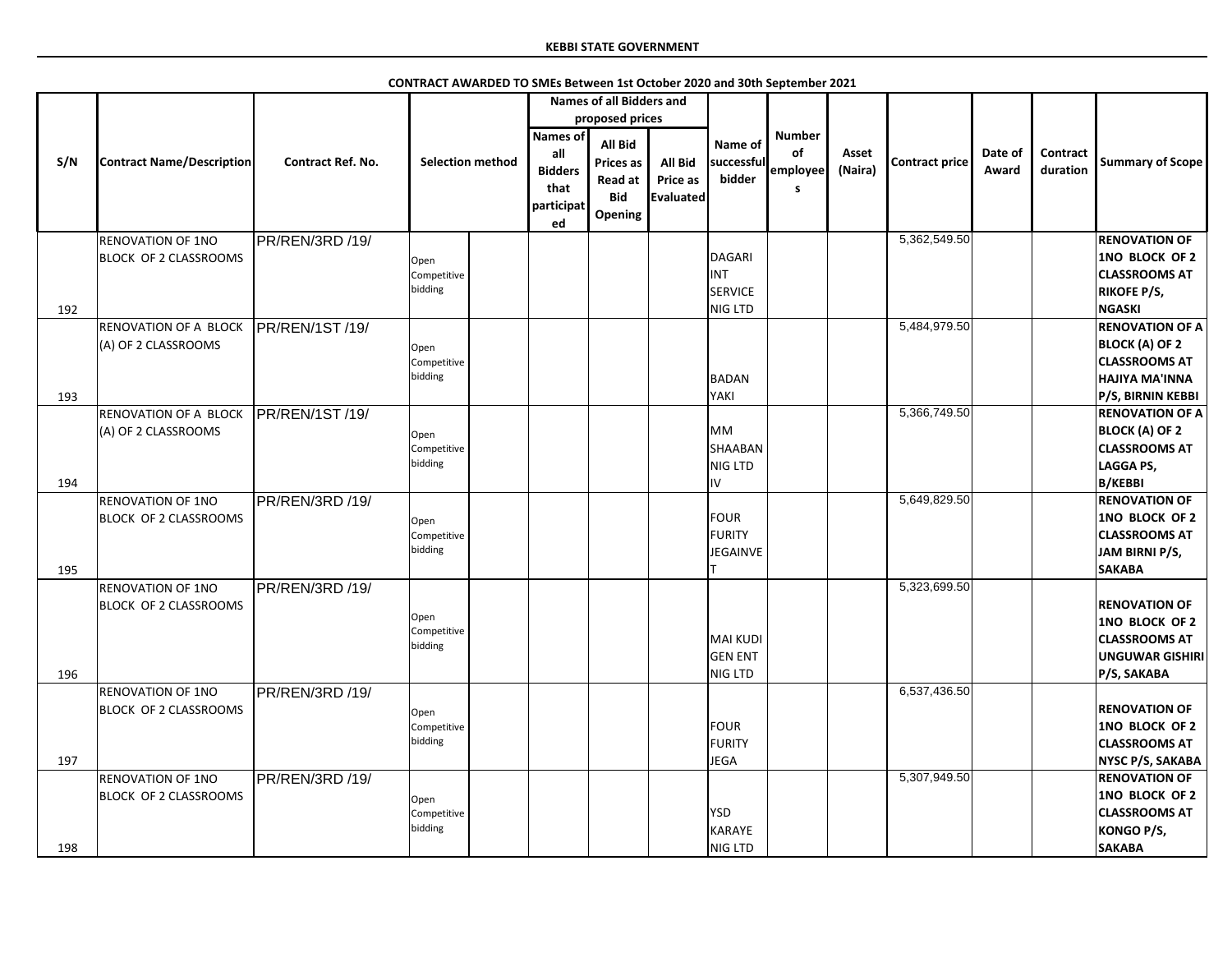|            |                                                          |                          | CONTRACT AWARDED TO SMEs Between 1st October 2020 and 30th September 2021 |                                                                      |                                                                        |                                         |                                                            |                                      |                  |                       |                  |                             |                                                                                                                                |
|------------|----------------------------------------------------------|--------------------------|---------------------------------------------------------------------------|----------------------------------------------------------------------|------------------------------------------------------------------------|-----------------------------------------|------------------------------------------------------------|--------------------------------------|------------------|-----------------------|------------------|-----------------------------|--------------------------------------------------------------------------------------------------------------------------------|
|            |                                                          |                          |                                                                           |                                                                      | <b>Names of all Bidders and</b>                                        |                                         |                                                            |                                      |                  |                       |                  |                             |                                                                                                                                |
|            |                                                          |                          |                                                                           |                                                                      | proposed prices                                                        |                                         |                                                            |                                      |                  |                       |                  |                             |                                                                                                                                |
| S/N        | <b>Contract Name/Description</b>                         | <b>Contract Ref. No.</b> | <b>Selection method</b>                                                   | <b>Names of</b><br>all<br><b>Bidders</b><br>that<br>participat<br>ed | <b>All Bid</b><br><b>Prices as</b><br>Read at<br><b>Bid</b><br>Opening | <b>All Bid</b><br>Price as<br>Evaluated | Name of<br>successful<br>bidder                            | <b>Number</b><br>of<br>employee<br>s | Asset<br>(Naira) | <b>Contract price</b> | Date of<br>Award | <b>Contract</b><br>duration | <b>Summary of Scope</b>                                                                                                        |
|            | <b>RENOVATION OF 1NO</b>                                 | PR/REN/3RD /19/          |                                                                           |                                                                      |                                                                        |                                         |                                                            |                                      |                  | 5,341,549.50          |                  |                             | <b>RENOVATION OF</b>                                                                                                           |
| 199        | <b>BLOCK OF 2 CLASSROOMS</b>                             |                          | Open<br>Competitive<br>bidding                                            |                                                                      |                                                                        |                                         | BULKI<br><b>INVEST</b><br><b>SERVICE</b><br>NIG LTD        |                                      |                  |                       |                  |                             | 1NO BLOCK OF 2<br><b>CLASSROOMS AT</b><br><b>SHUWAKA P/S,</b><br><b>SURU</b>                                                   |
|            | <b>RENOVATION OF 1NO</b>                                 | PR/REN/3RD /19/          |                                                                           |                                                                      |                                                                        |                                         |                                                            |                                      |                  | 5,442,979.50          |                  |                             |                                                                                                                                |
| 200        | <b>BLOCK OF 2 CLASSROOMS</b>                             |                          | Open<br>Competitive<br>bidding                                            |                                                                      |                                                                        |                                         | AMALI<br><b>TRADING</b><br>AND<br>INVEST.                  |                                      |                  |                       |                  |                             | <b>RENOVATION OF</b><br>1NO BLOCK OF 2<br><b>CLASSROOMS AT</b><br>S/KUDU P/S, SURU                                             |
|            | <b>RENOVATION OF 1NO</b>                                 | PR/REN/3RD /19/          |                                                                           |                                                                      |                                                                        |                                         |                                                            |                                      |                  | 6,619,336.50          |                  |                             | <b>RENOVATION OF</b>                                                                                                           |
|            | <b>BLOCK OF 2 CLASSROOMS</b>                             |                          | Open<br>Competitive<br>bidding                                            |                                                                      |                                                                        |                                         | <b>MM</b><br>SHAABAN<br><b>NIG LTD</b>                     |                                      |                  |                       |                  |                             | 1NO BLOCK OF 2<br><b>CLASSROOMS AT</b><br><b>SANGELU P/S,</b>                                                                  |
| 201        |                                                          |                          |                                                                           |                                                                      |                                                                        |                                         | liv                                                        |                                      |                  |                       |                  |                             | <b>SURU</b>                                                                                                                    |
| 202        | <b>RENOVATION OF 1NO</b><br><b>BLOCK OF 2 CLASSROOMS</b> | PR/REN/3RD /19/          | Open<br>Competitive<br>bidding                                            |                                                                      |                                                                        |                                         | MATARU<br>MULT                                             |                                      |                  | 5,178,799.50          |                  |                             | <b>RENOVATION OF</b><br>1NO BLOCK OF 2<br><b>CLASSROOMS AT</b><br><b>MATAWALLEN</b><br><b>GIRO P/S, SURU</b>                   |
|            | <b>RENOVATION OF 1NO</b><br><b>BLOCK OF 2 CLASSROOMS</b> | PR/REN/3RD /19/          | Open<br>Competitive<br>bidding                                            |                                                                      |                                                                        |                                         | PARIN                                                      |                                      |                  | 6,530,086.50          |                  |                             | <b>RENOVATION OF</b><br>1NO BLOCK OF 2<br><b>CLASSROOMS AT</b><br><b>USMAN BELLO</b>                                           |
| 203<br>204 | <b>RENOVATION OF 1NO</b><br>BLOCK OF 2 CLASSROOMS        | PR/REN/4TH /19/          | Open<br>Competitive<br>bidding                                            |                                                                      |                                                                        |                                         | GANEE<br><b>EL NAZAN</b><br><b>GEN VENT</b><br><b>LTD</b>  |                                      |                  | 6,854,336.50          |                  |                             | <b>MPS, SURU</b><br><b>RENOVATION OF</b><br>1NO BLOCK OF 2<br><b>CLASSROOMS AT</b><br><b>UNG. DAMBO P/S,</b><br><b>B/KEBBI</b> |
| 205        | <b>RENOVATION OF 1NO</b><br>BLOCK OF 2 CLASSROOMS        | PR/REN/3RD /19/          | Open<br>Competitive<br>bidding                                            |                                                                      |                                                                        |                                         | BULKI<br><b>INVEST</b><br><b>SERVICE</b><br><b>NIG LTD</b> |                                      |                  | 5,710,729.50          |                  |                             | <b>RENOVATION OF</b><br>1NO BLOCK OF 2<br><b>CLASSROOMS AT</b><br>NASSARAWA P/S,<br><b>SHANGA</b>                              |
| 206        | <b>RENOVATION OF 1NO</b><br>BLOCK OF 2 CLASSROOMS        | PR/REN/3RD /19/          | Open<br>Competitive<br>bidding                                            |                                                                      |                                                                        |                                         | BULKI<br><b>INVEST</b><br>SERVICE<br>NIG LTD               |                                      |                  | 5,442,779.50          |                  |                             | <b>RENOVATION OF</b><br>1NO BLOCK OF 2<br><b>CLASSROOMS AT</b><br><b>GANWO P/S,</b><br><b>SHANGA</b>                           |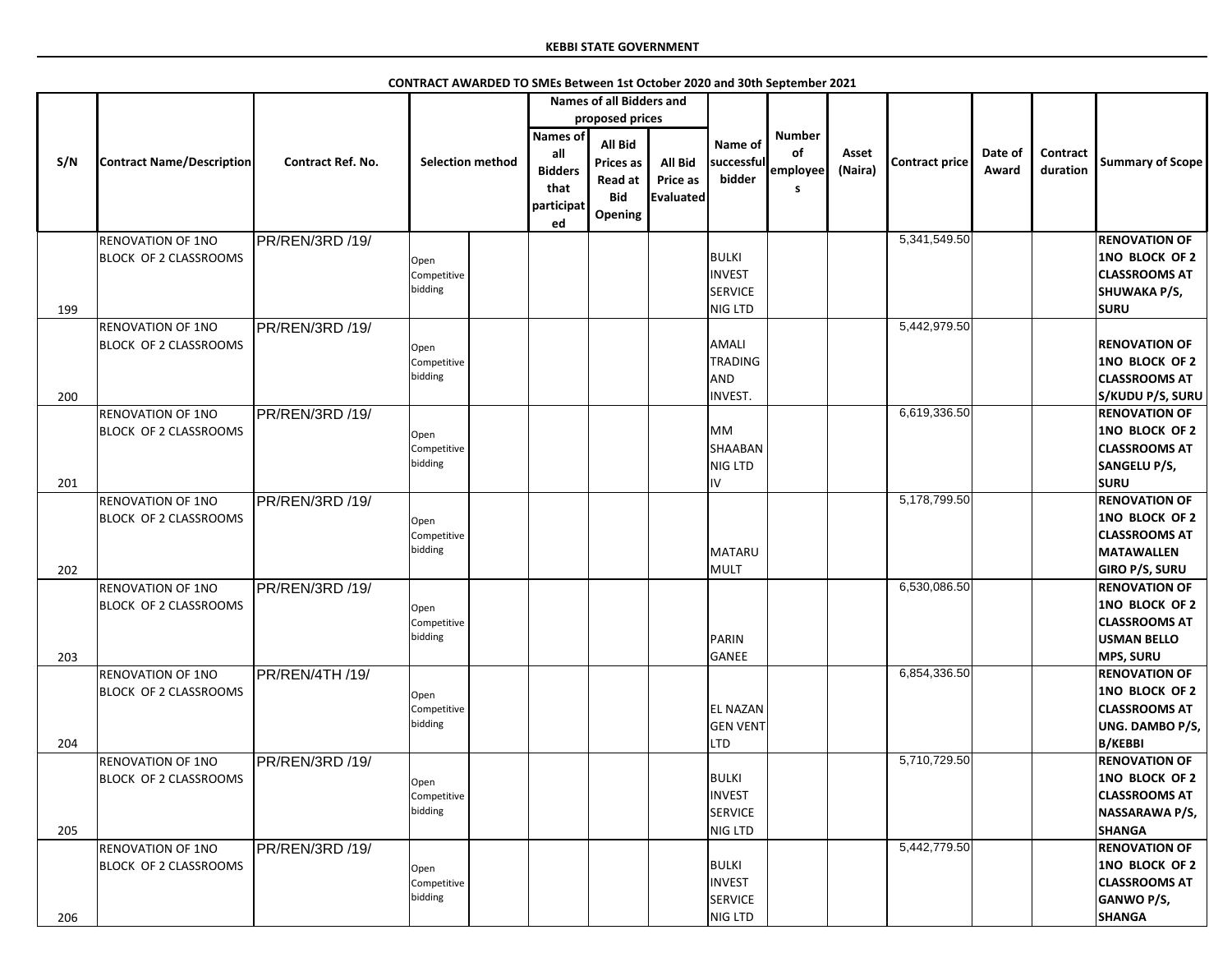|     |                                                   |                          |                                |                                                                      | <b>Names of all Bidders and</b>                                        |                                                |                                           |                                             |                  |                |                  |                             |                                                                                                                 |
|-----|---------------------------------------------------|--------------------------|--------------------------------|----------------------------------------------------------------------|------------------------------------------------------------------------|------------------------------------------------|-------------------------------------------|---------------------------------------------|------------------|----------------|------------------|-----------------------------|-----------------------------------------------------------------------------------------------------------------|
|     |                                                   |                          |                                |                                                                      | proposed prices                                                        |                                                |                                           |                                             |                  |                |                  |                             |                                                                                                                 |
| S/N | <b>Contract Name/Description</b>                  | <b>Contract Ref. No.</b> | <b>Selection method</b>        | <b>Names of</b><br>all<br><b>Bidders</b><br>that<br>participat<br>ed | All Bid<br><b>Prices as</b><br><b>Read at</b><br><b>Bid</b><br>Opening | <b>All Bid</b><br><b>Price as</b><br>Evaluated | Name of<br>successful<br>bidder           | <b>Number</b><br><b>of</b><br>employee<br>S | Asset<br>(Naira) | Contract price | Date of<br>Award | <b>Contract</b><br>duration | <b>Summary of Scope</b>                                                                                         |
|     | <b>RENOVATION OF 1NO</b>                          | PR/REN/3RD /19/          |                                |                                                                      |                                                                        |                                                |                                           |                                             |                  | 5,616,229.50   |                  |                             | <b>RENOVATION OF</b>                                                                                            |
| 207 | BLOCK OF 2 CLASSROOMS                             |                          | Open<br>Competitive<br>bidding |                                                                      |                                                                        |                                                | ALHAJI<br><b>ZUBAIRU</b><br><b>GLOBAL</b> |                                             |                  |                |                  |                             | 1NO BLOCK OF 2<br><b>CLASSROOMS AT</b><br><b>NGASKI MPS,</b><br><b>NGASKI</b>                                   |
|     | <b>RENOVATION OF 1NO</b>                          | PR/REN/3RD /19/          |                                |                                                                      |                                                                        |                                                |                                           |                                             |                  | 5,658,229.50   |                  |                             | <b>RENOVATION OF</b>                                                                                            |
| 208 | <b>BLOCK OF 2 CLASSROOMS</b>                      |                          | Open<br>Competitive<br>bidding |                                                                      |                                                                        |                                                | <b>AAS</b><br>MARMAR<br>O NIG LTD         |                                             |                  |                |                  |                             | 1NO BLOCK OF 2<br><b>CLASSROOMS AT</b><br><b>KUBAI P/S,</b><br><b>SHANGA</b>                                    |
|     | <b>RENOVATION OF 1NO</b>                          | PR/REN/3RD /19/          |                                |                                                                      |                                                                        |                                                |                                           |                                             |                  | 5,574,233.70   |                  |                             | <b>RENOVATION OF</b>                                                                                            |
| 209 | <b>BLOCK OF 2 CLASSROOMS</b>                      |                          | Open<br>Competitive<br>bidding |                                                                      |                                                                        |                                                | <b>JISME</b>                              |                                             |                  |                |                  |                             | <b>1NO BLOCK OF 2</b><br><b>CLASSROOMS AT</b><br><b>RUKUBULO P/S,</b><br><b>YAURI</b>                           |
|     | <b>RENOVATION OF 1NO</b>                          | JSS/REN/4TH /19/         |                                |                                                                      |                                                                        |                                                |                                           |                                             |                  | 6,865,036.50   |                  |                             | <b>RENOVATION OF</b>                                                                                            |
|     | BLOCK OF 3 CLASSROOMS                             |                          | Open<br>Competitive<br>bidding |                                                                      |                                                                        |                                                | AKIMANT                                   |                                             |                  |                |                  |                             | <b>1NO BLOCK OF 3</b><br><b>CLASSROOMS AT</b><br><b>JSS NAMAN GOMA</b>                                          |
| 210 |                                                   |                          |                                |                                                                      |                                                                        |                                                | A GLOBAL                                  |                                             |                  | 5,763,229.50   |                  |                             | <b>GWANDU</b>                                                                                                   |
| 211 | <b>RENOVATION OF 1NO</b><br>BLOCK OF 2 CLASSROOMS | PR/REN/3RD /19/          | Open<br>Competitive<br>bidding |                                                                      |                                                                        |                                                | ALHAJI<br><b>ZUBAIRU</b><br>GLOBAL        |                                             |                  |                |                  |                             | <b>RENOVATION OF</b><br><b>1NO BLOCK OF 2</b><br><b>CLASSROOMS AT</b><br><b>SABON GARI P/S,</b><br><b>YAURI</b> |
|     | <b>RENOVATION OF 1NO</b>                          | PR/REN/3RD /19/          |                                |                                                                      |                                                                        |                                                |                                           |                                             |                  | 5,131,549.50   |                  |                             | <b>RENOVATION OF</b>                                                                                            |
|     | <b>BLOCK OF 2 CLASSROOMS</b>                      |                          | Open<br>Competitive<br>bidding |                                                                      |                                                                        |                                                | KAM<br><b>IBRAHIM</b>                     |                                             |                  |                |                  |                             | 1NO BLOCK OF 2<br><b>CLASSROOMS AT</b><br>ZAMARE P/S,                                                           |
| 212 | <b>RENOVATION OF 1NO</b>                          |                          |                                |                                                                      |                                                                        |                                                | NIG LTD                                   |                                             |                  | 5,131,549.50   |                  |                             | <b>YAURI</b><br><b>RENOVATION OF</b>                                                                            |
| 213 | BLOCK OF 2 CLASSROOMS                             | PR/REN/3RD /19/          | Open<br>Competitive<br>bidding |                                                                      |                                                                        |                                                | MUSADDI<br><b>K MULT</b><br>PURPOSE       |                                             |                  |                |                  |                             | 1NO BLOCK OF 2<br><b>CLASSROOMS AT</b><br><b>TONDI GADA P/S,</b><br><b>YAURI</b>                                |
|     | <b>RENOVATION OF 1NO</b><br>BLOCK OF 2 CLASSROOMS | PR/REN/3RD /19/          | Open<br>Competitive<br>bidding |                                                                      |                                                                        |                                                | MM SALE<br>& SONS<br>NIG LTD              |                                             |                  | 5,637,229.50   |                  |                             | <b>RENOVATION OF</b><br>1NO BLOCK OF 2<br><b>CLASSROOMS AT</b><br><b>DAN TUDU GOMO</b>                          |
| 214 |                                                   |                          |                                |                                                                      |                                                                        |                                                |                                           |                                             |                  |                |                  |                             | <b>MPS, ZURU</b>                                                                                                |

# **CONTRACT AWARDED TO SMEs Between 1st October 2020 and 30th September 2021**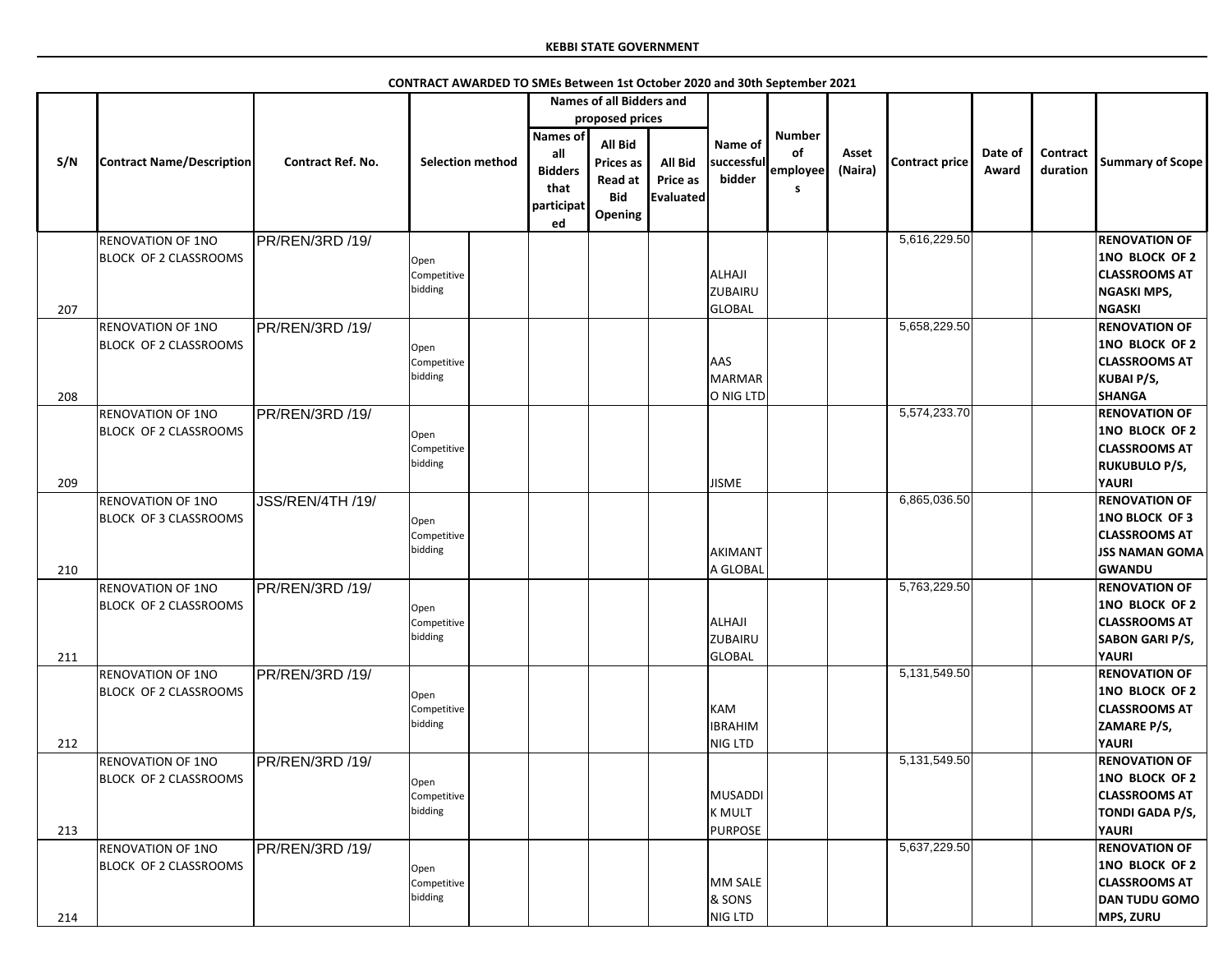|     |                                  |                          |                         |                 | <b>Names of all Bidders and</b> |                  |                 |               |         |                |         |                 |                         |
|-----|----------------------------------|--------------------------|-------------------------|-----------------|---------------------------------|------------------|-----------------|---------------|---------|----------------|---------|-----------------|-------------------------|
|     |                                  |                          |                         |                 | proposed prices                 |                  |                 |               |         |                |         |                 |                         |
|     |                                  |                          |                         | <b>Names of</b> |                                 |                  |                 | <b>Number</b> |         |                |         |                 |                         |
|     |                                  |                          |                         | all             | All Bid                         |                  | Name of         | of            | Asset   |                | Date of | <b>Contract</b> |                         |
| S/N | <b>Contract Name/Description</b> | <b>Contract Ref. No.</b> | <b>Selection method</b> |                 | <b>Prices as</b>                | All Bid          | successful      |               |         | Contract price |         |                 | <b>Summary of Scope</b> |
|     |                                  |                          |                         | <b>Bidders</b>  | <b>Read at</b>                  | <b>Price as</b>  | bidder          | employee      | (Naira) |                | Award   | duration        |                         |
|     |                                  |                          |                         | that            | <b>Bid</b>                      | <b>Evaluated</b> |                 | S.            |         |                |         |                 |                         |
|     |                                  |                          |                         | participat      | Opening                         |                  |                 |               |         |                |         |                 |                         |
|     |                                  |                          |                         | ed              |                                 |                  |                 |               |         |                |         |                 |                         |
|     | <b>RENOVATION OF 1NO</b>         | PR/REN/3RD /19/          |                         |                 |                                 |                  |                 |               |         | 5,689,729.50   |         |                 | <b>RENOVATION OF</b>    |
|     | <b>BLOCK OF 2 CLASSROOMS</b>     |                          | Open                    |                 |                                 |                  |                 |               |         |                |         |                 | <b>1NO BLOCK OF 2</b>   |
|     |                                  |                          | Competitive             |                 |                                 |                  | <b>GWAMBA</b>   |               |         |                |         |                 | <b>CLASSROOMS AT</b>    |
|     |                                  |                          | bidding                 |                 |                                 |                  | <b>WA</b>       |               |         |                |         |                 | <b>BADURU P/S,</b>      |
|     |                                  |                          |                         |                 |                                 |                  |                 |               |         |                |         |                 | <b>ZURU</b>             |
| 215 |                                  |                          |                         |                 |                                 |                  | <b>GLOBAL</b>   |               |         |                |         |                 |                         |
|     | <b>RENOVATION OF 1NO</b>         | PR/REN/3RD /19/          |                         |                 |                                 |                  |                 |               |         | 7,350,556.50   |         |                 | <b>RENOVATION OF</b>    |
|     | <b>BLOCK OF 2 CLASSROOMS</b>     |                          | Open                    |                 |                                 |                  |                 |               |         |                |         |                 | <b>1NO BLOCK OF 2</b>   |
|     |                                  |                          | Competitive             |                 |                                 |                  | <b>GWAMBA</b>   |               |         |                |         |                 | <b>CLASSROOMS AT</b>    |
|     |                                  |                          | bidding                 |                 |                                 |                  | <b>WA</b>       |               |         |                |         |                 | <b>AMANAWA P/S,</b>     |
| 216 |                                  |                          |                         |                 |                                 |                  | <b>GLOBAL</b>   |               |         |                |         |                 | <b>ZURU</b>             |
|     | <b>RENOVATION OF 1NO</b>         | PR/REN/3RD /19/          |                         |                 |                                 |                  |                 |               |         | 5,255,449.50   |         |                 | <b>RENOVATION OF</b>    |
|     | <b>BLOCK OF 2 CLASSROOMS</b>     |                          |                         |                 |                                 |                  |                 |               |         |                |         |                 | <b>1NO BLOCK OF 2</b>   |
|     |                                  |                          | Open                    |                 |                                 |                  | MM SALE         |               |         |                |         |                 | <b>CLASSROOMS AT</b>    |
|     |                                  |                          | Competitive<br>bidding  |                 |                                 |                  |                 |               |         |                |         |                 |                         |
|     |                                  |                          |                         |                 |                                 |                  | & SONS          |               |         |                |         |                 | <b>ELEMBELU P/S,</b>    |
| 217 |                                  |                          |                         |                 |                                 |                  | NIG LTD         |               |         |                |         |                 | <b>ZURU</b>             |
|     | <b>RENOVATION OF 1NO</b>         | PR/REN/3RD /19/          |                         |                 |                                 |                  |                 |               |         | 7,061,806.50   |         |                 | <b>RENOVATION OF</b>    |
|     | <b>BLOCK OF 2 CLASSROOMS</b>     |                          | Open                    |                 |                                 |                  |                 |               |         |                |         |                 | <b>1NO BLOCK OF 2</b>   |
|     |                                  |                          | Competitive             |                 |                                 |                  | <b>ASD</b>      |               |         |                |         |                 | <b>CLASSROOMS AT</b>    |
|     |                                  |                          | bidding                 |                 |                                 |                  | MALISA          |               |         |                |         |                 | USIMOH P/S,             |
| 218 |                                  |                          |                         |                 |                                 |                  | NIG LTD         |               |         |                |         |                 | <b>ZURU</b>             |
|     | <b>RENOVATION OF 1NO</b>         | PR/REN/3RD /19/          |                         |                 |                                 |                  |                 |               |         | 5,675,321.32   |         |                 | <b>RENOVATION OF</b>    |
|     | <b>BLOCK OF 2 CLASSROOMS</b>     |                          |                         |                 |                                 |                  |                 |               |         |                |         |                 | <b>1NO BLOCK OF 2</b>   |
|     |                                  |                          | Open                    |                 |                                 |                  |                 |               |         |                |         |                 |                         |
|     |                                  |                          | Competitive<br>bidding  |                 |                                 |                  |                 |               |         |                |         |                 | <b>CLASSROOMS AT</b>    |
|     |                                  |                          |                         |                 |                                 |                  | AKIMANT         |               |         |                |         |                 | <b>CHEBERU P/S,</b>     |
| 219 |                                  |                          |                         |                 |                                 |                  | A GLOBAL        |               |         |                |         |                 | GWANDU                  |
|     | <b>GENERAL RENOVATION OF</b>     | PR/REN/4TH/19/           |                         |                 |                                 |                  |                 |               |         | 26,062,411.24  |         |                 | <b>GENERAL</b>          |
|     | <b>1NO PRIMARY SCHOOL</b>        |                          |                         |                 |                                 |                  |                 |               |         |                |         |                 | <b>RENOVATION OF</b>    |
|     |                                  |                          | Open                    |                 |                                 |                  | <b>IEL</b>      |               |         |                |         |                 | <b>1NO PRIMARY</b>      |
|     |                                  |                          | Competitive             |                 |                                 |                  | MAZAN           |               |         |                |         |                 | <b>SCHOOL AT</b>        |
|     |                                  |                          | bidding                 |                 |                                 |                  | <b>GEN VENT</b> |               |         |                |         |                 | <b>TSANGAYA P/S,</b>    |
| 220 |                                  |                          |                         |                 |                                 |                  | <b>LTD</b>      |               |         |                |         |                 | TARASA, B/KEBBI         |
|     |                                  |                          |                         |                 |                                 |                  |                 |               |         | 5,495,479.50   |         |                 | <b>RENOVATION OF</b>    |
|     | <b>RENOVATION OF 1NO</b>         | PR/REN/4TH /19/          |                         |                 |                                 |                  |                 |               |         |                |         |                 |                         |
|     | <b>BLOCK OF 2 CLASSROOMS</b>     |                          | Open                    |                 |                                 |                  | IEL.            |               |         |                |         |                 | <b>1NO BLOCK OF 2</b>   |
|     |                                  |                          | Competitive             |                 |                                 |                  | MAZAN           |               |         |                |         |                 | <b>CLASSROOMS AT</b>    |
|     |                                  |                          | bidding                 |                 |                                 |                  | <b>GEN VENT</b> |               |         |                |         |                 | <b>KOLA MPS,</b>        |
| 221 |                                  |                          |                         |                 |                                 |                  | <b>LTD</b>      |               |         |                |         |                 | <b>B/KEBBI</b>          |

**CONTRACT AWARDED TO SMEs Between 1st October 2020 and 30th September 2021**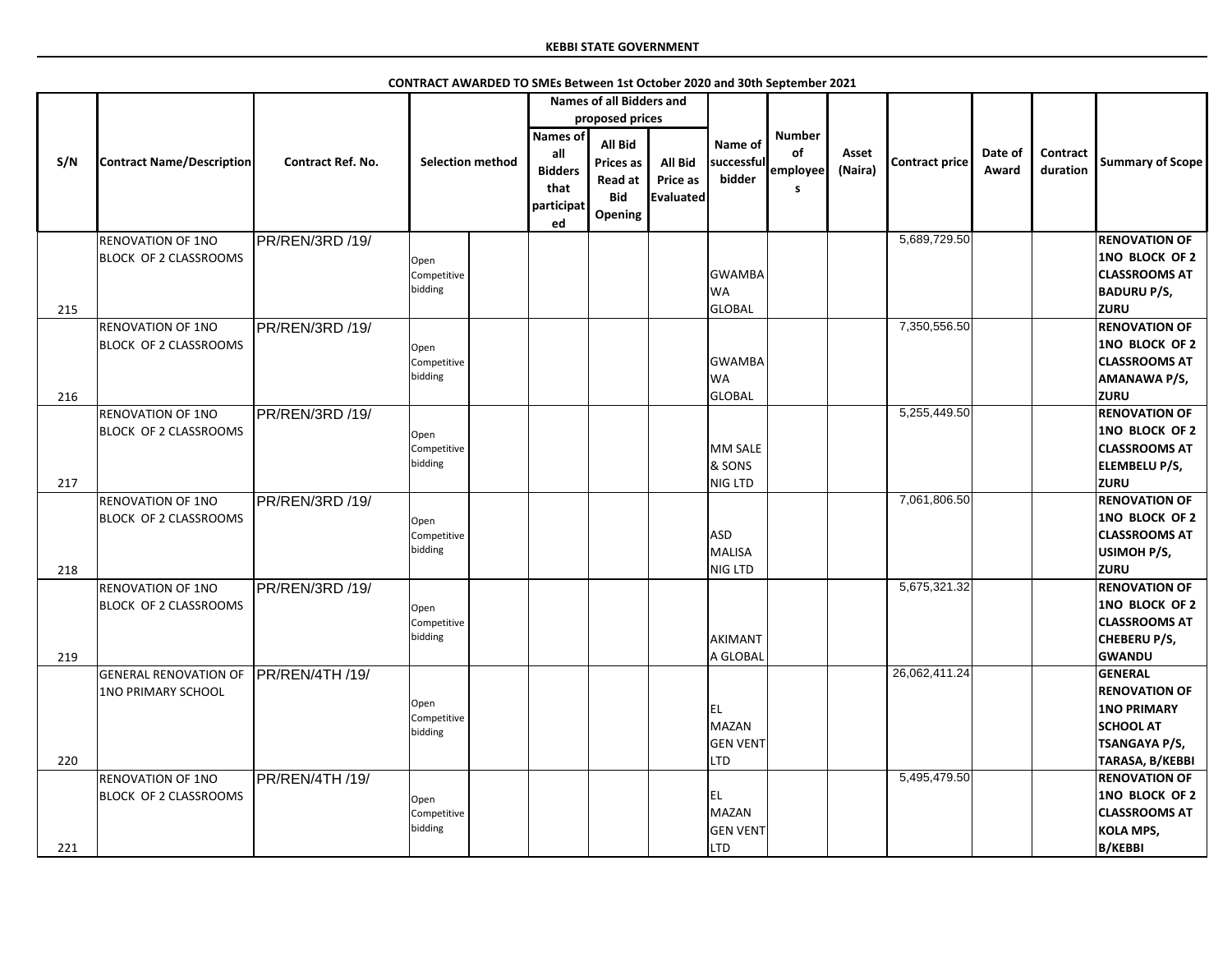|     |                                                          |                          | CONTRACT AWARDED TO SMEs Between 1st October 2020 and 30th September 2021 |                                                                                                                                                |                                                |                                                  |                                      |                  |                |                  |                             |                                                                                                                         |
|-----|----------------------------------------------------------|--------------------------|---------------------------------------------------------------------------|------------------------------------------------------------------------------------------------------------------------------------------------|------------------------------------------------|--------------------------------------------------|--------------------------------------|------------------|----------------|------------------|-----------------------------|-------------------------------------------------------------------------------------------------------------------------|
|     |                                                          |                          |                                                                           | <b>Names of all Bidders and</b>                                                                                                                |                                                |                                                  |                                      |                  |                |                  |                             |                                                                                                                         |
|     |                                                          |                          |                                                                           | proposed prices                                                                                                                                |                                                |                                                  |                                      |                  |                |                  |                             |                                                                                                                         |
| S/N | <b>Contract Name/Description</b>                         | <b>Contract Ref. No.</b> | <b>Selection method</b>                                                   | <b>Names of</b><br><b>All Bid</b><br>all<br>Prices as<br><b>Bidders</b><br><b>Read at</b><br>that<br><b>Bid</b><br>participat<br>Opening<br>ed | <b>All Bid</b><br>Price as<br><b>Evaluated</b> | Name of<br>successful<br>bidder                  | <b>Number</b><br>of<br>employee<br>s | Asset<br>(Naira) | Contract price | Date of<br>Award | <b>Contract</b><br>duration | <b>Summary of Scope</b>                                                                                                 |
|     | <b>RENOVATION OF 1NO</b>                                 | PR/REN/4TH /19/          |                                                                           |                                                                                                                                                |                                                |                                                  |                                      |                  | 5,484,979.50   |                  |                             | <b>RENOVATION OF</b>                                                                                                    |
| 222 | <b>BLOCK OF 2 CLASSROOMS</b>                             |                          | Open<br>Competitive<br>bidding                                            |                                                                                                                                                |                                                | MAMAKI<br>& SONS                                 |                                      |                  |                |                  |                             | <b>1NO BLOCK OF 2</b><br><b>CLASSROOMS AT</b><br><b>KOLA MPS,</b><br><b>B/KEBBI</b>                                     |
|     | <b>RENOVATION OF 1NO</b>                                 | PR/REN/4TH /19/          |                                                                           |                                                                                                                                                |                                                |                                                  |                                      |                  | 6,854,336.50   |                  |                             | <b>RENOVATION OF</b>                                                                                                    |
|     | <b>BLOCK OF 2 CLASSROOMS</b>                             |                          | Open<br>Competitive<br>bidding                                            |                                                                                                                                                |                                                | <b>EL NAZAN</b><br><b>GEN VENT</b>               |                                      |                  |                |                  |                             | <b>1NO BLOCK OF 2</b><br><b>CLASSROOMS AT</b><br><b>UNG. DAMBO P/S,</b>                                                 |
| 223 |                                                          |                          |                                                                           |                                                                                                                                                |                                                | <b>LTD</b>                                       |                                      |                  |                |                  |                             | <b>B/KEBBI</b>                                                                                                          |
|     | <b>RENOVATION OF 1NO</b><br><b>BLOCK OF 2 CLASSROOMS</b> | PR/REN/4TH /19/          | Open<br>Competitive<br>bidding                                            |                                                                                                                                                |                                                | <b>EL NAZAN</b><br><b>GEN VENT</b>               |                                      |                  | 5,495,479.50   |                  |                             | <b>RENOVATION OF</b><br><b>1NO BLOCK OF 2</b><br><b>CLASSROOMS AT</b><br><b>KALGO MPS,</b>                              |
| 224 |                                                          |                          |                                                                           |                                                                                                                                                |                                                | <b>LTD</b>                                       |                                      |                  |                |                  |                             | <b>KALGO</b>                                                                                                            |
| 225 | <b>RENOVATION OF 1NO</b><br><b>BLOCK OF 2 CLASSROOMS</b> | PR/REN/4TH /19/          | Open<br>Competitive<br>bidding                                            |                                                                                                                                                |                                                | <b>EL NAZAN</b><br><b>GEN VENT</b><br><b>LTD</b> |                                      |                  | 5,516,979.50   |                  |                             | <b>RENOVATION OF</b><br><b>1NO BLOCK OF 2</b><br><b>CLASSROOMS AT</b><br><b>KALGO MPS,</b><br><b>KALGO</b>              |
|     | <b>RENOVATION OF 1NO</b>                                 | PR/REN/4TH /19/          |                                                                           |                                                                                                                                                |                                                |                                                  |                                      |                  | 5,511,229.50   |                  |                             | <b>RENOVATION OF</b>                                                                                                    |
| 226 | <b>BLOCK OF 2 CLASSROOMS</b>                             |                          | Open<br>Competitive<br>bidding                                            |                                                                                                                                                |                                                | <b>EL NAZAN</b><br><b>GEN VENT</b><br>LTD        |                                      |                  |                |                  |                             | <b>1NO BLOCK OF 2</b><br><b>CLASSROOMS AT</b><br><b>KALGO MPS,</b><br><b>KALGO</b>                                      |
| 227 | <b>RENOVATION OF 1NO</b><br>BLOCK OF 2 CLASSROOMS        | PR/REN/4TH /19/          | Open<br>Competitive<br>bidding                                            |                                                                                                                                                |                                                | <b>JAS</b><br><b>BULUWA</b><br><b>ENVT</b>       |                                      |                  | 5,516,479.50   |                  |                             | <b>RENOVATION OF</b><br>1NO BLOCK OF 2<br><b>CLASSROOMS AT</b><br><b>KALGO MPS,</b><br><b>KALGO</b>                     |
| 228 | <b>RENOVATION OF 1NO</b><br><b>BLOCK OF 2 CLASSROOMS</b> | PR/REN/4TH /19/          | Open<br>Competitive<br>bidding                                            |                                                                                                                                                |                                                | <b>JAS</b><br><b>BULUWA</b><br><b>ENVT</b>       |                                      |                  | 6,336,886.50   |                  |                             | <b>RENOVATION OF</b><br>1NO BLOCK OF 2<br><b>CLASSROOMS AT</b><br><b>UMMARU</b><br><b>CHEBERU MPS,</b><br><b>GWANDU</b> |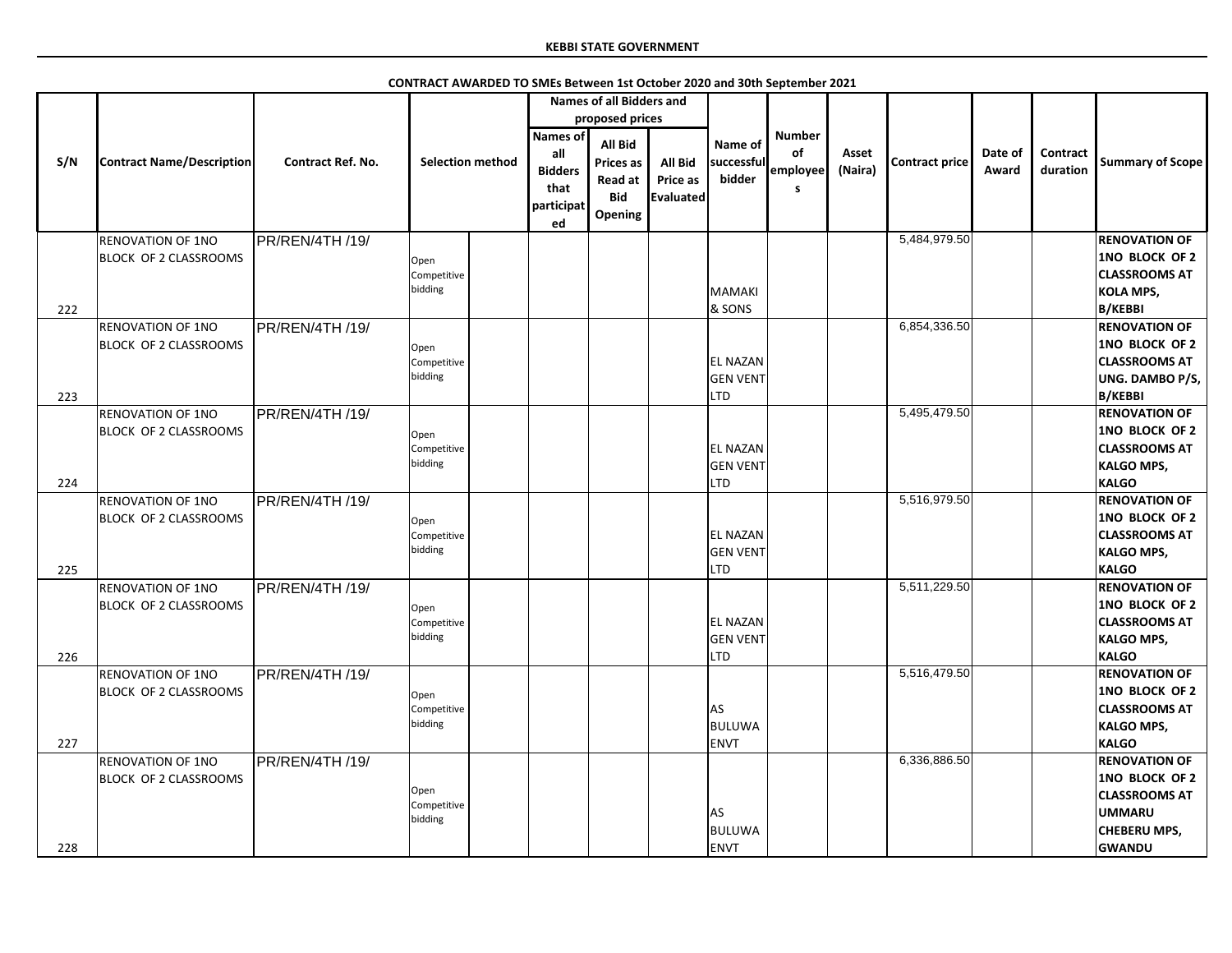|     |                                  |                          |                                |                                             | <b>Names of all Bidders and</b>                                               |                                                |                                 |                     |                  |                       |                  |                      |                                                                |
|-----|----------------------------------|--------------------------|--------------------------------|---------------------------------------------|-------------------------------------------------------------------------------|------------------------------------------------|---------------------------------|---------------------|------------------|-----------------------|------------------|----------------------|----------------------------------------------------------------|
|     |                                  |                          |                                |                                             | proposed prices                                                               |                                                |                                 |                     |                  |                       |                  |                      |                                                                |
|     |                                  |                          |                                | <b>Names of</b>                             |                                                                               |                                                |                                 | <b>Number</b>       |                  |                       |                  |                      |                                                                |
| S/N | <b>Contract Name/Description</b> | <b>Contract Ref. No.</b> | <b>Selection method</b>        | all<br><b>Bidders</b><br>that<br>participat | <b>All Bid</b><br><b>Prices as</b><br><b>Read at</b><br><b>Bid</b><br>Opening | <b>All Bid</b><br><b>Price as</b><br>Evaluated | Name of<br>successful<br>bidder | of<br>employee<br>S | Asset<br>(Naira) | <b>Contract price</b> | Date of<br>Award | Contract<br>duration | <b>Summary of Scope</b>                                        |
|     |                                  |                          |                                | ed                                          |                                                                               |                                                |                                 |                     |                  | 6,515,806.50          |                  |                      |                                                                |
|     | <b>RENOVATION OF 1NO</b>         | PR/REN/4TH /19/          |                                |                                             |                                                                               |                                                |                                 |                     |                  |                       |                  |                      | <b>RENOVATION OF</b>                                           |
|     | <b>BLOCK OF 2 CLASSROOMS</b>     |                          | Open<br>Competitive<br>bidding |                                             |                                                                               |                                                | AS                              |                     |                  |                       |                  |                      | <b>1NO BLOCK OF 2</b><br><b>CLASSROOMS AT</b><br><b>UMMARU</b> |
|     |                                  |                          |                                |                                             |                                                                               |                                                | BULUWA                          |                     |                  |                       |                  |                      | <b>CHEBERU MPS,</b>                                            |
| 229 |                                  |                          |                                |                                             |                                                                               |                                                | ENVT                            |                     |                  |                       |                  |                      | <b>GWANDU</b>                                                  |
|     | <b>RENOVATION OF 1NO</b>         | PR/REN/4TH /19/          |                                |                                             |                                                                               |                                                |                                 |                     |                  | 5,293,249.50          |                  |                      | <b>RENOVATION OF</b>                                           |
|     | <b>BLOCK OF 2 CLASSROOMS</b>     |                          |                                |                                             |                                                                               |                                                |                                 |                     |                  |                       |                  |                      | 1NO BLOCK OF 2                                                 |
|     |                                  |                          | Open                           |                                             |                                                                               |                                                |                                 |                     |                  |                       |                  |                      | <b>CLASSROOMS AT</b>                                           |
|     |                                  |                          | Competitive                    |                                             |                                                                               |                                                |                                 |                     |                  |                       |                  |                      | <b>UMMARU</b>                                                  |
|     |                                  |                          | bidding                        |                                             |                                                                               |                                                | BULAI                           |                     |                  |                       |                  |                      |                                                                |
|     |                                  |                          |                                |                                             |                                                                               |                                                |                                 |                     |                  |                       |                  |                      | <b>CHEBERU MPS,</b>                                            |
| 230 |                                  |                          |                                |                                             |                                                                               |                                                | GLOBAL                          |                     |                  |                       |                  |                      | <b>GWANDU</b>                                                  |
|     | <b>RENOVATION OF 1NO</b>         | PR/REN/4TH /19/          |                                |                                             |                                                                               |                                                |                                 |                     |                  | 5,538,485.50          |                  |                      | <b>RENOVATION OF</b>                                           |
|     | <b>BLOCK OF 2 CLASSROOMS</b>     |                          | Open                           |                                             |                                                                               |                                                |                                 |                     |                  |                       |                  |                      | 1NO BLOCK OF 2                                                 |
|     |                                  |                          | Competitive                    |                                             |                                                                               |                                                | <b>EL NAZAN</b>                 |                     |                  |                       |                  |                      | <b>CLASSROOMS AT</b>                                           |
|     |                                  |                          | bidding                        |                                             |                                                                               |                                                | <b>GEN VENT</b>                 |                     |                  |                       |                  |                      | <b>SAUWA MPS,</b>                                              |
| 231 |                                  |                          |                                |                                             |                                                                               |                                                | <b>LTD</b>                      |                     |                  |                       |                  |                      | <b>ARGUNGU</b>                                                 |
|     | <b>RENOVATION OF 1NO</b>         | PR/REN/4TH /19/          |                                |                                             |                                                                               |                                                |                                 |                     |                  | 5,463,979.50          |                  |                      | <b>RENOVATION OF</b>                                           |
|     | <b>BLOCK OF 2 CLASSROOMS</b>     |                          | Open                           |                                             |                                                                               |                                                |                                 |                     |                  |                       |                  |                      | 1NO BLOCK OF 2                                                 |
|     |                                  |                          | Competitive                    |                                             |                                                                               |                                                | <b>EL NAZAN</b>                 |                     |                  |                       |                  |                      | <b>CLASSROOMS AT</b>                                           |
|     |                                  |                          | bidding                        |                                             |                                                                               |                                                | <b>GEN VENT</b>                 |                     |                  |                       |                  |                      | <b>SAUWA MPS,</b>                                              |
| 232 |                                  |                          |                                |                                             |                                                                               |                                                | <b>LTD</b>                      |                     |                  |                       |                  |                      | <b>ARGUNGU</b>                                                 |
|     | <b>RENOVATION OF 1NO</b>         | PR/REN/4TH /19/          |                                |                                             |                                                                               |                                                |                                 |                     |                  | 3,799,372.00          |                  |                      | <b>RENOVATION OF</b>                                           |
|     | BLOCK OF 2 CLASSROOMS            |                          |                                |                                             |                                                                               |                                                |                                 |                     |                  |                       |                  |                      | 1NO BLOCK OF 2                                                 |
|     |                                  |                          | Open<br>Competitive            |                                             |                                                                               |                                                |                                 |                     |                  |                       |                  |                      | <b>CLASSROOMS AT</b>                                           |
|     |                                  |                          | bidding                        |                                             |                                                                               |                                                | <b>IBSAD</b>                    |                     |                  |                       |                  |                      | <b>SAUWA MPS,</b>                                              |
| 233 |                                  |                          |                                |                                             |                                                                               |                                                | <b>GLOBAL</b>                   |                     |                  |                       |                  |                      | <b>ARGUNGU</b>                                                 |
|     |                                  |                          |                                |                                             |                                                                               |                                                |                                 |                     |                  | 5,642,479.50          |                  |                      | <b>RENOVATION OF</b>                                           |
|     | <b>RENOVATION OF 1NO</b>         | PR/REN/4TH /19/          |                                |                                             |                                                                               |                                                |                                 |                     |                  |                       |                  |                      |                                                                |
|     | <b>BLOCK OF 2 CLASSROOMS</b>     |                          | Open                           |                                             |                                                                               |                                                |                                 |                     |                  |                       |                  |                      | 1NO BLOCK OF 2                                                 |
|     |                                  |                          | Competitive                    |                                             |                                                                               |                                                |                                 |                     |                  |                       |                  |                      | <b>CLASSROOMS AT</b>                                           |
|     |                                  |                          | bidding                        |                                             |                                                                               |                                                | <b>KABAWA</b>                   |                     |                  |                       |                  |                      | <b>JADA MPS,</b>                                               |
| 234 |                                  |                          |                                |                                             |                                                                               |                                                | <b>INVEST</b>                   |                     |                  |                       |                  |                      | <b>ARGUNGU</b>                                                 |
|     | <b>RENOVATION OF 1NO</b>         | PR/REN/4TH /19/          |                                |                                             |                                                                               |                                                |                                 |                     |                  | 5,821,662.00          |                  |                      |                                                                |
|     | <b>BLOCK OF 2 CLASSROOMS</b>     |                          |                                |                                             |                                                                               |                                                |                                 |                     |                  |                       |                  |                      | <b>RENOVATION OF</b>                                           |
|     |                                  |                          | Open                           |                                             |                                                                               |                                                | DAN                             |                     |                  |                       |                  |                      | <b>1NO BLOCK OF 2</b>                                          |
|     |                                  |                          | Competitive<br>bidding         |                                             |                                                                               |                                                | MABAKAC                         |                     |                  |                       |                  |                      | <b>CLASSROOMS AT</b>                                           |
|     |                                  |                          |                                |                                             |                                                                               |                                                | HI NIG                          |                     |                  |                       |                  |                      | <b>TUNGAR ALKASIM</b>                                          |
| 235 |                                  |                          |                                |                                             |                                                                               |                                                | <b>LTD XII</b>                  |                     |                  |                       |                  |                      | P/S, ARGUNGU                                                   |

**CONTRACT AWARDED TO SMEs Between 1st October 2020 and 30th September 2021**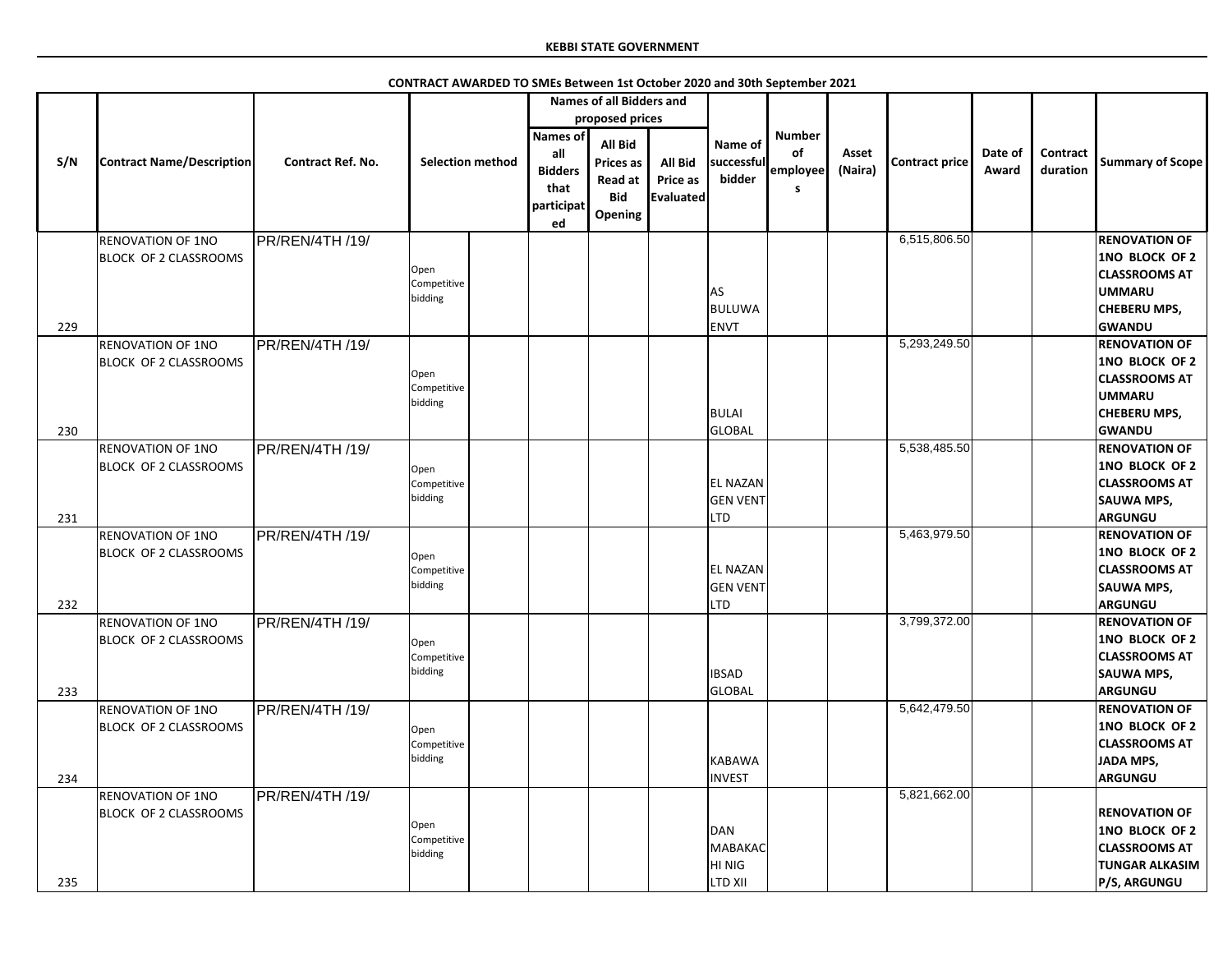|     |                                                          |                          | CONTRACT AWARDED TO SMEs Between 1st October 2020 and 30th September 2021 |                                                                      |                                                                 |                                         |                                                         |                                      |                  |                       |                  |                      |                                                                                                                 |
|-----|----------------------------------------------------------|--------------------------|---------------------------------------------------------------------------|----------------------------------------------------------------------|-----------------------------------------------------------------|-----------------------------------------|---------------------------------------------------------|--------------------------------------|------------------|-----------------------|------------------|----------------------|-----------------------------------------------------------------------------------------------------------------|
|     |                                                          |                          |                                                                           |                                                                      | <b>Names of all Bidders and</b>                                 |                                         |                                                         |                                      |                  |                       |                  |                      |                                                                                                                 |
|     |                                                          |                          |                                                                           |                                                                      | proposed prices                                                 |                                         |                                                         |                                      |                  |                       |                  |                      |                                                                                                                 |
| S/N | <b>Contract Name/Description</b>                         | <b>Contract Ref. No.</b> | <b>Selection method</b>                                                   | <b>Names of</b><br>all<br><b>Bidders</b><br>that<br>participat<br>ed | All Bid<br>Prices as<br><b>Read at</b><br><b>Bid</b><br>Opening | All Bid<br>Price as<br><b>Evaluated</b> | Name of<br>successful<br>bidder                         | <b>Number</b><br>of<br>employee<br>s | Asset<br>(Naira) | <b>Contract price</b> | Date of<br>Award | Contract<br>duration | <b>Summary of Scope</b>                                                                                         |
|     | <b>RENOVATION OF 1NO</b>                                 | PR/REN/4TH /19/          |                                                                           |                                                                      |                                                                 |                                         |                                                         |                                      |                  | 7,061,806.50          |                  |                      | <b>RENOVATION OF</b>                                                                                            |
| 236 | <b>BLOCK OF 3 CLASSROOMS</b>                             |                          | Open<br>Competitive<br>bidding                                            |                                                                      |                                                                 |                                         | <b>DAN</b><br><b>MABAKAC</b><br><b>HINIG</b><br>LTD XII |                                      |                  |                       |                  |                      | 1NO BLOCK OF 3<br><b>CLASSROOMS AT</b><br><b>JANDUTSI P/S,</b><br><b>JEGA</b>                                   |
| 237 | <b>RENOVATION OF 1NO</b><br><b>BLOCK OF 3 CLASSROOMS</b> | JSS/REN/4TH /19/         | Open<br>Competitive<br>bidding                                            |                                                                      |                                                                 |                                         | <b>BULAI</b><br><b>GLOBAL</b>                           |                                      |                  | 6,865,036.50          |                  |                      | <b>RENOVATION OF</b><br><b>1NO BLOCK OF 3</b><br><b>CLASSROOMS AT</b><br><b>JSS NAMAN GOMA</b><br><b>GWANDU</b> |
| 238 | <b>RENOVATION OF 1NO</b><br><b>BLOCK OF 2 CLASSROOMS</b> | PR/REN/4TH /19/          | Open<br>Competitive<br>bidding                                            |                                                                      |                                                                 |                                         | <b>KETAREN</b><br><b>RUWA</b><br><b>INVEST.</b>         |                                      |                  | 5,879,239.00          |                  |                      | <b>RENOVATION OF</b><br>1NO BLOCK OF 2<br><b>CLASSROOMS AT</b><br>YABO MPS, YAURI                               |
| 239 | <b>RENOVATION OF 1NO</b><br><b>BLOCK OF 2 CLASSROOMS</b> | PR/REN/4TH /19/          | Open<br>Competitive<br>bidding                                            |                                                                      |                                                                 |                                         | <b>KETAREN</b><br><b>RUWA</b><br><b>INVEST.</b>         |                                      |                  | 5,760,480.00          |                  |                      | <b>RENOVATION OF</b><br>1NO BLOCK OF 2<br><b>CLASSROOMS AT</b><br>YABO MPS, YAURI                               |
| 240 | <b>RENOVATION OF 1NO</b><br><b>BLOCK OF 2 CLASSROOMS</b> | PR/REN/4TH /19/          | Open<br>Competitive<br>bidding                                            |                                                                      |                                                                 |                                         | AAS<br><b>MARMAR</b><br>O NIG LTD                       |                                      |                  | 5,640,270.00          |                  |                      | <b>RENOVATION OF</b><br><b>1NO BLOCK OF 2</b><br><b>CLASSROOMS AT</b><br>YABO MPS, YAURI                        |
| 241 | <b>RENOVATION OF 1NO</b><br><b>BLOCK OF 2 CLASSROOMS</b> | PR/REN/4TH /19/          | Open<br>Competitive<br>bidding                                            |                                                                      |                                                                 |                                         | <b>GWAMBA</b><br>WA<br><b>GLOBAL</b>                    |                                      |                  | 5,440,234.00          |                  |                      | <b>RENOVATION OF</b><br>1NO BLOCK OF 2<br><b>CLASSROOMS AT</b><br>YABO MPS, YAURI                               |
|     | <b>RENOVATION OF 1NO</b><br><b>BLOCK OF 2 CLASSROOMS</b> | PR/REN/4TH /19/          | Open<br>Competitive<br>bidding                                            |                                                                      |                                                                 |                                         | SAIMA<br>WASAGU                                         |                                      |                  | 5,852,479.50          |                  |                      | <b>RENOVATION OF</b><br>1NO BLOCK OF 2<br><b>CLASSROOMS AT</b><br><b>DANGA GOMO</b>                             |

INT. LTD I

GWAMBA WA **GLOBAL** 

**MPS, ZURU**

**1NO BLOCK OF 2 CLASSROOMS AT DANGA GOMO MPS, ZURU**

5,516,479.50 **RENOVATION OF** 

236

237

238

239

240

241

242

RENOVATION OF 1NO BLOCK OF 2 CLASSROOMS PR/REN/4TH /19/

Open Competitive bidding

243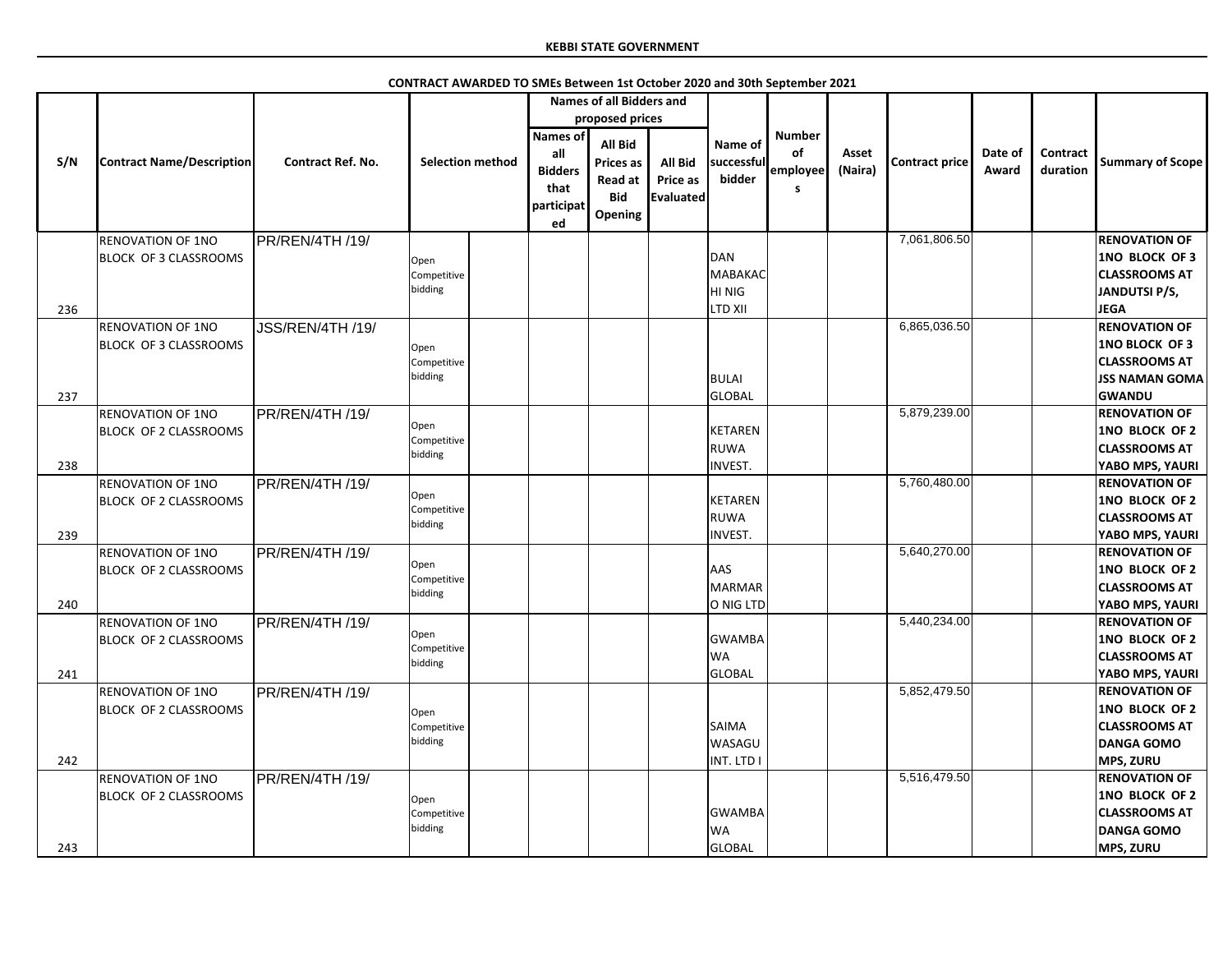|            |                                                          |                          |                                |                                                                      | <b>Names of all Bidders and</b>                                 |                                                |                                             |                                      |                  |                       |                  |                             |                                                                                                                             |
|------------|----------------------------------------------------------|--------------------------|--------------------------------|----------------------------------------------------------------------|-----------------------------------------------------------------|------------------------------------------------|---------------------------------------------|--------------------------------------|------------------|-----------------------|------------------|-----------------------------|-----------------------------------------------------------------------------------------------------------------------------|
|            |                                                          |                          |                                |                                                                      | proposed prices                                                 |                                                |                                             |                                      |                  |                       |                  |                             |                                                                                                                             |
| S/N        | <b>Contract Name/Description</b>                         | <b>Contract Ref. No.</b> | <b>Selection method</b>        | <b>Names of</b><br>all<br><b>Bidders</b><br>that<br>participat<br>ed | All Bid<br><b>Prices as</b><br>Read at<br><b>Bid</b><br>Opening | <b>All Bid</b><br>Price as<br><b>Evaluated</b> | Name of<br>successful<br>bidder             | <b>Number</b><br>of<br>employee<br>s | Asset<br>(Naira) | <b>Contract price</b> | Date of<br>Award | <b>Contract</b><br>duration | <b>Summary of Scope</b>                                                                                                     |
|            | <b>RENOVATION OF 1NO</b><br><b>BLOCK OF 2 CLASSROOMS</b> | PR/REN/4TH /19/          | Open<br>Competitive<br>bidding |                                                                      |                                                                 |                                                | <b>GWAMBA</b><br><b>WA</b>                  |                                      |                  | 5,852,479.50          |                  |                             | <b>RENOVATION OF</b><br>1NO BLOCK OF 2<br><b>CLASSROOMS AT</b><br><b>DANGA GOMO</b>                                         |
| 244<br>245 | <b>RENOVATION OF 1NO</b><br><b>BLOCK OF 2 CLASSROOMS</b> | PR/REN/4TH /19/          | Open<br>Competitive<br>bidding |                                                                      |                                                                 |                                                | GLOBAL<br>MUSHAM<br>FAT<br>GLOBAL           |                                      |                  | 5,515,849.50          |                  |                             | <b>MPS, ZURU</b><br><b>RENOVATION OF</b><br>1NO BLOCK OF 2<br><b>CLASSROOMS AT</b><br><b>DANGA GOMO</b><br><b>MPS, ZURU</b> |
| 246        | <b>RENOVATION OF 1NO</b><br><b>BLOCK OF 2 CLASSROOMS</b> | PR/REN/4TH /19/          | Open<br>Competitive<br>bidding |                                                                      |                                                                 |                                                | AKIMANT<br>A GLOBAL                         |                                      |                  | 4,928,672.47          |                  |                             | <b>RENOVATION OF</b><br>1NO BLOCK OF 2<br><b>CLASSROOMS AT</b><br><b>MADINKAR</b><br><b>FULANI P/S KALGO</b>                |
| 247        | MODIFICATION OF WALL<br>FENCE TO1NO. P/S                 | PR/REN/4TH /19/          | Open<br>Competitive<br>bidding |                                                                      |                                                                 |                                                | AKIMANT<br>A GLOBAL                         |                                      |                  | 4,355,111.25          |                  |                             | <b>MODIFICATION OF</b><br><b>WALL FENCE</b><br>TO1NO. P/S AT<br><b>UMMARU</b><br><b>CHEBERU MPS,</b><br><b>GWANDU</b>       |
| 248        | MODIFICATION OF WALL<br><b>FENCE TO1NO. JSS</b>          | <b>JSS/NC/4TH /19/</b>   | Open<br>Competitive<br>bidding |                                                                      |                                                                 |                                                | AKIMANT<br>A GLOBAL                         |                                      |                  | 5,953,280.50          |                  |                             | <b>MODIFICATION OF</b><br><b>WALL FENCE</b><br><b>TO1NO. JSS AT JSS</b><br><b>ATIKU BAGUDU,</b><br><b>BIRNIN KEBBI</b>      |
| 249        | RENOVATION OF 1NO<br>BLOCK OF 3 CLASSROOMS               | JSS/REN/1ST /19/         | Open<br>Competitive<br>bidding |                                                                      |                                                                 |                                                | <b>WASTECH</b><br>ENG<br>SURU               |                                      |                  | 7,480,906.63          |                  |                             | <b>RENOVATION OF</b><br><b>1NO BLOCK OF 3</b><br><b>CLASSROOMS AT</b><br><b>JSS KAMBAZA,</b><br><b>GWANDU</b>               |
| 250        | <b>RENOVATION OF 1NO</b><br>BLOCK OF 3 CLASSROOMS        | JSS/REN/1ST /19/         | Open<br>Competitive<br>bidding |                                                                      |                                                                 |                                                | <b>SAIMA</b><br><b>WASAGU</b><br>INT. LTD I |                                      |                  | 7,220,853.29          |                  |                             | <b>RENOVATION OF</b><br><b>1NO BLOCK OF 3</b><br><b>CLASSROOMS AT</b><br><b>JSS BAYAN TASHA,</b><br><b>BIRNIN KEBBI</b>     |

**CONTRACT AWARDED TO SMEs Between 1st October 2020 and 30th September 2021**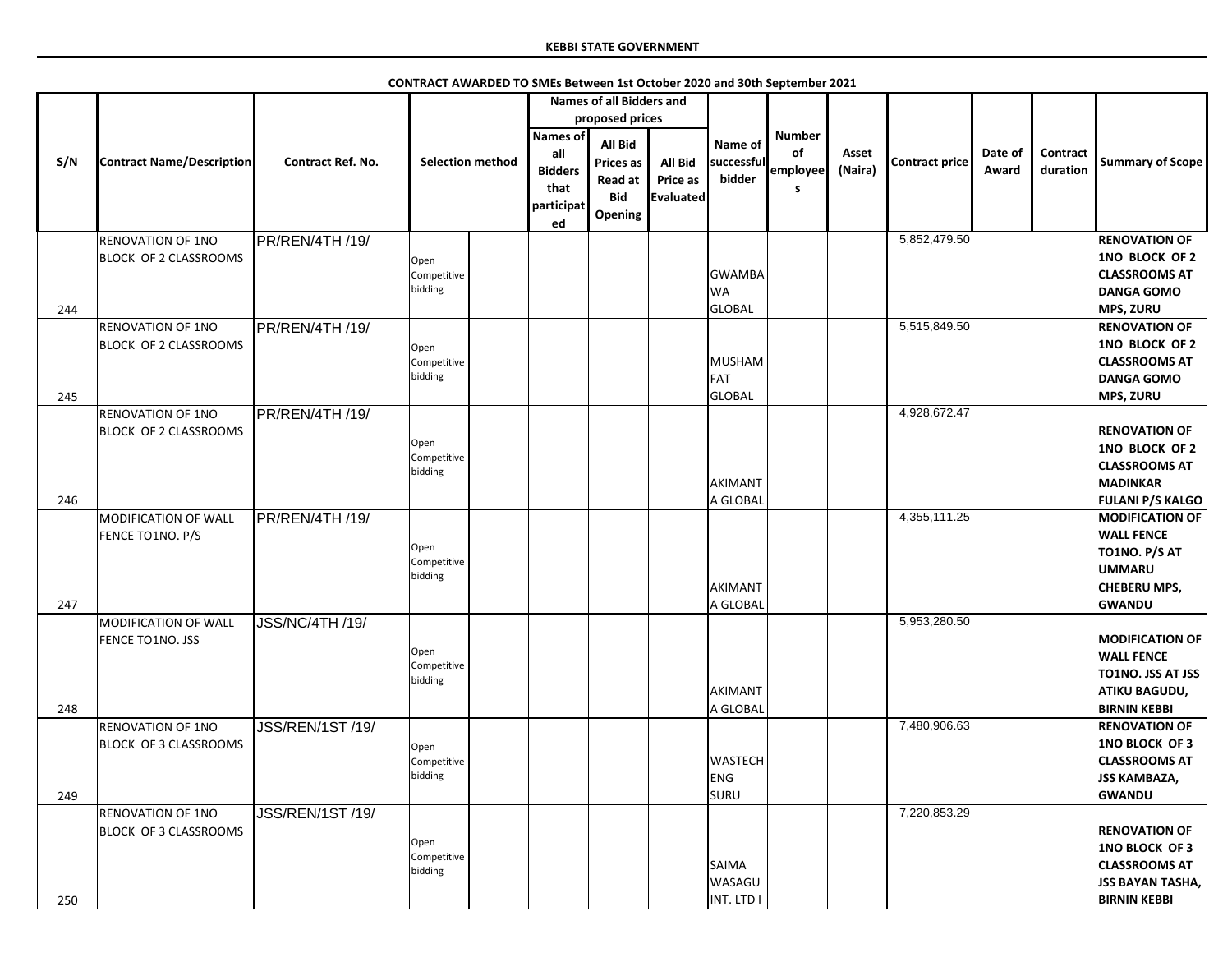|     |                                                                                                   |                          | CONTRACT AWARDED TO SMEs Between 1st October 2020 and 30th September 2021 |                                                                      |                                                                                      |                                                |                                            |                                      |                  |                       |                  |                      |                                                                                                                                                                                         |
|-----|---------------------------------------------------------------------------------------------------|--------------------------|---------------------------------------------------------------------------|----------------------------------------------------------------------|--------------------------------------------------------------------------------------|------------------------------------------------|--------------------------------------------|--------------------------------------|------------------|-----------------------|------------------|----------------------|-----------------------------------------------------------------------------------------------------------------------------------------------------------------------------------------|
|     |                                                                                                   |                          |                                                                           |                                                                      | <b>Names of all Bidders and</b>                                                      |                                                |                                            |                                      |                  |                       |                  |                      |                                                                                                                                                                                         |
|     |                                                                                                   |                          |                                                                           |                                                                      | proposed prices                                                                      |                                                |                                            |                                      |                  |                       |                  |                      |                                                                                                                                                                                         |
| S/N | <b>Contract Name/Description</b>                                                                  | <b>Contract Ref. No.</b> | <b>Selection method</b>                                                   | <b>Names of</b><br>all<br><b>Bidders</b><br>that<br>participat<br>ed | <b>All Bid</b><br><b>Prices as</b><br><b>Read at</b><br><b>Bid</b><br><b>Opening</b> | <b>All Bid</b><br><b>Price as</b><br>Evaluated | Name of<br>successful<br>bidder            | <b>Number</b><br>of<br>employee<br>S | Asset<br>(Naira) | <b>Contract price</b> | Date of<br>Award | Contract<br>duration | <b>Summary of Scope</b>                                                                                                                                                                 |
|     | <b>RENOVATION OF 1NO</b>                                                                          | <b>JSS/REN/1ST /19/</b>  |                                                                           |                                                                      |                                                                                      |                                                |                                            |                                      |                  | 7,220,853.29          |                  |                      | <b>RENOVATION OF</b>                                                                                                                                                                    |
| 251 | <b>BLOCK OF 3 CLASSROOMS</b>                                                                      |                          | Open<br>Competitive<br>bidding                                            |                                                                      |                                                                                      |                                                | B.<br>AIBUDA<br>GLOBAL                     |                                      |                  |                       |                  |                      | <b>1NO BLOCK OF 3</b><br><b>CLASSROOMS AT</b><br><b>JSS RAMBO</b><br>D/WASAGU                                                                                                           |
|     | <b>RENOVATION OF 1NO</b>                                                                          | <b>JSS/REN/2ND /19/</b>  |                                                                           |                                                                      |                                                                                      |                                                |                                            |                                      |                  | 7,220,853.29          |                  |                      | <b>RENOVATION OF</b>                                                                                                                                                                    |
|     | <b>BLOCK OF 3 CLASSROOMS</b>                                                                      |                          | Open<br>Competitive<br>bidding                                            |                                                                      |                                                                                      |                                                | MAIRUW<br>A MULT                           |                                      |                  |                       |                  |                      | <b>1NO BLOCK OF 3</b><br><b>CLASSROOMS AT</b><br><b>JSS SHEHU</b><br>KANGIWA,                                                                                                           |
| 252 |                                                                                                   |                          |                                                                           |                                                                      |                                                                                      |                                                | <b>RES LTD</b>                             |                                      |                  | 7,220,853.29          |                  |                      | <b>ARGUNGU</b>                                                                                                                                                                          |
|     | <b>RENOVATION OF 1NO</b><br><b>BLOCK OF 3 CLASSROOMS</b>                                          | JSS/REN/2ND /19/         | Open<br>Competitive<br>bidding                                            |                                                                      |                                                                                      |                                                | <b>AT</b><br>DANSUN                        |                                      |                  |                       |                  |                      | <b>RENOVATION OF</b><br><b>1NO BLOCK OF 3</b><br><b>CLASSROOMS AT</b><br><b>JSS KYANGAKWAI</b>                                                                                          |
| 253 |                                                                                                   |                          |                                                                           |                                                                      |                                                                                      |                                                | <b>NA MULT</b>                             |                                      |                  |                       |                  |                      | <b>DANDI</b>                                                                                                                                                                            |
| 254 | <b>RENOVATION OF 1NO</b><br><b>BLOCK OF 3 CLASSROOMS</b><br>AND 2 COMPARTMENT WC<br><b>TOILET</b> | JSS/REN/4TH /19/         | Open<br>Competitive<br>bidding                                            |                                                                      |                                                                                      |                                                | BULAI<br>GLOBAL                            |                                      |                  | 24,470,729.33         |                  |                      | <b>RENOVATION OF</b><br><b>1NO BLOCK OF 3</b><br><b>CLASSROOMS AND</b><br><b>2 COMPARTMENT</b><br><b>WC TOILET AT JGSS</b><br><b>DAKIN GARI (UBEC</b><br><b>Girls Child</b><br>Complex) |
| 255 | <b>RENOVATION OF 1NO</b><br><b>BLOCK OF 3 CLASSROOMS</b><br>AND 2 COMPARTMENT WC<br><b>TOILET</b> | PR/REN/3RD /19/          | Open<br>Competitive<br>bidding                                            |                                                                      |                                                                                      |                                                | DAGARI<br><b>INT</b><br>SERVICE<br>NIG LTD |                                      |                  | 5,141,706.59          |                  |                      | <b>RENOVATION OF</b><br><b>1NO BLOCK OF 3</b><br><b>CLASSROOMS AND</b><br><b>2 COMPARTMENT</b><br><b>WC TOILET AT</b><br><b>MAIDAJI P/S</b><br><b>DANDI</b>                             |
| 256 | <b>RENOVATION OF 1NO</b><br>BLOCK OF 3 CLASSROOMS                                                 | JSS/REN/4TH /19/         | Open<br>Competitive<br>bidding                                            |                                                                      |                                                                                      |                                                | KETAREN<br><b>RUWA</b><br><b>INVEST.</b>   |                                      |                  | 7,266,556.50          |                  |                      | <b>RENOVATION OF</b><br><b>1NO BLOCK OF 3</b><br><b>CLASSROOMS AT</b><br><b>JSS MARAFA,</b><br><b>FAKAI</b>                                                                             |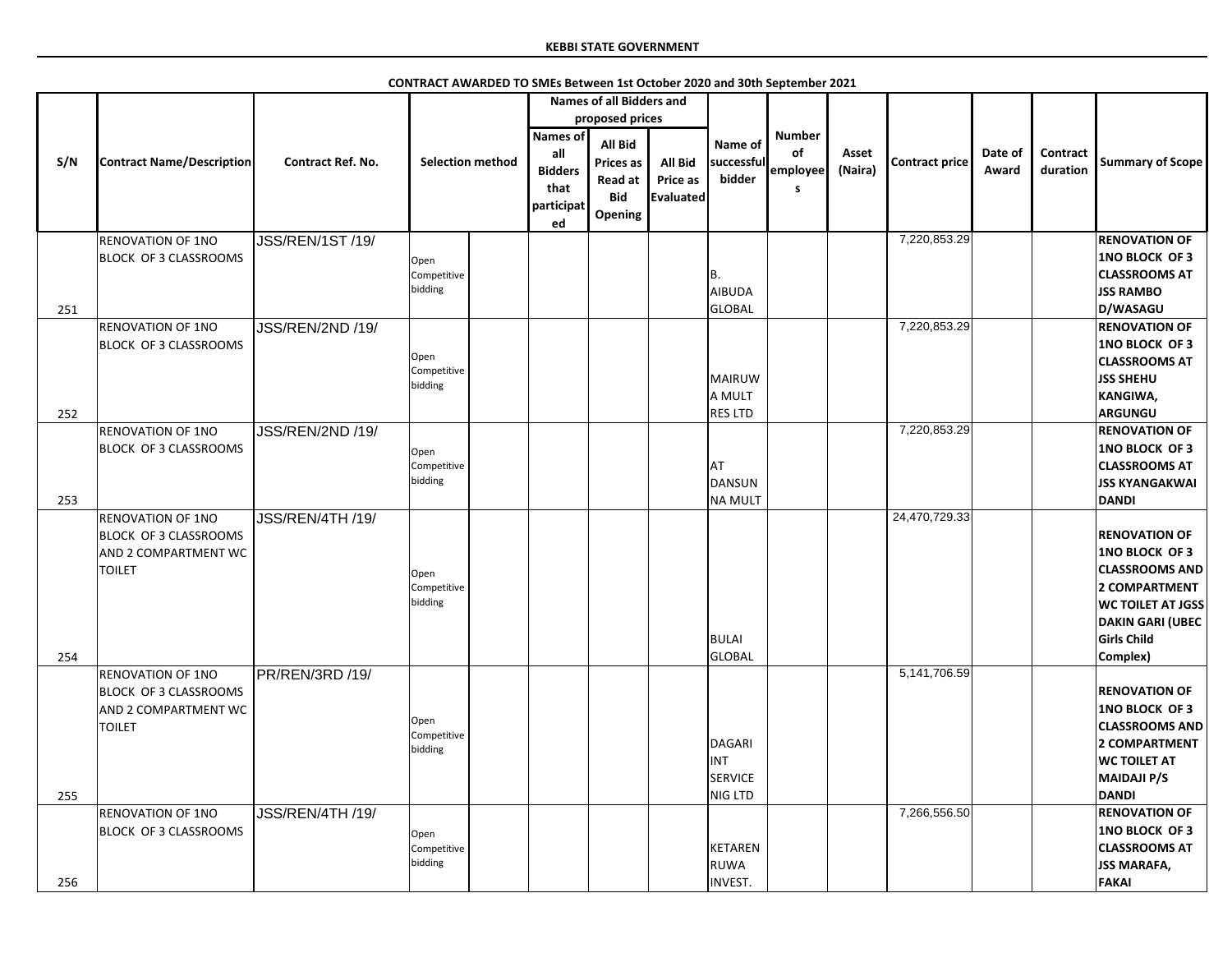|     |                                            |                          |                                |                                                               | <b>Names of all Bidders and</b>                                                                  |                                         |                                                    |                                             |                  |                       |                  |                             |                                                                                                              |
|-----|--------------------------------------------|--------------------------|--------------------------------|---------------------------------------------------------------|--------------------------------------------------------------------------------------------------|-----------------------------------------|----------------------------------------------------|---------------------------------------------|------------------|-----------------------|------------------|-----------------------------|--------------------------------------------------------------------------------------------------------------|
| S/N | <b>Contract Name/Description</b>           | <b>Contract Ref. No.</b> | <b>Selection method</b>        | Names of<br>all<br><b>Bidders</b><br>that<br>participat<br>ed | proposed prices<br><b>All Bid</b><br><b>Prices as</b><br><b>Read at</b><br><b>Bid</b><br>Opening | All Bid<br><b>Price as</b><br>Evaluated | Name of<br>successful<br>bidder                    | <b>Number</b><br><b>of</b><br>employee<br>S | Asset<br>(Naira) | <b>Contract price</b> | Date of<br>Award | <b>Contract</b><br>duration | <b>Summary of Scope</b>                                                                                      |
|     | <b>RENOVATION OF 1NO</b>                   | JSS/REN/4TH /19/         |                                |                                                               |                                                                                                  |                                         |                                                    |                                             |                  | 6,947,524.50          |                  |                             | <b>RENOVATION OF</b>                                                                                         |
| 257 | BLOCK OF 3 CLASSROOMS                      |                          | Open<br>Competitive<br>bidding |                                                               |                                                                                                  |                                         | FAHDAL<br>GEN<br><b>CONSTR.</b><br><b>SERV LTD</b> |                                             |                  |                       |                  |                             | <b>1NO BLOCK OF 3</b><br><b>CLASSROOMS AT</b><br><b>JSS ZAMARE,</b><br><b>YAURI</b>                          |
|     | <b>RENOVATION OF 1NO</b>                   | JSS/REN/4TH /19/         |                                |                                                               |                                                                                                  |                                         |                                                    |                                             |                  | 6,690,736.50          |                  |                             | <b>RENOVATION OF</b>                                                                                         |
|     | BLOCK OF 3 CLASSROOMS                      |                          | Open<br>Competitive            |                                                               |                                                                                                  |                                         |                                                    |                                             |                  |                       |                  |                             | <b>1NO BLOCK OF 3</b><br><b>CLASSROOMS AT</b>                                                                |
|     |                                            |                          | bidding                        |                                                               |                                                                                                  |                                         | PARIN                                              |                                             |                  |                       |                  |                             | <b>JSS ZAMARE,</b>                                                                                           |
| 258 | <b>RENOVATION OF 1NO</b>                   | JSS/REN/4TH /19/         |                                |                                                               |                                                                                                  |                                         | GANEE                                              |                                             |                  | 7,093,306.50          |                  |                             | <b>YAURI</b><br><b>RENOVATION OF</b>                                                                         |
| 259 | BLOCK OF 3 CLASSROOMS                      |                          | Open<br>Competitive<br>bidding |                                                               |                                                                                                  |                                         | <b>JISME</b>                                       |                                             |                  |                       |                  |                             | <b>1NO BLOCK OF 3</b><br><b>CLASSROOMS AT</b><br><b>JSS DUTSIN MARI</b><br><b>KOKO BESSE</b>                 |
|     | <b>RENOVATION OF 1NO</b>                   | JSS/REN/4TH /19/         |                                |                                                               |                                                                                                  |                                         |                                                    |                                             |                  | 6,865,036.50          |                  |                             | <b>RENOVATION OF</b>                                                                                         |
| 260 | BLOCK OF 3 CLASSROOMS                      |                          | Open<br>Competitive<br>bidding |                                                               |                                                                                                  |                                         | <b>BULAI</b><br><b>GLOBAL</b>                      |                                             |                  |                       |                  |                             | <b>1NO BLOCK OF 3</b><br><b>CLASSROOMS AT</b><br><b>JSS NAMAN GOMA</b><br><b>GWANDU</b>                      |
|     | <b>RENOVATION OF 1NO</b>                   | JSS/REN/4TH /19/         |                                |                                                               |                                                                                                  |                                         |                                                    |                                             |                  | 6,965,101.50          |                  |                             | <b>RENOVATION OF</b>                                                                                         |
| 261 | BLOCK OF 3 CLASSROOMS                      |                          | Open<br>Competitive<br>bidding |                                                               |                                                                                                  |                                         | <b>AS</b><br><b>BULUWA</b><br><b>ENVT</b>          |                                             |                  |                       |                  |                             | <b>1NO BLOCK OF 3</b><br><b>CLASSROOMS AT</b><br><b>JSS JANZOMO,</b><br><b>BIRNIN KEBBI</b>                  |
| 262 | RENOVATION OF 1NO<br>BLOCK OF 3 CLASSROOMS | JSS/REN/4TH /19/         | Open<br>Competitive<br>bidding |                                                               |                                                                                                  |                                         | MUSADDI<br><b>K MULT</b><br>PURPOSE                |                                             |                  | 6,012,840.66          |                  |                             | <b>RENOVATION OF</b><br><b>1NO BLOCK OF 3</b><br><b>CLASSROOMS AT</b><br><b>JSS LAGGA,</b><br><b>B/KEBBI</b> |
|     |                                            |                          |                                |                                                               |                                                                                                  |                                         |                                                    |                                             |                  |                       |                  |                             |                                                                                                              |

**CONTRACT AWARDED TO SMEs Between 1st October 2020 and 30th September 2021**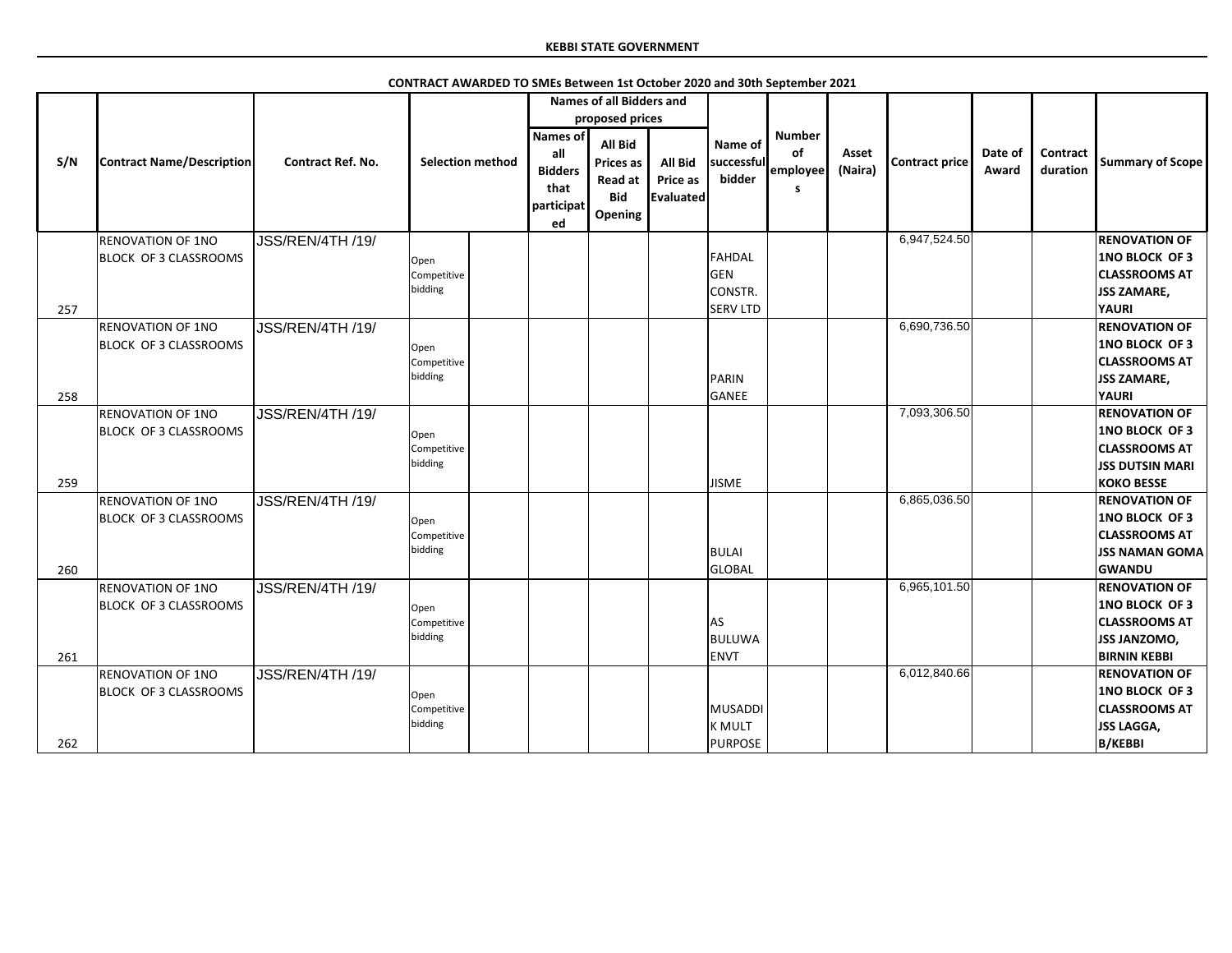|     |                                                                                                                                                                                |                          |                                |                                                                      | <b>Names of all Bidders and</b>                                                                  |                                                |                                               |                                      |                  |                |                  |                      |                                                                                                                                                                                                                                            |
|-----|--------------------------------------------------------------------------------------------------------------------------------------------------------------------------------|--------------------------|--------------------------------|----------------------------------------------------------------------|--------------------------------------------------------------------------------------------------|------------------------------------------------|-----------------------------------------------|--------------------------------------|------------------|----------------|------------------|----------------------|--------------------------------------------------------------------------------------------------------------------------------------------------------------------------------------------------------------------------------------------|
| S/N | <b>Contract Name/Description</b>                                                                                                                                               | <b>Contract Ref. No.</b> | <b>Selection method</b>        | <b>Names of</b><br>all<br><b>Bidders</b><br>that<br>participat<br>ed | proposed prices<br><b>All Bid</b><br><b>Prices as</b><br><b>Read at</b><br><b>Bid</b><br>Opening | <b>All Bid</b><br>Price as<br><b>Evaluated</b> | Name of<br>successful<br>bidder               | <b>Number</b><br>of<br>employee<br>S | Asset<br>(Naira) | Contract price | Date of<br>Award | Contract<br>duration | <b>Summary of Scope</b>                                                                                                                                                                                                                    |
| 263 | <b>PROCUREMENT AND</b><br><b>DISTRIBUTION OF (A)120</b><br><b>SETS OF ECCDE FURN EACH</b><br>TO 4NO P/S (480 SETS); (B)<br>2 SETS OF TEACHERS FURN<br>EACH TO 4NO P/S (8 SETS) | EC/FUR/1ST /19/          | Open<br>Competitive<br>bidding |                                                                      |                                                                                                  |                                                | ZAURO<br><b>GLOBAL</b><br>NIG LTD             |                                      |                  | 9,240,000.00   |                  |                      | <b>PROCUREMENT</b><br><b>AND</b><br><b>DISTRIBUTION OF</b><br>$(A)120$ SETS OF<br><b>ECCDE FURN EACH</b><br>TO 4NO P/S (480<br>SETS); (B) 2 SETS<br><b>OF TEACHERS</b><br><b>FURN EACH TO</b><br>4NO P/S (8 SETS)<br><b>AT AS PER LIST</b> |
| 264 | SUPPLY AND DISTRIBUTION EC/PE/1ST /19/<br>OF 2 SETS OF ECCDE PLAY<br>EQUIPMENT EACH TO4NO<br><b>PRIMARY SCHOOLS (8 SETS)</b>                                                   |                          | Open<br>Competitive<br>bidding |                                                                      |                                                                                                  |                                                | <b>HAFSSU</b><br><b>ENG NIG</b><br><b>LTD</b> |                                      |                  | 5,712,776.16   |                  |                      | <b>SUPPLY AND</b><br><b>DISTRIBUTION OF</b><br>2 SETS OF ECCDE<br><b>PLAY EQUIPMENT</b><br><b>EACH TO4NO</b><br><b>PRIMARY</b><br><b>SCHOOLS (8 SETS)</b><br><b>AT AS PER LIST</b>                                                         |
| 265 | SUPPLY AND DISTRIBUTION EC/PE/2ND /19/<br>OF 2 SETS OF ECCDE PLAY<br>EQUIPMENT EACH TO4NO<br><b>PRIMARY SCHOOLS (8 SETS)</b>                                                   |                          | Open<br>Competitive<br>bidding |                                                                      |                                                                                                  |                                                | YABAL                                         |                                      |                  | 5,712,776.16   |                  |                      | <b>SUPPLY AND</b><br><b>DISTRIBUTION OF</b><br>2 SETS OF ECCDE<br><b>PLAY EQUIPMENT</b><br><b>EACH TO4NO</b><br><b>PRIMARY</b><br><b>SCHOOLS (8 SETS)</b><br><b>AT AS PER LIST</b>                                                         |
| 266 | SUPPLY AND DISTRIBUTION EC/PE/3RD /19/<br>OF 2 SETS OF ECCDE PLAY<br>EQUIPMENT EACH TO4NO<br><b>PRIMARY SCHOOLS (8 SETS)</b>                                                   |                          | Open<br>Competitive<br>bidding |                                                                      |                                                                                                  |                                                | <b>YABAL</b>                                  |                                      |                  | 5,712,776.16   |                  |                      | <b>SUPPLY AND</b><br><b>DISTRIBUTION OF</b><br>2 SETS OF ECCDE<br><b>PLAY EQUIPMENT</b><br><b>EACH TO4NO</b><br><b>PRIMARY</b><br><b>SCHOOLS (8 SETS)</b><br><b>AT AS PER LIST</b>                                                         |

**CONTRACT AWARDED TO SMEs Between 1st October 2020 and 30th September 2021**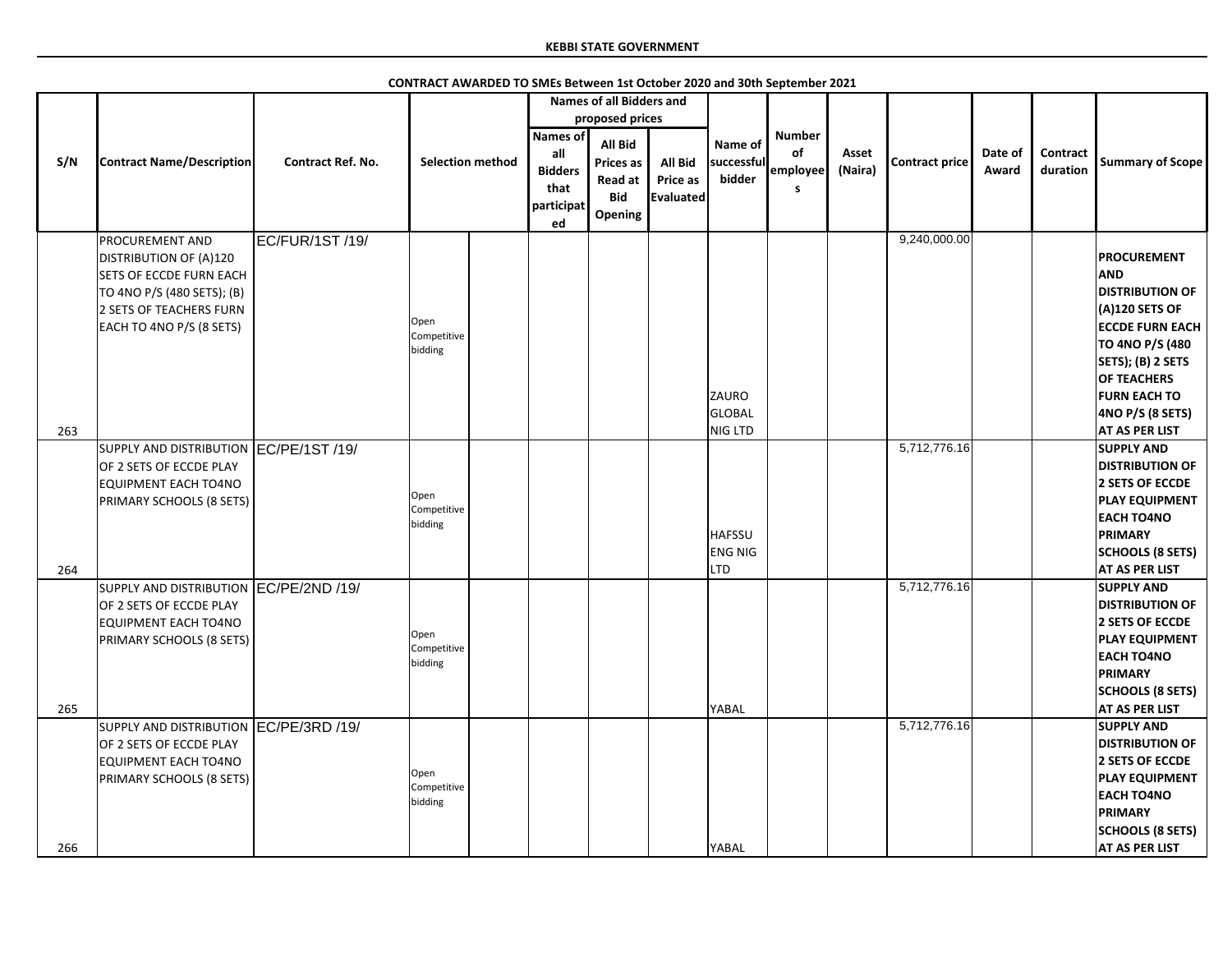|     |                                                                                                                                                         |                          |                                |                                                               | <b>Names of all Bidders and</b><br>proposed prices                     |                                                |                                                |                                             |                  |                |                  |                             |                                                                                                                                                                                                                              |
|-----|---------------------------------------------------------------------------------------------------------------------------------------------------------|--------------------------|--------------------------------|---------------------------------------------------------------|------------------------------------------------------------------------|------------------------------------------------|------------------------------------------------|---------------------------------------------|------------------|----------------|------------------|-----------------------------|------------------------------------------------------------------------------------------------------------------------------------------------------------------------------------------------------------------------------|
| S/N | <b>Contract Name/Description</b>                                                                                                                        | <b>Contract Ref. No.</b> | <b>Selection method</b>        | Names of<br>all<br><b>Bidders</b><br>that<br>participat<br>ed | <b>All Bid</b><br><b>Prices as</b><br>Read at<br><b>Bid</b><br>Opening | <b>All Bid</b><br>Price as<br><b>Evaluated</b> | Name of<br>successful<br>bidder                | <b>Number</b><br>of<br>employee<br><b>S</b> | Asset<br>(Naira) | Contract price | Date of<br>Award | <b>Contract</b><br>duration | <b>Summary of Scope</b>                                                                                                                                                                                                      |
| 267 | SUPPLY AND DISTRIBUTION EC/PE/4TH /19/<br>OF 2 SETS OF ECCDE PLAY<br><b>EQUIPMENT EACH TO4NO</b><br>PRIMARY SCHOOLS (8 SETS)                            |                          | Open<br>Competitive<br>bidding |                                                               |                                                                        |                                                | YABAL                                          |                                             |                  | 5,712,776.16   |                  |                             | <b>SUPPLY AND</b><br><b>DISTRIBUTION OF</b><br>2 SETS OF ECCDE<br><b>PLAY EQUIPMENT</b><br><b>EACH TO4NO</b><br><b>PRIMARY</b><br><b>SCHOOLS (8 SETS)</b><br><b>AT AS PER LIST</b>                                           |
| 268 | <b>PROCUREMENT AND</b><br>DISTRIBUTION OF 40 UNIT<br>OF STEEL FRAMED PUPILS<br>FURN. AND 3 SETS OF<br>TEACHERS FURN. EACH TO<br>7NO P/S (280/21)        | PR/FUR/1ST /19/          | Open<br>Competitive<br>bidding |                                                               |                                                                        |                                                | BULAI<br>GLOBAL                                |                                             |                  | 9,135,000.00   |                  |                             | PROCUREMENT<br><b>AND</b><br><b>DISTRIBUTION OF</b><br>40 UNIT OF STEEL<br><b>FRAMED PUPILS</b><br><b>FURN. AND 3 SETS</b><br><b>OF TEACHERS</b><br><b>FURN. EACH TO</b><br>7NO P/S (280/21)<br><b>AT AS PER LIST</b>        |
| 269 | <b>PROCUREMENT AND</b><br>DISTRIBUTION OF 40 UNIT<br>OF STEEL FRAMED PUPILS<br><b>FURN. AND 3 SETS OF</b><br>TEACHERS FURN. EACH TO<br>7NO P/S (280/21) | PR/FUR/1ST /19/          | Open<br>Competitive<br>bidding |                                                               |                                                                        |                                                | MUHAM<br>MAD<br>NAMADIN<br>A & SONS<br>NIG LTD |                                             |                  | 9,135,000.00   |                  |                             | <b>PROCUREMENT</b><br><b>AND</b><br><b>DISTRIBUTION OF</b><br>40 UNIT OF STEEL<br><b>FRAMED PUPILS</b><br><b>FURN. AND 3 SETS</b><br><b>OF TEACHERS</b><br><b>FURN. EACH TO</b><br>7NO P/S (280/21)<br><b>AT AS PER LIST</b> |

**CONTRACT AWARDED TO SMEs Between 1st October 2020 and 30th September 2021**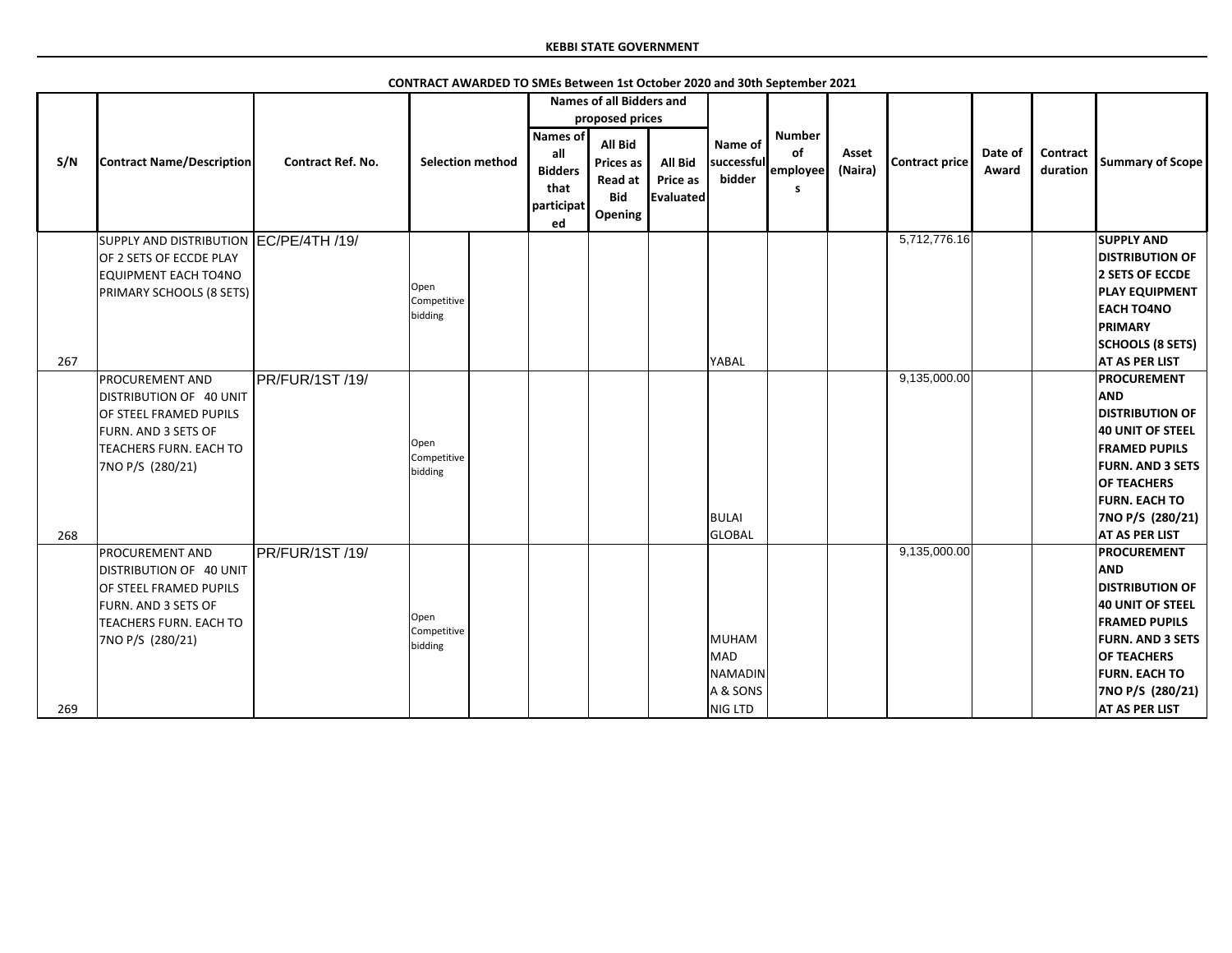|     |                                                                                                                                                                                                                                                                                   |                          |                                |                                                  | <b>Names of all Bidders and</b>                                  |                            |                                            |                                       |                  |                       |                  |                      |                                                                                                                                                                                                                                                                                                                                                            |
|-----|-----------------------------------------------------------------------------------------------------------------------------------------------------------------------------------------------------------------------------------------------------------------------------------|--------------------------|--------------------------------|--------------------------------------------------|------------------------------------------------------------------|----------------------------|--------------------------------------------|---------------------------------------|------------------|-----------------------|------------------|----------------------|------------------------------------------------------------------------------------------------------------------------------------------------------------------------------------------------------------------------------------------------------------------------------------------------------------------------------------------------------------|
| S/N | <b>Contract Name/Description</b>                                                                                                                                                                                                                                                  | <b>Contract Ref. No.</b> | <b>Selection method</b>        | <b>Names of</b><br>all<br><b>Bidders</b><br>that | proposed prices<br>All Bid<br><b>Prices as</b><br><b>Read at</b> | <b>All Bid</b><br>Price as | Name of<br>successful<br>bidder            | <b>Number</b><br>of<br>employee<br>S. | Asset<br>(Naira) | <b>Contract price</b> | Date of<br>Award | Contract<br>duration | <b>Summary of Scope</b>                                                                                                                                                                                                                                                                                                                                    |
|     |                                                                                                                                                                                                                                                                                   |                          |                                | participat<br>ed                                 | <b>Bid</b><br>Opening                                            | <b>Evaluated</b>           |                                            |                                       |                  |                       |                  |                      |                                                                                                                                                                                                                                                                                                                                                            |
| 270 | <b>PROCUREMENT AND</b><br><b>DISTRIBUTION OF 40 UNITS</b><br>OF STEEL FRAMED WODEN<br>TOP PUPILS FURN. EACH TO<br>8 NO. P/S AND 60 UNITS TO<br>2 NO P/S (440) AND 3 SETS<br>OF TEACHERS FURN. EACH<br>TO 10 NO. P/S (30) IN 2<br>LGEAs                                            | PR/FUR/1ST/19/           | Open<br>Competitive<br>bidding |                                                  |                                                                  |                            | MAMODI<br>GLOBAL                           |                                       |                  | 14,280,000.00         |                  |                      | <b>PROCUREMENT</b><br><b>AND</b><br><b>DISTRIBUTION OF</b><br><b>40 UNITS OF STEEL</b><br><b>FRAMED WODEN</b><br><b>TOP PUPILS FURN.</b><br><b>EACH TO 8 NO. P/S</b><br>AND 60 UNITS TO<br>2 NO P/S (440)<br><b>AND 3 SETS OF</b><br><b>TEACHERS FURN.</b><br>EACH TO 10 NO.<br>P/S (30) IN 2 LGEAs<br><b>AT AS PER LIST</b>                               |
| 271 | <b>PROCUREMENT AND</b><br><b>DISTRIBUTION OF 40 UNITS</b><br>OF STEEL FRAMED WODEN<br>TOP PUPILS FURN. EACH TO<br>6NO. P/S (240) AND 60<br>UNITS TO 4NO P/S (240)<br><b>AND 3 SETS OF TEACHERS</b><br>FURN. EACH TO 8NO. P/S<br>$(24)$ AND 4 SETS TO 2NO<br>$P/S$ (33) IN 2 LGEAs | PR/FUR/1ST/19/           | Open<br>Competitive<br>bidding |                                                  |                                                                  |                            | DAGARI<br><b>INT</b><br>SERVICE<br>NIG LTD |                                       |                  | 15,435,000.00         |                  |                      | <b>PROCUREMENT</b><br><b>AND</b><br><b>DISTRIBUTION OF</b><br>40 UNITS OF STEEL<br><b>FRAMED WODEN</b><br><b>TOP PUPILS FURN.</b><br><b>EACH TO 6NO. P/S</b><br>$(240)$ AND 60<br>UNITS TO 4NO P/S<br>(240) AND 3 SETS<br><b>OF TEACHERS</b><br><b>FURN. EACH TO</b><br>8NO. P/S (24) AND<br>4 SETS TO 2NO P/S<br>(33) IN 2 LGEAs AT<br><b>AS PER LIST</b> |

**CONTRACT AWARDED TO SMEs Between 1st October 2020 and 30th September 2021**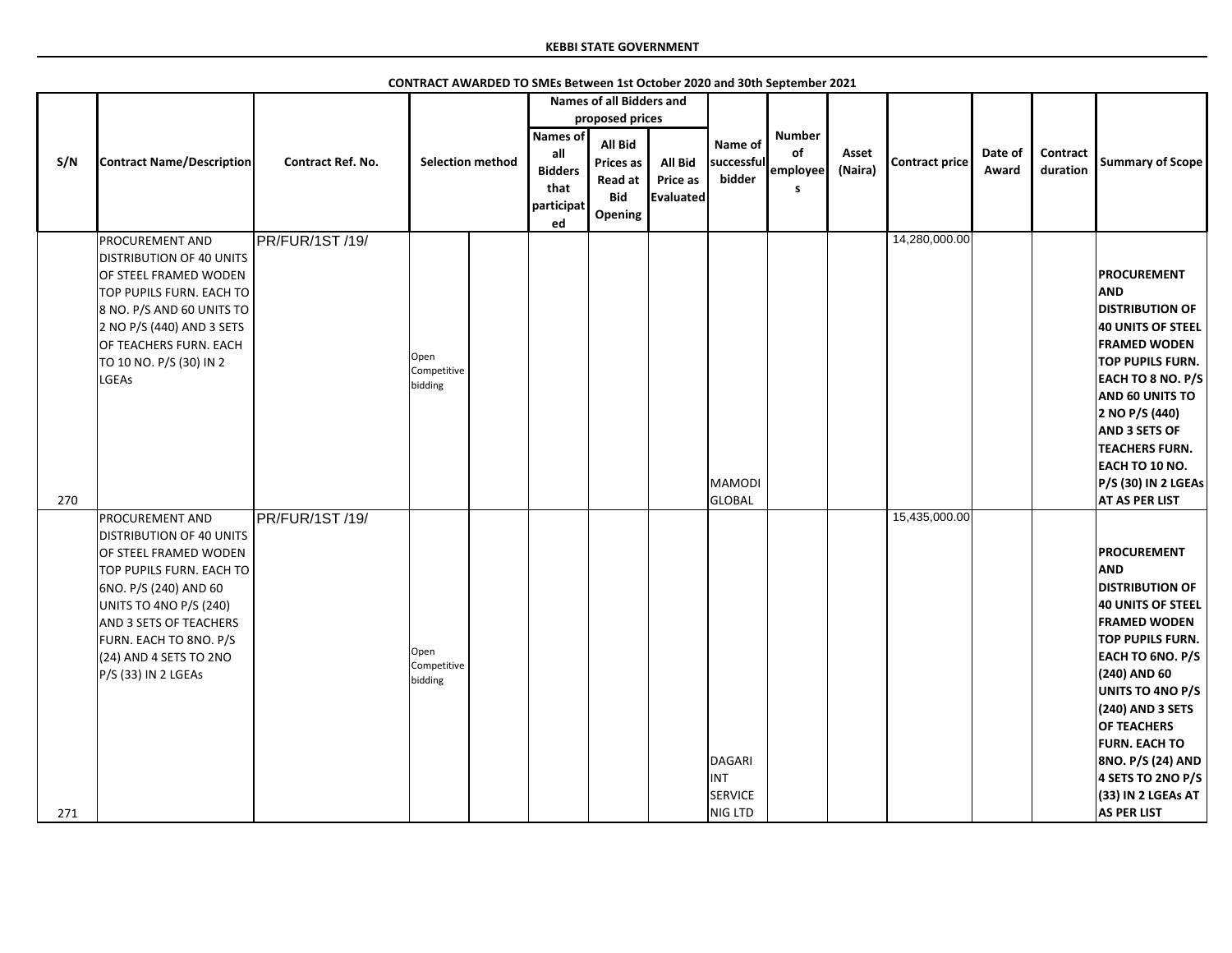|     |                                  |                          |                     |                         |                | <b>Names of all Bidders and</b> |                |                      |               |         |                |         |          |                          |
|-----|----------------------------------|--------------------------|---------------------|-------------------------|----------------|---------------------------------|----------------|----------------------|---------------|---------|----------------|---------|----------|--------------------------|
|     |                                  |                          |                     |                         |                | proposed prices                 |                |                      |               |         |                |         |          |                          |
|     |                                  |                          |                     |                         | Names of       |                                 |                | Name of              | <b>Number</b> |         |                |         |          |                          |
|     | <b>Contract Name/Description</b> | <b>Contract Ref. No.</b> |                     | <b>Selection method</b> | all            | <b>All Bid</b>                  |                |                      | of            | Asset   |                | Date of | Contract |                          |
| S/N |                                  |                          |                     |                         | <b>Bidders</b> | <b>Prices as</b>                | <b>All Bid</b> | successful<br>bidder | employee      | (Naira) | Contract price | Award   | duration | <b>Summary of Scope</b>  |
|     |                                  |                          |                     |                         | that           | Read at                         | Price as       |                      | s             |         |                |         |          |                          |
|     |                                  |                          |                     |                         | participat     | <b>Bid</b>                      | Evaluated      |                      |               |         |                |         |          |                          |
|     |                                  |                          |                     |                         | ed             | Opening                         |                |                      |               |         |                |         |          |                          |
|     | <b>PROCUREMENT AND</b>           | PR/FUR/1ST/19/           |                     |                         |                |                                 |                |                      |               |         | 14,895,000.00  |         |          |                          |
|     | <b>DISTRIBUTION OF 40 UNITS</b>  |                          |                     |                         |                |                                 |                |                      |               |         |                |         |          |                          |
|     | OF STEEL FRAMED WODEN            |                          |                     |                         |                |                                 |                |                      |               |         |                |         |          | <b>PROCUREMENT</b>       |
|     | TOP PUPILS FURN. EACH TO         |                          |                     |                         |                |                                 |                |                      |               |         |                |         |          | <b>AND</b>               |
|     | 7NO. P/S (280) AND 60            |                          |                     |                         |                |                                 |                |                      |               |         |                |         |          | <b>DISTRIBUTION OF</b>   |
|     | <b>UNITS TO 3NO P/S (180)</b>    |                          |                     |                         |                |                                 |                |                      |               |         |                |         |          | 40 UNITS OF STEEL        |
|     | <b>AND 3 SETS OF TEACHERS</b>    |                          |                     |                         |                |                                 |                |                      |               |         |                |         |          | <b>FRAMED WODEN</b>      |
|     | FURN. EACH TO 7NO. P/S           |                          |                     |                         |                |                                 |                |                      |               |         |                |         |          | TOP PUPILS FURN.         |
|     | (21) AND 4 SETS TO 3NO           |                          | Open<br>Competitive |                         |                |                                 |                |                      |               |         |                |         |          | EACH TO 7NO. P/S         |
|     | P/S (33) IN 2 LGEAs              |                          | bidding             |                         |                |                                 |                |                      |               |         |                |         |          | (280) AND 60             |
|     |                                  |                          |                     |                         |                |                                 |                |                      |               |         |                |         |          | UNITS TO 3NO P/S         |
|     |                                  |                          |                     |                         |                |                                 |                |                      |               |         |                |         |          | (180) AND 3 SETS         |
|     |                                  |                          |                     |                         |                |                                 |                |                      |               |         |                |         |          | OF TEACHERS              |
|     |                                  |                          |                     |                         |                |                                 |                |                      |               |         |                |         |          | <b>FURN. EACH TO</b>     |
|     |                                  |                          |                     |                         |                |                                 |                |                      |               |         |                |         |          | 7NO. P/S (21) AND        |
|     |                                  |                          |                     |                         |                |                                 |                |                      |               |         |                |         |          | 4 SETS TO 3NO P/S        |
|     |                                  |                          |                     |                         |                |                                 |                | PARIN                |               |         |                |         |          | (33) IN 2 LGEAs AT       |
| 272 |                                  |                          |                     |                         |                |                                 |                | GANEE                |               |         |                |         |          | <b>AS PER LIST</b>       |
|     | <b>PROCUREMENT AND</b>           | <b>PR/FUR/1ST/19/</b>    |                     |                         |                |                                 |                |                      |               |         | 6,525,000.00   |         |          | <b>PROCUREMENT</b>       |
|     | <b>DISTRIBUTION OF 200</b>       |                          |                     |                         |                |                                 |                |                      |               |         |                |         |          | <b>AND</b>               |
|     | UNITS OF STEEL FRAMED            |                          |                     |                         |                |                                 |                |                      |               |         |                |         |          | <b>DISTRIBUTION OF</b>   |
|     | <b>WODEN TOP PUPILS FURN.</b>    |                          |                     |                         |                |                                 |                |                      |               |         |                |         |          | 200 UNITS OF             |
|     | TO BIRNIN KEBBI LGEA AND         |                          |                     |                         |                |                                 |                |                      |               |         |                |         |          | <b>STEEL FRAMED</b>      |
|     | 3 SETS OF TEACHERS FURN.         |                          | Open                |                         |                |                                 |                |                      |               |         |                |         |          | <b>WODEN TOP</b>         |
|     | TO 5NO P/S (15 UNITS)            |                          | Competitive         |                         |                |                                 |                |                      |               |         |                |         |          | <b>PUPILS FURN. TO</b>   |
|     |                                  |                          | bidding             |                         |                |                                 |                |                      |               |         |                |         |          | <b>BIRNIN KEBBI LGEA</b> |
|     |                                  |                          |                     |                         |                |                                 |                |                      |               |         |                |         |          | <b>AND 3 SETS OF</b>     |
|     |                                  |                          |                     |                         |                |                                 |                | DAGARI               |               |         |                |         |          | <b>TEACHERS FURN.</b>    |
|     |                                  |                          |                     |                         |                |                                 |                | <b>INT</b>           |               |         |                |         |          | <b>TO 5NO P/S (15</b>    |
|     |                                  |                          |                     |                         |                |                                 |                | <b>SERVICE</b>       |               |         |                |         |          | <b>UNITS) AT AS PER</b>  |
| 273 |                                  |                          |                     |                         |                |                                 |                | NIG LTD              |               |         |                |         |          | <b>LIST</b>              |

**CONTRACT AWARDED TO SMEs Between 1st October 2020 and 30th September 2021**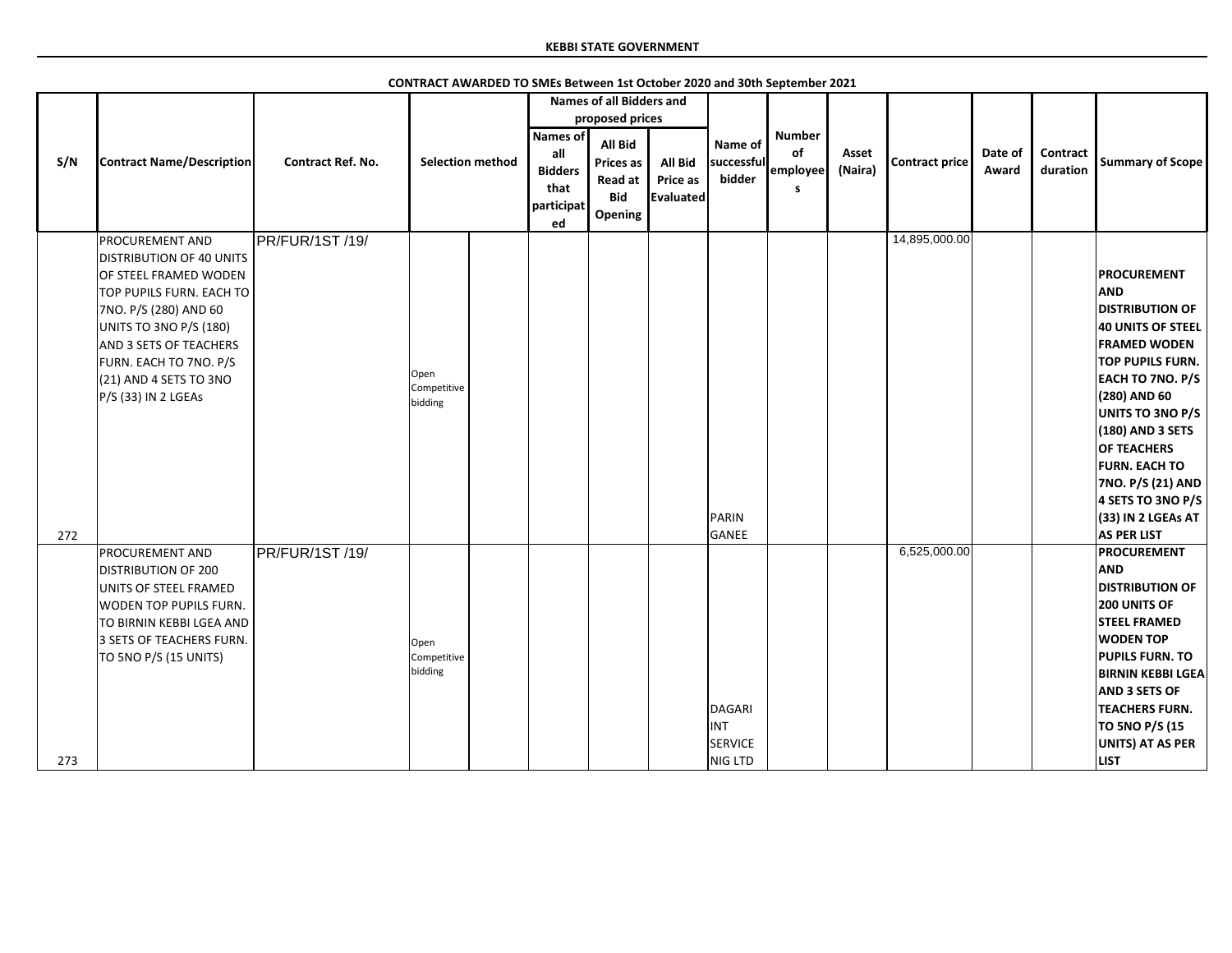|     |                                                                                                                                                                           |                          |                                |                         |                                                                      | <b>Names of all Bidders and</b>                                                    |                                         |                                               |                                      |                  |                       |                  |                             |                                                                                                                                                                                                                                                              |
|-----|---------------------------------------------------------------------------------------------------------------------------------------------------------------------------|--------------------------|--------------------------------|-------------------------|----------------------------------------------------------------------|------------------------------------------------------------------------------------|-----------------------------------------|-----------------------------------------------|--------------------------------------|------------------|-----------------------|------------------|-----------------------------|--------------------------------------------------------------------------------------------------------------------------------------------------------------------------------------------------------------------------------------------------------------|
| S/N | <b>Contract Name/Description</b>                                                                                                                                          | <b>Contract Ref. No.</b> |                                | <b>Selection method</b> | <b>Names of</b><br>all<br><b>Bidders</b><br>that<br>participat<br>ed | proposed prices<br>All Bid<br><b>Prices as</b><br>Read at<br><b>Bid</b><br>Opening | <b>All Bid</b><br>Price as<br>Evaluated | Name of<br>successful<br>bidder               | <b>Number</b><br>of<br>employee<br>S | Asset<br>(Naira) | <b>Contract price</b> | Date of<br>Award | <b>Contract</b><br>duration | <b>Summary of Scope</b>                                                                                                                                                                                                                                      |
| 274 | <b>PROCUREMENT AND</b><br>DISTRIBUTION OF 1,105<br>UNIT OF STEEL FRAMED<br>PUPILS FURN. TO SELECTED<br>P/S IN BIRNIN KEBBI LGEA                                           | PR/FUR/1ST /19/          | Open<br>Competitive<br>bidding |                         |                                                                      |                                                                                    |                                         | JABURE<br><b>NMAR</b><br>GLOBAL               |                                      |                  | 29,835,000.00         |                  |                             | <b>PROCUREMENT</b><br><b>AND</b><br><b>DISTRIBUTION OF</b><br><b>1,105 UNIT OF</b><br><b>STEEL FRAMED</b><br><b>PUPILS FURN. TO</b><br><b>SELECTED P/S IN</b><br><b>BIRNIN KEBBI LGEA</b><br><b>AT AS PER LIST</b>                                           |
| 275 | <b>PROCUREMENT AND</b><br><b>DISTRIBUTION OF 60 UNITS</b><br>OF STEEL FRAMED WODEN<br>TOP STUDENT FURN. TO<br>4NO JSS (240) AND 4 SETS<br>OF TEACHERS FURN. (16<br>UNITS) | <b>JSS/FUR/1ST /19/</b>  | Open<br>Competitive<br>bidding |                         |                                                                      |                                                                                    |                                         | JABURE<br><b>NMAR</b><br>GLOBAL               |                                      |                  | 7,680,000.00          |                  |                             | <b>PROCUREMENT</b><br><b>AND</b><br><b>DISTRIBUTION OF</b><br><b>60 UNITS OF STEEL</b><br><b>FRAMED WODEN</b><br><b>TOP STUDENT</b><br><b>FURN. TO 4NO JSS</b><br>(240) AND 4 SETS<br><b>OF TEACHERS</b><br><b>FURN. (16 UNITS)</b><br><b>AT AS PER LIST</b> |
| 276 | <b>PROCUREMENT AND</b><br><b>DISTRIBUTION OF SPORTS</b><br>EQUIPMENT TO 20 NO. P/S<br>IN SELECTED LGEAS                                                                   | PR/FUR/1ST /19/          | Open<br>Competitive<br>bidding |                         |                                                                      |                                                                                    |                                         | <b>JABURE</b><br><b>NMAR</b><br><b>GLOBAL</b> |                                      |                  | 7,599,400.39          |                  |                             | <b>PROCUREMENT</b><br><b>AND</b><br><b>DISTRIBUTION OF</b><br><b>SPORTS</b><br><b>EQUIPMENT TO 20</b><br>NO. P/S IN<br><b>SELECTED LGEAS</b><br><b>AT AS PER LIST</b>                                                                                        |
| 277 | <b>PROCUREMENT AND</b><br><b>DISTRIBUTION OF SPORTS</b><br>EQUIPMENT TO 20 NO. P/S<br>IN SELECTED LGEAS                                                                   | PR/FUR/2ND /19/          | Open<br>Competitive<br>bidding |                         |                                                                      |                                                                                    |                                         | <b>JABURE</b><br><b>NMAR</b><br><b>GLOBAL</b> |                                      |                  | 7,599,400.39          |                  |                             | <b>PROCUREMENT</b><br><b>AND</b><br><b>DISTRIBUTION OF</b><br><b>SPORTS</b><br><b>EQUIPMENT TO 20</b><br>NO. P/S IN<br><b>SELECTED LGEAS</b><br><b>AT AS PER LIST</b>                                                                                        |

**CONTRACT AWARDED TO SMEs Between 1st October 2020 and 30th September 2021**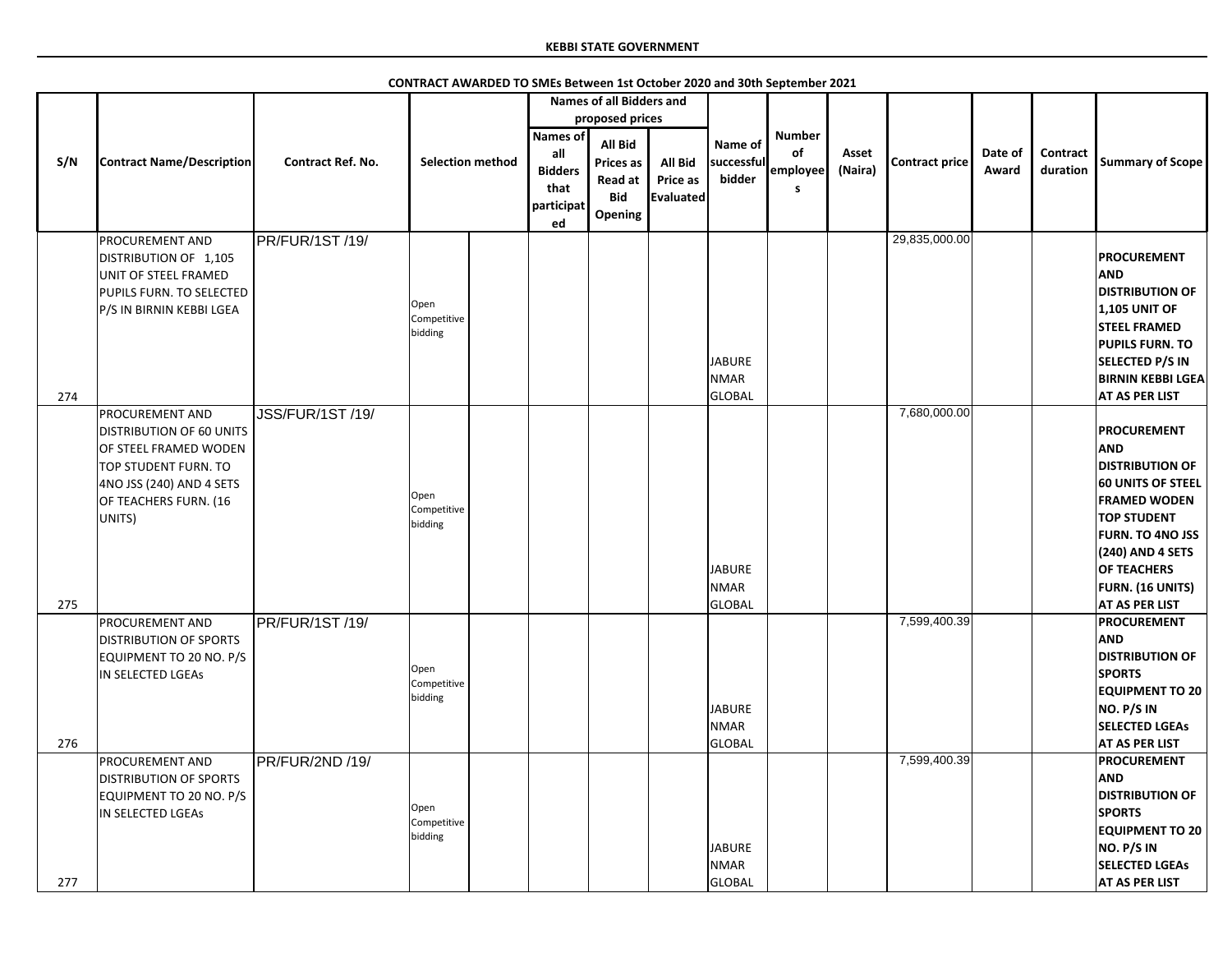|     |                                                                                                                                                                                                   |                          |                                |                                                                      | <b>Names of all Bidders and</b>                                        |                                                       |                                               |                                       |                  |                       |                  |                      |                                                                                                                                                                                                                                                     |
|-----|---------------------------------------------------------------------------------------------------------------------------------------------------------------------------------------------------|--------------------------|--------------------------------|----------------------------------------------------------------------|------------------------------------------------------------------------|-------------------------------------------------------|-----------------------------------------------|---------------------------------------|------------------|-----------------------|------------------|----------------------|-----------------------------------------------------------------------------------------------------------------------------------------------------------------------------------------------------------------------------------------------------|
|     |                                                                                                                                                                                                   |                          |                                |                                                                      | proposed prices                                                        |                                                       |                                               |                                       |                  |                       |                  |                      |                                                                                                                                                                                                                                                     |
| S/N | <b>Contract Name/Description</b>                                                                                                                                                                  | <b>Contract Ref. No.</b> | <b>Selection method</b>        | <b>Names of</b><br>all<br><b>Bidders</b><br>that<br>participat<br>ed | <b>All Bid</b><br><b>Prices as</b><br>Read at<br><b>Bid</b><br>Opening | <b>All Bid</b><br><b>Price as</b><br><b>Evaluated</b> | Name of<br>successful<br>bidder               | <b>Number</b><br>of<br>employee<br>-S | Asset<br>(Naira) | <b>Contract price</b> | Date of<br>Award | Contract<br>duration | <b>Summary of Scope</b>                                                                                                                                                                                                                             |
| 278 | <b>PROCUREMENT AND</b><br><b>DISTRIBUTION OF SPORTS</b><br>EQUIPMENT TO 20 NO. P/S<br>IN SELECTED LGEAS                                                                                           | PR/FUR/3RD /19/          | Open<br>Competitive<br>bidding |                                                                      |                                                                        |                                                       | <b>JABURE</b><br><b>NMAR</b><br>GLOBAL        |                                       |                  | 7,599,400.39          |                  |                      | <b>PROCUREMENT</b><br><b>AND</b><br><b>DISTRIBUTION OF</b><br><b>SPORTS</b><br><b>EQUIPMENT TO 20</b><br>NO. P/S IN<br><b>SELECTED LGEAS</b><br><b>AT AS PER LIST</b>                                                                               |
| 279 | <b>PROCUREMENT AND</b><br><b>DISTRIBUTION OF SPORTS</b><br>EQUIPMENT TO 20 NO. P/S<br>IN SELECTED LGEAS                                                                                           | PR/FUR/4TH /19/          | Open<br>Competitive<br>bidding |                                                                      |                                                                        |                                                       | AKIMANT<br>A GLOBAL                           |                                       |                  | 7,599,400.39          |                  |                      | <b>PROCUREMENT</b><br><b>AND</b><br><b>DISTRIBUTION OF</b><br><b>SPORTS</b><br><b>EQUIPMENT TO 20</b><br>NO. P/S IN<br><b>SELECTED LGEAS</b><br><b>AT AS PER LIST</b>                                                                               |
| 280 | <b>PROCUREMENT AND</b><br><b>DISTRIBUTION OF 120 SETS</b><br>OF ECCDE PLASTIC FURN.<br>EACH TO 4 P/S (480) AND 2<br><b>SETS OF TEACHERS FURN.</b><br>TO 4NO (8)                                   | EC/FUR/2ND /19/          | Open<br>Competitive<br>bidding |                                                                      |                                                                        |                                                       | DAN<br>MABAKAC<br>HI NIG<br>LTD XII           |                                       |                  | 9,240,000.00          |                  |                      | <b>PROCUREMENT</b><br><b>AND</b><br><b>DISTRIBUTION OF</b><br><b>120 SETS OF ECCDE</b><br><b>PLASTIC FURN.</b><br><b>EACH TO 4 P/S</b><br>(480) AND 2 SETS<br><b>OF TEACHERS</b><br><b>FURN. TO 4NO (8)</b><br><b>AT AS PER LIST</b>                |
| 281 | <b>PROCUREMENT AND</b><br><b>DISTRIBUTION OF 40 UNITS</b><br><b>OF STEEL FRAMED</b><br><b>WOODEN TOP PUPILS</b><br>FURN. EACH TO 8NO P/S<br>$(320)$ AND 3 SETS OF<br>TEACHER FURN. TO 8NO<br>(24) | PR/FUR/2ND /19/          | Open<br>Competitive<br>bidding |                                                                      |                                                                        |                                                       | <b>JABURE</b><br><b>NMAR</b><br><b>GLOBAL</b> |                                       |                  | 10,440,000.00         |                  |                      | <b>PROCUREMENT</b><br><b>AND</b><br><b>DISTRIBUTION OF</b><br><b>40 UNITS OF STEEL</b><br><b>FRAMED WOODEN</b><br><b>TOP PUPILS FURN.</b><br>EACH TO 8NO P/S<br>(320) AND 3 SETS<br>OF TEACHER FURN.<br><b>TO 8NO (24) AT AS</b><br><b>PER LIST</b> |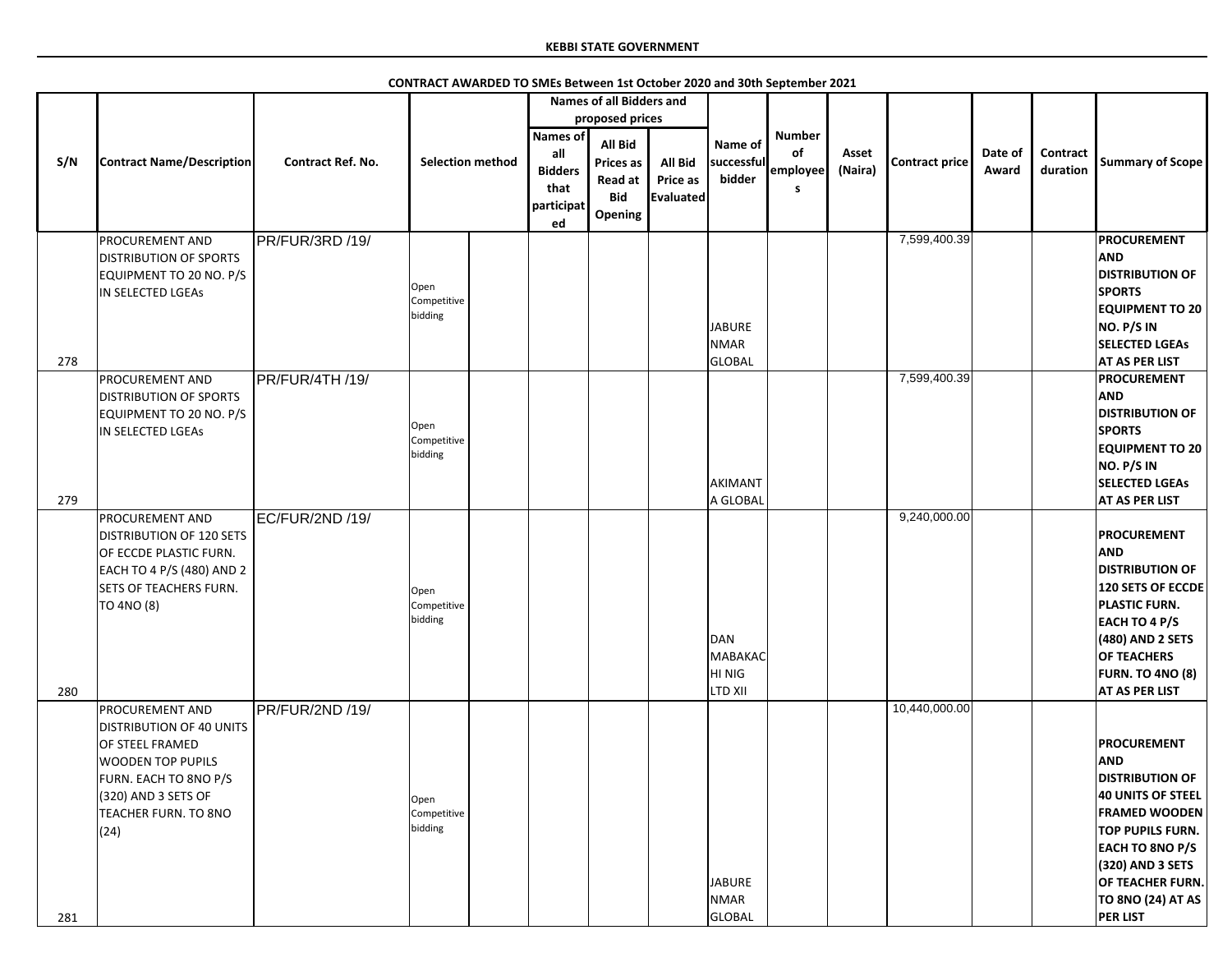|     |                                                                                                                                                                                            |                          |                                |                                                                      | <b>Names of all Bidders and</b>                                                           |                                                |                                               |                                       |                  |                       |                  |                             |                                                                                                                                                                                                                                         |
|-----|--------------------------------------------------------------------------------------------------------------------------------------------------------------------------------------------|--------------------------|--------------------------------|----------------------------------------------------------------------|-------------------------------------------------------------------------------------------|------------------------------------------------|-----------------------------------------------|---------------------------------------|------------------|-----------------------|------------------|-----------------------------|-----------------------------------------------------------------------------------------------------------------------------------------------------------------------------------------------------------------------------------------|
| S/N | <b>Contract Name/Description</b>                                                                                                                                                           | <b>Contract Ref. No.</b> | <b>Selection method</b>        | <b>Names of</b><br>all<br><b>Bidders</b><br>that<br>participat<br>ed | proposed prices<br><b>All Bid</b><br><b>Prices as</b><br>Read at<br><b>Bid</b><br>Opening | <b>All Bid</b><br><b>Price as</b><br>Evaluated | Name of<br>successful<br>bidder               | <b>Number</b><br>of<br>employee<br>S. | Asset<br>(Naira) | <b>Contract price</b> | Date of<br>Award | <b>Contract</b><br>duration | <b>Summary of Scope</b>                                                                                                                                                                                                                 |
| 282 | <b>PROCUREMENT AND</b><br><b>DISTRIBUTION OF 40 UNITS</b><br>OF STEEL FRAMED<br><b>WOODEN TOP PUPILS</b><br>FURN. EACH TO 8NO P/S<br>(320) AND 3 SETS OF<br>TEACHER FURN. TO 8NO<br>(24)   | PR/FUR/2ND /19/          | Open<br>Competitive<br>bidding |                                                                      |                                                                                           |                                                | <b>JABURE</b><br><b>NMAR</b><br><b>GLOBAL</b> |                                       |                  | 10,440,000.00         |                  |                             | <b>PROCUREMENT</b><br><b>AND</b><br><b>DISTRIBUTION OF</b><br>40 UNITS OF STEEL<br><b>FRAMED WOODEN</b><br>TOP PUPILS FURN.<br><b>EACH TO 8NO P/S</b><br>(320) AND 3 SETS<br>OF TEACHER FURN.<br>TO 8NO (24) AT AS<br><b>PER LIST</b>   |
| 283 | <b>PROCUREMENT AND</b><br><b>DISTRIBUTION OF 40 UNITS</b><br>OF STEEL FRAMED<br><b>WOODEN TOP PUPILS</b><br>FURN. EACH TO 11NO P/S<br>(440) AND 3 SETS OF<br>TEACHER FURN. TO 11NO<br>(33) | <b>PR/FUR/2ND /19/</b>   | Open<br>Competitive<br>bidding |                                                                      |                                                                                           |                                                | <b>JABURE</b><br><b>NMAR</b><br><b>GLOBAL</b> |                                       |                  | 14,355,000.00         |                  |                             | PROCUREMENT<br><b>AND</b><br><b>DISTRIBUTION OF</b><br><b>40 UNITS OF STEEL</b><br><b>FRAMED WOODEN</b><br>TOP PUPILS FURN.<br><b>EACH TO 11NO P/S</b><br>(440) AND 3 SETS<br>OF TEACHER FURN.<br>TO 11NO (33) AT<br><b>AS PER LIST</b> |

**CONTRACT AWARDED TO SMEs Between 1st October 2020 and 30th September 2021**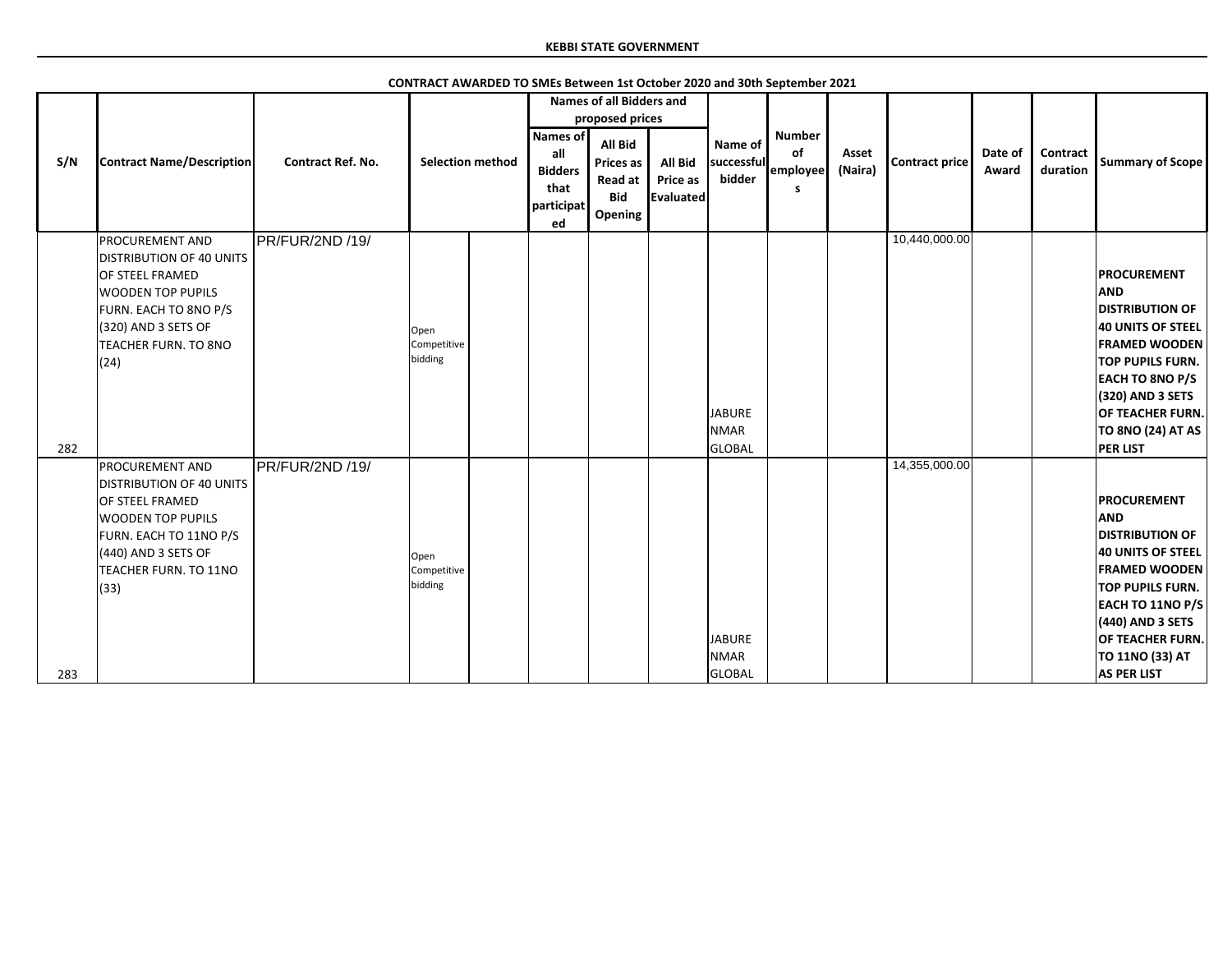|     |                                                                                                                                                                                                                 |                          |                                |                                                                      | <b>Names of all Bidders and</b>                                                      |                                                |                                               |                                      |                  |                       |                  |                             |                                                                                                                                                                                                                                                                                                |
|-----|-----------------------------------------------------------------------------------------------------------------------------------------------------------------------------------------------------------------|--------------------------|--------------------------------|----------------------------------------------------------------------|--------------------------------------------------------------------------------------|------------------------------------------------|-----------------------------------------------|--------------------------------------|------------------|-----------------------|------------------|-----------------------------|------------------------------------------------------------------------------------------------------------------------------------------------------------------------------------------------------------------------------------------------------------------------------------------------|
|     |                                                                                                                                                                                                                 |                          |                                |                                                                      | proposed prices                                                                      |                                                |                                               |                                      |                  |                       |                  |                             |                                                                                                                                                                                                                                                                                                |
| S/N | <b>Contract Name/Description</b>                                                                                                                                                                                | <b>Contract Ref. No.</b> | <b>Selection method</b>        | <b>Names of</b><br>all<br><b>Bidders</b><br>that<br>participat<br>ed | <b>All Bid</b><br><b>Prices as</b><br><b>Read at</b><br><b>Bid</b><br><b>Opening</b> | <b>All Bid</b><br>Price as<br><b>Evaluated</b> | Name of<br>successful<br>bidder               | <b>Number</b><br>of<br>employee<br>S | Asset<br>(Naira) | <b>Contract price</b> | Date of<br>Award | <b>Contract</b><br>duration | <b>Summary of Scope</b>                                                                                                                                                                                                                                                                        |
| 284 | <b>PROCUREMENT AND</b><br><b>DISTRIBUTION OF 40 UNITS</b><br>OF STEEL FRAMED<br><b>WOODEN TOP PUPILS</b><br>FURN. EACH T 9NO P/S<br>(360) AND 80 UNITS TO<br>1NO P/S (440) AND 3 SETS<br>OF TEACHERS FURN. (30) | <b>PR/FUR/2ND /19/</b>   | Open<br>Competitive<br>bidding |                                                                      |                                                                                      |                                                | <b>JABURE</b><br><b>NMAR</b><br><b>GLOBAL</b> |                                      |                  | 14,280,000.00         |                  |                             | <b>PROCUREMENT</b><br><b>AND</b><br><b>DISTRIBUTION OF</b><br><b>40 UNITS OF STEEL</b><br><b>FRAMED WOODEN</b><br><b>TOP PUPILS FURN.</b><br><b>EACH T 9NO P/S</b><br>(360) AND 80<br>UNITS TO 1NO P/S<br>(440) AND 3 SETS<br><b>OF TEACHERS</b><br><b>FURN. (30) AT AS</b><br><b>PER LIST</b> |
| 285 | PROCUREMENT AND<br>DISTRIBUTION OF 40 UNIT<br>OF STEEL FRAMED PUPILS<br>FURN. TO 9NO P/S AND 60<br>UNITS TO 1NO P/S (420); 3<br><b>SETS OF TEACHERS FURN.</b><br>EACH TO 10 NO P/S (30)                         | PR/FUR/2ND /19/          | Open<br>Competitive<br>bidding |                                                                      |                                                                                      |                                                | <b>JABURE</b><br><b>NMAR</b><br><b>GLOBAL</b> |                                      |                  | 13,590,000.00         |                  |                             | <b>PROCUREMENT</b><br><b>AND</b><br><b>DISTRIBUTION OF</b><br><b>40 UNIT OF STEEL</b><br><b>FRAMED PUPILS</b><br><b>FURN. TO 9NO P/S</b><br>AND 60 UNITS TO<br>1NO P/S (420); 3<br><b>SETS OF TEACHERS</b><br><b>FURN. EACH TO 10</b><br><b>NO P/S (30) AT AS</b><br><b>PER LIST</b>           |

**CONTRACT AWARDED TO SMEs Between 1st October 2020 and 30th September 2021**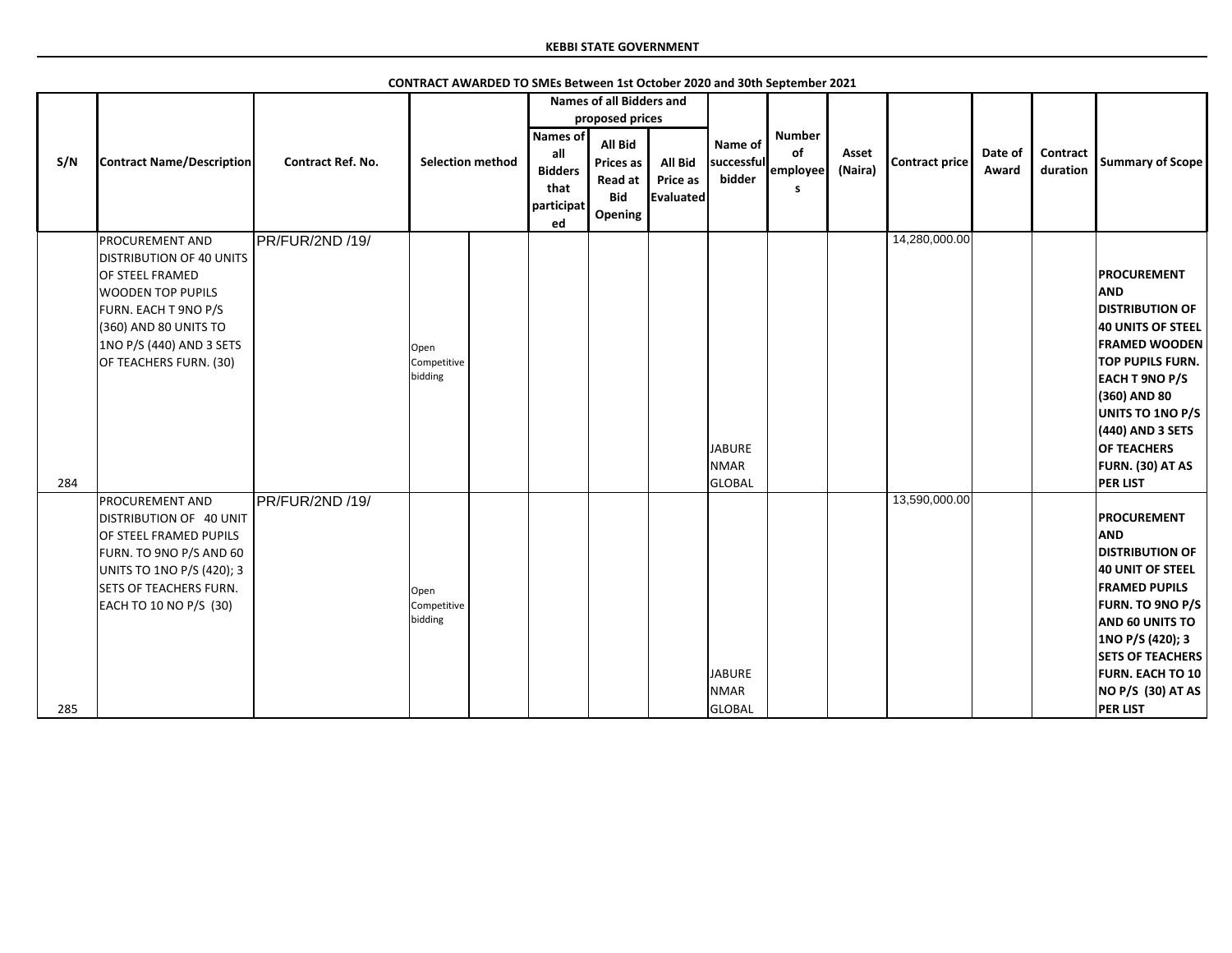|     |                                                                                                                                                                                                       |                          |                                |                                                                      | <b>Names of all Bidders and</b>                                                                  |                                         |                                                |                                       |                  |                |                  |                             |                                                                                                                                                                                                                                                                                    |
|-----|-------------------------------------------------------------------------------------------------------------------------------------------------------------------------------------------------------|--------------------------|--------------------------------|----------------------------------------------------------------------|--------------------------------------------------------------------------------------------------|-----------------------------------------|------------------------------------------------|---------------------------------------|------------------|----------------|------------------|-----------------------------|------------------------------------------------------------------------------------------------------------------------------------------------------------------------------------------------------------------------------------------------------------------------------------|
| S/N | <b>Contract Name/Description</b>                                                                                                                                                                      | <b>Contract Ref. No.</b> | <b>Selection method</b>        | <b>Names of</b><br>all<br><b>Bidders</b><br>that<br>participat<br>ed | proposed prices<br><b>All Bid</b><br><b>Prices as</b><br><b>Read at</b><br><b>Bid</b><br>Opening | <b>All Bid</b><br>Price as<br>Evaluated | Name of<br>successful<br>bidder                | <b>Number</b><br>of<br>employee<br>S. | Asset<br>(Naira) | Contract price | Date of<br>Award | <b>Contract</b><br>duration | <b>Summary of Scope</b>                                                                                                                                                                                                                                                            |
| 286 | <b>PROCUREMENT AND</b><br>DISTRIBUTION OF 40 UNIT<br>OF STEEL FRAMED PUPILS<br>FURN. TO 4NO P/S AND 60<br>UNITS TO 1NO P/S (420); 3<br><b>SETS OF TEACHERS FURN.</b><br>EACH TO 5NO P/S (15)          | PR/FUR/2ND /19/          | Open<br>Competitive<br>bidding |                                                                      |                                                                                                  |                                         | DAN<br>MABAKAC<br>HI NIG<br><b>LTD XII</b>     |                                       |                  | 7,605,000.00   |                  |                             | <b>PROCUREMENT</b><br><b>AND</b><br><b>DISTRIBUTION OF</b><br>40 UNIT OF STEEL<br><b>FRAMED PUPILS</b><br><b>FURN. TO 4NO P/S</b><br><b>AND 60 UNITS TO</b><br>1NO P/S (420); 3<br><b>SETS OF TEACHERS</b><br><b>FURN. EACH TO</b><br><b>5NO P/S (15) AT</b><br><b>AS PER LIST</b> |
| 287 | <b>PROCUREMENT AND</b><br><b>DISTRIBUTION OF 200</b><br>UNITS OF STEEL FRAMED<br>TOP PUPILS FURN. TO 1NO<br>LGEA                                                                                      | PR/FUR/2ND /19/          | Open<br>Competitive<br>bidding |                                                                      |                                                                                                  |                                         | <b>AAB</b><br><b>LIMANCI</b><br><b>NIG LTD</b> |                                       |                  | 5,400,000.00   |                  |                             | <b>PROCUREMENT</b><br><b>AND</b><br><b>DISTRIBUTION OF</b><br><b>200 UNITS OF</b><br><b>STEEL FRAMED</b><br><b>TOP PUPILS FURN.</b><br>TO 1NO LGEA AT<br><b>AS PER LIST</b>                                                                                                        |
| 288 | <b>PROCUREMENT AND</b><br>DISTRIBUTION OF 60 UNIT<br><b>OF STEEL FRAMED</b><br><b>STUDENT FURN. EACH TO</b><br>5NO JSS (300) AND 4SETS<br>OF STANDARDIZED<br><b>TEACHERS FURNT TO 5NO</b><br>JSS (20) | JS/FUR/2ND /19/          | Open<br>Competitive<br>bidding |                                                                      |                                                                                                  |                                         | <b>AAB</b><br><b>LIMANCI</b><br>NIG LTD        |                                       |                  | 9,600,000.00   |                  |                             | <b>PROCUREMENT</b><br><b>AND</b><br><b>DISTRIBUTION OF</b><br><b>60 UNIT OF STEEL</b><br><b>FRAMED STUDENT</b><br><b>FURN. EACH TO</b><br><b>5NO JSS (300) AND</b><br><b>4SETS OF</b><br><b>STANDARDIZED</b><br><b>TEACHERS FURNT</b><br>TO 5NO JSS (20)<br><b>AT AS PER LIST</b>  |

**CONTRACT AWARDED TO SMEs Between 1st October 2020 and 30th September 2021**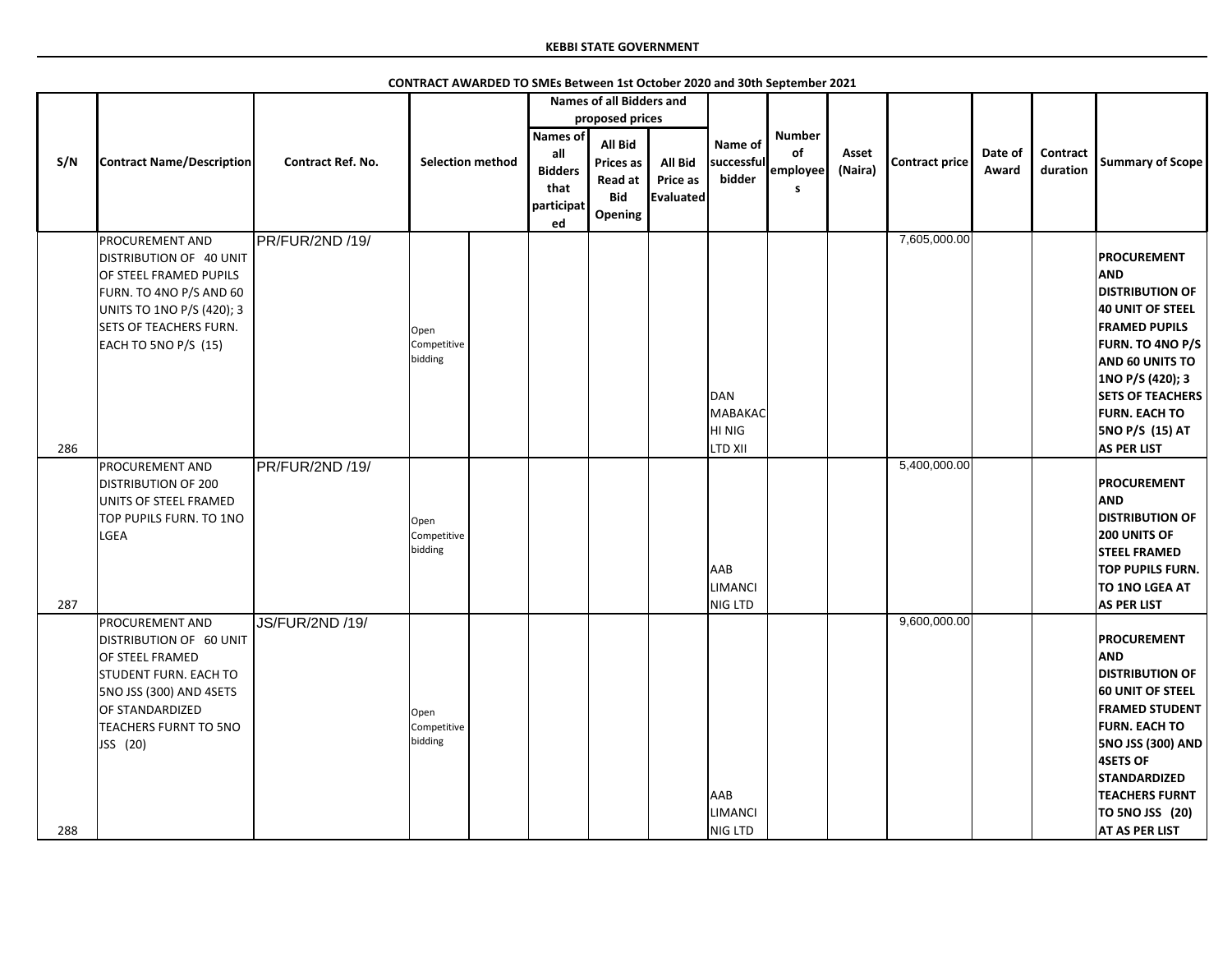|     |                                                                                                                                                                                                       |                          |                                |                                                               | <b>Names of all Bidders and</b>                                                           |                                                |                                         |                                             |                  |                |                  |                      |                                                                                                                                                                                                                                                                        |
|-----|-------------------------------------------------------------------------------------------------------------------------------------------------------------------------------------------------------|--------------------------|--------------------------------|---------------------------------------------------------------|-------------------------------------------------------------------------------------------|------------------------------------------------|-----------------------------------------|---------------------------------------------|------------------|----------------|------------------|----------------------|------------------------------------------------------------------------------------------------------------------------------------------------------------------------------------------------------------------------------------------------------------------------|
| S/N | <b>Contract Name/Description</b>                                                                                                                                                                      | <b>Contract Ref. No.</b> | <b>Selection method</b>        | Names of<br>all<br><b>Bidders</b><br>that<br>participat<br>ed | proposed prices<br><b>All Bid</b><br><b>Prices as</b><br>Read at<br><b>Bid</b><br>Opening | <b>All Bid</b><br><b>Price as</b><br>Evaluated | Name of<br>successful<br>bidder         | <b>Number</b><br>of<br>employee<br><b>S</b> | Asset<br>(Naira) | Contract price | Date of<br>Award | Contract<br>duration | <b>Summary of Scope</b>                                                                                                                                                                                                                                                |
| 289 | <b>PROCUREMENT AND</b><br>DISTRIBUTION OF 200<br>UNIT OF STEEL FRAMED<br>STUDENT FURN. EACH TO 1<br>NO JSS                                                                                            | <b>JS/FUR/2ND /19/</b>   | Open<br>Competitive<br>bidding |                                                               |                                                                                           |                                                | <b>AAB</b><br><b>LIMANCI</b><br>NIG LTD |                                             |                  | 5,400,000.00   |                  |                      | <b>PROCUREMENT</b><br><b>AND</b><br><b>DISTRIBUTION OF</b><br><b>200 UNIT OF STEEL</b><br><b>FRAMED STUDENT</b><br><b>FURN. EACH TO 1</b><br><b>NO JSS AT AS PER</b><br><b>LIST</b>                                                                                    |
| 290 | <b>PROCUREMENT AND</b><br><b>DISTRIBUTION OF 120 SETS</b><br>OF ECCDE PLASTIC FURN.<br>EACH TO 4NO P/S (480)<br>AND 2 SETS OF TEACHERS<br>FURN. EACH TO 4NO P/S (8)                                   | EC/FUR/3RD /19/          | Open<br>Competitive<br>bidding |                                                               |                                                                                           |                                                | <b>AAB</b><br><b>LIMANCI</b><br>NIG LTD |                                             |                  | 9,240,000.00   |                  |                      | <b>PROCUREMENT</b><br><b>AND</b><br><b>DISTRIBUTION OF</b><br><b>120 SETS OF ECCDE</b><br><b>PLASTIC FURN.</b><br><b>EACH TO 4NO P/S</b><br>(480) AND 2 SETS<br><b>OF TEACHERS</b><br><b>FURN. EACH TO</b><br>4NO P/S (8) AT AS<br><b>PER LIST</b>                     |
| 291 | <b>PROCUREMENT AND</b><br><b>DISTRIBUTION OF40 UNITS</b><br><b>OF STEEL FRAMED</b><br><b>WOODEN TOP PUPILS FURN</b><br>EACH TO 9NO P/S (360)<br><b>AND 3 SETS OF TEACHERS</b><br>FURN TO 9NO P/S (27) | PR/FUR/3RD /19/          | Open<br>Competitive<br>bidding |                                                               |                                                                                           |                                                | <b>AAB</b><br>LIMANCI<br>NIG LTD        |                                             |                  | 10,745,000.00  |                  |                      | <b>PROCUREMENT</b><br><b>AND</b><br><b>DISTRIBUTION</b><br><b>OF40 UNITS OF</b><br><b>STEEL FRAMED</b><br><b>WOODEN TOP</b><br><b>PUPILS FURN EACH</b><br>TO 9NO P/S (360)<br><b>AND 3 SETS OF</b><br><b>TEACHERS FURN</b><br>TO 9NO P/S (27)<br><b>AT AS PER LIST</b> |

**CONTRACT AWARDED TO SMEs Between 1st October 2020 and 30th September 2021**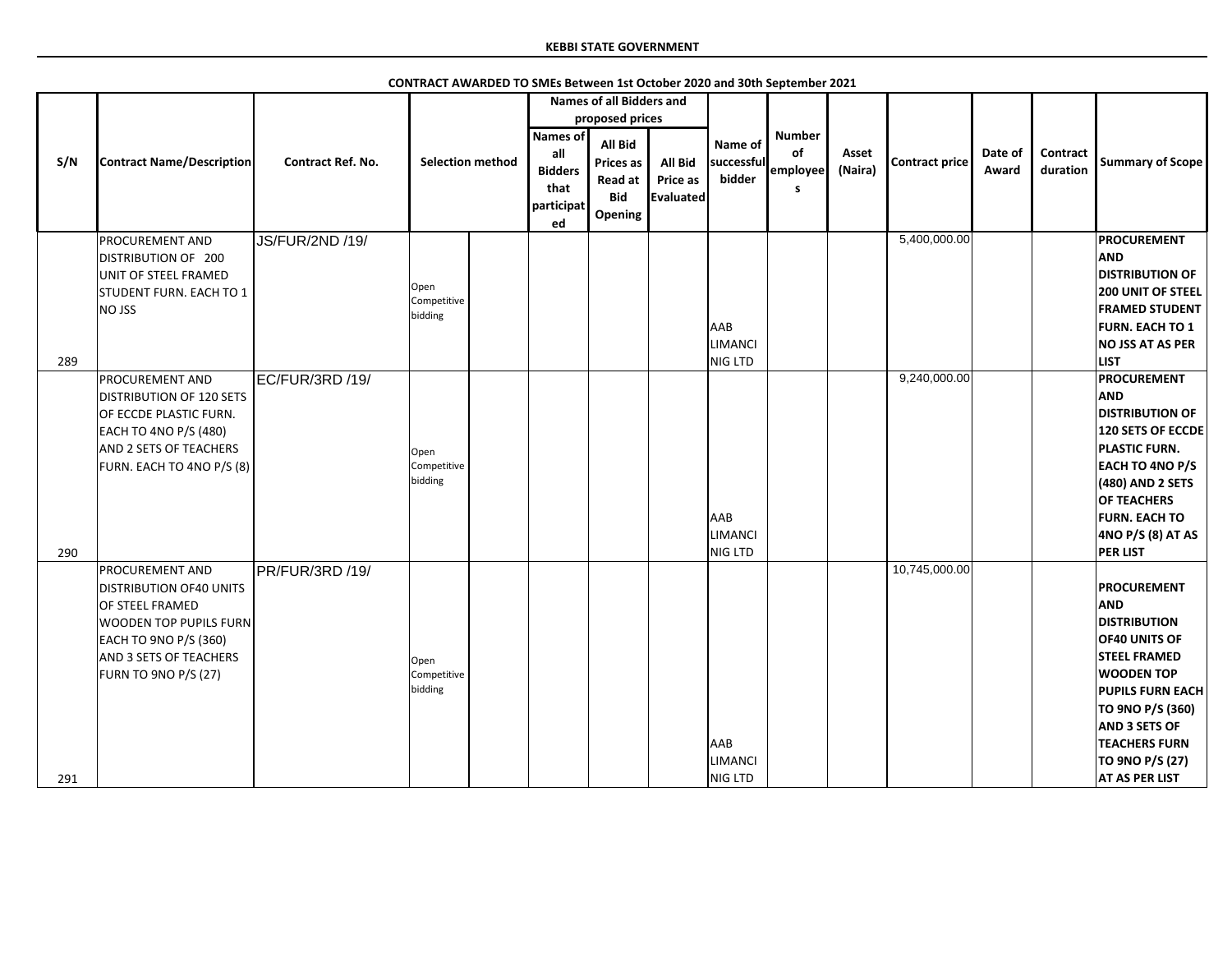|     |                                                                                                                                                                                                                                                           |                          |                                |                                                               | <b>Names of all Bidders and</b>                                                           |                                                |                                  |                                      |                  |                       |                  |                             |                                                                                                                                                                                                                                                                                                                            |
|-----|-----------------------------------------------------------------------------------------------------------------------------------------------------------------------------------------------------------------------------------------------------------|--------------------------|--------------------------------|---------------------------------------------------------------|-------------------------------------------------------------------------------------------|------------------------------------------------|----------------------------------|--------------------------------------|------------------|-----------------------|------------------|-----------------------------|----------------------------------------------------------------------------------------------------------------------------------------------------------------------------------------------------------------------------------------------------------------------------------------------------------------------------|
| S/N | <b>Contract Name/Description</b>                                                                                                                                                                                                                          | <b>Contract Ref. No.</b> | <b>Selection method</b>        | Names of<br>all<br><b>Bidders</b><br>that<br>participat<br>ed | proposed prices<br><b>All Bid</b><br><b>Prices as</b><br>Read at<br><b>Bid</b><br>Opening | <b>All Bid</b><br>Price as<br><b>Evaluated</b> | Name of<br>successful<br>bidder  | <b>Number</b><br>of<br>employee<br>s | Asset<br>(Naira) | <b>Contract price</b> | Date of<br>Award | <b>Contract</b><br>duration | <b>Summary of Scope</b>                                                                                                                                                                                                                                                                                                    |
| 292 | PROCUREMENT AND<br><b>DISTRIBUTION OF40 UNITS</b><br>OF STEEL FRAMED<br>WOODEN TOP PUPILS FURN<br>EACH TO 9NO P/S (360)<br><b>AND 3 SETS OF TEACHERS</b><br>FURN TO 9NO P/S (27)                                                                          | PR/FUR/3RD /19/          | Open<br>Competitive<br>bidding |                                                               |                                                                                           |                                                | <b>AAB</b><br>LIMANCI<br>NIG LTD |                                      |                  | 10,745,000.00         |                  |                             | <b>PROCUREMENT</b><br><b>AND</b><br><b>DISTRIBUTION</b><br>OF40 UNITS OF<br><b>STEEL FRAMED</b><br><b>WOODEN TOP</b><br><b>PUPILS FURN EACH</b><br>TO 9NO P/S (360)<br><b>AND 3 SETS OF</b><br><b>TEACHERS FURN</b><br>TO 9NO P/S (27)<br><b>AT AS PER LIST</b>                                                            |
| 293 | <b>PROCUREMENT AND</b><br><b>DISTRIBUTION OF40 UNITS</b><br><b>OF STEEL FRAMED</b><br><b>WOODEN TOP PUPILS FURN</b><br>EACH TO 9NO P/S (360); 60<br><b>UNITS TO 1NO P/S (420)</b><br>AND 3 SETS OF TEACHERS<br>FURN TO 9NO P/S, 4 SETS<br>TO 1NO P/S (31) | PR/FUR/3RD /19/          | Open<br>Competitive<br>bidding |                                                               |                                                                                           |                                                | AAB<br><b>LIMANCI</b><br>NIG LTD |                                      |                  | 13,665,000.00         |                  |                             | <b>PROCUREMENT</b><br><b>AND</b><br><b>DISTRIBUTION</b><br><b>OF40 UNITS OF</b><br><b>STEEL FRAMED</b><br><b>WOODEN TOP</b><br><b>PUPILS FURN EACH</b><br>TO 9NO P/S (360);<br><b>60 UNITS TO 1NO</b><br><b>P/S (420) AND 3</b><br><b>SETS OF TEACHERS</b><br>FURN TO 9NO P/S,<br>4 SETS TO 1NO P/S<br>(31) AT AS PER LIST |

**CONTRACT AWARDED TO SMEs Between 1st October 2020 and 30th September 2021**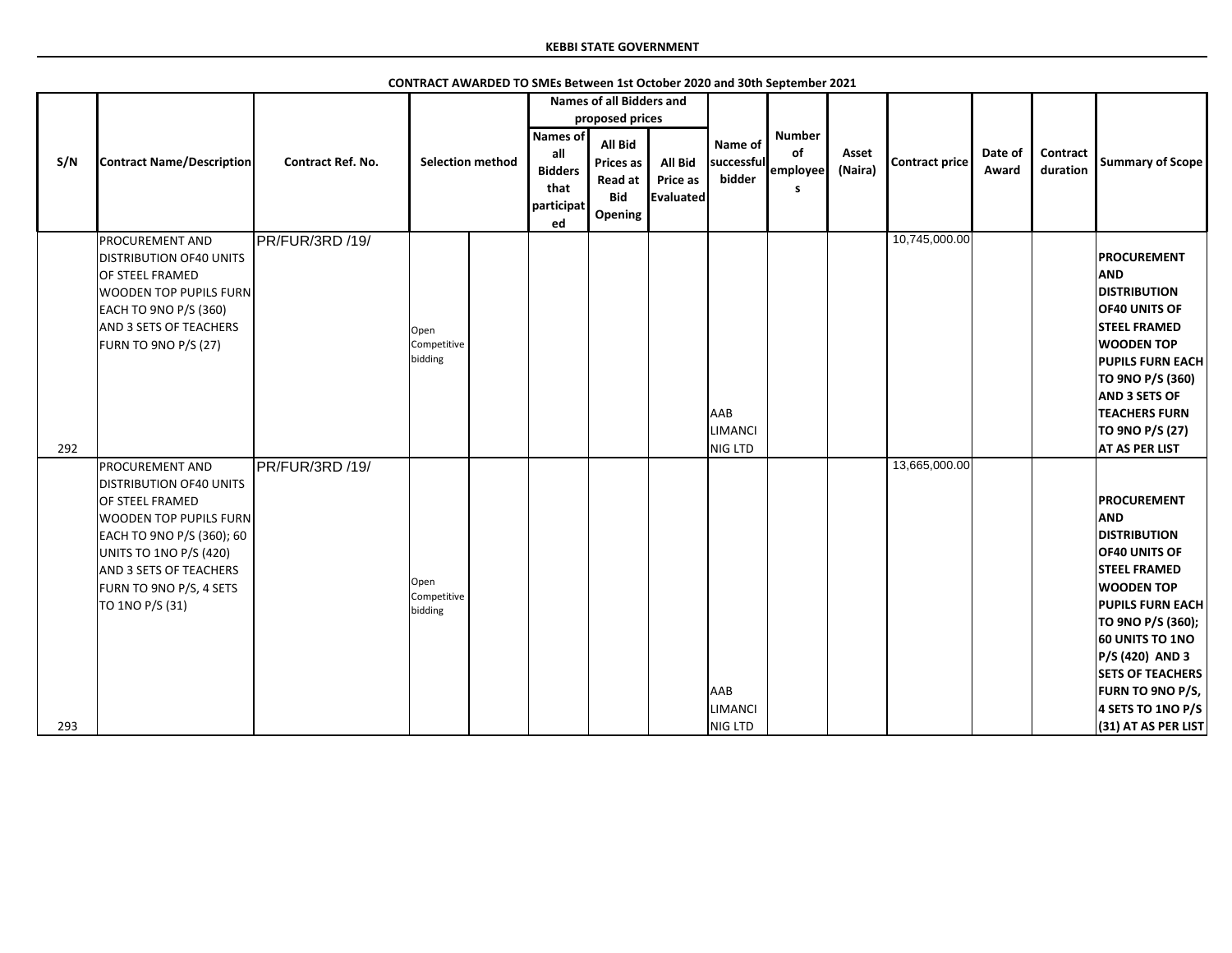|     |                                                                                                                                                                                                                                             |                          |                                |                                                                      | <b>Names of all Bidders and</b>                                 |                                                |                                         |                                      |                  |                |                  |                             |                                                                                                                                                                                                                                                                                                                     |
|-----|---------------------------------------------------------------------------------------------------------------------------------------------------------------------------------------------------------------------------------------------|--------------------------|--------------------------------|----------------------------------------------------------------------|-----------------------------------------------------------------|------------------------------------------------|-----------------------------------------|--------------------------------------|------------------|----------------|------------------|-----------------------------|---------------------------------------------------------------------------------------------------------------------------------------------------------------------------------------------------------------------------------------------------------------------------------------------------------------------|
|     |                                                                                                                                                                                                                                             |                          |                                |                                                                      | proposed prices                                                 |                                                |                                         |                                      |                  |                |                  |                             |                                                                                                                                                                                                                                                                                                                     |
| S/N | <b>Contract Name/Description</b>                                                                                                                                                                                                            | <b>Contract Ref. No.</b> | <b>Selection method</b>        | <b>Names of</b><br>all<br><b>Bidders</b><br>that<br>participat<br>ed | All Bid<br><b>Prices as</b><br>Read at<br><b>Bid</b><br>Opening | <b>All Bid</b><br>Price as<br><b>Evaluated</b> | Name of<br>successful<br>bidder         | <b>Number</b><br>of<br>employee<br>s | Asset<br>(Naira) | Contract price | Date of<br>Award | <b>Contract</b><br>duration | <b>Summary of Scope</b>                                                                                                                                                                                                                                                                                             |
| 294 | PROCUREMENT AND<br><b>DISTRIBUTION OF40 UNITS</b><br>OF STEEL FRAMED<br><b>WOODEN TOP PUPILS FURN</b><br>EACH TO 9NO P/S (360); 60<br>UNITS TO 1NO P/S (420)<br><b>AND 3 SETS OF TEACHERS</b><br>FURN TO 9NO P/S, 4 SETS<br>TO 1NO P/S (31) | PR/FUR/3RD /19/          | Open<br>Competitive<br>bidding |                                                                      |                                                                 |                                                | <b>AAB</b><br><b>LIMANCI</b><br>NIG LTD |                                      |                  | 13,665,000.00  |                  |                             | <b>PROCUREMENT</b><br><b>AND</b><br><b>DISTRIBUTION</b><br>OF40 UNITS OF<br><b>STEEL FRAMED</b><br><b>WOODEN TOP</b><br><b>PUPILS FURN EACH</b><br>TO 9NO P/S (360);<br><b>60 UNITS TO 1NO</b><br><b>P/S (420) AND 3</b><br><b>SETS OF TEACHERS</b><br>FURN TO 9NO P/S,<br>4 SETS TO 1NO P/S<br>(31) AT AS PER LIST |
| 295 | <b>PROCUREMENT AND</b><br><b>DISTRIBUTION OF40 UNITS</b><br>OF STEEL FRAMED<br><b>WOODEN TOP PUPILS FURN</b><br>EACH TO 8NO P/S (320);<br>120 UNITS TO 2NO P/S<br>$(440)$ AND 3 SETS OF<br>TEACHERS FURN TO 10NO<br>P/S(30)                 | PR/FUR/3RD /19/          | Open<br>Competitive<br>bidding |                                                                      |                                                                 |                                                | AAB<br><b>LIMANCI</b><br>NIG LTD        |                                      |                  | 14,280,000.00  |                  |                             | <b>PROCUREMENT</b><br><b>AND</b><br><b>DISTRIBUTION</b><br>OF40 UNITS OF<br><b>STEEL FRAMED</b><br><b>WOODEN TOP</b><br><b>PUPILS FURN EACH</b><br>TO 8NO P/S (320);<br><b>120 UNITS TO 2NO</b><br>P/S (440) AND 3<br><b>SETS OF TEACHERS</b><br>FURN TO 10NO P/S<br>(30) AT AS PER LIST                            |

**CONTRACT AWARDED TO SMEs Between 1st October 2020 and 30th September 2021**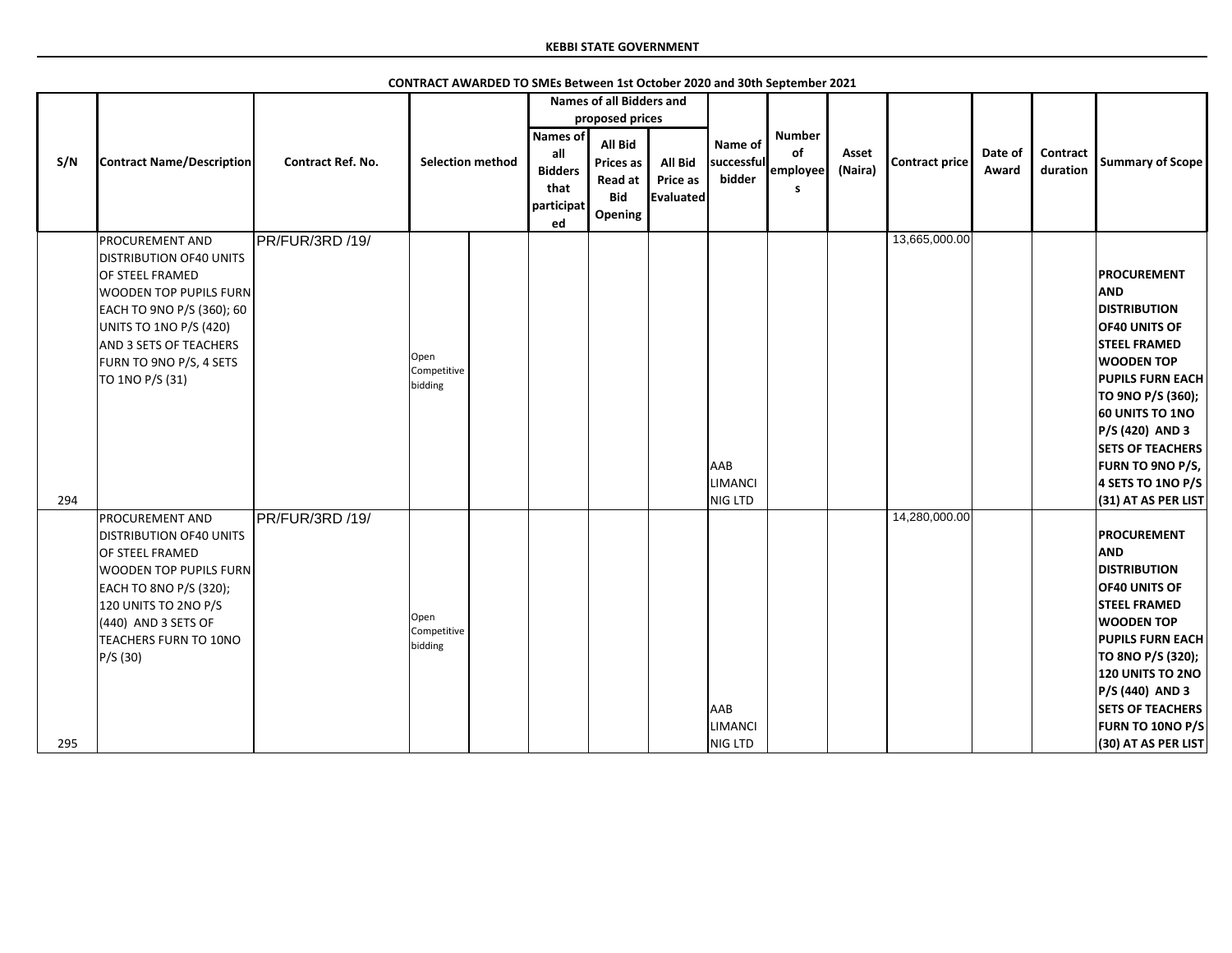|     |                                                                                                                                                                                                                                             |                          |                                |                                                                      | <b>Names of all Bidders and</b>                                        |                                                |                                            |                                       |                  |                |                  |                      |                                                                                                                                                                                                                                                                                                                                     |
|-----|---------------------------------------------------------------------------------------------------------------------------------------------------------------------------------------------------------------------------------------------|--------------------------|--------------------------------|----------------------------------------------------------------------|------------------------------------------------------------------------|------------------------------------------------|--------------------------------------------|---------------------------------------|------------------|----------------|------------------|----------------------|-------------------------------------------------------------------------------------------------------------------------------------------------------------------------------------------------------------------------------------------------------------------------------------------------------------------------------------|
|     |                                                                                                                                                                                                                                             |                          |                                |                                                                      | proposed prices                                                        |                                                |                                            |                                       |                  |                |                  |                      |                                                                                                                                                                                                                                                                                                                                     |
| S/N | <b>Contract Name/Description</b>                                                                                                                                                                                                            | <b>Contract Ref. No.</b> | <b>Selection method</b>        | <b>Names of</b><br>all<br><b>Bidders</b><br>that<br>participat<br>ed | All Bid<br><b>Prices as</b><br><b>Read at</b><br><b>Bid</b><br>Opening | <b>All Bid</b><br>Price as<br><b>Evaluated</b> | Name of<br>successful<br>bidder            | <b>Number</b><br>of<br>employee<br>S. | Asset<br>(Naira) | Contract price | Date of<br>Award | Contract<br>duration | <b>Summary of Scope</b>                                                                                                                                                                                                                                                                                                             |
| 296 | PROCUREMENT AND<br><b>DISTRIBUTION OF40 UNITS</b><br>OF STEEL FRAMED<br><b>WOODEN TOP PUPILS FURN</b><br>EACH TO 10NO P/S (400)<br>AND 3 SETS OF TEACHERS<br><b>FURN TO 10NO P/S (30)</b>                                                   | PR/FUR/3RD /19/          | Open<br>Competitive<br>bidding |                                                                      |                                                                        |                                                | <b>AAB</b><br>LIMANCI<br>NIG LTD           |                                       |                  | 13,050,000.00  |                  |                      | <b>PROCUREMENT</b><br><b>AND</b><br><b>DISTRIBUTION</b><br><b>OF40 UNITS OF</b><br><b>STEEL FRAMED</b><br><b>WOODEN TOP</b><br><b>PUPILS FURN EACH</b><br>TO 10NO P/S (400)<br><b>AND 3 SETS OF</b><br><b>TEACHERS FURN</b><br>TO 10NO P/S (30)<br><b>AT AS PER LIST</b>                                                            |
| 297 | PROCUREMENT AND<br><b>DISTRIBUTION OF 40 UNITS</b><br>OF STEEL FRAMED<br><b>WOODEN TOP PUPILS FURN</b><br>EACH TO 4NO P/S; 60 TO<br>2NO P/S (280) AND 3 SETS<br>OF TEACHERS FURN TO<br> 4NO P/S AND 4 TO 2NO P/S;<br>5 SETS TO 1NO P/S (24) | PR/FUR/3RD /19/          | Open<br>Competitive<br>bidding |                                                                      |                                                                        |                                                | DAN<br>MABAKAC<br>HI NIG<br><b>LTD XII</b> |                                       |                  | 9,360,000.00   |                  |                      | <b>PROCUREMENT</b><br><b>AND</b><br><b>DISTRIBUTION OF</b><br><b>40 UNITS OF STEEL</b><br><b>FRAMED</b><br><b>WOODEN TOP</b><br><b>PUPILS FURN EACH</b><br>TO 4NO P/S; 60 TO<br><b>2NO P/S (280) AND</b><br>3 SETS OF<br><b>TEACHERS FURN</b><br>TO 4NO P/S AND 4<br>TO 2NO P/S; 5<br><b>SETS TO 1NO P/S</b><br>(24) AT AS PER LIST |
| 298 | PROCUREMENT AND<br><b>DISTRIBUTION OF 55 UNITS</b><br>OF STEEL FRAMED<br><b>WOODEN TOP PUPILS FURN</b><br>EACH TO 7NO LGEA (385)                                                                                                            | PR/FUR/3RD /19/          | Open<br>Competitive<br>bidding |                                                                      |                                                                        |                                                | MANUN<br>DAWA<br>GLOBAL<br>VENTURE         |                                       |                  | 10,476,000.00  |                  |                      | <b>PROCUREMENT</b><br><b>AND</b><br><b>DISTRIBUTION OF</b><br><b>55 UNITS OF STEEL</b><br><b>FRAMED WOODEN</b><br><b>TOP PUPILS FURN</b><br><b>EACH TO 7NO</b><br>LGEA (385) AT AS<br><b>PER LIST</b>                                                                                                                               |

**CONTRACT AWARDED TO SMEs Between 1st October 2020 and 30th September 2021**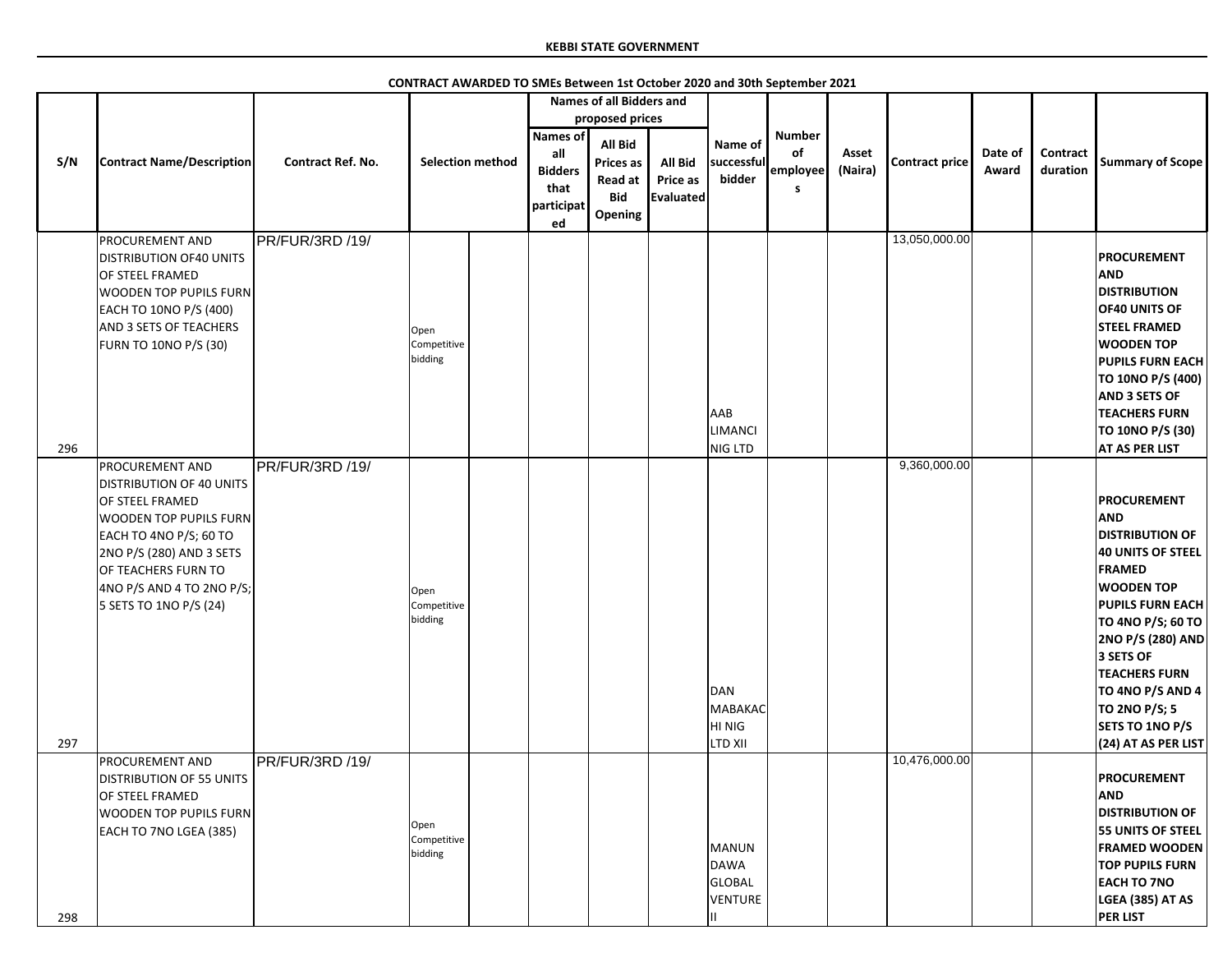|     |                                                                                                                                                                                                                              |                                           |                                |                                                                      | <b>Names of all Bidders and</b>                                                                  |                                                       |                                                                     |                                       |                  |                               |                  |                             |                                                                                                                                                                                                                                                                                                   |
|-----|------------------------------------------------------------------------------------------------------------------------------------------------------------------------------------------------------------------------------|-------------------------------------------|--------------------------------|----------------------------------------------------------------------|--------------------------------------------------------------------------------------------------|-------------------------------------------------------|---------------------------------------------------------------------|---------------------------------------|------------------|-------------------------------|------------------|-----------------------------|---------------------------------------------------------------------------------------------------------------------------------------------------------------------------------------------------------------------------------------------------------------------------------------------------|
| S/N | <b>Contract Name/Description</b>                                                                                                                                                                                             | <b>Contract Ref. No.</b>                  | <b>Selection method</b>        | <b>Names of</b><br>all<br><b>Bidders</b><br>that<br>participat<br>ed | proposed prices<br><b>All Bid</b><br><b>Prices as</b><br>Read at<br><b>Bid</b><br><b>Opening</b> | <b>All Bid</b><br><b>Price as</b><br><b>Evaluated</b> | Name of<br>successful<br>bidder                                     | <b>Number</b><br>of<br>employee<br>S. | Asset<br>(Naira) | <b>Contract price</b>         | Date of<br>Award | <b>Contract</b><br>duration | <b>Summary of Scope</b>                                                                                                                                                                                                                                                                           |
| 299 | PROCUREMENT AND<br><b>DISTRIBUTION OF 60 UNITS</b><br>OF STEEL FRAMED<br><b>WOODEN TOP STUDENTS</b><br>FURN EACH TO 9NO JSS<br>(540) AND 4 SETS OF<br><b>TEACHERS FURN. EACH TO</b><br>9NO JSS (36)<br><b>PROCUREMENT OF</b> | JSS/FUR/3RD /19/299<br>EC/FUR/4TH /19/300 | Open<br>Competitive<br>bidding |                                                                      |                                                                                                  |                                                       | <b>MANUN</b><br><b>DAWA</b><br><b>GLOBAL</b><br><b>VENTURE</b>      |                                       |                  | 17,280,000.00<br>9,240,000.00 |                  |                             | <b>PROCUREMENT</b><br><b>AND</b><br><b>DISTRIBUTION OF</b><br><b>60 UNITS OF STEEL</b><br><b>FRAMED WOODEN</b><br><b>TOP STUDENTS</b><br><b>FURN EACH TO</b><br>9NO JSS (540) AND<br>4 SETS OF<br><b>TEACHERS FURN.</b><br><b>EACH TO 9NO JSS</b><br>(36) AT AS PER LIST<br><b>PROCUREMENT OF</b> |
| 300 | <b>DISTRIBUTION OF 120 SETS</b><br>OF ECCDE PLASTIC PUPILS<br>FURN EACH TO 4NO P/S<br>(480) AND 2 SETS OF<br><b>TEACHERS FURN EACH TO</b><br>4NO SCHOOL (8)                                                                  |                                           | Open<br>Competitive<br>bidding |                                                                      |                                                                                                  |                                                       | <b>MAI DAJI</b><br><b>GLOBAL</b><br><b>VENT III</b>                 |                                       |                  |                               |                  |                             | <b>DISTRIBUTION OF</b><br>120 SETS OF ECCDE<br><b>PLASTIC PUPILS</b><br><b>FURN EACH TO</b><br>4NO P/S (480) AND<br>2 SETS OF<br><b>TEACHERS FURN</b><br><b>EACH TO 4NO</b><br>SCHOOL (8) AT AS<br><b>PER LIST</b>                                                                                |
| 301 | PROCUREMENT OF<br><b>DISTRIBUTION OF 250 SETS</b><br>OF ECCDE PLASTIC PUPILS<br>FURN EACH TO 1NO P/S<br><b>AND STANDARDIZED</b><br><b>TEACHERS FURN TO 1NO</b><br><b>SCHOOL</b>                                              | EC/FUR/4TH /19/301                        | Open<br>Competitive<br>bidding |                                                                      |                                                                                                  |                                                       | <b>MANUN</b><br><b>DAWA</b><br><b>GLOBAL</b><br><b>VENTURE</b><br>Ш |                                       |                  | 9,450,000.00                  |                  |                             | <b>PROCUREMENT OF</b><br><b>DISTRIBUTION OF</b><br>250 SETS OF ECCDE<br><b>PLASTIC PUPILS</b><br><b>FURN EACH TO</b><br>1NO P/S AND<br><b>STANDARDIZED</b><br><b>TEACHERS FURN</b><br><b>TO 1NO SCHOOL</b><br><b>AT</b>                                                                           |

**CONTRACT AWARDED TO SMEs Between 1st October 2020 and 30th September 2021**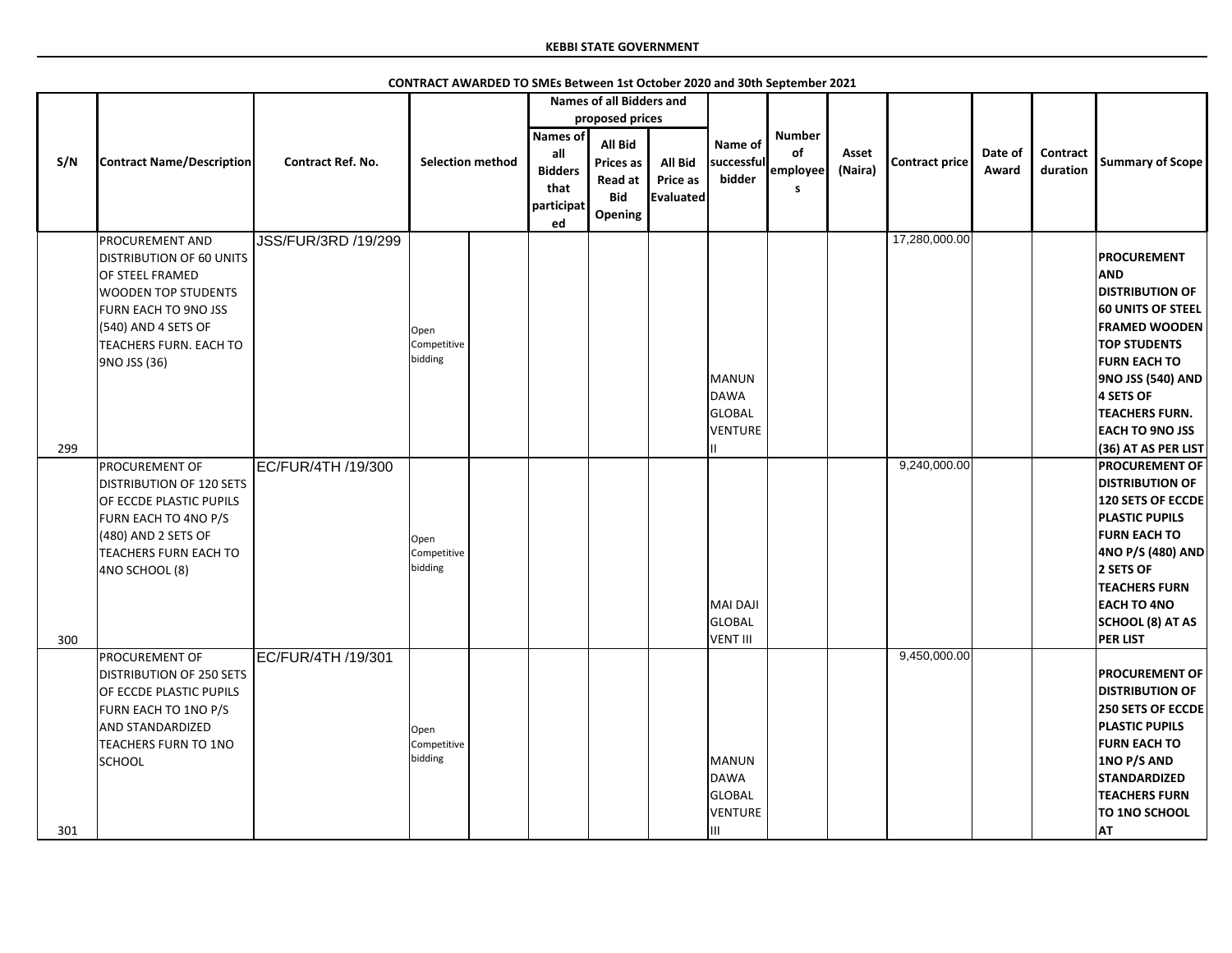|     | <b>Contract Name/Description</b>                                                                                                                                                                                                   | <b>Contract Ref. No.</b> | <b>Selection method</b>        |  | <b>Names of all Bidders and</b><br>proposed prices                   |                                                                 |                                         |                                 |                                      |                  |                       |                  |                             |                                                                                                                                                                                                                                                                                                                   |
|-----|------------------------------------------------------------------------------------------------------------------------------------------------------------------------------------------------------------------------------------|--------------------------|--------------------------------|--|----------------------------------------------------------------------|-----------------------------------------------------------------|-----------------------------------------|---------------------------------|--------------------------------------|------------------|-----------------------|------------------|-----------------------------|-------------------------------------------------------------------------------------------------------------------------------------------------------------------------------------------------------------------------------------------------------------------------------------------------------------------|
| S/N |                                                                                                                                                                                                                                    |                          |                                |  | <b>Names of</b><br>all<br><b>Bidders</b><br>that<br>participat<br>ed | All Bid<br><b>Prices as</b><br>Read at<br><b>Bid</b><br>Opening | <b>All Bid</b><br>Price as<br>Evaluated | Name of<br>successful<br>bidder | <b>Number</b><br>of<br>employee<br>S | Asset<br>(Naira) | <b>Contract price</b> | Date of<br>Award | <b>Contract</b><br>duration | <b>Summary of Scope</b>                                                                                                                                                                                                                                                                                           |
| 302 | <b>PROCUREMENT AND</b><br><b>DISTRIBUTION OF 240</b><br>UNITS OF STEEL FRAMED<br><b>WOODEN PUPILS FURN.</b><br>EACH TO 2NO P/S (480)<br>AND 12 SETS OF TEACHER<br>FURN.                                                            | PR/FUR/4TH /19/302       | Open<br>Competitive<br>bidding |  |                                                                      |                                                                 |                                         | MANUN<br>DAWA<br>GLOBAL<br>IV   |                                      |                  | 13,860,000.00         |                  |                             | <b>PROCUREMENT</b><br><b>AND</b><br><b>DISTRIBUTION OF</b><br><b>240 UNITS OF</b><br><b>STEEL FRAMED</b><br><b>WOODEN PUPILS</b><br><b>FURN. EACH TO</b><br>2NO P/S (480) AND<br>12 SETS OF<br><b>TEACHER FURN. AT</b><br><b>AS PER LIST</b>                                                                      |
| 303 | <b>PROCUREMENT AND</b><br><b>DISTRIBUTION OF 240</b><br>UNITS OF STEEL FRAMED<br><b>WOODEN PUPILS FURN.</b><br>EACH TO 2NO P/S AND 40<br>UNITS TO 1NO P/S (520)<br>AND 12 SETS OF TEACHER<br>FURN.TO 2NO P/S; 3 SETS<br>TO 1NO P/S | PR/FUR/4TH /19/303       | Open<br>Competitive<br>bidding |  |                                                                      |                                                                 |                                         | MAI DAJI<br>GLOBAL<br>VENT IV   |                                      |                  | 15,165,000.00         |                  |                             | <b>PROCUREMENT</b><br><b>AND</b><br><b>DISTRIBUTION OF</b><br><b>240 UNITS OF</b><br><b>STEEL FRAMED</b><br><b>WOODEN PUPILS</b><br><b>FURN. EACH TO</b><br><b>2NO P/S AND 40</b><br>UNITS TO 1NO P/S<br>(520) AND 12 SETS<br><b>OF TEACHER</b><br>FURN.TO 2NO P/S;<br>3 SETS TO 1NO P/S<br><b>AT AS PER LIST</b> |
| 304 | <b>PROCUREMENT AND</b><br><b>DISTRIBUTION OF 40 UNITS</b><br>OF STEEL FGRAMED<br><b>WOODEN TOP PUPILS FURN</b><br>EACH TO 6NO P/S, 60 TO<br>1NO P/S (200) AND 3 SETS<br>TO 7NO P/S (21)                                            | PR/FUR/4TH /19/304       | Open<br>Competitive<br>bidding |  |                                                                      |                                                                 |                                         | MAI DAJI<br><b>GLOBAL V</b>     |                                      |                  | 9,675,000.00          |                  |                             | <b>PROCUREMENT</b><br><b>AND</b><br><b>DISTRIBUTION OF</b><br><b>40 UNITS OF STEEL</b><br><b>FGRAMED</b><br><b>WOODEN TOP</b><br><b>PUPILS FURN EACH</b><br>TO 6NO P/S, 60 TO<br>1NO P/S (200) AND<br>3 SETS TO 7NO P/S<br>(21) AT AS PER LIST                                                                    |

**CONTRACT AWARDED TO SMEs Between 1st October 2020 and 30th September 2021**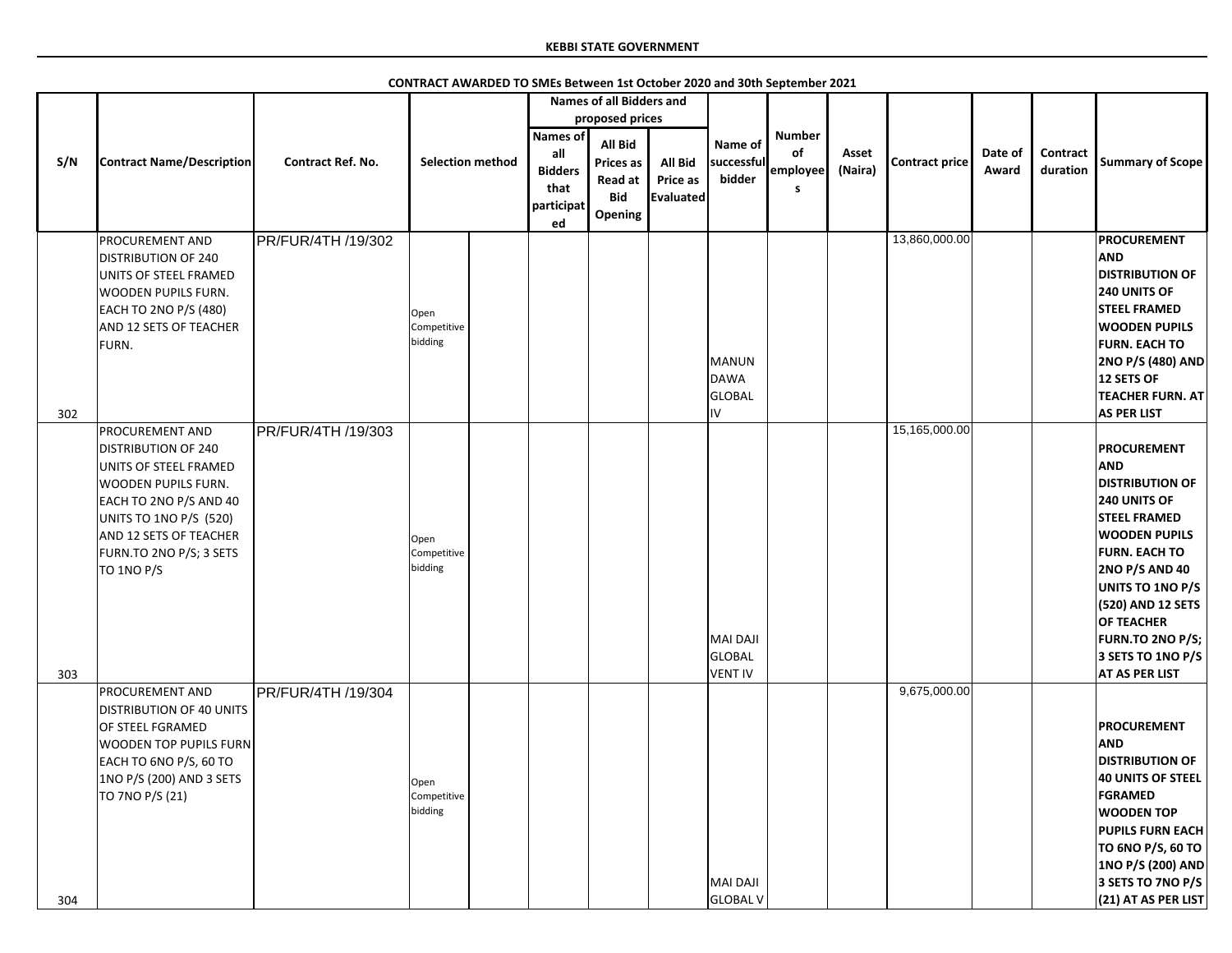|     |                                                                                                                                                                                          |                           |                                |  |                                                               | <b>Names of all Bidders and</b>                                 |                                                |                                              |                                       |                  |                       |                  |                             |                                                                                                                                                                                                                                                                  |
|-----|------------------------------------------------------------------------------------------------------------------------------------------------------------------------------------------|---------------------------|--------------------------------|--|---------------------------------------------------------------|-----------------------------------------------------------------|------------------------------------------------|----------------------------------------------|---------------------------------------|------------------|-----------------------|------------------|-----------------------------|------------------------------------------------------------------------------------------------------------------------------------------------------------------------------------------------------------------------------------------------------------------|
|     | <b>Contract Name/Description</b>                                                                                                                                                         | <b>Contract Ref. No.</b>  | <b>Selection method</b>        |  | proposed prices                                               |                                                                 |                                                |                                              |                                       |                  |                       |                  |                             |                                                                                                                                                                                                                                                                  |
| S/N |                                                                                                                                                                                          |                           |                                |  | Names of<br>all<br><b>Bidders</b><br>that<br>participat<br>ed | <b>All Bid</b><br>Prices as<br>Read at<br><b>Bid</b><br>Opening | <b>All Bid</b><br>Price as<br><b>Evaluated</b> | Name of<br>successful<br>bidder              | <b>Number</b><br>of<br>employee<br>s. | Asset<br>(Naira) | <b>Contract price</b> | Date of<br>Award | <b>Contract</b><br>duration | <b>Summary of Scope</b>                                                                                                                                                                                                                                          |
| 305 | <b>PROCUREMENT AND</b><br><b>DISTRIBUTION OF 40 UNITS</b><br>OF STEEL FGRAMED<br><b>WOODEN TOP PUPILS FURN</b><br>EACH TO 6NO P/S, 60 TO<br>4NO P/S (480) AND 3 SETS<br>TO 10NO P/S (30) | <b>PR/FUR/4TH /19/305</b> | Open<br>Competitive<br>bidding |  |                                                               |                                                                 |                                                | MANUN<br>DAWA<br><b>GLOBAL</b><br>lvii       |                                       |                  | 15,210,000.00         |                  |                             | <b>PROCUREMENT</b><br><b>AND</b><br><b>DISTRIBUTION OF</b><br><b>40 UNITS OF STEEL</b><br><b>FGRAMED</b><br><b>WOODEN TOP</b><br><b>PUPILS FURN EACH</b><br>TO 6NO P/S, 60 TO<br>4NO P/S (480) AND<br>3 SETS TO 10NO<br><b>P/S (30) AT AS PER</b><br><b>LIST</b> |
| 306 | <b>PROCUREMENT AND</b><br>DISTRIBUTION OF 200<br>UNIT OF STEEL FRAMED<br>STUDENT FURN. EACH TO 1<br><b>NO JSS</b>                                                                        | <b>JS/FUR/2ND /19/</b>    | Open<br>Competitive<br>bidding |  |                                                               |                                                                 |                                                | AAB<br><b>LIMANCI</b><br>NIG LTD             |                                       |                  | 5,400,000.00          |                  |                             | <b>PROCUREMENT</b><br><b>AND</b><br><b>DISTRIBUTION OF</b><br><b>200 UNIT OF STEEL</b><br><b>FRAMED STUDENT</b><br><b>FURN. EACH TO 1</b><br><b>NO JSS AT AS PER</b><br><b>LIST</b>                                                                              |
| 307 | PROCUREMENT AND<br><b>DISTRIBUTION OF 400</b><br><b>STEEL FRAMED WOODEN</b><br>TOP STUDENT FURN TO<br>1NO P/S                                                                            | PR/FUR/4TH /19/307        | Open<br>Competitive<br>bidding |  |                                                               |                                                                 |                                                | ZAKARI<br><b>HASSAN</b><br>& SONS<br>NIG LTD |                                       |                  | 5,400,000.00          |                  |                             | <b>PROCUREMENT</b><br><b>AND</b><br><b>DISTRIBUTION OF</b><br>400 STEEL FRAMED<br><b>WOODEN TOP</b><br><b>STUDENT FURN TO</b><br>1NO P/S AT                                                                                                                      |

**CONTRACT AWARDED TO SMEs Between 1st October 2020 and 30th September 2021**